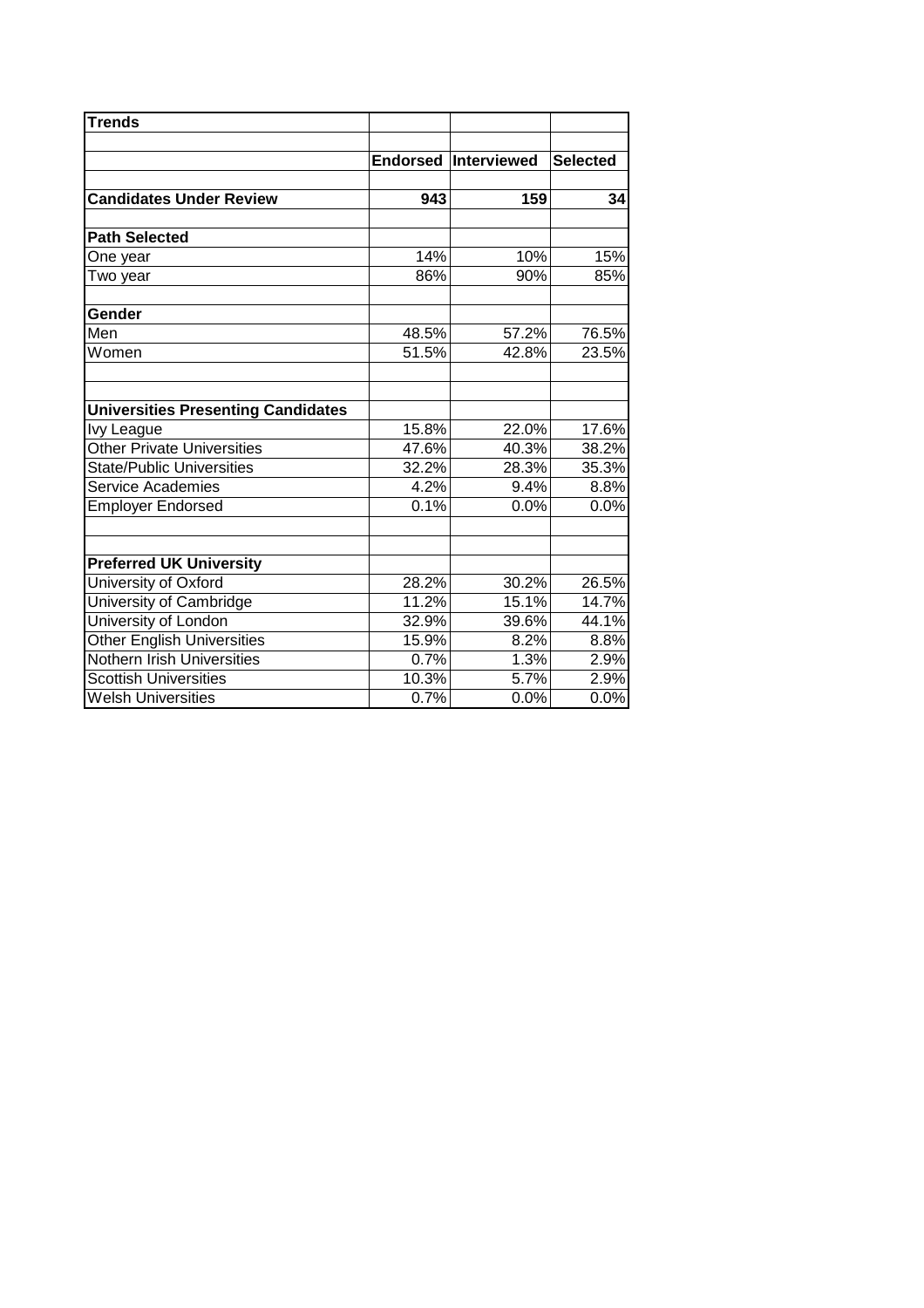**Trends**

|                                           |     | <b>Endorsed Interviewed</b> | <b>Selected</b> |
|-------------------------------------------|-----|-----------------------------|-----------------|
| <b>Candidates Under Review</b>            | 943 | 159                         | 34              |
| <b>Path Selected</b>                      |     |                             |                 |
| One year                                  | 133 | 16                          | 5               |
| Two year                                  | 810 | 143                         | 29              |
| Gender                                    |     |                             |                 |
| Men                                       | 457 | 91                          | 26              |
| Women                                     | 486 | 68                          | 8               |
| <b>Universities Presenting Candidates</b> |     |                             |                 |
| Ivy League                                | 149 | 35                          | 6               |
| <b>Other Private Universities</b>         | 449 | 64                          | 13              |
| <b>State/Public Universities</b>          | 304 | 45                          | 12              |
| <b>Service Academies</b>                  | 40  | 15                          | 3               |
| <b>Employer Endorsed</b>                  | 1   | $\Omega$                    | 0               |
|                                           |     | 159                         | 34              |
| <b>Preferred UK University</b>            |     |                             |                 |
| University of Oxford                      | 266 | 48                          | 9               |
| University of Cambridge                   | 106 | 24                          | 5               |
| University of London                      | 310 | 63                          | 15              |
| <b>Other English Universities</b>         | 150 | 13                          | 3               |
| Nothern Irish Universities                | 7   | 2                           | 1               |
| <b>Scottish Universities</b>              | 97  | 9                           | 1               |
| <b>Welsh Universities</b>                 | 7   | 0                           | 0               |
|                                           | 943 | 159                         | 34              |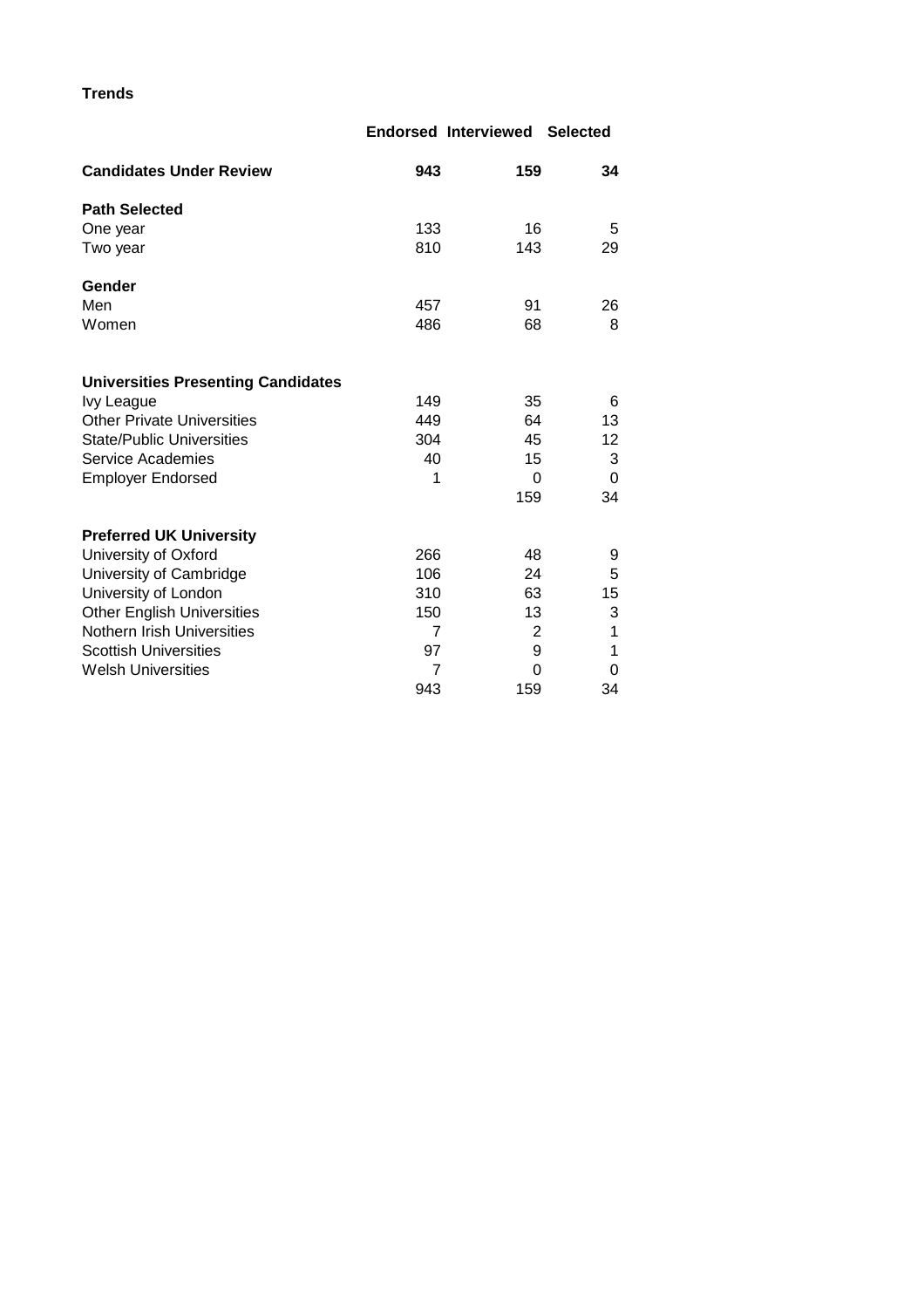## **2002 2003 2004 2005 2006 2007 2008 2009 2010 2011 2012 2013 Gender** Men 48.2% 49.3% 51.0% 48.1% 47.4% 50.0% 50.3% 49.4% 45.2% 48.1% 52.1% 48.5% Women 51.8% 50.7% 49.0% 51.9 52.6% 50.0% 49.7% 50.6% 54.8% 51.9% 47.9% 51.5% **Path Selected** One Year 0.0% 0.0% 0.0% 0.0% 0.0% 0.0% 0.0% 0.0% 16.0% 16.0% 14.0% 14.0% Two Year 100.0% 100.0% 100.0% 100.0% 100.0% 100.0% 100.0% 100.0% 84.0% 84.0% 86.0% 86.0% **Universities Presenting Candidates** Ivy League 17.4% 15.7% 16.0% 11.8% 11.2% 12.3% 10.8% 10.7% 11.9% 12.8% 13.1% 15.8% Other Private Universities 47.4% 48.2% 41.8% 52.2% 54.3% 51.5% 51.0% 46.7% 50.9% 51.8% 52.2% 47.3% State/Public Universities 30.1% 31.8% 37.4% 30.1% 30.1% 31.3% 31.9% 30.2% 31.2% 30.2% 29.9% 32.0% Service Academies Employer Endorsed 0.4% 0.0% 0.0% 0.5% 0.0% 0.4% 0.1% 0.3% 0.1% 0.0% 0.0% 1.0% **Preferred UK University** University of Oxford 35.4% 31.2% 32.3% 32.0% 31.5% 32.4% 30.9% 30.8% 28.0% 29.3% 36.1% 28.2% University of Cambridge **13.8% 11.4% 12.7% 13.0% 12.9% 13.0% 12.3**% 12.4% 11.4% 12.9% 11.1% 11.2% 11.2% 11.2% 1<br>Universities in London 17.3% 20.9% 22.6% 25.7% 25.9% 26.7% 25.4% 26.3% 31.0% 29.5% 33.0% 32.9% Universities in London 17.3% 20.9% 22.6% 25.7% 25.9% 26.7% 25.4% 26.3% 31.0% 29.5% 33.0% 32.9% Other English Universities 21.6% 14.4% 20.9% 19.3% 18.7% 17.6% 20.1% 17.5% 18.6% 17.6% 17.5% 15.9% Nothern Irish Universities 1.0% 0.6% 1.6% 0.9% 1.4% 1.0% 1.2% 1.7% 1.1% 1.5% 1.0% 7.0% Scottish Universities 10.0% 5.1% 8.8% 7.6% 8.8% 6.8% 8.2% 10.3% 8.3% 7.9% 9.1% 10.3% Welsh Universities 1.0% 0.3% 1.3% 1.5% 0.7% 0.6% 1.8% 1.0% 1.5% 1.2% 0.8% 0.7% **2002 2003 2004 2005 2006 2007 2008 2009 2010 2011 2012 2013 Gender** Men 56.5% 56.1% 61.0% 52.5% 52.8% 51.8% 58.3% 59.3% 56.8% 57.6% 53.9% 57.2% Women 43.5% 43.9% 39.0% 47.5% 47.2% 48.2% 41.7% 40.7% 43.2% 42.4% 46.1% 42.8% **Path Selected** One Year 0.0% 0.0% 0.0% 0.0% 0.0% 0.0% 0.0% 0.0% 15.0% 15.0% 10.0% 10.0% Two Year 100.0% 100.0% 100.0% 100.0% 100.0% 100.0% 100.0% 100.0% 85.0% 85.0% 90.0% 90.0% **Universities Presenting Candidates** Ivy League 23.0% 15.3% 18.2% 16.9% 14.9% 22.6% 17.3% 19.1% 20.4% 22.8% 21.4% 22.0% Other Private Universities 40.4% 36.5% 41.5% 47.5% 42.9% 43.9% 40.5% 45.1% 40.7% 44.9% 46.1% 40.3% State/Public Universities 29.2% 40.9% 32.1% 26.3% 34.2% 26.8% 29.8% 25.9% 33.3% 22.2% 26.0% 28.3% Service Academies 7.5% 7.3% 8.2% 8.1% 8.1% 6.7% 12.5% 9.3% 5.6% 10.1% 6.5% 9.4% Employer Endorsed 0.0% 0.0% 0.0% 1.3% 0.0% 0.0% 0.0% 0.6% 0.0% 0.0% 0.0% 0.0% **Preferred UK University** University of Oxford 44.7% 35.0% 34.6% 49.4% 39.1% 41.5% 34.5% 38.9% 31.5% 38.0% 38.3% 30.2% 00 University of Cambridge 14.9% 14.0% 20.8% 16.3% 16.1% 18.3% 11.9% 15.4% 14.8% 14.6% 13.6% 15.1%<br>- Universities in London 13.0% 22.3% 22.6% 20.0% 27.3% 25.0% 30.4% 24.7% 38.3% 27.2% 31.8% 39.6% Universities in London 13.0% 22.3% 22.6% 20.0% 27.3% 25.0% 30.4% 24.7% 38.3% 27.2% 31.8% 39.6% Other English Universities 21.1% 11.5% 15.7% 9.4% 11.2% 7.3% 16.7% 14.2% 9.9% 14.6% 10.4% 8.2% Nothern Irish Universities **1.3% 0.6% 0.0% 2.5% 1.3% 1.2% 1.2% 1.8% 1.9% 0.0% 0.6% 0.6% 1.3%**<br>1.3% 1.9% 1.3% 5.6% 5.1% 3.1% 3.8% 3.7% 4.9% 4.2% 3.7% 4.9% 5.1% 4.5% 5.7% Scottish Universities **5.6% 5.1% 3.1% 3.8% 3.7% 4.9% 4.2% 3.7% 4.9% 5.1% 4.5% 5.7%**<br>Scottish Universities **5.6% 5.1% 3.1% 3.8% 3.7% 4.9% 4.2% 5.1% 4.9% 4.5% 5.7% 5.7%**<br>Welsh Universities Welsh Universities 0.0% 0.0% 0.6% 0.0% 1.2% 1.8% 0.6% 1.2% 0.6% 0.0% 0.6% 0.0% **2002 2003 2004 2005 2006 2007 2008 2009 2010 2011 2012** 2013 **Gender** Men 55.0% 67.5% 65.9% 53.5% 60.5% 56.8% 51.4% 72.5% 62.9% 60.6% 52.8% 76.5% Women 45.0% 32.5% 34.1% 46.5% 39.5% 43.2% 48.6% 27.5% 37.1% 39.4% 47.2% 23.5% **Path Selected** One Year 0.0% 0.0% 0.0% 0.0% 0.0% 0.0% 0.0% 0.0% 14.0% 3.0% 8.0% 15.0% Two Year 100.0% 100.0% 100.0% 100.0% 100.0% 100.0% 100.0% 100.0% 86.0% 97.0% 92.0% 85.0% **Universities Presenting Candidates** Ivy League 30.0% 15.0% 9.1% 16.3% 18.6% 20.5% 18.9% 17.5% 20.0% 27.3% 22.2% 17.6% Other Private Universities **35.0% 40.0% 50.0% 48.8% 44.2% 36.4% 29.7% 50.0% 45.7% 54.5% 41.7% 38.2%**<br>State/Public Universities 22.5% 40.0% 31.8% 20.9% 32.6% 31.8% 40.5% 20.0% 28.6% 15.2% 27.8% 35.3% State/Public Universities 22.5% 40.0% 31.8% 20.9% 32.6% 31.8% 40.5% 20.0% 28.6% 15.2% 27.8% 35.3% Service Academies Employer Endorsed 0.0% 0.0% 0.0% 4.7% 0.0% 0.0% 0.0% 0.0% 0.0% 0.0% 0.0% 0.0% **Preferred UK University Endorsed Intervie** Selected<br>2003

University of Oxford 47.5% 42.5% 27.3% 44.2% 46.5% 36.4% 32.4% 30.0% 25.7% 36.4% 36.1% 26.5% University of Cambridge 17.5% 12.5% 13.6% 20.9% 20.9% 25.0% 10.8% 20.0% 17.1% 18.2% 11.1% 14.7% Universities in London Other English Universities 7.5% 7.5% 11.4% 9.3% 16.3% 6.8% 18.9% 12.5% 8.6% 12.1% 8.3% 8.8% Nothern Irish Universities 1.0% 0.0% 1.6% 0.0% 2.3% 0.0% 2.7% 0.0% 0.0% 0.0% 0.0% 2.9% Scottish Universities 10.0% 5.0% 4.5% 2.3% 2.3% 6.8% 5.4% 2.5% 0.0% 9.1% 2.8% 2.9% Welsh Universities 0.0% 0.0% 2.3% 0.0% 0.0% 0.0% 0.0% 5.0% 0.0% 0.0% 0.0% 0.0%

**Comparisons**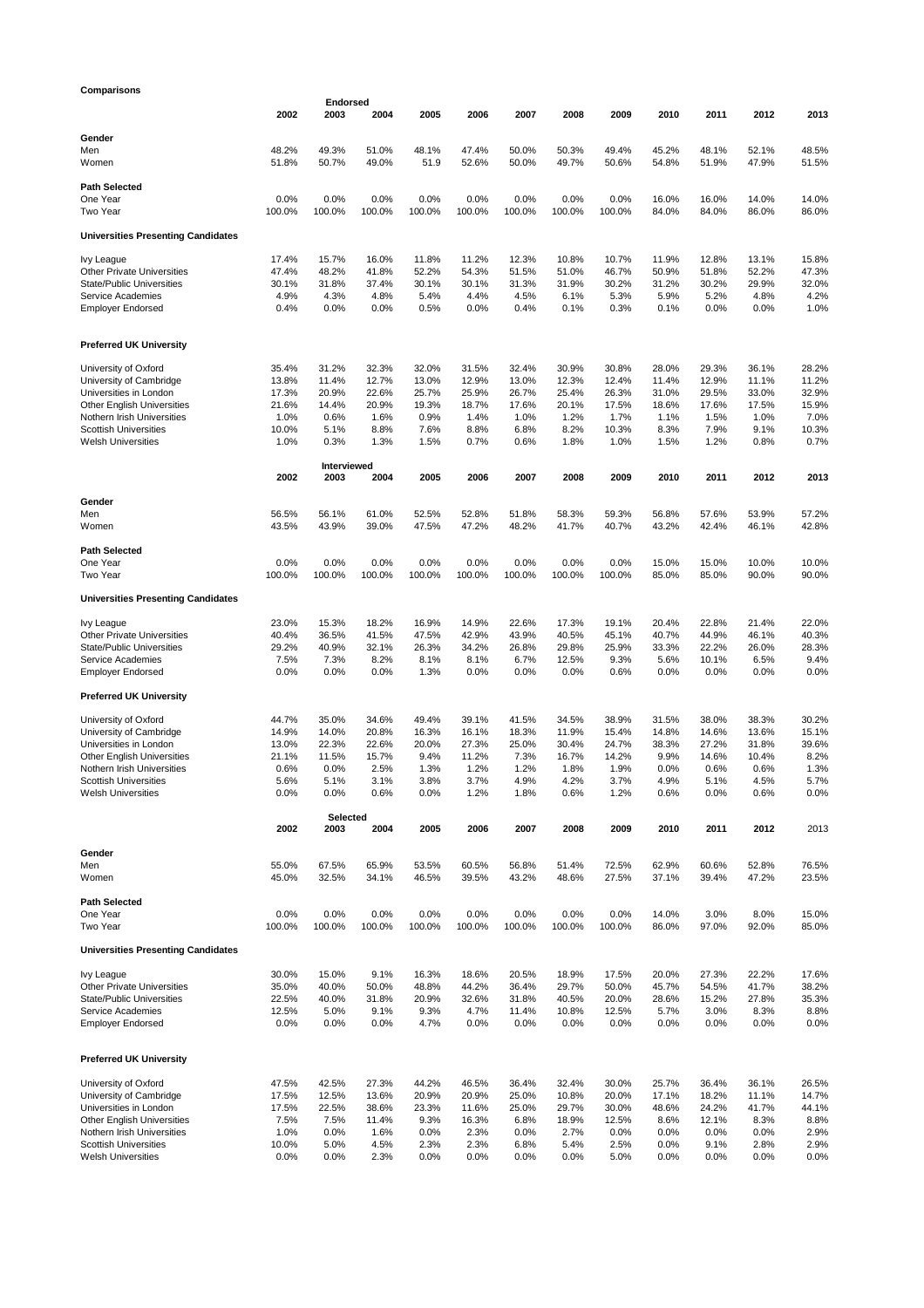| <b>Total Number of Endorsed</b>                         |                         |                     |               |                      |                     |                     |               |                     |                |
|---------------------------------------------------------|-------------------------|---------------------|---------------|----------------------|---------------------|---------------------|---------------|---------------------|----------------|
|                                                         |                         |                     |               |                      |                     |                     |               |                     |                |
|                                                         | <b>ATL</b>              | <b>BOS</b>          | <b>CHIG</b>   | DC                   | HOU                 | LA                  | <b>NY</b>     | SF                  | <b>TOTAL</b>   |
| <b>BY REGION</b>                                        | 107                     | 97                  | 189           | 97                   | 107                 | 93                  | 152           | 101                 | 943            |
| % of national pool                                      | 11.3%                   | 10.3%               | 20.0%         | 10.3%                | 11.3%               | 9.9%                | 16.1%         | 10.7%               |                |
|                                                         |                         |                     |               |                      |                     |                     |               |                     |                |
| <b>GENDER</b>                                           |                         |                     |               |                      |                     |                     |               |                     |                |
| Men                                                     | 49                      | 48                  | 84            | 55                   | 57                  | 41                  | 78            | 45                  | 457            |
| % of regional pool                                      | 45.8%                   | 49.5%               | 44.4%         | 56.7%                | 53.3%               | 44.1%               | 51.3%         | 44.6%               |                |
| % of national pool                                      | 5.2%                    | 5.1%                | 8.9%          | 5.8%                 | 6.0%                | 4.3%                | 8.3%          | 4.8%                | 48.5%          |
| Women                                                   | 58                      | 49                  | 105           | 42                   | 50                  | 52                  | 74            | 56                  | 486            |
| % of regional pool                                      | 54.2%                   | 50.5%               | 55.6%         | 43.3%                | 46.7%               | 55.9%               | 48.7%         | 55.4%               |                |
| % of national pool                                      | 6.2%                    | 5.2%                | 11.1%         | 4.5%                 | 5.3%                | 5.5%                | 7.8%          | 5.9%                | 51.5%          |
|                                                         |                         |                     |               |                      |                     |                     |               |                     |                |
| UNIVERSITIES PRESENTING CANDIDATES                      |                         |                     |               |                      |                     |                     |               |                     |                |
| <b>Ivy League</b>                                       | 10                      | 27                  | 30            | 15                   | 5                   | 12                  | 40            | 10                  | 149            |
| % of regional pool                                      | 9.3%                    | 27.8%               | 15.9%         | 15.5%                | 4.7%                | 12.9%               | 26.3%         | 9.9%                |                |
| % of national pool                                      | 1.1%                    | 2.9%                | 3.2%          | 1.6%                 | 0.5%                | 1.3%                | 4.2%          | 1.1%                | 15.8%          |
|                                                         |                         |                     |               |                      |                     |                     |               |                     |                |
| <b>Other Private Universities</b>                       | 43                      | 51                  | 86            | 47                   | 52                  | 38                  | 80            | 52                  | 449            |
| % of regional pool<br>% of national pool                | 40.2%<br>4.6%           | 52.6%<br>5.4%       | 45.5%<br>9.1% | 48.5%<br>5.0%        | 48.6%<br>5.5%       | 40.9%<br>4.0%       | 52.6%<br>8.5% | 51.5%<br>5.5%       | 47.6%          |
|                                                         |                         |                     |               |                      |                     |                     |               |                     |                |
| <b>State/Public Universities</b>                        | 49                      | 17                  | 65            | 29                   | 44                  | 40                  | 27            | 33                  | 304            |
| % of regional pool                                      | 45.8%                   | 17.5%               | 34.4%         | 29.9%                | 41.1%               | 43.0%               | 17.8%         | 32.7%               |                |
| % of national pool                                      | 5.2%                    | 1.8%                | 6.9%          | 3.1%                 | 4.7%                | 4.2%                | 2.9%          | 3.5%                | 32.2%          |
| <b>Service Academies</b>                                | 5                       | $\overline{c}$      | 7             | 6                    | 6                   | 3                   | 5             | 6                   | 40             |
| % of regional pool                                      | 4.7%                    | 2.1%                | 3.7%          | 6.2%                 | 5.6%                | 3.2%                | 3.3%          | 5.9%                |                |
| % of national pool                                      | 0.5%                    | 0.2%                | 0.7%          | 0.6%                 | 0.6%                | 0.3%                | 0.5%          | 0.6%                | 4.2%           |
|                                                         |                         |                     |               |                      |                     |                     |               |                     |                |
| <b>Employer Endorsed</b><br>% of regional pool          | 0<br>0.0%               | $\mathbf 0$<br>0.0% | 1<br>0.5%     | 0<br>0.0%            | $\Omega$<br>0.0%    | $\mathbf 0$<br>0.0% | 0<br>0.0%     | $\mathbf 0$<br>0.0% | 1              |
| % of national pool                                      | 0.0%                    | 0.0%                | 0.1%          | 0.0%                 | 0.0%                | 0.0%                | 0.0%          | 0.0%                | 0.1%           |
|                                                         |                         |                     |               |                      |                     |                     |               |                     |                |
| PREFERRED UK UNIVERSITY                                 |                         |                     |               |                      |                     |                     |               |                     |                |
|                                                         |                         |                     |               |                      |                     |                     |               |                     |                |
| <b>University of Oxford</b>                             | 26                      | 30                  | 51            | 26                   | 29                  | 27                  | 52            | 25                  | 266            |
| % of regional pool                                      | 24.3%                   | 30.9%               | 27.0%         | 26.8%                | 27.1%               | 29.0%               | 34.2%         | 24.8%               | 28.2%          |
| % of national pool                                      | 2.8%                    | 3.2%                | 5.4%          | 2.8%                 | 3.1%                | 2.9%                | 5.5%          | 2.7%                |                |
| <b>University of Cambridge</b>                          | 6                       | 13                  | 28            | 9                    | 14                  | 8                   | 14            | 14                  | 106            |
| % of regional pool                                      | 5.6%                    | 13.4%               | 14.8%         | 9.3%                 | 13.1%               | 8.6%                | 9.2%          | 13.9%               |                |
| % of national pool                                      | 0.6%                    | 1.4%                | 3.0%          | 1.0%                 | 1.5%                | 0.8%                | 1.5%          | 1.5%                | 11.2%          |
| <b>University of London</b>                             | 31                      | 28                  | 54            | 35                   | 35                  | 35                  | 50            | 42                  | 310            |
| % of regional pool                                      | 29.0%                   | 28.9%               | 28.6%         | 36.1%                | 32.7%               | 37.6%               | 32.9%         | 41.6%               |                |
| % of national pool                                      | 3.3%                    | 3.0%                | 5.7%          | 3.7%                 | 3.7%                | 3.7%                | 5.3%          | 4.5%                | 32.9%          |
|                                                         |                         |                     |               |                      |                     |                     |               |                     |                |
| <b>Other English Universities</b><br>% of regional pool | 24<br>22.4%             | 16<br>16.5%         | 33<br>17.5%   | 12<br>12.4%          | 21<br>19.6%         | 12<br>12.9%         | 23<br>15.1%   | 9<br>8.9%           | 150            |
| % of national pool                                      | 2.5%                    | 1.7%                | 3.5%          | 1.3%                 | 2.2%                | 1.3%                | 2.4%          | 1.0%                | 15.9%          |
|                                                         |                         |                     |               |                      |                     |                     |               |                     |                |
| <b>Nothern Irish Universities</b>                       | $\overline{\mathbf{c}}$ | 0                   | 1             | 0                    | 1                   | 0                   | 2             | 1                   | $\overline{7}$ |
| % of regional pool                                      | 1.9%                    | 0.0%                | 0.5%          | 0.0%                 | 0.9%                | 0.0%                | 1.3%          | 1.0%                |                |
| % of national pool                                      | 0.2%                    | 0.0%                | 0.1%          | 0.0%                 | 0.1%                | 0.0%                | 0.2%          | 0.1%                | 0.7%           |
| <b>Scottish Universities</b>                            | 18                      | 9                   | 19            | 14                   | 7                   | 10                  | 10            | 10                  | 97             |
| % of regional pool                                      | 16.8%                   | 9.3%                | 10.1%         | 14.4%                | 6.5%                | 10.8%               | 6.6%          | 9.9%                |                |
| % of national pool                                      | 1.9%                    | 1.0%                | 2.0%          | 1.5%                 | 0.7%                | 1.1%                | 1.1%          | 1.1%                | 10.3%          |
|                                                         |                         |                     |               |                      |                     |                     |               |                     |                |
| <b>Welsh Universities</b><br>% of regional pool         | 0<br>0.0%               | 1<br>1.0%           | 3<br>1.6%     | $\mathbf{1}$<br>1.0% | $\mathbf 0$<br>0.0% | 1<br>1.1%           | 0.7%          | 0<br>0.0%           | $\overline{7}$ |
| % of national pool                                      | 0.0%                    | 0.1%                | 0.3%          | 0.1%                 | 0.0%                | 0.1%                | 0.1%          | 0.0%                | 0.7%           |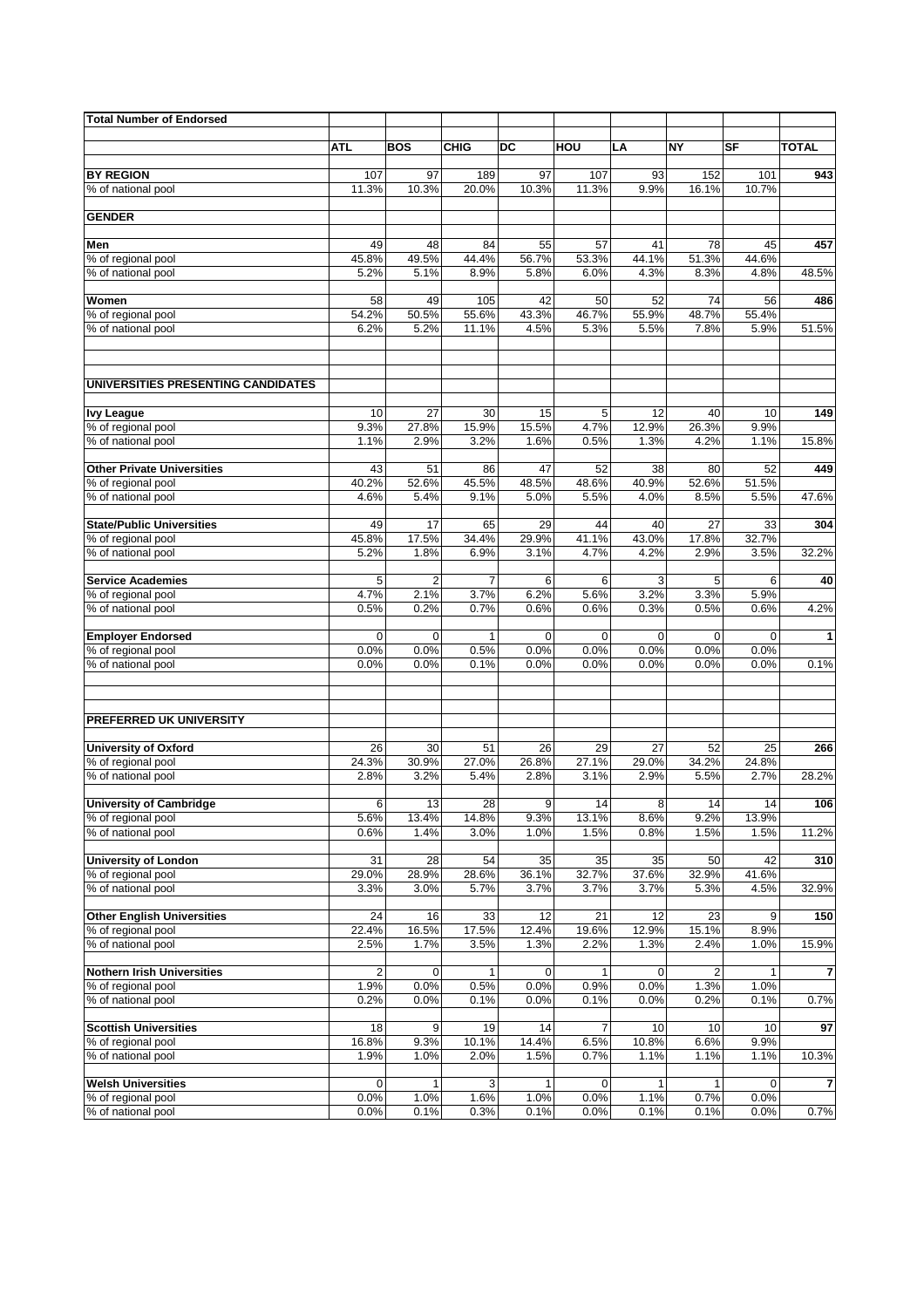| Universities Presenting Candidates - Endorsed                  |                            |                            |                               |                         |                         |                                |                  |                            |                         |
|----------------------------------------------------------------|----------------------------|----------------------------|-------------------------------|-------------------------|-------------------------|--------------------------------|------------------|----------------------------|-------------------------|
|                                                                |                            |                            |                               |                         |                         |                                |                  |                            |                         |
|                                                                | <b>ATL</b>                 | <b>BOS</b>                 | <b>CHIG</b>                   | DC                      | HOU                     | LA                             | <b>NY</b>        | SF                         | <b>TOTAL</b>            |
|                                                                |                            |                            |                               |                         |                         |                                |                  |                            |                         |
|                                                                |                            |                            |                               |                         |                         |                                |                  |                            |                         |
| <b>ALABAMA</b>                                                 |                            |                            |                               |                         |                         |                                |                  |                            |                         |
| <b>Auburn University</b><br>Samford University                 | 5<br>1                     | $\mathbf 0$<br>$\mathbf 0$ | $\overline{0}$<br>$\mathbf 0$ | 0<br>$\mathbf 0$        | 0<br>0                  | 0<br>0                         | 0<br>0           | $\mathbf 0$<br>$\mathbf 0$ | 5<br>1                  |
| University of Alabama - Birmingham                             | $\mathbf{1}$               | 0                          | $\mathbf 0$                   | $\mathbf 0$             | 0                       | 0                              | 0                | $\mathbf 0$                | 1                       |
| University of Alabama - Tuscaloosa                             | $\overline{2}$             | $\mathbf 0$                | $\mathbf{1}$                  | $\overline{1}$          | $\mathbf{1}$            | 0                              | 0                | $\mathbf 0$                | 5                       |
| University of Montevallo                                       | $\overline{2}$             | $\Omega$                   | $\overline{0}$                | $\mathbf 0$             | 0                       | 0                              | $\mathbf 0$      | $\mathbf 0$                | $\mathbf{2}$            |
|                                                                |                            |                            |                               |                         |                         |                                |                  |                            |                         |
| <b>ARIZONA</b>                                                 |                            |                            |                               |                         |                         |                                |                  |                            |                         |
| Arizona State University                                       | 0                          | $\mathbf 0$                | $\mathbf 0$                   | 0                       | $\mathbf 0$             | 4                              | 0                | 0                          | 4                       |
| Northern Arizona University                                    | $\mathbf 0$                | 0                          | $\mathbf 0$                   | $\mathbf 0$             | 0                       | $\overline{\mathbf{4}}$        | $\mathbf 0$      | $\mathbf 0$                | 4                       |
| University of Arizona                                          | $\mathbf 0$                | $\Omega$                   | $\mathbf 0$                   | $\mathbf{1}$            | 0                       | 5                              | 0                | $\mathbf 0$                | 6                       |
|                                                                |                            |                            |                               |                         |                         |                                |                  |                            |                         |
| <b>ARKANSAS</b>                                                |                            |                            |                               |                         |                         |                                |                  |                            |                         |
| <b>Hendrix College</b>                                         | 1                          | $\mathbf 0$                | $\mathbf 0$                   | 0                       | 0                       | 0                              | 0                | $\mathbf 0$                | 1                       |
| University of Arkansas - Fayetteville                          | $\mathbf 0$                | $\mathbf 0$                | $\mathbf 0$                   | 0                       | 6                       | 0                              | 0                | $\mathbf 0$                | 6                       |
|                                                                |                            |                            |                               |                         |                         |                                |                  |                            |                         |
| <b>CALIFORNIA</b>                                              |                            |                            |                               |                         |                         |                                |                  |                            |                         |
| Azusa Pacific University                                       | $\overline{0}$             | $\mathbf 0$                | $\overline{0}$                | 0                       | $\mathbf 0$             | 3                              | 0                | $\mathbf 0$                | 3                       |
| <b>Biola University</b>                                        | $\mathbf 0$                | 0                          | $\mathbf 0$                   | 0                       | 0                       | 1                              | 0                | $\mathbf 0$                | 1                       |
| California Institute of Technology                             | $\mathbf 0$                | $\mathbf 0$                | $\mathsf 0$                   | 0                       | $\mathbf{1}$            | 3                              | 0                | 1                          | 5                       |
| California State University - Chico                            | $\mathbf 0$                | $\mathbf 0$                | $\overline{0}$                | 0                       | 0                       | 0                              | $\mathbf 0$      | $\mathbf{1}$               | 1                       |
| <b>Chapman University</b>                                      | $\mathbf 0$                | $\mathbf 0$                | $\mathbf 0$                   | 0                       | 0                       | 1                              | 0                | $\mathbf 0$                | $\mathbf{1}$            |
| Claremont McKenna College                                      | $\mathbf 0$                | 0                          | $\mathbf 0$                   | $\mathbf{1}$            | 0                       | 3                              | 0                | $\mathbf 0$                | 4                       |
| Loyola Marymount University                                    | $\mathbf 0$                | 0                          | $\overline{0}$                | 0                       | $\mathbf{1}$            | 4                              | $\mathbf 0$      | $\mathbf 0$                | 5                       |
| Occidental College                                             | $\mathbf 0$                | 0                          | $\mathbf 0$                   | 0                       | 1                       | 1                              | 0                | 1                          | 3                       |
| <b>Pitzer College</b>                                          | $\mathbf 0$                | $\mathbf 0$                | $\mathbf 0$                   | 0                       | 0                       | 1                              | 0                | $\mathbf 0$                | 1                       |
| Pomona College                                                 | $\mathbf{1}$               | $\mathbf 0$                | $\overline{0}$                | $\mathbf 0$             | 0                       | 3                              | $\mathbf 0$      | $\mathbf{1}$               | 5                       |
| Santa Clara University                                         | $\mathbf 0$                | $\mathbf 0$                | $\mathbf 0$                   | 0                       | $\pmb{0}$               | 0                              | 0                | 1                          | $\mathbf{1}$            |
| <b>Stanford University</b>                                     | $\mathbf{1}$               | $\overline{2}$             | $\overline{4}$                | 3                       | $\mathbf{1}$            | 3                              | $\mathbf 2$      | 8                          | 24                      |
| University of California - Berkeley                            | $\mathbf 0$                | $\mathbf 0$                | $\overline{0}$                | 0                       | $\mathbf 0$             | 0                              | 0                | 3                          | 3                       |
| University of California - Davis                               | $\mathbf 0$                | 0                          | $\mathbf 0$                   | 0                       | 0                       | 0                              | 0                | 1                          | $\mathbf{1}$            |
| University of California - Los Angeles                         | $\overline{0}$             | $\Omega$                   | $\mathbf 0$                   | $\mathbf 0$             | 0                       | 15                             | $\mathbf 0$      | $\overline{4}$             | 19                      |
| University of California - San Diego                           | $\mathsf{O}\xspace$        | $\mathbf 0$                | $\overline{0}$                | 0                       | 0                       | 3                              | 0                | $\mathbf 0$                | 3                       |
| University of California - Santa Barbara                       | $\mathbf 0$<br>$\mathbf 0$ | $\mathbf 0$<br>0           | $\mathbf 0$<br>$\mathbf 0$    | $\mathbf 0$             | 0                       | $\overline{2}$<br>$\mathbf{1}$ | 0<br>$\mathbf 0$ | $\mathbf 0$                | $\overline{2}$          |
| University of Redlands                                         |                            |                            |                               | $\mathbf 0$             | 1                       |                                |                  | $\mathbf 0$                | $\overline{\mathbf{2}}$ |
| University of San Diego                                        | $\mathbf 0$<br>$\mathbf 0$ | $\mathbf 0$<br>$\mathbf 0$ | $\mathbf{1}$<br>$\mathbf 0$   | 0<br>0                  | 0                       | 0<br>0                         | 0<br>0           | $\mathbf 0$<br>1           | 1<br>$\mathbf{1}$       |
| University of San Francisco                                    | $\mathbf 0$                | $\mathbf 0$                | $\mathbf{1}$                  | 0                       | 0<br>0                  | 6                              | $\mathbf{1}$     |                            |                         |
| University of Southern California<br>University of the Pacific | $\mathbf 0$                | 0                          | $\mathbf 0$                   | 0                       | 0                       | 0                              | 0                | $\pmb{0}$<br>3             | 8<br>3                  |
| William Jessup University                                      | $\mathbf 0$                | $\mathbf 0$                | $\mathbf 0$                   | $\mathbf 0$             | 0                       | $\mathbf 0$                    | $\mathbf 0$      | 1                          | 1                       |
|                                                                |                            |                            |                               |                         |                         |                                |                  |                            |                         |
| <b>COLORADO</b>                                                |                            |                            |                               |                         |                         |                                |                  |                            |                         |
| Colorado School of Mines                                       | $\mathbf 0$                | $\mathbf 0$                | $\overline{0}$                | 0                       | 1                       | 0                              | 0                | $\mathbf 0$                | 1                       |
| Colorado State University                                      | $\mathbf 0$                | $\mathbf 0$                | $\mathbf 0$                   | 0                       | $\overline{\mathbf{c}}$ | 0                              | 0                | $\mathbf 0$                | 2                       |
| <b>Regis University</b>                                        | $\mathbf 0$                | 0                          | $\mathbf{1}$                  | $\mathbf 0$             | 0                       | 0                              | 0                | $\mathbf 0$                | 1                       |
| United States Air Force Academy                                | $\mathbf 0$                | $\mathbf 0$                | $\mathbf{1}$                  | $\overline{c}$          | $\overline{\mathbf{4}}$ | 1                              | $\mathbf{1}$     | $\overline{2}$             | 11                      |
| University of Colorado System - Boulder                        | $\mathbf 0$                | 0                          | $\mathbf 0$                   | $\mathbf 0$             | $\overline{2}$          | 0                              | 0                | $\mathbf 0$                | $\mathbf 2$             |
| University of Denver                                           | $\mathbf 0$                | 0                          | $\mathbf 0$                   | 0                       | 2                       | 0                              | $\mathbf 0$      | $\mathbf 0$                | $\overline{\mathbf{2}}$ |
|                                                                |                            |                            |                               |                         |                         |                                |                  |                            |                         |
| <b>CONNECTICUT</b>                                             |                            |                            |                               |                         |                         |                                |                  |                            |                         |
| Connecticut College                                            | 0                          | л.                         | $\pmb{0}$                     |                         | $\pmb{0}$               | 0                              | 0                | $\mathbf 0$                | 2                       |
| <b>Fairfield University</b>                                    | $\mathsf{O}\xspace$        | $\mathbf 0$                | $\overline{0}$                | $\pmb{0}$               | 0                       | $\mathbf 0$                    | $\mathbf{1}$     | $\mathbf 0$                | $\mathbf{1}$            |
| <b>Trinity College</b>                                         | $\overline{0}$             | $\overline{4}$             | $\overline{0}$                | $\mathbf{1}$            | 0                       | 0                              | $\mathbf 0$      | $\mathbf 0$                | 5                       |
| University of Connecticut                                      | $\mathbf 0$                | 6                          | $\mathsf{O}\xspace$           | 0                       | 0                       | 0                              | $\pmb{0}$        | 0                          | 6                       |
| University of Hartford                                         | $\pmb{0}$                  | $\mathbf{1}$               | $\mathbf 0$                   | $\pmb{0}$               | $\pmb{0}$               | $\pmb{0}$                      | 0                | $\pmb{0}$                  | 1                       |
| University of New Haven                                        | $\overline{0}$             | 1                          | $\overline{0}$                | 0                       | $\mathbf 0$             | 0                              | 0                | $\mathbf 0$                | $\mathbf{1}$            |
| Wesleyan University                                            | $\mathbf 0$                | 0                          | $\mathbf 0$                   | 0                       | 0                       | 1                              | 0                | 0                          | $\mathbf{1}$            |
| <b>Yale University</b>                                         | $\mathbf{1}$               | 4                          | $\overline{4}$                | $\overline{1}$          | 0                       | $\overline{2}$                 | 4                | $\overline{4}$             | 20                      |
|                                                                |                            |                            |                               |                         |                         |                                |                  |                            |                         |
| <b>DELAWARE</b>                                                |                            |                            |                               |                         |                         |                                |                  |                            |                         |
| University of Delaware                                         | $\mathbf 0$                | 1                          | $\mathbf 0$                   | $\mathbf{1}$            | $\mathbf 0$             | 0                              | 0                | 0                          | $\overline{\mathbf{2}}$ |
|                                                                |                            |                            |                               |                         |                         |                                |                  |                            |                         |
| <b>DISTRICT OF COLUMBIA</b>                                    |                            |                            |                               |                         |                         |                                |                  |                            |                         |
| American University                                            | $\mathbf 0$                | $\mathbf 0$                | $\mathsf{O}\xspace$           | $\mathbf{1}$            | $\pmb{0}$               | 0                              | 0                | 0                          | $\mathbf{1}$            |
| Georgetown University                                          | $\mathbf 0$                | $\mathbf 0$                | $\mathbf{3}$                  | $\overline{\mathbf{c}}$ | $\mathbf{1}$            | 0                              | $\mathbf 2$      | $\mathbf 0$                | 8                       |
| George Washington University                                   | $\pmb{0}$                  | $\mathbf 0$                | $\mathsf{O}\xspace$           | 1                       | $\mathbf{1}$            | 1                              | 1                | 0                          | 4                       |
| <b>Howard University</b>                                       | $\mathbf 0$                | 0                          | $\mathsf{O}\xspace$           | 3                       | 0                       | 0                              | 0                | $\mathbf 0$                | 3                       |
|                                                                |                            |                            |                               |                         |                         |                                |                  |                            |                         |
| <b>FLORIDA</b>                                                 |                            |                            |                               |                         |                         |                                |                  |                            |                         |
| <b>Eckerd College</b>                                          | 1                          | 0                          | $\mathbf 0$                   | 0                       | 0                       | 0                              | 0                | 0                          | 1                       |
| <b>Flagler College</b>                                         | $\mathbf{1}$               | 0                          | $\overline{0}$                | 0                       | 0                       | 0                              | 0                | $\mathbf 0$                | $\mathbf{1}$            |
| Florida International University<br>Florida State University   | 1<br>3                     | $\mathbf 0$<br>0           | $\mathbf 0$<br>$\mathbf 0$    | 0<br>$\mathbf 0$        | 0<br>0                  | 0<br>0                         | 0<br>0           | 0<br>$\mathbf 0$           | $\mathbf{1}$<br>3       |
| Rollins College                                                | $\mathbf{1}$               | $\mathbf 0$                | $\overline{0}$                | 0                       | 0                       | 0                              | 0                | 0                          | 1                       |
| University of Florida                                          | $\overline{a}$             | $\mathbf 0$                | $\overline{0}$                | 0                       | 0                       | 0                              | $\mathbf 0$      | $\mathbf 0$                | $\overline{\mathbf{2}}$ |
| University of Miami                                            | $\mathbf 0$                | $\mathbf{1}$               | $\mathsf{O}\xspace$           | $\mathbf 0$             | 0                       | 0                              | $\pmb{0}$        | 0                          | 1                       |
| University of South Florida                                    | $\overline{2}$             | $\mathbf 0$                | $\overline{0}$                | 0                       | $\mathbf 0$             | 0                              | 0                | $\mathbf 0$                | $\overline{\mathbf{2}}$ |
|                                                                |                            |                            |                               |                         |                         |                                |                  |                            |                         |
| <b>GEORGIA</b>                                                 |                            |                            |                               |                         |                         |                                |                  |                            |                         |
| Agnes Scott College                                            | 1                          | 0                          | $\overline{0}$                | 0                       | $\mathbf 0$             | 0                              | $\mathbf 0$      | $\mathbf 0$                | $\mathbf{1}$            |
| <b>Berry College</b>                                           | 1                          | $\mathbf 0$                | $\overline{0}$                | $\pmb{0}$               | $\mathbf 0$             | $\pmb{0}$                      | $\pmb{0}$        | $\mathbf 0$                | $\mathbf{1}$            |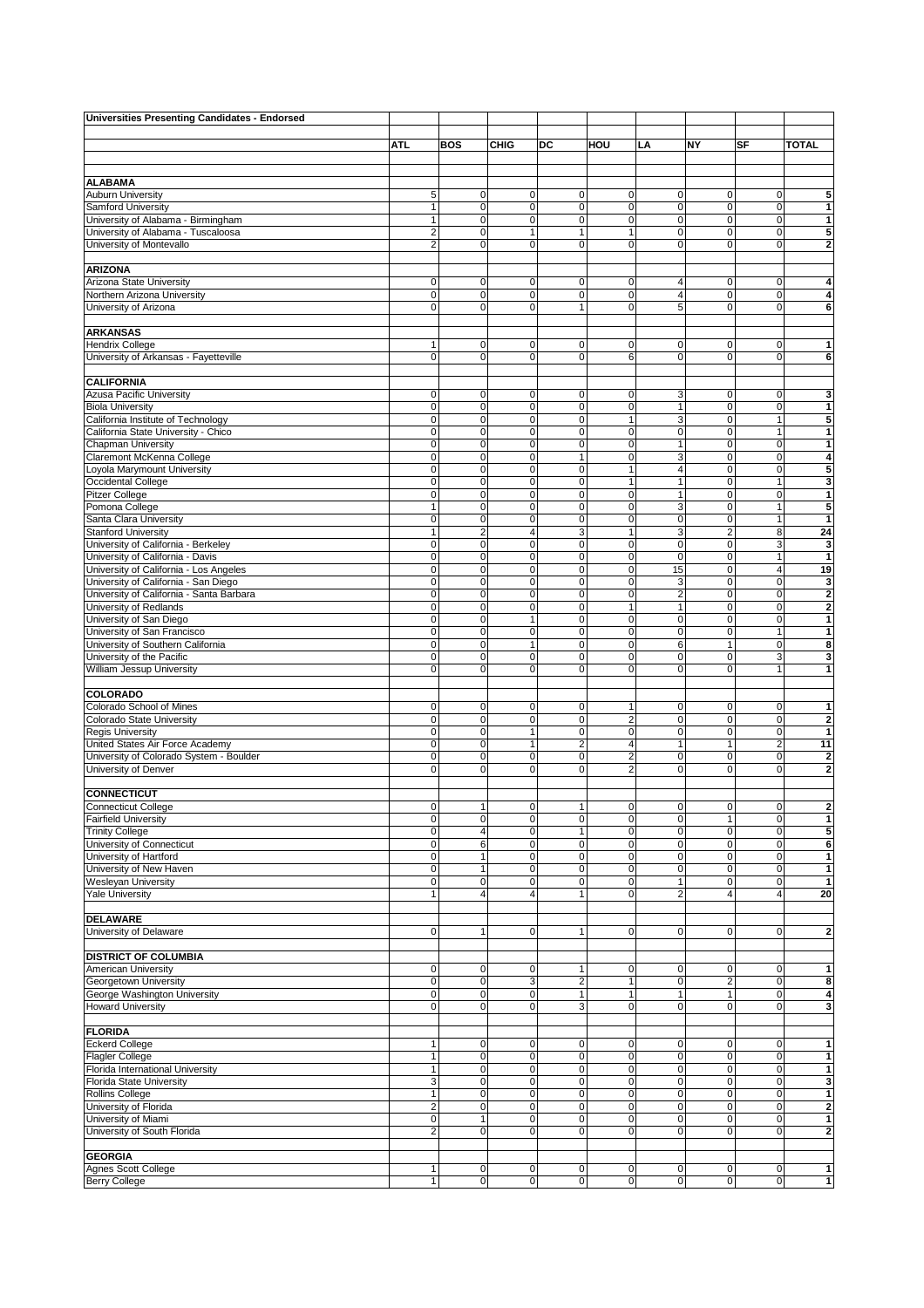| <b>Emory University</b>                                            | 3 <sup>1</sup>                 | $\overline{0}$ | $\overline{0}$       | $\mathbf{1}$                 | 1                                       | $\pmb{0}$                    | $\mathbf 0$                    | $\mathbf 0$         | 5                       |
|--------------------------------------------------------------------|--------------------------------|----------------|----------------------|------------------------------|-----------------------------------------|------------------------------|--------------------------------|---------------------|-------------------------|
|                                                                    |                                | $\mathbf 0$    | $\overline{0}$       |                              |                                         |                              | $\mathbf 0$                    |                     |                         |
| Georgia Gwinnett College                                           | $\mathbf{1}$                   |                |                      | $\mathbf 0$                  | 0                                       | 0                            |                                | $\mathbf 0$         | 1                       |
| Georgia Institute of Technology                                    | 3                              | $\mathbf 0$    | $\mathbf 0$          | $\mathbf 0$                  | 0                                       | 0                            | 0                              | 0                   | 3                       |
| Georgia State University                                           | $\overline{2}$                 | $\mathbf 0$    | $\mathsf{O}\xspace$  | $\mathbf 0$                  | 0                                       | $\mathbf 0$                  | $\pmb{0}$                      | $\mathbf 0$         | $\overline{\mathbf{2}}$ |
| <b>Mercer University</b>                                           | 1                              | $\mathbf 0$    | $\mathbf 0$          | $\mathbf 0$                  | 0                                       | 0                            | $\pmb{0}$                      | $\mathbf 0$         | $\mathbf{1}$            |
| Savannah College of Art & Design                                   | 1                              | 0              | $\mathsf{O}\xspace$  | $\mathbf 0$                  | 0                                       | 0                            | 0                              | $\mathbf 0$         | 1                       |
| University of Georgia                                              | 3                              | $\mathbf 0$    | $\mathsf{O}\xspace$  | $\mathbf 0$                  | 0                                       | $\mathbf 0$                  | $\pmb{0}$                      | $\mathbf 0$         | 3                       |
|                                                                    |                                |                |                      |                              |                                         |                              |                                |                     |                         |
| Valdosta State University                                          | $\mathbf 0$                    | $\mathbf 0$    | $\mathbf 0$          | $\mathbf 0$                  | 0                                       | 0                            | 1                              | $\mathbf 0$         | 1                       |
|                                                                    |                                |                |                      |                              |                                         |                              |                                |                     |                         |
| <b>HAWAII</b>                                                      |                                |                |                      |                              |                                         |                              |                                |                     |                         |
| University of Hawaii - Manoa                                       | $\mathbf 0$                    | $\mathbf 0$    | $\overline{0}$       | 0                            | $\mathbf 0$                             | 1                            | 0                              | 0                   | 1                       |
|                                                                    |                                |                |                      |                              |                                         |                              |                                |                     |                         |
| <b>ILLINOIS</b>                                                    |                                |                |                      |                              |                                         |                              |                                |                     |                         |
|                                                                    |                                |                |                      |                              |                                         |                              |                                |                     |                         |
| Augustana College                                                  | 0                              | 0              | $\mathbf{1}$         | 0                            | $\pmb{0}$                               | 0                            | 0                              | 0                   | 1                       |
| <b>Benedictine University</b>                                      | $\mathbf 0$                    | 0              | $\mathbf{1}$         | $\mathbf 0$                  | 0                                       | $\mathbf 0$                  | $\mathbf 0$                    | $\mathbf 0$         | $\mathbf{1}$            |
| <b>DePaul University</b>                                           | $\mathsf{O}\xspace$            | $\pmb{0}$      | $\mathbf{3}$         | $\mathbf 0$                  | 0                                       | 0                            | 0                              | $\mathbf 0$         | 3                       |
| <b>Illinois State University</b>                                   | $\overline{0}$                 | $\mathbf 0$    | $\mathbf{1}$         | $\mathbf 0$                  | 0                                       | 0                            | 0                              | $\mathbf 0$         | 1                       |
|                                                                    |                                |                |                      |                              |                                         |                              |                                |                     |                         |
| Illinois Wesleyan University                                       | $\mathbf 0$                    | 0              | $\mathbf{1}$         | $\mathbf 0$                  | $\mathbf 0$                             | $\overline{0}$               | $\mathbf 0$                    | 0                   | $\mathbf{1}$            |
| Loyola University Chicago                                          | $\mathbf 0$                    | $\mathsf 0$    | $\mathbf{1}$         | 0                            | 0                                       | 0                            | 0                              | $\mathbf 0$         | $\mathbf{1}$            |
| McKendree College                                                  | $\mathbf 0$                    | $\mathbf 0$    | $\mathbf{1}$         | 0                            | 0                                       | 0                            | $\pmb{0}$                      | $\mathbf 0$         | 1                       |
| Northwestern University                                            | $\mathbf 0$                    | $\mathbf 0$    | $\mathbf{3}$         | $\overline{1}$               | $\mathbf 0$                             | $\mathbf 0$                  | 1                              | 1                   | 6                       |
|                                                                    | $\mathbf 0$                    | $\mathbf 0$    | $\mathbf{1}$         | 0                            |                                         | 0                            |                                | $\mathbf 0$         |                         |
| <b>Olivet Nazarene University</b>                                  |                                |                |                      |                              | 0                                       |                              | 0                              |                     | 1                       |
| Southern Illinois University System - Edwardsville                 | $\mathbf 0$                    | $\mathbf 0$    | $\mathbf{1}$         | 0                            | 0                                       | $\mathbf 0$                  | 0                              | $\mathbf 0$         | $\mathbf{1}$            |
| University of Chicago                                              | $\mathbf{1}$                   | $\mathbf 0$    | $\boldsymbol{9}$     | $\mathbf{1}$                 | $\mathbf 0$                             | 0                            | $\overline{\mathbf{4}}$        | 1                   | 16                      |
| University of Illinois - Chicago                                   | $\mathbf{1}$                   | $\mathbf 0$    | $\overline{2}$       | 0                            | 0                                       | 0                            | $\pmb{0}$                      | $\mathbf 0$         | 3                       |
| University of Illinois - Urbana-Champaign                          | $\mathbf 0$                    | $\mathbf 0$    | $\overline{2}$       | $\mathbf 0$                  | 0                                       | $\overline{0}$               | $\mathbf 0$                    | $\mathbf 0$         | $\overline{\mathbf{2}}$ |
|                                                                    |                                |                |                      |                              |                                         |                              |                                |                     |                         |
| <b>Wheaton College</b>                                             | $\mathbf 0$                    | $\mathbf 0$    | $\mathbf{1}$         | 0                            | 0                                       | 0                            | $\mathbf 0$                    | $\mathbf 0$         | 1                       |
|                                                                    |                                |                |                      |                              |                                         |                              |                                |                     |                         |
| <b>INDIANA</b>                                                     |                                |                |                      |                              |                                         |                              |                                |                     |                         |
| <b>Anderson University</b>                                         | $\mathbf 0$                    | 0              | $\mathsf{O}\xspace$  | $\mathbf 1$                  | 0                                       | 0                            | 0                              | 0                   | 1                       |
|                                                                    |                                |                |                      |                              |                                         |                              |                                |                     |                         |
| <b>Ball State University</b>                                       | $\mathbf 0$                    | $\mathbf 0$    | $\overline{4}$       | 0                            | 0                                       | 0                            | 0                              | $\mathbf 0$         | 4                       |
| Franklin College                                                   | $\mathbf 0$                    | $\mathbf 0$    | $\mathbf{1}$         | 0                            | 0                                       | $\mathbf 0$                  | $\mathbf 0$                    | $\mathbf 0$         | $\mathbf{1}$            |
| <b>Indiana University</b>                                          | $\mathbf 0$                    | 0              | $\overline{7}$       | 1                            | 0                                       | 0                            | 0                              | $\mathbf 0$         | 8                       |
| University of Evansville                                           | $\mathbf 0$                    | 0              | $\mathbf{1}$         | 0                            | 0                                       | 0                            | 0                              | $\mathbf 0$         | 1                       |
| University of Notre Dame                                           | $\mathbf{1}$                   | $\Omega$       | $\overline{2}$       | 0                            | $\mathbf{1}$                            | 0                            | 1                              | $\mathbf 0$         | 5                       |
|                                                                    |                                |                |                      |                              |                                         |                              |                                |                     |                         |
|                                                                    |                                |                |                      |                              |                                         |                              |                                |                     |                         |
| <b>IOWA</b>                                                        |                                |                |                      |                              |                                         |                              |                                |                     |                         |
| <b>Drake University</b>                                            | $\mathbf 0$                    | $\mathbf 0$    | $\mathbf{1}$         | 0                            | $\pmb{0}$                               | 0                            | 0                              | 0                   | 1                       |
| <b>Grinnell College</b>                                            | $\mathbf 0$                    | $\mathbf 0$    | $\mathbf{1}$         | 0                            | $\pmb{0}$                               | 0                            | 0                              | 1                   | $\overline{\mathbf{2}}$ |
|                                                                    |                                |                |                      |                              |                                         |                              |                                |                     |                         |
| Iowa State University                                              | $\mathbf 0$                    | $\Omega$       | $\mathbf{1}$         | $\mathbf 0$                  | $\mathbf 0$                             | 0                            | $\mathbf 0$                    | $\mathbf 0$         | 1                       |
| Luther College                                                     | $\mathbf 0$                    | $\mathbf 0$    | $\overline{2}$       | 0                            | $\mathbf 0$                             | 0                            | 0                              | $\mathbf 0$         | $\overline{\mathbf{2}}$ |
| University of Iowa                                                 | $\mathbf 0$                    | $\mathbf 0$    | $\mathbf{1}$         | 0                            | 0                                       | 0                            | $\mathbf 0$                    | $\mathbf 0$         | 1                       |
|                                                                    |                                |                |                      |                              |                                         |                              |                                |                     |                         |
| <b>KANSAS</b>                                                      |                                |                |                      |                              |                                         |                              |                                |                     |                         |
|                                                                    |                                |                |                      |                              |                                         |                              |                                |                     |                         |
| <b>Baker University</b>                                            | $\mathbf 0$                    | 0              | $\mathbf{1}$         | 0                            | $\mathbf 0$                             | 0                            | 0                              | $\mathbf 0$         | 1                       |
| Kansas State University                                            | $\mathbf 0$                    | 0              | 3                    | $\mathbf 0$                  | 0                                       | 0                            | $\mathbf 0$                    | $\mathbf 0$         | 3                       |
| University of Kansas                                               | $\mathbf 0$                    | $\Omega$       | 3                    | $\mathbf 0$                  | 0                                       | $\mathbf 0$                  | $\mathbf 0$                    | $\mathbf 0$         | 3                       |
|                                                                    |                                |                |                      |                              |                                         |                              |                                |                     |                         |
|                                                                    |                                |                |                      |                              |                                         |                              |                                |                     |                         |
| <b>KENTUCKY</b>                                                    |                                |                |                      |                              |                                         |                              |                                |                     |                         |
| Centre College                                                     | $\mathbf 0$                    | $\mathbf 0$    | $\mathbf{1}$         | 0                            | 0                                       | 0                            | 0                              | 0                   | 1                       |
| Georgetown College                                                 | $\mathbf 0$                    | $\mathbf 0$    | $\mathbf{1}$         | $\mathbf 0$                  | 0                                       | $\mathbf 0$                  | $\mathbf 0$                    | $\mathbf 0$         | $\mathbf{1}$            |
| University of Kentucky                                             | $\mathbf 0$                    | $\mathbf 0$    | $\boldsymbol{2}$     | 0                            | 0                                       | 0                            | $\pmb{0}$                      | $\mathbf 0$         | $\mathbf 2$             |
| University of Louisville                                           | $\mathbf 0$                    | $\mathbf 0$    | $\overline{4}$       | 0                            | 0                                       | 0                            | 0                              | 0                   | 4                       |
|                                                                    |                                |                |                      |                              |                                         |                              |                                |                     |                         |
| Western Kentucky University                                        | $\mathbf 0$                    | $\mathbf 0$    | $\overline{2}$       | $\mathbf 0$                  | $\mathbf{1}$                            | 0                            | $\mathbf 0$                    | $\mathbf 0$         | 3                       |
|                                                                    |                                |                |                      |                              |                                         |                              |                                |                     |                         |
| <b>LOUISIANA</b>                                                   |                                |                |                      |                              |                                         |                              |                                |                     |                         |
| Loyola University New Orleans                                      | $\overline{0}$                 | $\overline{0}$ | $\overline{0}$       | $\mathbf 0$                  | 1                                       | 0                            | $\mathbf 0$                    | $\mathbf 0$         | $\mathbf{1}$            |
|                                                                    |                                |                |                      |                              |                                         |                              |                                |                     |                         |
| <b>MAINE</b>                                                       |                                |                |                      |                              |                                         |                              |                                |                     |                         |
|                                                                    |                                |                |                      |                              |                                         |                              |                                |                     |                         |
| <b>Bowdoin College</b>                                             | $\mathbf 0$                    | 1              | $\overline{0}$       | 0                            | $\mathbf{1}$                            | 0                            | 0                              | $\mathbf 0$         | $\mathbf 2$             |
| Colby College                                                      | $\mathbf 0$                    | $\mathbf{1}$   | $\mathbf{1}$         | 0                            | $\mathbf 0$                             | 0                            | $\mathbf 0$                    | $\mathbf 0$         | $\overline{\mathbf{2}}$ |
| College of the Atlantic                                            | $\mathbf 0$                    | 1              | $\mathsf{O}\xspace$  | 0                            | 0                                       | 0                            | $\pmb{0}$                      | $\mathbf 0$         | 1                       |
| University of Maine - Farmington                                   | $\mathbf 0$                    | 1              | $\overline{0}$       | 0                            | 0                                       | 0                            | $\mathbf 0$                    | 0                   | $\mathbf{1}$            |
|                                                                    |                                |                |                      |                              |                                         |                              |                                |                     |                         |
|                                                                    |                                |                |                      |                              |                                         |                              |                                |                     |                         |
| <b>MARYLAND</b>                                                    |                                |                |                      |                              |                                         |                              |                                |                     |                         |
| Johns Hopkins University                                           | $\pmb{0}$                      | $\mathbf 0$    | $\mathbf{1}$         | 7                            | 1                                       | 1                            | 2                              | 1                   | 13                      |
| Mount Saint Mary's College                                         | $\overline{0}$                 | $\mathbf 0$    | $\overline{0}$       | $\mathbf{1}$                 | $\mathbf 0$                             | 0                            | $\pmb{0}$                      | $\mathbf 0$         | $\mathbf{1}$            |
| Salisbury University                                               | $\mathbf 0$                    | $\mathbf 0$    | $\mathsf{O}\xspace$  | $\mathbf{1}$                 | 0                                       | 0                            | 0                              | $\mathbf 0$         | $\mathbf{1}$            |
|                                                                    |                                |                |                      |                              |                                         |                              |                                |                     |                         |
| <b>Stevenson University</b>                                        | $\mathbf 0$                    | $\mathbf 0$    | $\mathbf 0$          | $\mathbf{1}$                 | $\pmb{0}$                               | 0                            | 0                              | $\mathbf 0$         | $\mathbf{1}$            |
| St. John's College - Annapolis                                     | $\overline{0}$                 | $\mathbf 0$    | $\overline{0}$       | $\overline{\mathbf{c}}$      | $\pmb{0}$                               | 0                            | 0                              | $\mathbf 0$         | $\mathbf 2$             |
| St. Mary's College of Maryland                                     | $\mathbf 0$                    | $\mathbf 0$    | $\overline{0}$       | $\mathbf{1}$                 | 0                                       | 0                            | $\pmb{0}$                      | $\mathbf 0$         | $\mathbf{1}$            |
| <b>Towson University</b>                                           | $\mathbf 0$                    | $\mathbf 0$    | $\overline{0}$       | $\mathbf{1}$                 | $\pmb{0}$                               | 0                            | 0                              | $\mathbf 0$         | 1                       |
|                                                                    |                                |                |                      |                              |                                         |                              |                                |                     |                         |
| United States Naval Academy                                        | $\overline{4}$                 | $\mathbf{1}$   | 4 <sup>1</sup>       | 3                            | $\mathbf{1}$                            | 1                            | 3                              | 3                   | 20                      |
| University of Maryland - Baltimore County                          | $\mathbf 0$                    | $\mathbf 0$    | $\overline{0}$       | $\overline{\mathbf{4}}$      | 0                                       | 0                            | $\pmb{0}$                      | $\mathbf 0$         | 4                       |
| University of Maryland - College Park                              | $\mathbf 0$                    | $\mathbf 0$    | $\overline{0}$       | $\mathbf{1}$                 | 0                                       | 0                            | $\mathbf 0$                    | $\mathbf 0$         | $\mathbf{1}$            |
|                                                                    |                                |                |                      |                              |                                         |                              |                                |                     |                         |
| <b>MASSACHUSETTS</b>                                               |                                |                |                      |                              |                                         |                              |                                |                     |                         |
|                                                                    |                                |                |                      |                              |                                         |                              |                                |                     |                         |
| Amherst College                                                    | 0                              |                | $\mathbf 0$          | 0                            | 0                                       | 0                            | 1                              | 2                   | 4                       |
| <b>Boston College</b>                                              | $\mathbf 0$                    | $\overline{2}$ | $\overline{0}$       | 0                            | $\mathbf{1}$                            | 0                            | $\pmb{0}$                      | $\mathbf 0$         | 3                       |
| <b>Boston University</b>                                           | $\mathbf 0$                    | 3              | $\mathsf{O}\xspace$  | 0                            | 0                                       | 0                            | $\pmb{0}$                      | $\mathbf 0$         | 3                       |
| <b>Brandeis University</b>                                         | $\mathbf 0$                    | 3              | $\overline{0}$       | 0                            | $\mathbf 0$                             | 0                            | 0                              | $\mathbf 0$         | 3                       |
|                                                                    |                                |                |                      |                              |                                         |                              |                                |                     |                         |
| <b>Bridgewater State College</b>                                   | $\overline{\mathbf{0}}$        | 1              | $\overline{0}$       | 0                            | $\overline{\mathbf{0}}$                 | 0                            | $\overline{0}$                 | $\mathbf 0$         | $\mathbf{1}$            |
| Gordon College                                                     |                                | $\mathbf{1}$   | $\overline{0}$       | 0                            | $\mathbf 0$                             | 0                            | $\mathbf 0$                    | $\mathbf 0$         | $\mathbf{1}$            |
|                                                                    | $\mathbf 0$                    |                |                      |                              |                                         |                              |                                |                     |                         |
| <b>Harvard Medical School</b>                                      | $\overline{0}$                 | $\mathbf{1}$   | $\overline{0}$       | 0                            | $\mathbf 0$                             | 0                            | 0                              | $\mathbf 0$         | $\mathbf{1}$            |
|                                                                    |                                |                |                      |                              |                                         |                              |                                |                     |                         |
| <b>Harvard University</b><br>Massachusetts Institute of Technology | $\overline{4}$<br>$\mathbf{1}$ | 10<br>6        | 10<br>3 <sup>1</sup> | 4<br>$\overline{\mathbf{c}}$ | $\mathbf{3}$<br>$\overline{\mathbf{c}}$ | $\overline{\mathbf{c}}$<br>3 | 8<br>$\ensuremath{\mathsf{3}}$ | $\overline{a}$<br>3 | 43<br>23                |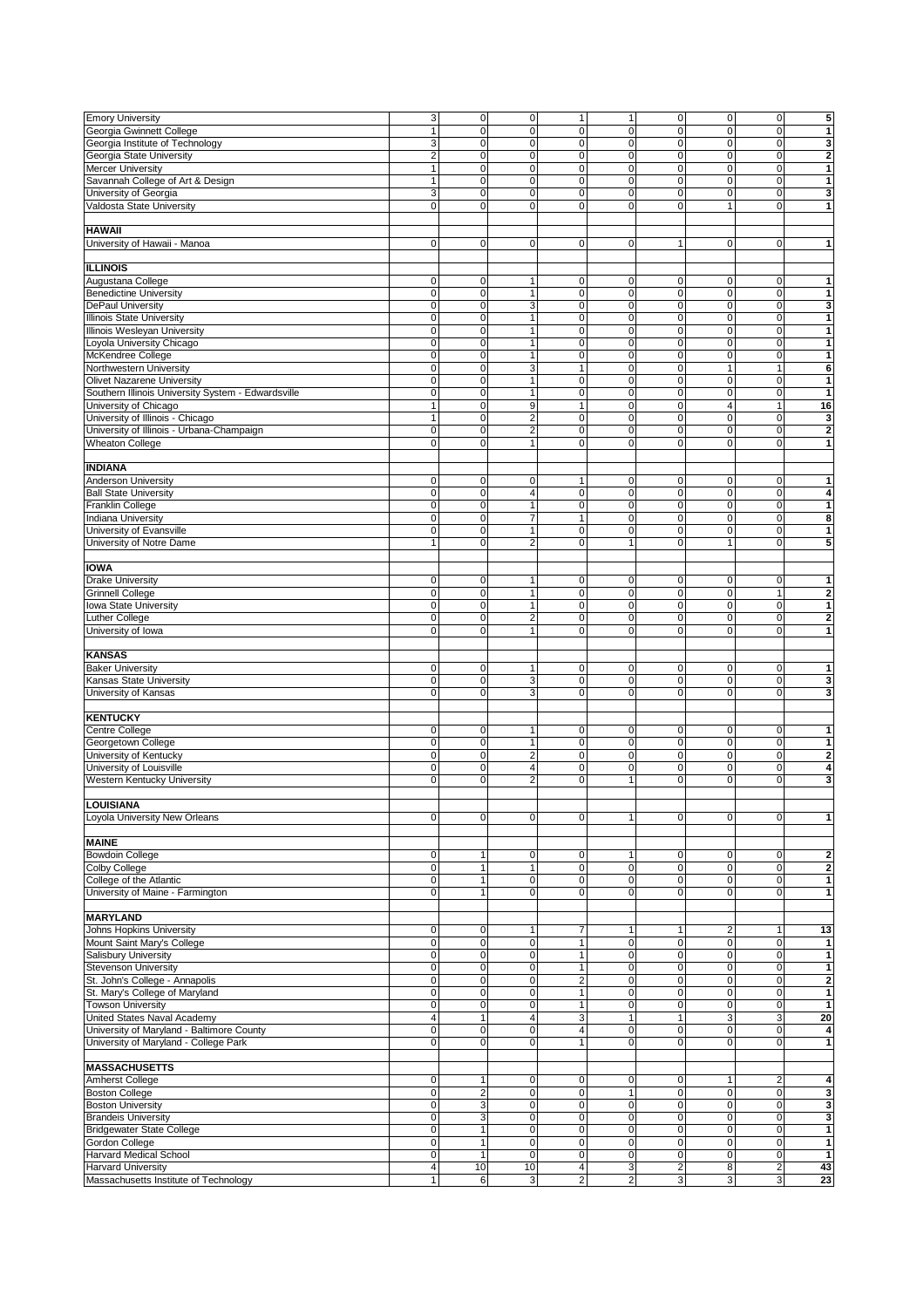| Mount Holyoke College                                                                       | $\mathbf 0$                      | $\overline{2}$                | $\mathbf{1}$                  | $\mathbf{1}$             | $\pmb{0}$              | $\mathbf 0$    | $\mathbf 0$                  | $\mathbf{1}$             | 5                            |
|---------------------------------------------------------------------------------------------|----------------------------------|-------------------------------|-------------------------------|--------------------------|------------------------|----------------|------------------------------|--------------------------|------------------------------|
| Northeastern University                                                                     | $\mathbf 0$                      | $\overline{0}$                | $\mathbf 0$                   | $\mathbf 0$              | $\mathbf 0$            | 0              | 1                            | $\mathbf 0$              | 1                            |
| Olin College of Engineering                                                                 | $\mathbf 0$                      | $\mathbf 0$                   | $\mathbf 0$                   | $\mathbf 0$              | $\pmb{0}$              | 0              | $\mathbf 0$                  | $\mathbf{1}$             | 1                            |
| <b>Salem State University</b>                                                               |                                  | $\mathbf{1}$                  | $\pmb{0}$                     | $\mathbf 0$              |                        | 0              | $\mathbf 0$                  |                          | $\mathbf{1}$                 |
|                                                                                             | $\mathbf 0$                      |                               |                               |                          | $\pmb{0}$              |                |                              | $\mathbf 0$              |                              |
| Simon's Rock College                                                                        | $\mathbf 0$                      | $\overline{2}$                | $\mathbf 0$                   | $\mathbf 0$              | $\mathbf 0$            | 0              | $\mathbf{1}$                 | $\mathbf 0$              | 3                            |
| Stonehill College                                                                           | $\mathbf 0$                      | $\overline{2}$                | $\mathbf 0$                   | $\mathbf 0$              | $\mathbf 0$            | $\overline{0}$ | $\mathbf 0$                  | $\mathbf 0$              | $\overline{\mathbf{2}}$      |
| <b>Tufts University</b>                                                                     | $\mathbf 0$                      | 1                             | $\mathbf 0$                   | $\mathbf 0$              | 0                      | 0              | $\mathbf 0$                  | $\mathbf 0$              | 1                            |
|                                                                                             |                                  |                               |                               |                          |                        |                |                              |                          |                              |
| University of Massachusetts- Amherst                                                        | $\mathbf 0$                      | $\overline{2}$                | $\mathbf 0$                   | $\mathbf 0$              | $\mathbf 0$            | 0              | $\mathbf 0$                  | $\mathbf 0$              | $\overline{\mathbf{2}}$      |
| <b>Wellesley College</b>                                                                    | 0                                | 3                             | $\mathbf 0$                   | $\mathbf 0$              | $\mathbf 0$            | $\overline{0}$ | $\mathbf 0$                  | $\mathbf 0$              | 3                            |
| Williams College                                                                            | $\mathbf{1}$                     | 1                             | $\mathbf 0$                   | $\mathbf 0$              | $\overline{2}$         | 0              | $\overline{2}$               | $\mathbf 0$              | 6                            |
|                                                                                             |                                  |                               |                               |                          |                        |                |                              |                          |                              |
|                                                                                             |                                  |                               |                               |                          |                        |                |                              |                          |                              |
| <b>MICHIGAN</b>                                                                             |                                  |                               |                               |                          |                        |                |                              |                          |                              |
| <b>Albion College</b>                                                                       | 0                                | $\mathbf 0$                   | $\overline{1}$                | 0                        | 0                      | 0              | 0                            | 0                        | 1                            |
|                                                                                             |                                  |                               |                               |                          |                        |                |                              |                          |                              |
| <b>Grand Valley State University</b>                                                        | $\mathbf 0$                      | $\mathbf 0$                   | 3                             | $\mathbf 0$              | $\pmb{0}$              | 0              | $\mathbf 0$                  | $\mathbf 0$              | 3                            |
| Kalamazoo College                                                                           | $\mathbf 0$                      | $\mathbf 0$                   | $\overline{1}$                | 0                        | $\pmb{0}$              | 0              | $\mathbf 0$                  | $\mathbf 0$              | 1                            |
| Rochester College                                                                           | $\mathbf 0$                      | $\mathbf 0$                   | $\mathbf{1}$                  | $\mathbf 0$              | $\mathbf 0$            | 0              | $\mathbf 0$                  | $\mathbf 0$              | 1                            |
|                                                                                             |                                  |                               |                               |                          |                        |                |                              |                          |                              |
| Siena Heights University                                                                    | $\mathbf 0$                      | $\mathbf 0$                   | $\mathbf{1}$                  | $\mathbf 0$              | $\pmb{0}$              | 0              | $\mathbf 0$                  | $\mathbf 0$              | 1                            |
| University of Michigan - Ann Arbor                                                          | $\mathbf 0$                      | $\overline{0}$                | $\overline{2}$                | $\overline{1}$           | $\pmb{0}$              | 0              | $\mathbf 0$                  | $\mathbf 0$              | 3                            |
|                                                                                             |                                  |                               |                               |                          |                        |                |                              |                          |                              |
|                                                                                             |                                  |                               |                               |                          |                        |                |                              |                          |                              |
| <b>MINNESOTA</b>                                                                            |                                  |                               |                               |                          |                        |                |                              |                          |                              |
| Carleton College                                                                            | 0                                | 0                             | $\overline{4}$                | 0                        | $\mathbf{1}$           | 0              | 0                            | 1                        | 6                            |
| College of Saint Benedict / Saint John's University                                         | $\mathbf 0$                      | 0                             | $\overline{1}$                | $\mathbf 0$              | $\mathbf 0$            | 0              | $\mathbf 0$                  | $\mathbf 0$              | 1                            |
|                                                                                             |                                  |                               |                               |                          |                        |                |                              |                          |                              |
| College of St. Scholastica                                                                  | $\mathbf 0$                      | $\mathbf 0$                   | $\overline{1}$                | $\mathbf 0$              | $\mathbf 0$            | 0              | $\mathbf 0$                  | $\mathbf 0$              | 1                            |
| University of Minnesota - Twin Cities                                                       | $\mathbf 0$                      | $\mathbf 0$                   | $\overline{1}$                | $\mathbf 0$              | $\mathbf 0$            | 0              | $\mathbf 0$                  | $\mathbf 0$              | 1                            |
|                                                                                             |                                  |                               |                               |                          |                        |                |                              |                          |                              |
|                                                                                             |                                  |                               |                               |                          |                        |                |                              |                          |                              |
| <b>MISSISSIPPI</b>                                                                          |                                  |                               |                               |                          |                        |                |                              |                          |                              |
| Millsaps College                                                                            | 1                                | 0                             | 0                             | 0                        | 0                      | 0              | 0                            | 0                        | 1                            |
| University of Mississippi                                                                   | 3                                | 0                             | $\mathbf 0$                   | $\mathbf 0$              | 0                      | 0              | $\mathbf 0$                  | $\mathbf 0$              | 3                            |
|                                                                                             |                                  |                               |                               |                          |                        |                |                              |                          |                              |
| University of Southern Mississippi                                                          | $\mathbf{1}$                     | $\Omega$                      | $\mathbf 0$                   | $\mathbf 0$              | $\mathbf 0$            | $\Omega$       | $\mathbf 0$                  | $\mathbf 0$              | 1                            |
|                                                                                             |                                  |                               |                               |                          |                        |                |                              |                          |                              |
| <b>MISSOURI</b>                                                                             |                                  |                               |                               |                          |                        |                |                              |                          |                              |
|                                                                                             |                                  |                               |                               |                          |                        |                |                              |                          |                              |
| <b>Lindenwood University</b>                                                                | $\mathbf 0$                      | $\mathbf 0$                   | $\mathbf{1}$                  | 0                        | $\mathbf 0$            | $\mathbf 0$    | 0                            | $\mathbf 0$              | 1                            |
| Missouri University of Science and Technology                                               | $\mathbf 0$                      | $\mathbf 0$                   | $\overline{1}$                | $\mathbf 0$              | $\pmb{0}$              | 0              | $\mathbf 0$                  | $\mathbf 0$              | $\mathbf{1}$                 |
| <b>Truman State University</b>                                                              | $\mathbf 0$                      | $\Omega$                      | $\overline{2}$                | $\mathbf 0$              | $\mathbf 0$            | $\overline{0}$ | $\mathbf 0$                  | $\mathbf 0$              | $\overline{\mathbf{2}}$      |
|                                                                                             |                                  |                               |                               |                          |                        |                |                              |                          |                              |
| University of Missouri - Columbia                                                           | 0                                | $\mathbf 0$                   | 3                             | $\mathbf 0$              | $\pmb{0}$              | 0              | $\mathbf 0$                  | $\mathbf 0$              | 3                            |
| Washington University in St. Louis                                                          | $\mathbf 0$                      | 1                             | $\overline{2}$                | $\overline{2}$           | 1                      | 0              | $\mathbf{1}$                 | $\mathbf 0$              | 7                            |
|                                                                                             |                                  |                               |                               |                          |                        |                |                              |                          |                              |
|                                                                                             |                                  |                               |                               |                          |                        |                |                              |                          |                              |
| <b>MONTANA</b>                                                                              |                                  |                               |                               |                          |                        |                |                              |                          |                              |
| Montana State University System - Bozeman                                                   | $\mathbf 0$                      | $\mathbf 0$                   | $\mathbf 0$                   | 0                        | $\pmb{0}$              | 0              | $\mathbf 0$                  | $\overline{2}$           | $\overline{\mathbf{2}}$      |
|                                                                                             |                                  |                               |                               |                          |                        |                |                              |                          |                              |
| University of Montana - Missoula                                                            | $\mathbf 0$                      | $\mathbf 0$                   | $\mathbf 0$                   | $\mathbf 0$              | $\mathbf 0$            | 0              | $\mathbf 0$                  | $\mathbf{1}$             | 1                            |
|                                                                                             |                                  |                               |                               |                          |                        |                |                              |                          |                              |
|                                                                                             |                                  |                               |                               |                          |                        |                |                              |                          |                              |
| <b>NEBRASKA</b>                                                                             |                                  |                               |                               |                          |                        |                |                              |                          |                              |
| University of Nebraska System - Lincoln                                                     | 0                                | $\mathbf 0$                   | $\overline{4}$                | $\mathbf 0$              | 0                      | 0              | $\mathbf 0$                  | $\mathbf 0$              | 4                            |
|                                                                                             |                                  |                               |                               |                          |                        |                |                              |                          |                              |
|                                                                                             |                                  |                               |                               |                          |                        |                |                              |                          |                              |
| <b>NEVADA</b>                                                                               |                                  |                               |                               |                          |                        |                |                              |                          |                              |
| University of Nevada-Reno                                                                   | 0                                | $\mathbf 0$                   | $\mathbf 0$                   | $\mathbf 0$              | 0                      | $\mathbf 0$    | $\mathbf 0$                  | $\overline{2}$           | $\overline{\mathbf{2}}$      |
|                                                                                             |                                  |                               |                               |                          |                        |                |                              |                          |                              |
| <b>NEW HAMPSHIRE</b>                                                                        |                                  |                               |                               |                          |                        |                |                              |                          |                              |
|                                                                                             |                                  |                               |                               |                          |                        |                |                              |                          |                              |
| Dartmouth College                                                                           | 1                                | 1                             | $\mathbf 0$                   | 0                        | 1                      | 1              | $\mathbf{1}$                 | 1                        | 6                            |
|                                                                                             |                                  |                               |                               |                          |                        |                |                              |                          |                              |
|                                                                                             |                                  |                               |                               |                          |                        |                |                              |                          |                              |
| <b>NEW JERSEY</b>                                                                           |                                  |                               |                               |                          |                        |                |                              |                          |                              |
| <b>Drew University</b>                                                                      | 0                                | 1                             | $\mathbf 0$                   | 0                        | 0                      | 0              | 1                            | 0                        | $\mathbf{2}$                 |
| <b>Princeton University</b>                                                                 | $\overline{2}$                   | $\overline{2}$                | 10                            | 5                        | 1                      | 3              | 6                            | $\mathbf 0$              | 29                           |
|                                                                                             |                                  |                               |                               |                          |                        |                |                              |                          |                              |
| <b>Rider University</b>                                                                     | 0                                | $\mathbf 0$                   | $\mathbf 0$                   | $\mathbf 0$              | 0                      | 0              | $\mathbf{1}$                 | $\mathbf 0$              | 1                            |
| Rutgers University - New Brunswick                                                          | $\mathbf 0$                      | $\overline{0}$                | $\mathbf 0$                   | $\mathbf 0$              | $\mathbf 0$            | 0              | $\overline{4}$               | $\mathbf 0$              | 4                            |
| Seton Hall University                                                                       | 0                                | 0                             |                               | $\pmb{0}$                | 0                      | 0              |                              | $\pmb{0}$                | 2                            |
|                                                                                             |                                  |                               |                               |                          |                        |                |                              |                          |                              |
| The College of New Jersey                                                                   | $\mathbf 0$                      | $\mathbf 0$                   | $\overline{0}$                | $\pmb{0}$                | $\mathbf 0$            | $\pmb{0}$      | $\overline{c}$               | $\mathbf 0$              | $\overline{2}$               |
| Thomas Edison State College                                                                 | $\mathbf 0$                      | $\overline{0}$                | $\overline{0}$                | $\mathbf 0$              | $\mathbf{0}$           | 1              | $\mathbf 0$                  | $\mathbf 0$              | 1                            |
|                                                                                             |                                  |                               |                               |                          |                        |                |                              |                          |                              |
|                                                                                             |                                  |                               |                               |                          |                        |                |                              |                          |                              |
| <b>NEW MEXICO</b>                                                                           |                                  |                               |                               |                          |                        |                |                              |                          |                              |
| New Mexico State University                                                                 | 0                                | $\overline{0}$                | $\mathbf 0$                   | 0                        | $\overline{2}$         | 0              | $\mathbf 0$                  | 0                        | $\overline{\mathbf{2}}$      |
| St. John's College - Santa Fe                                                               | $\mathsf{O}\xspace$              | $\overline{0}$                | $\mathbf 0$                   | $\mathsf 0$              | $\mathbf 2$            | 0              | $\mathbf 0$                  | $\mathbf 0$              | $\bf{2}$                     |
|                                                                                             | $\mathbf 0$                      | $\mathbf 0$                   | $\mathbf 0$                   | $\mathbf 0$              | 6                      | 0              | $\mathbf 0$                  | $\mathbf 0$              |                              |
| University of New Mexico                                                                    |                                  |                               |                               |                          |                        |                |                              |                          | 6                            |
|                                                                                             |                                  |                               |                               |                          |                        |                |                              |                          |                              |
| <b>NEW YORK</b>                                                                             |                                  |                               |                               |                          |                        |                |                              |                          |                              |
| <b>Bard College</b>                                                                         | 0                                | 0                             | 0                             | 0                        |                        | 0              |                              |                          | 1                            |
|                                                                                             |                                  |                               |                               |                          | 0                      |                | 1                            | $\mathbf 0$              |                              |
| <b>Barnard College</b>                                                                      | $\mathbf 0$                      | $\mathbf 0$                   | $\mathbf 0$                   | $\mathbf 0$              | $\mathbf{1}$           | 0              | 3                            | $\mathbf 0$              | 4                            |
| Cazenovia College                                                                           | $\pmb{0}$                        | $\mathbf 0$                   | $\pmb{0}$                     | 0                        | $\mathbf 0$            | $\mathbf 0$    | $\mathbf{1}$                 | 0                        | $\mathbf{1}$                 |
|                                                                                             |                                  |                               |                               |                          |                        |                |                              |                          |                              |
| City University of New York - City College                                                  | $\mathbf 0$                      | $\mathbf 0$                   | $\mathbf 0$                   | $\mathbf 0$              | $\pmb{0}$              | 0              | $\overline{\mathbf{c}}$      | $\mathbf 0$              | $\overline{\mathbf{2}}$      |
| City University of New York - Hunter College                                                | $\mathbf 0$                      | $\mathbf 0$                   | $\mathbf 0$                   | $\mathbf 0$              | $\pmb{0}$              | 0              | $\overline{\mathbf{4}}$      | $\mathbf 0$              | 4                            |
| City University of New York - John Jay College of Criminal Justice                          | $\pmb{0}$                        | $\mathbf 0$                   | $\pmb{0}$                     | $\pmb{0}$                | $\mathbf 0$            | 0              | 1                            | 0                        | $\mathbf{1}$                 |
|                                                                                             |                                  |                               |                               |                          |                        |                |                              |                          |                              |
| City University of New York - Lehman College                                                | $\mathbf 0$                      | $\mathbf 0$                   | $\mathbf 0$                   | $\mathbf 0$              | 0                      | 0              | $\mathbf{1}$                 | $\mathbf 0$              | $\mathbf{1}$                 |
| City University of New York - Queens College                                                | $\mathbf 0$                      | $\mathbf 0$                   | $\mathbf 0$                   | $\mathbf 0$              | $\mathbf 0$            | 0              | $\mathbf{1}$                 | $\mathbf 0$              | $\mathbf{1}$                 |
| <b>Colgate University</b>                                                                   | $\mathbf 0$                      | $\overline{0}$                | $\mathbf 0$                   | $\mathsf 0$              | $\mathbf 0$            | 0              | $\mathbf{1}$                 | 1                        | $\overline{2}$               |
|                                                                                             |                                  |                               |                               |                          |                        |                |                              |                          |                              |
| Columbia University                                                                         | $\mathbf 0$                      | $\overline{2}$                | 3                             |                          | $\pmb{0}$              | $\overline{c}$ | 13                           | $\mathbf{1}$             | 22                           |
| <b>Cornell University</b>                                                                   | $\mathbf{1}$                     | $\overline{0}$                | $\overline{0}$                | $\overline{2}$           | $\mathbf 0$            | $\overline{c}$ | 3                            | $\mathbf 0$              | 8                            |
| Fordham University                                                                          |                                  | $\overline{0}$                | $\mathbf 0$                   | $\mathbf{1}$             | $\mathbf 0$            | $\mathbf 0$    | $\overline{4}$               | $\mathbf 0$              | 5                            |
|                                                                                             |                                  |                               |                               |                          |                        |                |                              |                          |                              |
|                                                                                             | $\pmb{0}$                        |                               |                               |                          |                        |                |                              |                          |                              |
| Hobart and William Smith Colleges                                                           | $\mathbf 0$                      | $\mathbf 0$                   | $\mathbf 0$                   | $\mathbf 0$              | $\pmb{0}$              | 0              | $\mathbf{1}$                 | $\mathbf 0$              | 1                            |
|                                                                                             | $\mathbf 0$                      | $\mathbf 0$                   | $\mathbf 0$                   | $\mathsf 0$              | $\mathbf 0$            | $\mathbf 0$    | $\overline{c}$               | $\mathbf 0$              | $\overline{\mathbf{2}}$      |
| Iona College                                                                                |                                  |                               |                               |                          |                        |                |                              |                          |                              |
| Ithaca College                                                                              | $\pmb{0}$                        | $\overline{0}$                | $\mathbf 0$                   | $\mathsf 0$              | $\mathbf 0$            | $\mathbf 0$    | $\overline{c}$               | $\mathbf 0$              | $\overline{2}$               |
| Manhattan College                                                                           | $\mathbf 0$                      | $\mathbf 0$                   | $\mathbf 0$                   | $\mathbf 0$              | $\pmb{0}$              | 0              | $\mathbf{1}$                 | $\mathbf 0$              | 1                            |
|                                                                                             |                                  | 1                             |                               |                          |                        | $\mathbf 0$    |                              |                          |                              |
| New York University                                                                         | $\mathbf 0$                      |                               | $\mathbf 0$                   | 0                        | $\mathbf 0$            |                | $\mathbf{1}$                 | 0                        | $\mathbf{2}$                 |
| Saint John's University                                                                     | $\mathbf 0$                      | $\overline{0}$                | $\mathbf 0$                   | $\mathsf 0$              | $\pmb{0}$              | 0              | 3                            | $\mathbf 0$              | 3                            |
| Skidmore College                                                                            | $\mathbf 0$                      | $\mathbf{1}$                  | $\mathbf 0$                   | $\mathbf 0$              | $\pmb{0}$              | 0              | $\mathbf{1}$                 | $\mathsf{O}\xspace$      | $\overline{\mathbf{2}}$      |
|                                                                                             |                                  |                               |                               |                          |                        |                |                              |                          |                              |
| State University of New York - Buffalo<br>State University of New York - College at Geneseo | $\pmb{0}$<br>$\mathsf{O}\xspace$ | $\overline{0}$<br>$\mathbf 0$ | $\mathbf 0$<br>$\overline{0}$ | $\mathsf 0$<br>$\pmb{0}$ | $\pmb{0}$<br>$\pmb{0}$ | 0<br>0         | $\mathbf{1}$<br>$\mathbf{1}$ | $\mathbf 0$<br>$\pmb{0}$ | $\mathbf{1}$<br>$\mathbf{1}$ |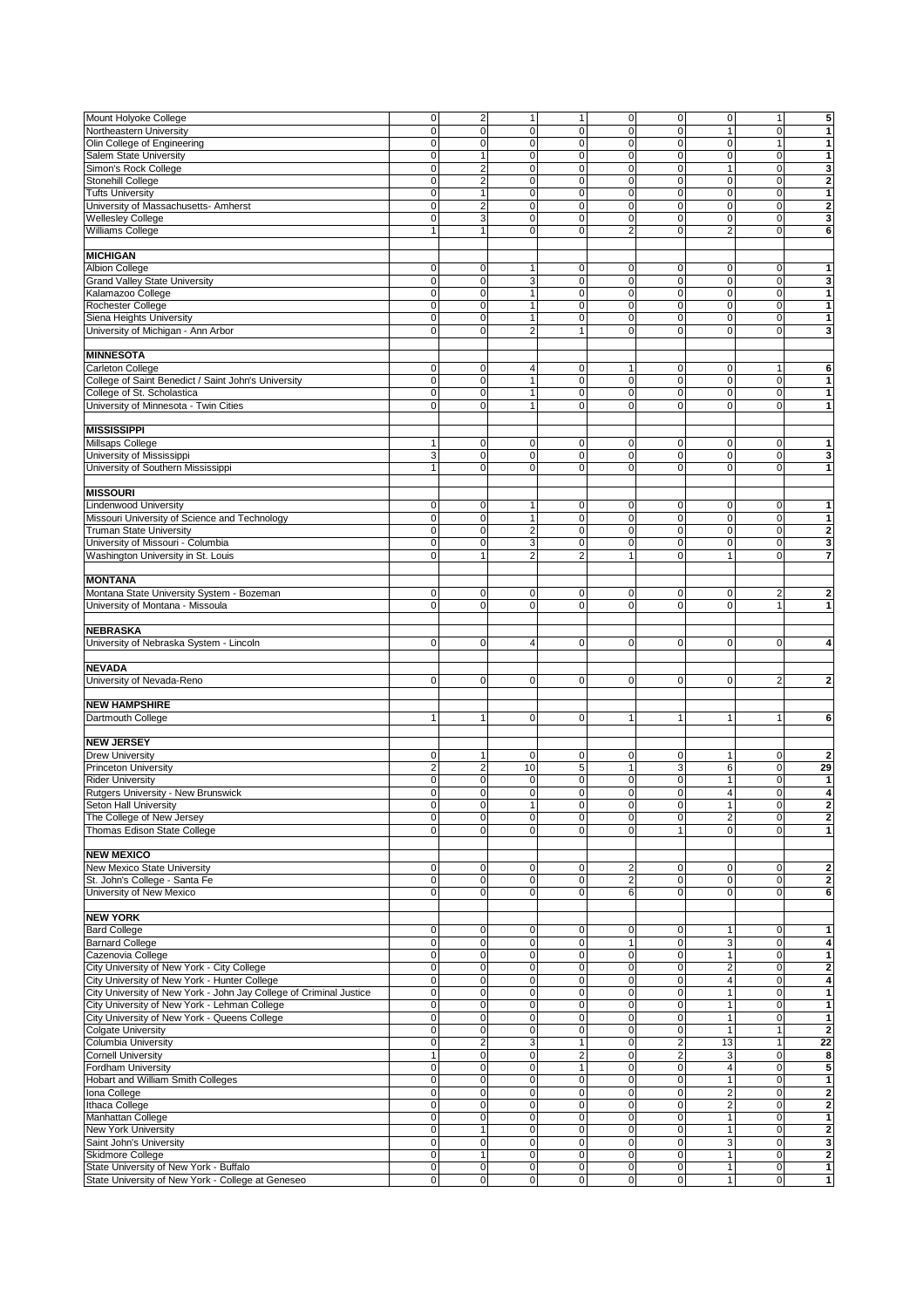| St. Lawrence University                                      | $\mathbf 0$         | 1                       | $\mathsf 0$         | $\overline{0}$      | 0            | $\pmb{0}$   | 1                       | $\mathbf 0$             | $\overline{\mathbf{c}}$ |
|--------------------------------------------------------------|---------------------|-------------------------|---------------------|---------------------|--------------|-------------|-------------------------|-------------------------|-------------------------|
| <b>Syracuse University</b>                                   | $\mathbf 0$         | $\mathbf 0$             | $\mathbf 0$         | $\mathbf 0$         | 1            | $\mathbf 0$ | $\overline{1}$          | $\pmb{0}$               | $\overline{\mathbf{c}}$ |
| United States Military Academy                               | 1                   | 1                       | $\overline{2}$      | $\mathbf{1}$        | $\mathbf{1}$ | 1           | $\mathbf{1}$            | $\mathbf{1}$            | 9                       |
| Vassar College                                               | $\mathbf{1}$        | $\overline{0}$          | $\mathbf 0$         | $\mathbf{1}$        | 0            | 0           | $\overline{2}$          | $\mathbf 0$             | 4                       |
|                                                              |                     |                         |                     |                     |              |             |                         |                         |                         |
| <b>NORTH CAROLINA</b>                                        |                     |                         |                     |                     |              |             |                         |                         |                         |
|                                                              |                     |                         |                     |                     |              |             |                         |                         |                         |
| Davidson College                                             | $\overline{2}$      | 0                       | 0                   | $\mathbf 0$         | 1            | $\pmb{0}$   | 0                       | 0                       | 3                       |
| <b>Duke University</b>                                       | $\overline{2}$      | $\mathbf 0$             | $\overline{1}$      | $\mathbf{1}$        | 1            | $\mathbf 0$ | $\overline{1}$          | $\pmb{0}$               | 6                       |
| East Carolina University                                     | 1                   | $\mathbf 0$             | $\mathbf 0$         | $\mathsf 0$         | $\mathbf 0$  | 0           | 0                       | 0                       | 1                       |
| <b>Elon University</b>                                       | $\overline{a}$      | $\mathbf 0$             | $\mathbf{1}$        | $\mathbf 0$         | $\pmb{0}$    | $\pmb{0}$   | $\mathbf 0$             | 0                       | 3                       |
| North Carolina A&T State University                          | 1                   | $\mathbf 0$             | $\mathbf 0$         | $\mathbf 0$         | $\pmb{0}$    | $\mathbf 0$ | $\mathbf 0$             | $\pmb{0}$               | 1                       |
| North Carolina State University                              | 3                   | $\mathbf 0$             | $\mathbf 0$         | $\mathbf{1}$        | 0            | 0           | $\mathbf{1}$            | 0                       | 5                       |
|                                                              |                     | $\mathbf 0$             | $\mathbf 0$         | $\mathbf 0$         |              | $\mathbf 0$ | $\mathbf 0$             | $\mathbf 0$             |                         |
| Queens University of Charlotte                               | 1                   |                         |                     |                     | $\pmb{0}$    |             |                         |                         | $\mathbf{1}$            |
| Salem College                                                | 1                   | $\mathbf 0$             | $\mathbf 0$         | $\mathbf 0$         | $\mathbf 0$  | 0           | $\mathbf 0$             | $\pmb{0}$               | 1                       |
| University of North Carolina - Chapel Hill                   | $\overline{4}$      | 1                       | $\mathbf 0$         | $\mathbf 0$         | 0            | $\mathbf 0$ | 0                       | 0                       | 5                       |
| <b>Wake Forest University</b>                                | 3                   | $\mathbf 0$             | $\mathbf 0$         | $\pmb{0}$           | $\pmb{0}$    | $\mathbf 0$ | $\mathbf{1}$            | $\pmb{0}$               | 4                       |
| Warren Wilson College                                        | 1                   | $\mathbf 0$             | $\mathbf 0$         | $\mathbf 0$         | 0            | 0           | 0                       | 0                       | 1                       |
| <b>Western Carolina University</b>                           | $\mathbf{1}$        | $\mathbf 0$             | $\mathbf 0$         | $\mathbf 0$         | 0            | $\mathbf 0$ | 0                       | 0                       | 1                       |
| <b>Wingate University</b>                                    | 1                   | $\Omega$                | $\Omega$            | $\Omega$            | 0            | $\mathbf 0$ | $\mathbf 0$             | $\mathbf 0$             | 1                       |
|                                                              |                     |                         |                     |                     |              |             |                         |                         |                         |
|                                                              |                     |                         |                     |                     |              |             |                         |                         |                         |
| OHIO                                                         |                     |                         |                     |                     |              |             |                         |                         |                         |
| <b>Baldwin-Wallace College</b>                               | $\mathbf 0$         | 0                       | $\mathbf{1}$        | $\mathbf 0$         | 0            | 0           | 0                       | $\pmb{0}$               | 1                       |
| Case Western Reserve University                              | $\mathbf 0$         | $\overline{0}$          | $\mathbf{1}$        | $\mathbf 0$         | 0            | $\mathbf 0$ | 0                       | 0                       | 1                       |
| Cleveland Institute of Music                                 | $\mathbf 0$         | $\mathbf 0$             | 1                   | $\mathbf 0$         | $\mathbf 0$  | $\mathbf 0$ | $\mathbf 0$             | $\pmb{0}$               | 1                       |
|                                                              | $\mathsf{O}\xspace$ | $\mathbf 0$             | $\mathbf{1}$        | $\mathbf 0$         | $\pmb{0}$    | $\mathbf 0$ | $\pmb{0}$               | 0                       | 1                       |
| Denison University                                           |                     |                         |                     |                     |              |             |                         |                         |                         |
| <b>Heidelberg University</b>                                 | $\mathbf 0$         | $\overline{0}$          | $\mathbf{1}$        | $\mathbf 0$         | $\pmb{0}$    | 0           | 0                       | 0                       | 1                       |
| John Carroll University                                      | $\mathbf 0$         | $\mathbf 0$             | 1                   | $\mathbf 0$         | $\mathbf 0$  | 0           | $\mathbf 0$             | $\pmb{0}$               | 1                       |
| Kenyon College                                               | $\mathsf{O}\xspace$ | $\mathbf 0$             | $\mathbf{1}$        | $\mathbf 0$         | $\pmb{0}$    | $\mathbf 0$ | $\pmb{0}$               | 0                       | 1                       |
| Miami University of Ohio                                     | $\mathbf 0$         | $\mathbf 0$             | $\mathbf{1}$        | $\mathbf 0$         | 0            | 0           | 0                       | 0                       | 1                       |
| Ohio State University System - Columbus                      | $\mathbf 0$         | $\mathbf 0$             | 3                   | $\mathbf 0$         | $\mathbf 0$  | $\mathbf 0$ | $\overline{1}$          | $\pmb{0}$               | 4                       |
|                                                              |                     | $\mathbf 0$             |                     |                     |              |             |                         |                         |                         |
| <b>Ohio University</b>                                       | $\mathbf 0$         |                         | $\overline{2}$      | $\mathsf 0$         | $\mathbf 0$  | 0           | $\pmb{0}$               | 0                       | $\overline{2}$          |
| University of Cincinnati                                     | $\mathbf 0$         | $\mathbf 0$             | $\mathbf{1}$        | $\mathbf 0$         | $\pmb{0}$    | 0           | 0                       | 0                       | 1                       |
| University of Dayton                                         | $\mathbf 0$         | $\mathbf 0$             | $\mathbf{1}$        | $\mathbf 0$         | $\pmb{0}$    | 0           | $\mathbf 0$             | $\mathbf 0$             | 1                       |
| University of Toledo                                         | $\mathbf 0$         | $\mathbf 0$             | $\mathbf{1}$        | $\mathsf 0$         | 0            | 0           | 0                       | 0                       | 1                       |
| <b>Xavier University</b>                                     | $\mathbf 0$         | $\mathbf 0$             | $\mathbf{1}$        | $\mathbf 0$         | $\mathbf 0$  | $\mathbf 0$ | $\mathbf 0$             | $\mathbf 0$             | 1                       |
| Youngstown State University                                  | $\mathbf 0$         | $\overline{0}$          | $\mathbf 0$         | $\mathbf 0$         | 0            | 0           | 1                       | 0                       | 1                       |
|                                                              |                     |                         |                     |                     |              |             |                         |                         |                         |
|                                                              |                     |                         |                     |                     |              |             |                         |                         |                         |
| <b>OKLAHOMA</b>                                              |                     |                         |                     |                     |              |             |                         |                         |                         |
| University of Oklahoma                                       | $\mathbf 0$         | 0                       | 0                   | $\mathbf 0$         | 6            | 0           | 0                       | 0                       | 6                       |
| University of Tulsa                                          | $\mathbf 0$         | $\mathbf 0$             | $\mathbf 0$         | $\mathbf 0$         | 3            | $\mathbf 0$ | $\mathbf 0$             | 0                       | 3                       |
|                                                              |                     |                         |                     |                     |              |             |                         |                         |                         |
| <b>OREGON</b>                                                |                     |                         |                     |                     |              |             |                         |                         |                         |
|                                                              |                     |                         |                     |                     |              |             |                         |                         |                         |
| <b>Portland State University</b>                             | 0                   | 0                       | $\mathbf 0$         | $\mathsf 0$         | 0            | 0           | 0                       | 1                       | 1                       |
| Reed College                                                 | $\mathbf 0$         | $\mathbf 0$             | $\mathbf 0$         | $\mathbf 0$         | $\pmb{0}$    | $\mathbf 0$ | 0                       | $\mathbf{1}$            | 1                       |
| University of Oregon                                         | $\mathbf 0$         | 0                       | $\mathbf 0$         | $\mathsf 0$         | $\pmb{0}$    | $\mathbf 0$ | 0                       | $\overline{\mathbf{4}}$ | 4                       |
| University of Portland                                       | $\mathbf 0$         | $\mathbf 0$             | $\mathbf 0$         | $\mathbf 0$         | 0            | 1           | 0                       | 5                       | 6                       |
| Warner Pacific College                                       | $\mathbf 0$         | $\Omega$                | $\mathbf 0$         | $\mathbf 0$         | 0            | $\mathbf 0$ | $\mathbf 0$             | $\mathbf{1}$            | 1                       |
|                                                              |                     |                         |                     |                     |              |             |                         |                         |                         |
|                                                              |                     |                         |                     |                     |              |             |                         |                         |                         |
| <b>PENNSYLVANIA</b>                                          |                     |                         |                     |                     |              |             |                         |                         |                         |
| <b>Bucknell University</b>                                   | $\mathbf 0$         | $\mathbf 0$             | 0                   | $\mathbf 0$         | 0            | 0           | 1                       | 0                       | 1                       |
| <b>Duquesne University</b>                                   | $\mathbf 0$         | $\mathbf 0$             | $\mathbf 0$         | $\mathsf 0$         | 1            | $\pmb{0}$   | $\mathbf 0$             | 0                       | 1                       |
| Franklin & Marshall College                                  | $\mathbf 0$         | $\mathbf 0$             | $\mathbf 0$         | $\mathbf 0$         | 0            | $\mathbf 0$ | 4                       | $\pmb{0}$               | 4                       |
| Lafayette College                                            | 0                   | $\mathbf 0$             | $\mathbf 0$         | $\mathbf 0$         | $\mathbf 0$  | 0           | 4                       | $\mathbf{1}$            | 5                       |
| Muhlenberg College                                           | $\mathbf 0$         | $\mathbf 0$             | $\mathbf 0$         | $\mathsf 0$         | $\pmb{0}$    | $\pmb{0}$   | $\overline{\mathbf{c}}$ | 0                       | $\overline{\mathbf{c}}$ |
|                                                              |                     |                         |                     |                     |              |             |                         |                         |                         |
| Pennsylvania State University                                | $\mathbf 0$         | $\mathbf 0$             | 0                   | 0                   | $\mathbf 0$  | $\mathbf 0$ | $\overline{\mathbf{c}}$ | 0                       | $\overline{2}$          |
| Swarthmore College                                           | 0                   | 0                       | 0                   | c                   | 0            | 0           | 4                       | 0                       | 6                       |
| <b>Temple University</b>                                     | $\mathsf{O}\xspace$ | $\overline{0}$          | $\mathsf{O}\xspace$ | $\overline{0}$      | $\pmb{0}$    | $\pmb{0}$   | $\mathbf{1}$            | $\mathbf 0$             | $\mathbf{1}$            |
| University of Pennsylvania                                   | $\overline{a}$      | $\overline{2}$          | 3                   | $\overline{2}$      | 3            | $\mathbf 0$ | 6                       | $\overline{\mathbf{4}}$ | 22                      |
| University of Pittsburgh                                     | 0                   | $\mathbf 0$             | $\mathsf 0$         | $\overline{2}$      | 0            | 0           | $\overline{\mathbf{c}}$ | 0                       | 4                       |
| Villanova University                                         | $\mathbf 0$         | $\overline{0}$          | $\mathbf{1}$        | $\mathsf{O}\xspace$ | $\pmb{0}$    | $\pmb{0}$   | $\mathbf{1}$            | $\mathbf 0$             | $\overline{2}$          |
|                                                              | $\mathbf 0$         | $\overline{0}$          | $\mathbf 0$         | $\overline{0}$      | 0            | 0           | 1                       | $\mathbf 0$             |                         |
| Washington and Jefferson College                             |                     |                         |                     |                     |              |             |                         |                         | 1                       |
|                                                              |                     |                         |                     |                     |              |             |                         |                         |                         |
| <b>PUERTO RICO</b>                                           |                     |                         |                     |                     |              |             |                         |                         |                         |
| Sistema Universitario Ana G. Méndez - Universidad del Turabo | 1                   | $\overline{0}$          | $\mathbf 0$         | $\overline{0}$      | 0            | $\mathbf 0$ | 0                       | 0                       | 1                       |
|                                                              |                     |                         |                     |                     |              |             |                         |                         |                         |
| <b>RHODE ISLAND</b>                                          |                     |                         |                     |                     |              |             |                         |                         |                         |
| <b>Brown University</b>                                      | 1                   | 7                       | 3                   | 2                   | 0            | 0           | 5                       | 2                       | 20                      |
|                                                              |                     |                         |                     |                     |              |             |                         |                         |                         |
| Rhode Island School of Design                                | $\mathbf 0$         | $\overline{\mathbf{c}}$ | $\mathbf 0$         | $\mathbf 0$         | 0            | 0           | 0                       | 0                       | $\overline{\mathbf{2}}$ |
| Salve Regina University                                      | $\mathbf 0$         | 1                       | $\pmb{0}$           | $\mathsf 0$         | $\pmb{0}$    | $\mathbf 0$ | $\pmb{0}$               | 0                       | 1                       |
| University of Rhode Island                                   | $\mathbf 0$         | 2 <sub>l</sub>          | $\mathbf 0$         | $\overline{0}$      | 0            | 0           | 0                       | 0                       | 2                       |
|                                                              |                     |                         |                     |                     |              |             |                         |                         |                         |
| <b>SOUTH CAROLINA</b>                                        |                     |                         |                     |                     |              |             |                         |                         |                         |
|                                                              |                     |                         |                     |                     |              |             |                         |                         |                         |
| <b>Clemson University</b>                                    | 1                   | $\overline{0}$          | 0                   | $\overline{0}$      | 0            | 0           | $\mathbf 0$             | 0                       | 1                       |
| College of Charleston                                        | 1                   | $\mathbf 0$             | $\mathbf 0$         | $\mathbf 0$         | 0            | 0           | $\mathbf 0$             | 0                       | 1                       |
| <b>Furman University</b>                                     | $\mathbf{1}$        | $\overline{0}$          | $\mathbf 0$         | $\overline{0}$      | $\pmb{0}$    | 0           | $\pmb{0}$               | 0                       | 1                       |
| <b>The Citadel</b>                                           | $\mathbf{1}$        | $\overline{0}$          | $\mathbf 0$         | $\overline{0}$      | 0            | 0           | 0                       | 0                       | 1                       |
| University of South Carolina - Columbia                      |                     | $\overline{0}$          | $\mathbf 0$         | $\overline{0}$      | 0            | $\mathbf 0$ | 0                       | 0                       | 1                       |
|                                                              |                     |                         |                     |                     |              |             |                         |                         |                         |
|                                                              |                     |                         |                     |                     |              |             |                         |                         |                         |
| <b>TENNESSEE</b>                                             |                     |                         |                     |                     |              |             |                         |                         |                         |
| Lee University                                               | 1                   | 0                       | 0                   | $\mathbf 0$         | 0            | 0           | 0                       | 0                       | $\mathbf{1}$            |
| University of Tennessee - Knoxville                          | $\overline{2}$      | 0                       | $\mathbf 0$         | $\mathbf 0$         | 0            | 0           | 0                       | 0                       | $\overline{\mathbf{c}}$ |
| University of the South                                      | 1                   | $\overline{0}$          | $\mathbf 0$         | $\overline{0}$      | $\pmb{0}$    | 0           | 0                       | 0                       | 1                       |
| Vanderbilt University                                        | $\overline{a}$      | $\overline{0}$          | $\mathbf 0$         | $\mathbf{1}$        | 0            | 0           | 0                       | $\mathbf 0$             | 3                       |
|                                                              |                     |                         |                     |                     |              |             |                         |                         |                         |
| <b>TEXAS</b>                                                 |                     |                         |                     |                     |              |             |                         |                         |                         |
|                                                              |                     |                         |                     |                     |              |             |                         |                         |                         |
| Abilene Christian University                                 | $\pmb{0}$           | $\mathbf 0$             | $\mathbf{1}$        | $\overline{0}$      | 0            | $\pmb{0}$   | $\pmb{0}$               | $\overline{0}$          | 1                       |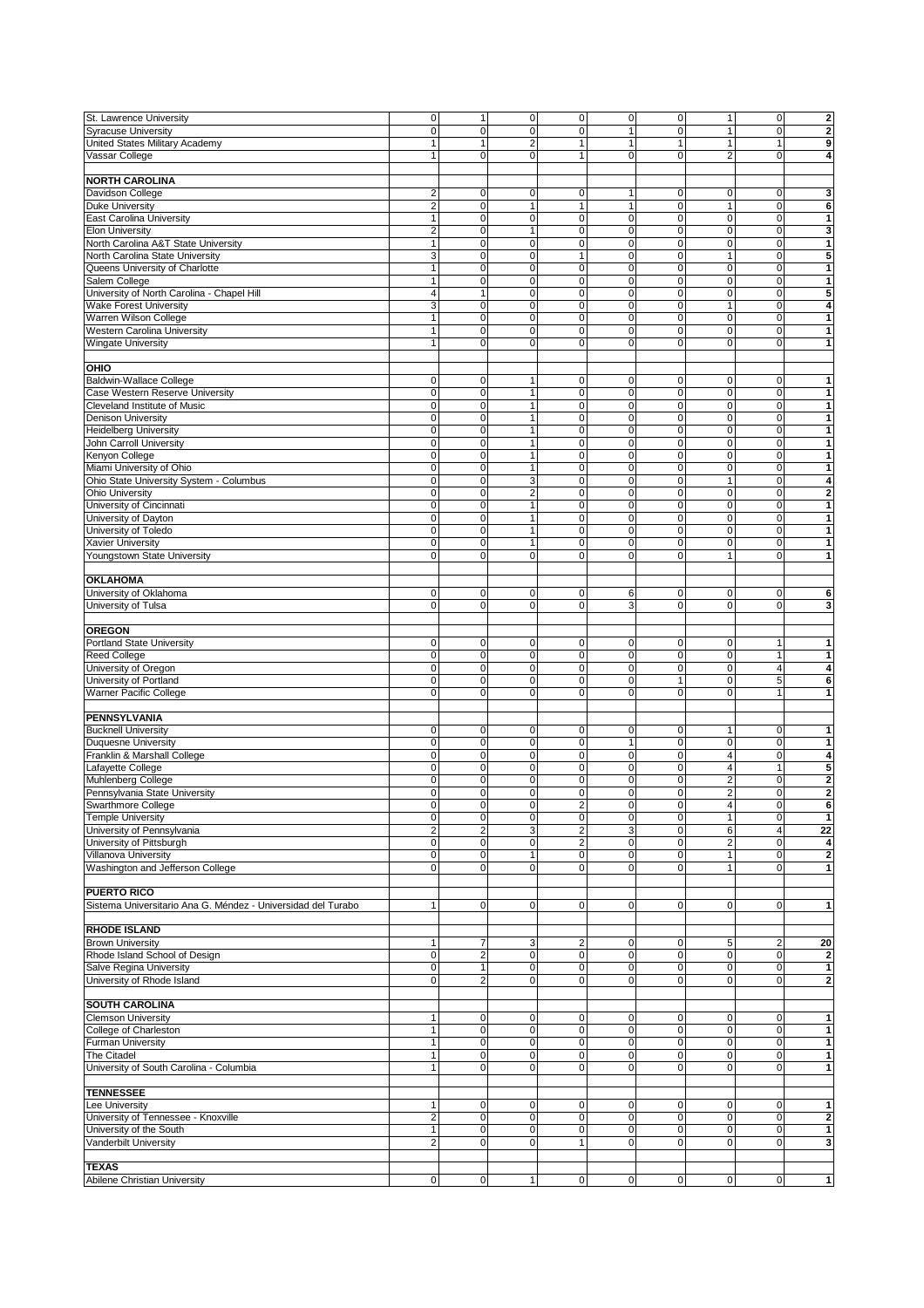| <b>Austin College</b>                               | $\overline{0}$ | $\overline{0}$      | $\mathbf 0$             | $\mathbf 0$             | $\mathbf{1}$            | $\mathbf 0$  | $\mathbf 0$    | $\mathbf 0$    | $\mathbf{1}$            |
|-----------------------------------------------------|----------------|---------------------|-------------------------|-------------------------|-------------------------|--------------|----------------|----------------|-------------------------|
|                                                     | $\mathbf 0$    | $\mathbf 0$         |                         | 0                       |                         |              |                |                |                         |
| <b>Baylor University</b>                            |                |                     | $\mathbf 0$             |                         | 3                       | 0            | $\mathbf 0$    | $\overline{0}$ | 3                       |
| <b>Rice University</b>                              | $\mathbf 0$    | $\mathbf 0$         | $\overline{\mathbf{c}}$ | 0                       | $\overline{\mathbf{4}}$ | 0            | $\mathbf 0$    | $\mathbf 0$    | 6                       |
| Southern Methodist University                       | $\mathbf 0$    | $\mathbf 0$         | $\overline{c}$          | 0                       | $\overline{\mathbf{c}}$ | $\pmb{0}$    | $\mathbf 0$    | $\overline{0}$ | 4                       |
| Southwestern University                             | $\mathbf 0$    | $\mathbf 0$         | $\mathbf{1}$            | 0                       | $\pmb{0}$               | $\mathbf 0$  | $\mathbf 0$    | $\mathbf 0$    | $\mathbf{1}$            |
| St. Edward's University                             | $\mathbf 0$    | $\mathbf 0$         | 0                       | 0                       | 3                       | 0            | $\mathbf 0$    | $\mathbf 0$    | 3                       |
| Texas A&M University - College Station              | $\mathbf 0$    | $\mathbf 0$         | $\pmb{0}$               | 0                       | $\overline{7}$          | $\pmb{0}$    | $\mathbf 0$    | $\mathbf 0$    | $\overline{7}$          |
| Texas A&M University - Kingsville                   | $\mathbf 0$    | $\mathbf 0$         | $\mathbf 0$             | 0                       | 1                       | $\mathbf 0$  | $\mathbf 0$    | $\mathbf 0$    | $\mathbf{1}$            |
| <b>Texas Christian University</b>                   | $\mathbf 0$    | $\mathbf 0$         | 0                       | 0                       | $\overline{\mathbf{c}}$ | 0            | $\mathbf 0$    | $\mathbf 0$    | $\mathbf 2$             |
| <b>Texas Lutheran University</b>                    | $\mathbf 0$    | $\mathbf 0$         | $\pmb{0}$               | 0                       | $\mathbf{1}$            | $\mathbf 0$  | $\mathbf 0$    | $\overline{0}$ | $\mathbf{1}$            |
| University of North Texas                           | $\mathbf 0$    | $\Omega$            | 0                       | 0                       | $\mathbf{1}$            | 0            | $\mathbf 0$    | $\mathbf 0$    | $\mathbf{1}$            |
| University of Saint Thomas                          | $\mathbf 0$    | $\mathbf 0$         | 0                       | 0                       | 1                       | 0            | $\mathbf 0$    | $\mathbf 0$    | 1                       |
| University of Texas - Austin                        | $\mathbf 0$    | $\mathbf 0$         | $\pmb{0}$               | 0                       | $\overline{4}$          | $\pmb{0}$    | $\pmb{0}$      | $\mathbf 0$    | 4                       |
| University of Texas - Dallas                        | $\mathbf 0$    | $\Omega$            | 0                       | 0                       | $\overline{\mathbf{c}}$ | 0            | $\mathbf 0$    | $\mathbf 0$    | $\boldsymbol{2}$        |
| University of Texas - San Antonio                   | $\mathbf 0$    | $\mathbf 0$         |                         | $\mathbf 0$             | $\mathbf{1}$            | $\mathbf 0$  | $\mathbf 0$    | $\mathbf 0$    | $\mathbf{1}$            |
|                                                     |                |                     | $\mathbf 0$             |                         |                         |              |                |                |                         |
| University of the Incarnate Word                    | $\mathbf 0$    | $\mathbf 0$         | $\mathbf 0$             | 0                       | $\mathbf{1}$            | $\pmb{0}$    | $\mathbf 0$    | $\mathbf 0$    | $\mathbf 1$             |
| West Texas A&M University                           | $\mathbf 0$    | $\Omega$            | 0                       | 0                       | $\mathbf{1}$            | 0            | $\mathbf 0$    | $\overline{0}$ | $\mathbf{1}$            |
|                                                     |                |                     |                         |                         |                         |              |                |                |                         |
| <b>UTAH</b>                                         |                |                     |                         |                         |                         |              |                |                |                         |
| University of Utah                                  | $\mathbf 0$    | $\overline{0}$      | $\mathsf 0$             | $\mathbf 0$             | $\pmb{0}$               | 3            | $\mathbf 0$    | $\overline{0}$ | 3                       |
| <b>Utah State University</b>                        | $\mathbf 0$    | $\mathbf 0$         | 0                       | 0                       | $\mathbf 0$             | $\mathbf{1}$ | $\mathbf 0$    | $\mathbf 0$    | $\mathbf{1}$            |
| Utah Valley University                              | $\Omega$       | $\Omega$            | 0                       | 0                       | $\mathbf 0$             | $\mathbf{1}$ | 0              | $\mathbf 0$    | 1                       |
|                                                     |                |                     |                         |                         |                         |              |                |                |                         |
| <b>VERMONT</b>                                      |                |                     |                         |                         |                         |              |                |                |                         |
| Middlebury College                                  | $\mathbf 0$    | $\mathbf{1}$        | $\mathsf 0$             | 0                       | $\pmb{0}$               | 0            | 1              | $\mathbf 0$    | $\mathbf{z}$            |
| Saint Michael's College                             | $\mathbf 0$    | $\mathbf{1}$        | 0                       | 0                       | $\mathbf 0$             | $\mathbf 0$  | $\mathbf 0$    | $\overline{0}$ | $\mathbf{1}$            |
|                                                     |                |                     |                         |                         |                         |              |                |                |                         |
| University of Vermont                               | $\overline{0}$ | $\mathbf{1}$        | 0                       | 0                       | $\pmb{0}$               | 0            | $\mathbf 0$    | $\overline{0}$ | $\mathbf 1$             |
|                                                     |                |                     |                         |                         |                         |              |                |                |                         |
| <b>VIRGINIA</b>                                     |                |                     |                         |                         |                         |              |                |                |                         |
| College of William and Mary                         | $\mathbf 0$    | $\mathbf 0$         | 1                       | 3                       | $\pmb{0}$               | $\pmb{0}$    | $\overline{2}$ | $\mathbf 0$    | 6                       |
| George Mason University                             | $\mathbf 0$    | $\mathbf 0$         | 0                       | 3                       | 0                       | 0            | $\mathbf 0$    | $\mathbf 0$    | 3                       |
| <b>Hampton University</b>                           | 1              | $\mathbf 0$         | $\pmb{0}$               | $\overline{c}$          | $\mathbf 0$             | $\mathbf 0$  | $\mathbf 0$    | $\mathbf 0$    | 3                       |
| <b>Liberty University</b>                           | $\mathbf 0$    | $\mathbf 0$         | $\mathbf 0$             | 0                       | $\pmb{0}$               | $\mathbf{1}$ | $\mathbf 0$    | $\mathbf 0$    | $\mathbf{1}$            |
| <b>Longwood University</b>                          | $\mathbf 0$    | $\mathbf 0$         | 0                       | $\mathbf{1}$            | 0                       | 0            | $\mathbf 0$    | $\mathbf 0$    | 1                       |
| Norfolk State University                            | $\mathbf 0$    | $\mathbf 0$         | $\pmb{0}$               | 1                       | $\pmb{0}$               | $\pmb{0}$    | $\mathbf 0$    | $\mathbf 0$    | $\mathbf{1}$            |
| Randolph-Macon College                              | $\mathbf 0$    | $\mathbf 0$         | $\pmb{0}$               | 1                       | 0                       | 0            | $\mathbf 0$    | $\mathbf 0$    | $\mathbf{1}$            |
| University of Virginia                              | 1              | $\mathbf 0$         | 0                       | 4                       | 0                       | 0            | $\mathbf 0$    | $\mathbf 0$    | 5                       |
| Virginia Commonwealth University                    | $\mathbf 0$    | $\mathsf{O}\xspace$ | 0                       | 1                       | $\mathbf 0$             | $\pmb{0}$    | $\mathbf 0$    | $\mathbf 0$    | $\mathbf{1}$            |
| Virginia Polytechnic Institute and State University | $\mathbf 0$    | $\mathbf 0$         | $\mathbf 0$             | $\mathbf{1}$            | $\pmb{0}$               | $\pmb{0}$    | 1              | $\overline{0}$ | $\overline{\mathbf{2}}$ |
|                                                     | $\mathbf{1}$   | $\Omega$            | $\mathbf 0$             | $\mathbf{1}$            | $\overline{0}$          | 0            | $\mathbf 0$    | $\mathbf 0$    |                         |
| Washington & Lee University                         |                |                     |                         |                         |                         |              |                |                | $\bf{2}$                |
|                                                     |                |                     |                         |                         |                         |              |                |                |                         |
| <b>WASHINGTON</b>                                   |                |                     |                         |                         |                         |              |                |                |                         |
| Gonzaga University                                  | $\mathbf 0$    | $\mathbf 0$         | $\mathsf 0$             | 0                       | $\pmb{0}$               | $\mathbf 0$  | $\mathbf 0$    | 3              | 3                       |
| Northwest University                                | $\mathbf 0$    | $\mathbf 0$         | 0                       | 0                       | $\pmb{0}$               | $\pmb{0}$    | $\mathbf 0$    | 1              | 1                       |
| Seattle Pacific University                          | $\mathbf 0$    | $\mathbf 0$         | $\mathsf 0$             | 0                       | $\pmb{0}$               | $\pmb{0}$    | $\mathbf 0$    | $\mathbf{1}$   | $\mathbf{1}$            |
| Seattle University                                  | $\mathbf 0$    | $\mathbf 0$         | $\mathbf 0$             | 0                       | $\mathbf 0$             | 0            | $\mathbf 0$    | $\overline{2}$ | $\bf{2}$                |
| University of Puget Sound                           | $\mathbf 0$    | $\mathbf 0$         | 0                       | 0                       | $\pmb{0}$               | $\pmb{0}$    | $\mathbf 0$    | $\mathbf{1}$   | $\mathbf{1}$            |
| University of Washington - Seattle                  | $\mathbf 0$    | $\mathbf 0$         | $\mathsf 0$             | $\mathsf 0$             | $\pmb{0}$               | $\pmb{0}$    | $\mathbf 0$    | $\overline{7}$ | $\overline{\mathbf{r}}$ |
| <b>Washington State University</b>                  | $\mathbf 0$    | $\mathbf 0$         | 0                       | 0                       | $\mathbf 0$             | 0            | $\mathbf 0$    | $\overline{2}$ | $\overline{\mathbf{2}}$ |
| <b>Whitman College</b>                              | $\Omega$       | $\Omega$            | 0                       | 0                       | 0                       | 0            | 0              | $\mathbf{1}$   | 1                       |
|                                                     |                |                     |                         |                         |                         |              |                |                |                         |
| <b>WEST VIRGINIA</b>                                |                |                     |                         |                         |                         |              |                |                |                         |
| West Virginia Wesleyan College                      | $\mathbf 0$    | $\mathbf 0$         | 0                       | $\mathbf{1}$            | $\mathbf 0$             | $\mathbf 0$  | 0              | $\mathbf 0$    | $\mathbf{1}$            |
|                                                     |                |                     |                         |                         |                         |              |                |                |                         |
|                                                     |                |                     |                         |                         |                         |              |                |                |                         |
| <b>WISCONSIN</b>                                    |                |                     |                         |                         |                         |              |                |                |                         |
| <b>Beloit College</b>                               | 0              | 0                   | 0                       | 0                       | 0                       | 0            | 0              |                | 1                       |
| Cardinal Stritch College                            | $\overline{0}$ | $\overline{0}$      | $\mathbf{1}$            | $\overline{\mathbf{0}}$ | $\pmb{0}$               | $\pmb{0}$    | $\mathbf 0$    | $\overline{0}$ | $\mathbf{1}$            |
| Lawrence University                                 | $\overline{0}$ | $\overline{0}$      | $\mathbf{1}$            | $\mathbf 0$             | 0                       | 0            | $\mathbf 0$    | $\overline{0}$ | 1                       |
| University of Wisconsin - Madison                   | $\mathbf 0$    | $\overline{0}$      | 5                       | $\mathbf 0$             | 0                       | $\pmb{0}$    | $\mathbf 0$    | $\overline{0}$ | 5                       |
| University of Wisconsin - River Falls               | $\mathbf 0$    | $\overline{0}$      | $\mathbf{1}$            | 0                       | $\pmb{0}$               | $\pmb{0}$    | $\mathbf 0$    | $\overline{0}$ | $\mathbf 1$             |
|                                                     |                |                     |                         |                         |                         |              |                |                |                         |
| <b>WYOMING</b>                                      |                |                     |                         |                         |                         |              |                |                |                         |
| University of Wyoming                               | $\mathbf 0$    | $\overline{0}$      | $\mathsf 0$             | $\mathbf 0$             | $\pmb{0}$               | $\pmb{0}$    | $\mathbf 0$    | 5              | 5                       |
|                                                     |                |                     |                         |                         |                         |              |                |                |                         |
|                                                     |                |                     |                         |                         |                         |              |                |                |                         |
| Employer                                            | $\mathbf 0$    | $\overline{0}$      | $\mathbf{1}$            | $\mathbf 0$             | 0                       | $\pmb{0}$    | $\mathbf 0$    | $\overline{0}$ | $\mathbf 1$             |
|                                                     |                |                     |                         |                         |                         |              |                |                |                         |
|                                                     |                |                     |                         |                         |                         |              |                |                |                         |
| <b>TOTAL</b>                                        | 107            | 97                  | 189                     | 97                      | 107                     | 93           | 152            | 101            | 943                     |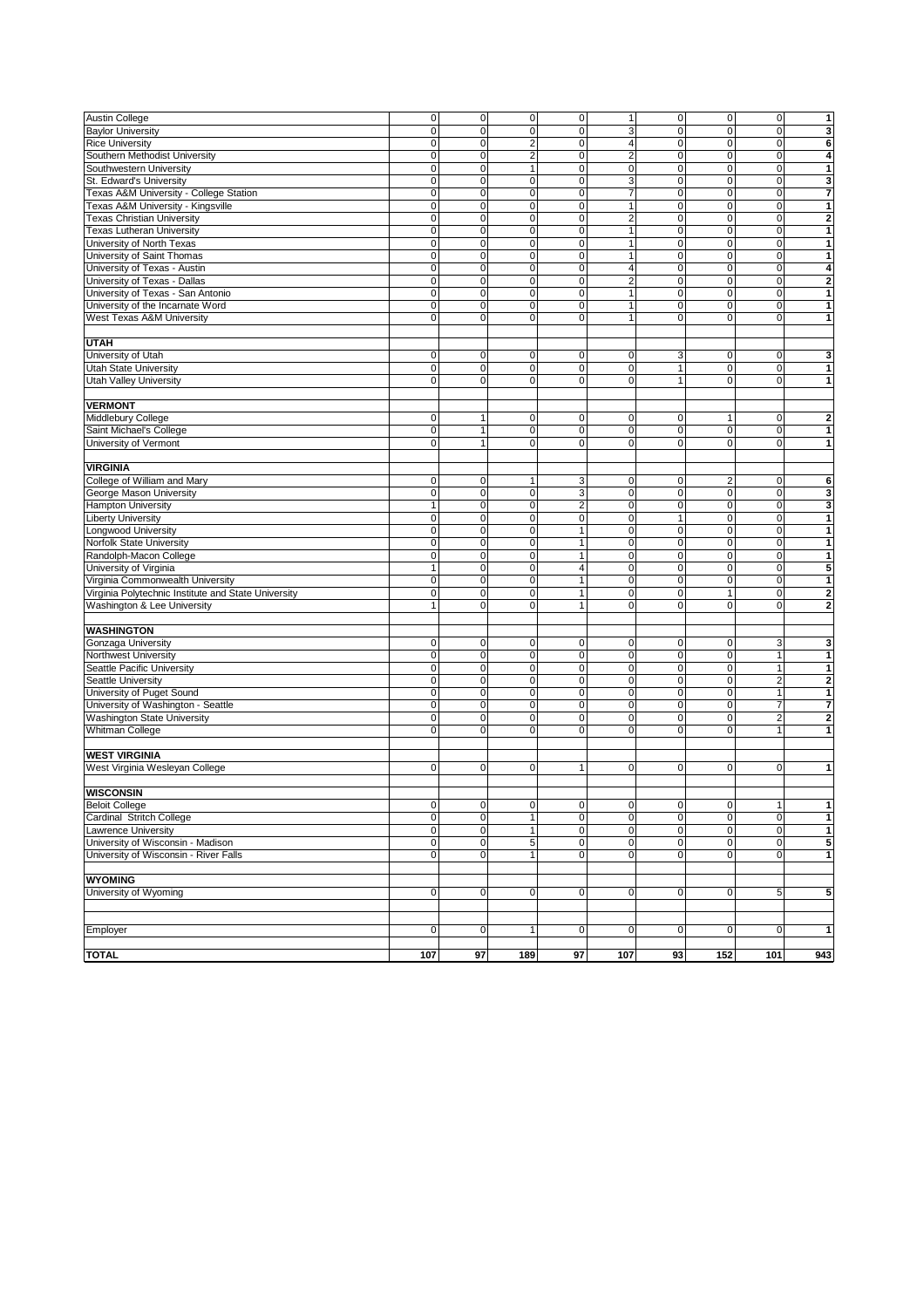| Proposed Field of Study - Endorsed                                                                |                                        |                                           |                                        |                                  |                                            |                            |                                |                                  |                                         |
|---------------------------------------------------------------------------------------------------|----------------------------------------|-------------------------------------------|----------------------------------------|----------------------------------|--------------------------------------------|----------------------------|--------------------------------|----------------------------------|-----------------------------------------|
|                                                                                                   |                                        |                                           |                                        |                                  |                                            |                            |                                |                                  |                                         |
|                                                                                                   | ATL                                    | <b>BOS</b>                                | CHIG                                   | DC                               | HOU                                        | LA                         | NΥ                             | SF                               | <b>TOTAL</b>                            |
| 18th Century Studies                                                                              |                                        |                                           |                                        |                                  |                                            |                            |                                |                                  |                                         |
| Acoustics and Music Technology                                                                    | 0<br>0                                 | 0<br>$\mathbf{1}$                         | 0<br>0                                 | 0<br>1                           | 0<br>0                                     | 0<br>0                     | 0<br>0                         | 1<br>$\mathbf 0$                 | $\overline{\mathbf{2}}$                 |
| Acting                                                                                            | 0                                      | 0                                         | 0                                      | 1                                | 0                                          | 0                          | 0                              | $\overline{0}$                   | 1                                       |
| Acting (Contemporary)                                                                             | 1                                      | $\mathbf 0$                               | $\mathsf 0$                            | 0                                | 0                                          | 0                          | $\mathbf 0$                    | $\overline{0}$                   | $\mathbf{1}$                            |
| Advanced Chemical Engineering                                                                     | $\mathbf 0$                            | $\mathbf{1}$                              | $\mathsf 0$                            | $\mathbf 0$                      | $\mathbf 0$                                | $\mathbf 0$                | $\mathsf 0$                    | $\mathbf 0$                      | $\mathbf{1}$                            |
| <b>Advanced Computer Science</b>                                                                  | $\mathbf 0$                            | $\pmb{0}$                                 | $\mathsf 0$                            | 1                                | $\mathbf 0$                                | $\mathbf 0$                | $\mathbf 0$                    | $\mathbf 0$                      | $\mathbf{1}$<br>-1                      |
| <b>Advanced Computing</b><br>Advanced Materials Science and Engineering                           | 0<br>0                                 | $\overline{\mathbf{0}}$<br>0              | $\overline{0}$<br>1                    | 0<br>0                           | $\overline{0}$<br>0                        | 1<br>0                     | $\overline{0}$<br>$\mathbf 0$  | ō<br>$\mathbf 0$                 | $\overline{1}$                          |
| Advanced Mechanical Engineering                                                                   | 1                                      | 0                                         | 0                                      | 1                                | 0                                          | 0                          | 0                              | $\mathbf 0$                      | $\overline{\mathbf{2}}$                 |
| Aeronautical Engineering                                                                          | 0                                      | 0                                         | $\mathsf 0$                            | 0                                | $\mathbf{1}$                               | 0                          | $\mathsf 0$                    | $\mathbf 0$                      | 1                                       |
| Aerospace Engineering                                                                             | 0                                      | 0                                         | 1                                      | 0                                | 0                                          | $\pmb{0}$                  | $\pmb{0}$                      | $\mathbf 0$                      | 1                                       |
| Aerospace Engineering- Combustion                                                                 |                                        | 0                                         | 0                                      | 0                                | 0                                          | $\mathbf 0$                | $\mathbf 0$                    | $\mathbf 0$                      | 1                                       |
| Africa and International Development                                                              | 0                                      | $\mathbf 0$                               | 0                                      | $\mathbf{1}$                     | $\mathsf 0$                                | $\mathbf 0$                | $\mathbf{1}$                   | $\mathbf{1}$                     | 3                                       |
| African Studies<br>American History                                                               | 0<br>0                                 | $\mathbf 0$<br>0                          | 1<br>1                                 | 0<br>0                           | 1<br>0                                     | $\mathbf 0$<br>$\mathbf 0$ | 0<br>0                         | $\mathbf{1}$<br>$\mathbf 0$      | 3<br>$\mathbf{1}$                       |
| Ancient History                                                                                   | 0                                      | $\mathbf 0$                               | 1                                      | 0                                | 0                                          | 0                          | $\mathsf 0$                    | $\mathbf 0$                      | $\mathbf{1}$                            |
| Anthropology and Cultural Politics                                                                | 0                                      | $\mathbf 0$                               | $\mathsf 0$                            | 0                                | $\mathbf{1}$                               | 0                          | $\mathbf 0$                    | $\mathbf 0$                      | $\mathbf{1}$                            |
| Anthropology of Food                                                                              | $\mathbf 0$                            | $\mathbf{1}$                              | 1                                      | $\mathbf 0$                      | $\mathbf 0$                                | $\mathbf 0$                | $\mathbf 0$                    | $\mathbf 0$                      | $\overline{2}$                          |
| Anthropology of Travel, Tourism, and Pilgrimage                                                   | 0                                      | $\pmb{0}$                                 | 0                                      | $\overline{0}$                   | $\overline{0}$                             | $\mathbf 0$                | $\overline{2}$                 | $\mathbf 0$                      | $\overline{2}$                          |
| Applicable Mathematics<br>Applied Animal Behaviour & Animal Welfare                               | $\overline{1}$<br>0                    | 0<br>0                                    | 0<br>0                                 | 0<br>1                           | $\overline{0}$<br>0                        | $\pmb{0}$<br>0             | $\mathbf 0$<br>0               | $\mathbf 0$<br>$\mathbf 0$       | 1<br>$\mathbf{1}$                       |
| Applied Human Rights                                                                              | $\mathbf 0$                            | 0                                         | 1                                      | 0                                | 0                                          | $\mathbf 0$                | $\mathsf 0$                    | $\mathbf 0$                      | $\mathbf{1}$                            |
| <b>Applied Linguistics</b>                                                                        | 0                                      | 0                                         | 1                                      | 0                                | 0                                          | 0                          | $\pmb{0}$                      | $\mathbf 0$                      | 1                                       |
| Applied Math and Theoretical Physics                                                              | $\mathbf 0$                            | $\mathbf{1}$                              | 0                                      | 0                                | 0                                          | $\mathbf 0$                | $\pmb{0}$                      | $\mathbf 0$                      | 1                                       |
| Applied Positive Psychology                                                                       | $\mathbf{1}$                           | $\pmb{0}$                                 | 0                                      | 0                                | 0                                          | $\pmb{0}$                  | $\pmb{0}$                      | $\mathbf 0$                      | 1                                       |
| <b>Applied Theatre</b>                                                                            | 0                                      | $\mathbf 0$                               | 0                                      | 0                                | $\mathbf{1}$                               | $\mathbf 0$                | 0                              | $\mathbf 0$                      | $\mathbf{1}$                            |
| Arabic and Islamic Studies<br>Archaeology                                                         | 0<br>0                                 | 0<br>$\mathbf 0$                          | 0<br>1                                 | 0<br>0                           | 0<br>0                                     | 1<br>1                     | 0<br>0                         | $\mathbf 0$<br>$\mathbf 0$       | $\mathbf{1}$<br>$\overline{\mathbf{2}}$ |
| Archaeology and Paleoecology: Graduate Studies                                                    | 0                                      | $\mathbf 0$                               | $\mathsf 0$                            | 0                                | 0                                          | $\mathbf 0$                | 1                              | $\overline{0}$                   | 1                                       |
| Archaeology of Rome and its Provinces                                                             | $\mathbf 0$                            | 0                                         | $\mathbf 0$                            | 0                                | $\mathbf 0$                                | $\mathbf 0$                | $\mathbf{1}$                   | $\mathbf 0$                      | $\mathbf{1}$                            |
| Archaeology PhD                                                                                   | $\mathbf 0$                            | 0                                         | 0                                      | 0                                | $\mathbf 0$                                | $\mathbf{1}$               | $\mathbf 0$                    | $\mathbf 0$                      | $\mathbf{1}$                            |
| <b>Architectural Conservation</b>                                                                 | 0                                      | $\pmb{0}$                                 | 1                                      | 0                                | 0                                          | $\mathbf 0$                | $\mathbf 0$                    | $\mathbf 0$                      | $\mathbf{1}$                            |
| Archives and Records Management<br>Art Gallery and Museum Studies                                 | 0<br>0                                 | 0<br>$\mathbf 0$                          | 0<br>0                                 | 0<br>1                           | 0<br>0                                     | 0<br>0                     | 1<br>0                         | $\mathbf 0$<br>$\mathbf 0$       | $\mathbf{1}$<br>1                       |
| Art History & Visual Culture                                                                      | 0                                      | 0                                         | 0                                      | 0                                | 0                                          | 1                          | $\pmb{0}$                      | $\mathbf 0$                      | 1                                       |
| Arthurian Literature                                                                              | $\mathbf 0$                            | 0                                         | 0                                      | 0                                | 0                                          | $\mathbf 0$                | 1                              | $\mathbf 0$                      | 1                                       |
| Arthurian Studies                                                                                 | $\mathbf 0$                            | 0                                         | 0                                      | 0                                | 0                                          | 1                          | $\pmb{0}$                      | $\mathbf 0$                      | 1                                       |
| Artificial Intelligence                                                                           | $\mathbf{1}$                           | $\mathbf 0$                               | $\mathsf 0$                            | 1                                | 0                                          | $\mathbf 0$                | $\mathbf 0$                    | $\mathbf{1}$                     | 3                                       |
| Artist Programme: Leadership (MLead)<br>Arts Administration & Cultural Policy                     | 0<br>-1                                | 0                                         | 0                                      | 1                                | 0                                          | $\mathbf 0$                | 0                              | $\mathbf 0$                      | $\mathbf{1}$<br>$\mathbf{1}$            |
| Astrophysics                                                                                      | 0                                      | 0<br>0                                    | 0<br>1                                 | 0<br>0                           | 0<br>$\Omega$                              | $\mathbf 0$<br>0           | 0<br>$\mathsf 0$               | $\mathbf 0$<br>$\mathbf 0$       | $\mathbf{1}$                            |
| Atomic and Laser Physics                                                                          | $\mathbf 0$                            | 0                                         | 1                                      | $\mathbf 0$                      | $\mathbf 0$                                | $\mathbf 0$                | $\mathbf 0$                    | $\mathbf 0$                      | $\mathbf{1}$                            |
| Atomic & Laser Physics (ALP)                                                                      | $\mathbf 0$                            | 0                                         | 0                                      | 0                                | $\mathbf{1}$                               | $\pmb{0}$                  | $\mathbf 0$                    | $\mathbf 0$                      | $\mathbf{1}$                            |
| Bachelor of Philosophy                                                                            | 0                                      | $\mathbf 0$                               | 0                                      | 0                                | 0                                          | $\pmb{0}$                  | 1                              | $\mathbf 0$                      | $\overline{1}$                          |
| Behavioural Economics                                                                             | 0                                      | $\mathbf{1}$                              | 0                                      | 0<br>1                           | $\overline{0}$                             | $\mathbf 0$                | 0                              | $\mathbf 0$                      | $\overline{1}$<br>$\mathbf{1}$          |
| <b>Biblical Studies</b><br>Biodiversity, Conservation and Management                              | 0<br>0                                 | 0<br>$\mathbf{1}$                         | 0<br>0                                 | 0                                | 0<br>0                                     | 0<br>0                     | $\pmb{0}$<br>$\mathsf 0$       | $\mathbf 0$<br>$\mathbf 0$       | 1                                       |
| Biodiversity, Conservation and Management (BCM)                                                   | 1                                      | 0                                         | 0                                      | 0                                | 0                                          | 0                          | $\mathsf 0$                    | $\mathbf 0$                      | 1                                       |
| <b>Biodiversity Management</b>                                                                    | $\mathbf 0$                            | $\overline{0}$                            | $\mathsf 0$                            | 0                                | $\mathsf{O}\xspace$                        | $\pmb{0}$                  | $\pmb{0}$                      | 1                                | 1                                       |
| Bioengineering                                                                                    | 0                                      | $\mathbf 0$                               | $\mathbf{1}$                           | $\overline{0}$                   | $\overline{0}$                             | $\mathbf{1}$               | $\mathbf 0$                    | $\mathbf 0$                      | $\overline{2}$                          |
| Bioengineering: Imaging and Sensing<br>Biography and Creative Non-fiction                         | 0<br>-1                                | 0<br>0                                    | 1<br>0                                 | 0<br>0                           | $\pmb{0}$<br>0                             | $\mathbf 0$<br>0           | 0<br>0                         | $\mathbf 0$<br>$\mathbf 0$       | 1<br>$\mathbf{1}$                       |
| Biological Science (Dept. Biochemistry)                                                           | 0                                      | $\mathbf 0$                               | $\mathsf 0$                            | 0                                | 0                                          | $\mathbf{1}$               | $\mathbf 0$                    | $\mathbf 0$                      | $\mathbf{1}$                            |
| Biological Sciences MRC Lab of Molecular Biology                                                  | 0                                      | $\mathbf{1}$                              | $\mathsf 0$                            | 0                                | 0                                          | 0                          | $\mathbf 0$                    | $\mathbf 0$                      | $\mathbf{1}$                            |
| Biomaterials                                                                                      | $\mathbf 0$                            | 0                                         | 1                                      | 0                                | $\mathbf 0$                                | $\mathbf 0$                | $\mathsf 0$                    | $\mathbf 0$                      | $\mathbf{1}$                            |
| <b>Biomedical Engineering</b>                                                                     | $\pmb{0}$                              | $\mathbf 0$<br>$\mathbf{1}$               | $\mathbf 0$                            | 0<br>0                           | $\overline{\mathbf{c}}$<br>$\overline{0}$  | $\mathbf{1}$               | $\pmb{0}$                      | $\mathbf 0$                      | 3<br>1                                  |
| Biomedical Engineering/Ultrasonics<br>Book History and Publishing Culture                         | 0<br>0                                 | 0                                         | 0<br>0                                 | 0                                | 0                                          | $\mathbf 0$<br>0           | $\mathbf 0$<br>0               | $\mathbf 0$<br>$\mathbf{1}$      | $\mathbf{1}$                            |
| Border defense and state security                                                                 | 0                                      | 0                                         | 0                                      | 0                                | 0                                          | 0                          | 0                              | $\mathbf{1}$                     | $\mathbf{1}$                            |
| <b>BPhil</b>                                                                                      | 0                                      | 1                                         | 0                                      | 0                                | 0                                          | 0                          | $\pmb{0}$                      | $\mathbf 0$                      | 1                                       |
| <b>B.Phil in Philosophy</b>                                                                       | 0                                      | 0                                         | $\overline{1}$                         | 0                                | 0                                          | $\mathbf 0$                | $\mathbf 0$                    | $\mathbf 0$                      | 1                                       |
| <b>BPhil in Philosophy</b>                                                                        | 0                                      | 0                                         | 1                                      | 0                                | 0                                          | $\mathbf 0$                | 1                              | $\mathbf 0$                      | $\overline{\mathbf{2}}$                 |
| Brazil in a Global Perspective<br><b>British History</b>                                          | 0<br>0                                 | 0<br>0                                    | 0<br>0                                 | 0<br>0                           | 1<br>0                                     | $\mathbf 0$<br>1           | 0<br>0                         | $\mathbf 0$<br>$\mathbf 0$       | 1<br>$\mathbf{1}$                       |
| <b>British Music Studies</b>                                                                      | 0                                      | 0                                         | 0                                      | 0                                | 0                                          | $\mathbf 0$                | 0                              | $\mathbf{1}$                     | 1                                       |
| Cancer                                                                                            | 0                                      | $\mathbf 0$                               | $\mathsf 0$                            | $\mathbf{1}$                     | 0                                          | $\mathbf 0$                | $\mathbf 0$                    | $\mathbf 0$                      | $\mathbf{1}$                            |
| Cancer                                                                                            | 0                                      | $\mathbf{1}$                              | $\mathsf 0$                            | 0                                | $\mathsf{O}\xspace$                        | $\mathbf 0$                | $\mathsf 0$                    | $\overline{0}$                   | 1                                       |
| ancer Biology                                                                                     |                                        |                                           | $\Omega$                               | $\Omega$                         | $\Omega$                                   | $\Omega$                   | O                              | $\Omega$                         |                                         |
| Cancer Sciences<br>Celtic and Scottish Studies                                                    | 0<br>0                                 | $\pmb{0}$<br>0                            | 0<br>$\pmb{0}$                         | 0<br>0                           | $\overline{0}$<br>0                        | 1<br>$\mathbf{1}$          | $\overline{0}$<br>$\pmb{0}$    | ō<br>$\mathbf 0$                 | $\overline{1}$<br>$\mathbf{1}$          |
| Chemical Biology                                                                                  | 0                                      | 0                                         | 1                                      | 0                                | 0                                          | 0                          | 0                              | $\mathbf 0$                      | 1                                       |
| Chemical Engineering (Organic Photovoltaics)                                                      | 0                                      | $\mathbf 0$                               | $\mathsf 0$                            | 0                                | 0                                          | 0                          | 1                              | $\mathbf 0$                      | 1                                       |
| Chemical Engineering PhD                                                                          | $\mathbf{1}$                           | $\pmb{0}$                                 | 0                                      | 0                                | 0                                          | $\pmb{0}$                  | $\pmb{0}$                      | $\mathbf 0$                      | $\mathbf{1}$                            |
| Chemistry                                                                                         | 1                                      | $\overline{0}$                            | 3                                      | 1                                | 1                                          | 1                          | 1                              | $\mathbf 0$                      | 8                                       |
| Chid Development and Education<br>Chinese Studies                                                 | $\mathbf 0$<br>1                       | $\mathbf 0$<br>$\mathbf 0$                | $\mathbf 0$<br>$\overline{\mathbf{c}}$ | $\mathbf{1}$<br>0                | $\mathsf{O}\xspace$<br>$\mathsf{O}\xspace$ | $\mathbf 0$<br>$\mathbf 0$ | $\mathbf 0$<br>$\mathbf 0$     | $\mathbf 0$<br>$\overline{a}$    | 1<br>5                                  |
| Christian Ethics                                                                                  | 1                                      | $\circ$                                   | 0                                      | 0                                | 0                                          | 0                          | 0                              | $\overline{0}$                   | 1                                       |
| Church History                                                                                    | $\mathbf 0$                            | $\mathbf 0$                               | $\mathsf 0$                            | 1                                | 0                                          | 0                          | $\mathsf 0$                    | $\overline{0}$                   | $\mathbf{1}$                            |
| City Design and Social Science                                                                    | $\pmb{0}$                              | $\mathbf{1}$                              | 0                                      | 0                                | $\mathsf{O}\xspace$                        | $\mathbf 0$                | $\mathbf 0$                    | $\overline{0}$                   | $\mathbf{1}$                            |
| <b>Clarinet Performance</b>                                                                       | $\overline{0}$                         | $\overline{0}$                            | 0                                      | $\overline{0}$                   | $\mathbf{1}$                               | $\mathbf 0$                | $\mathbf 0$                    | ō                                | $\mathbf{1}$                            |
| <b>Classical History</b><br>Classical Languages and Literature                                    | 0<br>0                                 | $\overline{0}$<br>$\pmb{0}$               | $\overline{0}$<br>0                    | $\overline{1}$<br>0              | $\overline{0}$<br>$\overline{0}$           | $\mathbf 0$<br>$\mathbf 0$ | $\overline{0}$<br>$\mathbf{1}$ | ō<br>$\mathbf 0$                 | $\overline{1}$<br>$\mathbf{1}$          |
| Classical Reception                                                                               | 0                                      | 0                                         | 1                                      | 1                                | 0                                          | 0                          | 0                              | $\mathbf 0$                      | $\overline{\mathbf{2}}$                 |
| Classical Studies - Art and Archaeology                                                           | 0                                      | $\mathbf 0$                               | $\mathsf 0$                            | 0                                | 0                                          | $\pmb{0}$                  | $\mathsf 0$                    | $\mathbf{1}$                     | $\mathbf{1}$                            |
| Classics                                                                                          | 0                                      | $\mathbf 0$                               | 1                                      | 0                                | 0                                          | 0                          | $\pmb{0}$                      | $\mathbf 0$                      | 1                                       |
| Climate Change                                                                                    | 0                                      | $\mathbf{1}$                              | 0                                      | 0                                | 0                                          | $\pmb{0}$                  | 1                              | $\mathbf 0$                      | 2                                       |
| Climate Change and Development                                                                    | $\mathbf{1}$<br>$\pmb{0}$              | $\mathbf 0$<br>$\mathbf 0$                | 0<br>0                                 | 0<br>0                           | $\pmb{0}$<br>$\mathbf{1}$                  | $\pmb{0}$                  | $\pmb{0}$<br>$\mathbf 0$       | $\mathbf 0$                      | 1<br>$\mathbf{1}$                       |
| Clinical Applications of Psychology<br>Clinical Science - Translational Medicine and Therapeutics | 0                                      | $\mathbf 0$                               | 0                                      | 0                                | 0                                          | $\mathbf 0$<br>$\mathbf 0$ | 1                              | $\mathbf 0$<br>$\mathbf 0$       | $\mathbf{1}$                            |
| Cognitive and Decision Sciences                                                                   | 1                                      | 0                                         | 0                                      | 0                                | 0                                          | $\mathbf 0$                | 0                              | $\mathbf 0$                      | $\mathbf{1}$                            |
| Cognitive and Evolutionary Anthropology                                                           | 0                                      | $\mathbf 0$                               | 1                                      | 0                                | 0                                          | $\mathbf 0$                | $\mathbf 0$                    | $\overline{0}$                   | $\mathbf{1}$                            |
| Cognitive Science                                                                                 | 0                                      | 0                                         | $\mathsf 0$                            | 0                                | 0                                          | $\mathbf 0$                | $\mathbf 0$                    | $\mathbf{1}$                     | $\mathbf{1}$                            |
| Community and Youth Work<br>Community Learning and Development                                    | $\mathbf 0$<br>$\overline{\mathbf{c}}$ | 0<br>$\pmb{0}$                            | 0<br>1                                 | 0<br>0                           | $\mathbf{1}$<br>$\mathsf 0$                | $\mathbf 0$<br>$\mathbf 0$ | $\mathbf 0$<br>$\mathbf 0$     | $\mathbf 0$<br>$\mathbf 0$       | $\mathbf{1}$<br>3                       |
| Community Psychology                                                                              | 0                                      | $\mathbf 0$                               | 1                                      | 0                                | 0                                          | 0                          | $\pmb{0}$                      | $\mathbf 0$                      | $\mathbf{1}$                            |
| Comparative and International Educatio                                                            | 0                                      | 1                                         | 0                                      | 0                                | 0                                          | 0                          | $\pmb{0}$                      | $\mathbf 0$                      | $\mathbf{1}$                            |
| Comparative and International Education                                                           | $\mathbf{1}$                           | $\pmb{0}$                                 | 0                                      | 0                                | $\mathsf{O}\xspace$                        | 0                          | $\mathbf 0$                    | $\mathbf 0$                      | 1                                       |
| Comparative Government                                                                            | 0                                      | $\pmb{0}$                                 | 0                                      | 0                                | 0                                          | $\mathbf{1}$               | 1                              | $\mathbf 0$                      | 2                                       |
| Comparative Literature                                                                            | 0<br>$\mathbf 0$                       | o<br>o                                    | 1<br>O                                 | $\overline{0}$<br>$\overline{0}$ | $\mathsf{O}\xspace$<br>o                   | $\pmb{0}$                  | $\pmb{0}$<br>$\mathbf{1}$      | $\mathbf 0$<br>ō                 | 1<br>$\overline{1}$                     |
| <b>Comparative Politics</b><br>Comparative Social Policy                                          | 1                                      | 1                                         | 0                                      | 1                                | $\mathbf{1}$                               | $\mathbf 0$<br>1           | $\mathbf{1}$                   | $\mathbf{1}$                     | $\overline{7}$                          |
| Comparative Social Policy                                                                         | 0                                      | $\mathbf 0$                               | 0                                      | 0                                | 0                                          | $\mathbf{1}$               | 0                              | $\overline{0}$                   | 1                                       |
| <b>Computational Biology</b>                                                                      | 0                                      | $\mathbf 0$                               | $\overline{2}$                         | 0                                | 0                                          | 0                          | 1                              | $\mathbf 0$                      | 3                                       |
| Computer Science                                                                                  | 0                                      | $\mathbf 0$                               | 1                                      | 0                                | $\mathbf{1}$                               | $\mathbf 0$                | $\mathbf 0$                    | $\mathbf 0$                      | $\overline{\mathbf{2}}$                 |
| Computer Science/Cognitive Science                                                                | 0<br>$\overline{1}$                    | $\overline{\mathbf{0}}$<br>$\overline{0}$ | $\overline{0}$                         | 0                                | $\pmb{0}$<br>o                             | $\mathbf 0$                | $\mathbf{1}$<br>o              | $\overline{0}$<br>$\overline{0}$ | $\mathbf{1}$<br>$\overline{1}$          |
| Concert Project MMus.<br>Conflict, Development and Security                                       | $\overline{0}$                         | $\overline{0}$                            | $\mathbf 0$<br>O                       | 0<br>0                           | O                                          | $\pmb{0}$<br>$\circ$       | o                              | $\overline{1}$                   | $\overline{1}$                          |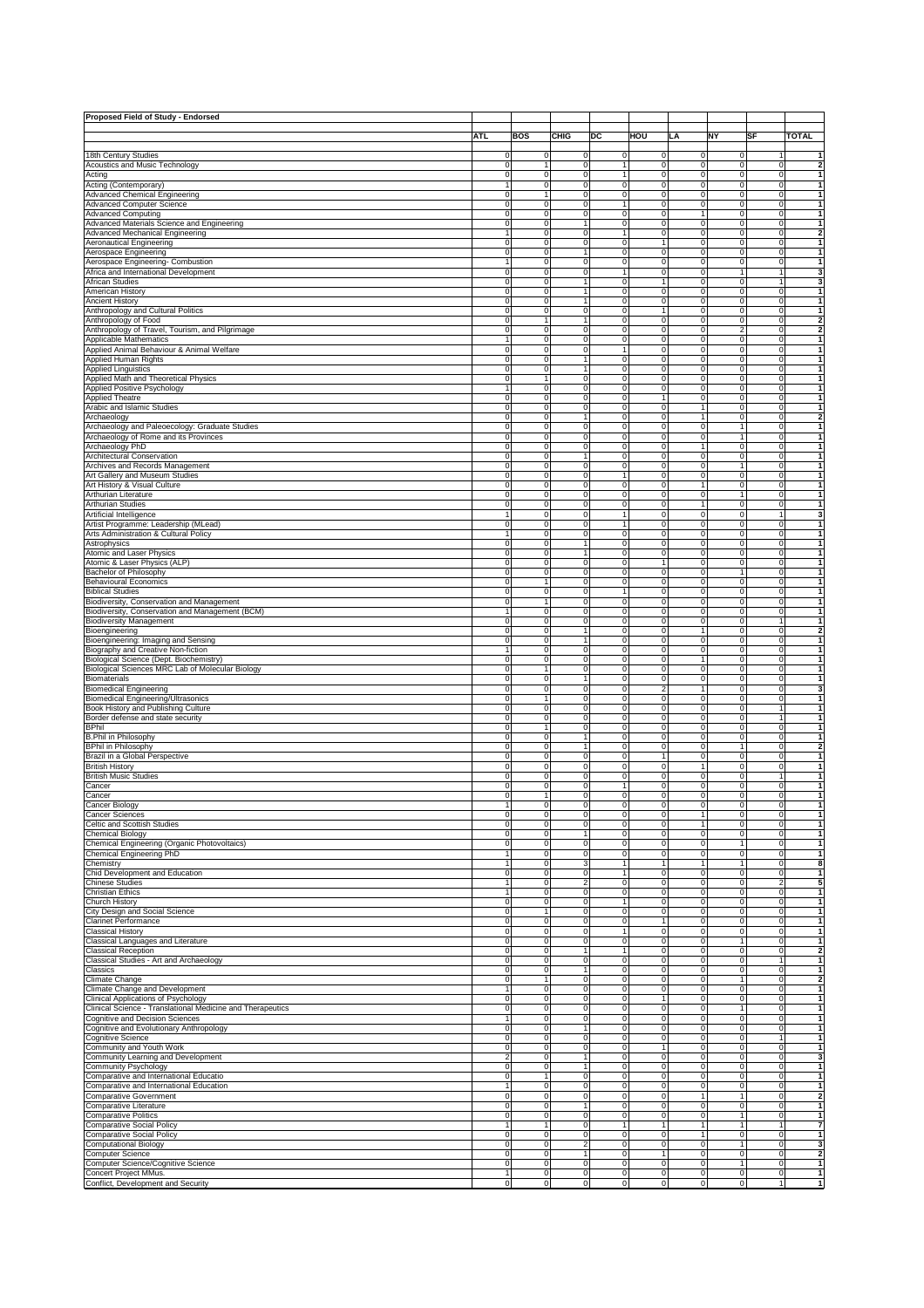|                                                                                                                                                                                                                                                                                                                                                                                                                                                                                                                                                                                                                                                                                   |                            | 0                       | 0                   | 1                                          | $\mathbf 0$             | 0                           | $\mathbf 0$         | 0                                | $\mathbf 2$                                                                                                                                                                                                                                                                                                                                                       |
|-----------------------------------------------------------------------------------------------------------------------------------------------------------------------------------------------------------------------------------------------------------------------------------------------------------------------------------------------------------------------------------------------------------------------------------------------------------------------------------------------------------------------------------------------------------------------------------------------------------------------------------------------------------------------------------|----------------------------|-------------------------|---------------------|--------------------------------------------|-------------------------|-----------------------------|---------------------|----------------------------------|-------------------------------------------------------------------------------------------------------------------------------------------------------------------------------------------------------------------------------------------------------------------------------------------------------------------------------------------------------------------|
| <b>Conflict Resolution</b><br>Conflict, Security and Development                                                                                                                                                                                                                                                                                                                                                                                                                                                                                                                                                                                                                  | 0                          |                         | 0                   | 0                                          | $\mathbf 0$             | 0                           | $\mathbf 0$         | 0                                | 1                                                                                                                                                                                                                                                                                                                                                                 |
|                                                                                                                                                                                                                                                                                                                                                                                                                                                                                                                                                                                                                                                                                   |                            |                         |                     |                                            |                         |                             |                     |                                  |                                                                                                                                                                                                                                                                                                                                                                   |
| Conflict, Security, and Development                                                                                                                                                                                                                                                                                                                                                                                                                                                                                                                                                                                                                                               | 0                          | $\mathbf 0$             | 0                   | 0                                          | $\mathsf{O}\xspace$     | 0                           | $\mathbf{1}$        | $\mathbf 0$                      |                                                                                                                                                                                                                                                                                                                                                                   |
| Conflict, Security & Development                                                                                                                                                                                                                                                                                                                                                                                                                                                                                                                                                                                                                                                  | 0                          | 0                       | 1                   | 0                                          | $\mathbf 0$             | 0                           | $\mathbf 0$         | $\overline{2}$                   | 3                                                                                                                                                                                                                                                                                                                                                                 |
| <b>Conservation and Plant Science</b>                                                                                                                                                                                                                                                                                                                                                                                                                                                                                                                                                                                                                                             | 0                          | 0                       | 0                   | $\mathsf{O}\xspace$                        | 1                       | $\mathbf 0$                 | $\mathbf 0$         | $\mathbf{0}$                     | $\mathbf{1}$                                                                                                                                                                                                                                                                                                                                                      |
| Conservation of Historic Buildings                                                                                                                                                                                                                                                                                                                                                                                                                                                                                                                                                                                                                                                | $\pmb{0}$                  | 0                       | 1                   | $\overline{0}$                             | $\mathsf{O}$            | $\mathbf 0$                 | $\mathbf 0$         | $\overline{0}$                   | $\mathbf{1}$                                                                                                                                                                                                                                                                                                                                                      |
| Controlling Stem Cell Differentiation using Laminin-Seeded Bioactive Scaffolds                                                                                                                                                                                                                                                                                                                                                                                                                                                                                                                                                                                                    | 0                          | 0                       | $\pmb{0}$           | $\mathsf{O}\xspace$                        | $\mathbf 0$             | $\mathbf 0$                 | $\mathbf 0$         | $\mathbf{1}$                     | 1                                                                                                                                                                                                                                                                                                                                                                 |
| Control of Infectious Diseases                                                                                                                                                                                                                                                                                                                                                                                                                                                                                                                                                                                                                                                    | 0                          | 0                       | 0                   | 0                                          | $\mathbf 0$             | $\mathbf 0$                 | $\mathbf{1}$        | $\mathbf{1}$                     | $\mathbf{2}$                                                                                                                                                                                                                                                                                                                                                      |
| Creative & Life Writing                                                                                                                                                                                                                                                                                                                                                                                                                                                                                                                                                                                                                                                           | $\pmb{0}$                  | 0                       | 0                   | 0                                          | $\mathsf{O}$            | $\mathbf 0$                 | $\mathbf{1}$        | $\overline{0}$                   | 1                                                                                                                                                                                                                                                                                                                                                                 |
| Creative Writing                                                                                                                                                                                                                                                                                                                                                                                                                                                                                                                                                                                                                                                                  | $\mathbf{1}$               | 1                       | 0                   | 0                                          | $\mathsf{O}$            | 1                           | 3                   | $\mathbf{1}$                     | $\overline{7}$                                                                                                                                                                                                                                                                                                                                                    |
| Creative Writing                                                                                                                                                                                                                                                                                                                                                                                                                                                                                                                                                                                                                                                                  | $\mathbf 0$                | $\mathbf 0$             | 1                   | $\mathbf 0$                                | $\mathbf 0$             | ō                           | ō                   | $\overline{0}$                   | $\mathbf{1}$                                                                                                                                                                                                                                                                                                                                                      |
| Creative Writing Poetry                                                                                                                                                                                                                                                                                                                                                                                                                                                                                                                                                                                                                                                           | $\pmb{0}$                  | 1                       | 0                   | 0                                          | $\mathsf{O}\xspace$     | $\mathbf 0$                 | $\mathbf 0$         | $\overline{0}$                   | $\mathbf{1}$                                                                                                                                                                                                                                                                                                                                                      |
| Criminal Law & Criminal Justice                                                                                                                                                                                                                                                                                                                                                                                                                                                                                                                                                                                                                                                   | 0                          | $\overline{0}$          | $\overline{1}$      | $\overline{0}$                             | $\mathsf{O}$            | $\mathbf 0$                 | ō                   | $\overline{0}$                   | $\overline{1}$                                                                                                                                                                                                                                                                                                                                                    |
| Criminology                                                                                                                                                                                                                                                                                                                                                                                                                                                                                                                                                                                                                                                                       |                            | 0                       | 0                   | 0                                          | $\mathbf 0$             | 0                           | $\mathbf 0$         | 0                                | $\mathbf{1}$                                                                                                                                                                                                                                                                                                                                                      |
|                                                                                                                                                                                                                                                                                                                                                                                                                                                                                                                                                                                                                                                                                   | $\mathbf{1}$               | 1                       | 0                   | 0                                          | $\mathbf 0$             | 0                           | $\mathbf 0$         | $\circ$                          | $\overline{2}$                                                                                                                                                                                                                                                                                                                                                    |
| Criminology and Criminal Justice                                                                                                                                                                                                                                                                                                                                                                                                                                                                                                                                                                                                                                                  |                            |                         |                     |                                            |                         |                             |                     |                                  |                                                                                                                                                                                                                                                                                                                                                                   |
| Cultural and Intellectual History 1300-1650                                                                                                                                                                                                                                                                                                                                                                                                                                                                                                                                                                                                                                       | 0                          | $\mathbf 0$             | 1                   | 0                                          | $\mathbf 0$             | 0                           | $\mathbf 0$         | 0                                | $\mathbf{1}$                                                                                                                                                                                                                                                                                                                                                      |
| <b>Cultural Studies</b>                                                                                                                                                                                                                                                                                                                                                                                                                                                                                                                                                                                                                                                           | $\mathbf 0$                | $\mathbf 0$             | 0                   | $\mathbf{1}$                               | 1                       | 1                           | $\mathbf 0$         | $\circ$                          | 3                                                                                                                                                                                                                                                                                                                                                                 |
| Culture of the European Renaissance                                                                                                                                                                                                                                                                                                                                                                                                                                                                                                                                                                                                                                               | 0                          | $\mathbf 0$             | 1                   | 0                                          | $\mathsf{O}$            | $\mathbf 0$                 | $\mathbf 0$         | $\circ$                          | 1                                                                                                                                                                                                                                                                                                                                                                 |
| Curating the Art Museum                                                                                                                                                                                                                                                                                                                                                                                                                                                                                                                                                                                                                                                           | 0                          | 0                       | 0                   | $\pmb{0}$                                  | $\mathbf 0$             | $\mathbf 0$                 | $\mathbf 0$         | $\mathbf{1}$                     | $\mathbf{1}$                                                                                                                                                                                                                                                                                                                                                      |
| Dance Anthropology                                                                                                                                                                                                                                                                                                                                                                                                                                                                                                                                                                                                                                                                | 0                          | 0                       | 0                   | 0                                          | $\mathbf 0$             | $\mathbf 0$                 | $\mathbf{1}$        | $\overline{0}$                   | 1                                                                                                                                                                                                                                                                                                                                                                 |
| Dance Movement Psychotherapy                                                                                                                                                                                                                                                                                                                                                                                                                                                                                                                                                                                                                                                      | 0                          | 0                       | 0                   | 1                                          | $\mathbf 0$             | $\mathbf 0$                 | $\mathbf 0$         | $\overline{0}$                   | 1                                                                                                                                                                                                                                                                                                                                                                 |
| Dance Science                                                                                                                                                                                                                                                                                                                                                                                                                                                                                                                                                                                                                                                                     | 0                          | $\mathbf 0$             | 0                   | 0                                          | $\mathsf{O}$            | $\mathbf 0$                 | $\mathbf{1}$        | $\circ$                          | $\mathbf{1}$                                                                                                                                                                                                                                                                                                                                                      |
| <b>Dance Studies</b>                                                                                                                                                                                                                                                                                                                                                                                                                                                                                                                                                                                                                                                              | $\mathbf 0$                | $\mathbf 0$             | 0                   | $\mathbf 0$                                | $\mathbf 0$             | $\mathbf{1}$                | $\mathbf 0$         | $\overline{0}$                   | 1                                                                                                                                                                                                                                                                                                                                                                 |
| Democracy and Comparative Politics                                                                                                                                                                                                                                                                                                                                                                                                                                                                                                                                                                                                                                                | 0                          | $\mathbf 0$             | 1                   | $\mathbf 0$                                | $\mathsf{O}$            | $\mathbf 0$                 | $\mathbf 0$         | $\overline{0}$                   | $\mathbf{1}$                                                                                                                                                                                                                                                                                                                                                      |
| Department of Disease Control                                                                                                                                                                                                                                                                                                                                                                                                                                                                                                                                                                                                                                                     | 0                          | $\overline{0}$          | $\overline{0}$      | $\overline{0}$                             | $\mathsf{O}$            | $\overline{1}$              | ō                   | $\mathbf 0$                      | $\overline{1}$                                                                                                                                                                                                                                                                                                                                                    |
|                                                                                                                                                                                                                                                                                                                                                                                                                                                                                                                                                                                                                                                                                   | 0                          | $\mathbf 0$             | 0                   | $\mathbf{1}$                               | $\mathbf 0$             | $\pmb{0}$                   | $\mathbf 0$         | $\mathbf 0$                      | $\overline{1}$                                                                                                                                                                                                                                                                                                                                                    |
| Design Ethnography                                                                                                                                                                                                                                                                                                                                                                                                                                                                                                                                                                                                                                                                |                            |                         |                     |                                            |                         |                             |                     |                                  | 1                                                                                                                                                                                                                                                                                                                                                                 |
| Developmental Psychology and Clinical Practice                                                                                                                                                                                                                                                                                                                                                                                                                                                                                                                                                                                                                                    | 0                          | 0                       | 0<br>1              | 0                                          | $\mathbf 0$             | 1                           | $\mathbf 0$         | 0                                |                                                                                                                                                                                                                                                                                                                                                                   |
| <b>Development Studies</b>                                                                                                                                                                                                                                                                                                                                                                                                                                                                                                                                                                                                                                                        | 0                          | $\mathbf 0$             |                     | $\mathbf{1}$                               | 3                       | 2                           | 1                   | $\mathbf 0$                      | 8                                                                                                                                                                                                                                                                                                                                                                 |
| Digital Documentary                                                                                                                                                                                                                                                                                                                                                                                                                                                                                                                                                                                                                                                               | 0                          | $\mathbf 0$             | 1                   | 0                                          | $\mathsf{O}\xspace$     | $\mathbf 0$                 | $\mathbf 0$         | $\circ$                          | $\mathbf{1}$                                                                                                                                                                                                                                                                                                                                                      |
| Digital Humanities                                                                                                                                                                                                                                                                                                                                                                                                                                                                                                                                                                                                                                                                |                            | $\mathbf 0$             | 0                   | $\mathsf{O}\xspace$                        | $\mathsf{O}\xspace$     | $\mathbf 0$                 | $\mathbf 0$         | $\circ$                          | 1                                                                                                                                                                                                                                                                                                                                                                 |
| DPhil in International Relations in the Department of Politics and International Relations                                                                                                                                                                                                                                                                                                                                                                                                                                                                                                                                                                                        | $\mathbf 0$                | 0                       | $\pmb{0}$           | $\mathsf{O}\xspace$                        | $\mathbf{1}$            | $\mathbf 0$                 | $\mathbf 0$         | $\overline{0}$                   | $\mathbf{1}$                                                                                                                                                                                                                                                                                                                                                      |
| Early Modern History                                                                                                                                                                                                                                                                                                                                                                                                                                                                                                                                                                                                                                                              | $\pmb{0}$                  | 0                       | 1                   | $\mathsf{O}\xspace$                        | $\mathbf 0$             | $\mathbf 0$                 | $\mathbf{1}$        | $\overline{0}$                   | $\mathbf{2}$                                                                                                                                                                                                                                                                                                                                                      |
| Earth Science                                                                                                                                                                                                                                                                                                                                                                                                                                                                                                                                                                                                                                                                     | 0                          | 0                       | 1                   | 0                                          | $\mathbf 0$             | $\mathbf 0$                 | $\overline{0}$      | $\overline{0}$                   | $\mathbf{1}$                                                                                                                                                                                                                                                                                                                                                      |
| <b>Earth Sciences</b>                                                                                                                                                                                                                                                                                                                                                                                                                                                                                                                                                                                                                                                             | 0                          | 0                       | 0                   | $\mathbf{1}$                               | $\mathbf 0$             | $\mathbf 0$                 | $\mathbf 0$         | $\circ$                          | 1                                                                                                                                                                                                                                                                                                                                                                 |
| Ecology and Management of Natural Environment                                                                                                                                                                                                                                                                                                                                                                                                                                                                                                                                                                                                                                     | $\mathbf 0$                | 0                       | 0                   | 0                                          | $\mathsf{O}$            | $\mathbf 0$                 | $\mathbf 0$         | $\mathbf{1}$                     | 1                                                                                                                                                                                                                                                                                                                                                                 |
| Ecology, Evolution, and Conservation                                                                                                                                                                                                                                                                                                                                                                                                                                                                                                                                                                                                                                              | $\mathbf{1}$               | $\mathbf 0$             | $\overline{0}$      | $\mathbf 0$                                | $\mathbf 0$             | $\mathbf 0$                 | ō                   | $\overline{0}$                   | $\mathbf{1}$                                                                                                                                                                                                                                                                                                                                                      |
| Econometrics and Mathematical Economics                                                                                                                                                                                                                                                                                                                                                                                                                                                                                                                                                                                                                                           | $\overline{0}$             | $\overline{0}$          | $\overline{1}$      | $\overline{0}$                             | $\mathsf{O}$            | o                           | ō                   | ō                                | $\mathbf{1}$                                                                                                                                                                                                                                                                                                                                                      |
| Economic and Social History                                                                                                                                                                                                                                                                                                                                                                                                                                                                                                                                                                                                                                                       | $\mathbf{1}$               | 0                       | $\overline{0}$      | $\overline{0}$                             | $\mathsf{O}$            | $\mathbf 0$                 | $\overline{1}$      | $\mathbf{1}$                     | 3                                                                                                                                                                                                                                                                                                                                                                 |
| <b>Economic History</b>                                                                                                                                                                                                                                                                                                                                                                                                                                                                                                                                                                                                                                                           | 1                          | 0                       | 0                   | 0                                          | $\mathbf 0$             | 0                           | $\mathbf 0$         | 0                                | $\mathbf{1}$                                                                                                                                                                                                                                                                                                                                                      |
|                                                                                                                                                                                                                                                                                                                                                                                                                                                                                                                                                                                                                                                                                   |                            |                         |                     |                                            |                         |                             |                     |                                  |                                                                                                                                                                                                                                                                                                                                                                   |
| Economic Policy                                                                                                                                                                                                                                                                                                                                                                                                                                                                                                                                                                                                                                                                   | 0                          | $\mathbf 0$             | 0                   | 0                                          | $\mathbf 0$             | 1                           | $\mathbf 0$         | $\mathbf 0$                      | $\mathbf{1}$                                                                                                                                                                                                                                                                                                                                                      |
| Economics                                                                                                                                                                                                                                                                                                                                                                                                                                                                                                                                                                                                                                                                         | $\sqrt{4}$                 | 3                       | 1                   | 4                                          | $\mathbf{1}$            | 2                           | 3                   | 1                                | 19                                                                                                                                                                                                                                                                                                                                                                |
| Economics                                                                                                                                                                                                                                                                                                                                                                                                                                                                                                                                                                                                                                                                         | 0                          | $\mathbf 0$             | 1                   | 0                                          | $\mathbf 0$             | $\mathbf 0$                 | $\mathbf 0$         | $\circ$                          | $\mathbf{1}$                                                                                                                                                                                                                                                                                                                                                      |
| Economics (2-year program)                                                                                                                                                                                                                                                                                                                                                                                                                                                                                                                                                                                                                                                        | 0                          | $\mathbf 0$             | 0                   | $\mathbf{1}$                               | $\mathbf 0$             | $\mathbf 0$                 | $\mathbf 0$         | $\circ$                          | $\mathbf 1$                                                                                                                                                                                                                                                                                                                                                       |
| Economics and Econometrics                                                                                                                                                                                                                                                                                                                                                                                                                                                                                                                                                                                                                                                        | 0                          | 0                       | 0                   | 0                                          | 1                       | $\mathbf 0$                 | $\mathbf{1}$        | $\overline{0}$                   | $\mathbf{2}$                                                                                                                                                                                                                                                                                                                                                      |
| Economics and Industrial Organization                                                                                                                                                                                                                                                                                                                                                                                                                                                                                                                                                                                                                                             | 0                          | 1                       | 0                   | 0                                          | $\mathbf 0$             | $\mathbf 0$                 | $\mathbf 0$         | $\overline{0}$                   | 1                                                                                                                                                                                                                                                                                                                                                                 |
| Economics and Management                                                                                                                                                                                                                                                                                                                                                                                                                                                                                                                                                                                                                                                          | 0                          | 0                       | 0                   | 0                                          | $\mathsf{O}$            | 1                           | $\mathbf 0$         | $\circ$                          | $\mathbf{1}$                                                                                                                                                                                                                                                                                                                                                      |
| Economics and Philosophy                                                                                                                                                                                                                                                                                                                                                                                                                                                                                                                                                                                                                                                          | $\mathbf 0$                | 0                       | 0                   | $\mathbf{1}$                               | $\mathbf{1}$            | $\mathbf{1}$                | $\mathbf 0$         | $\circ$                          | 3                                                                                                                                                                                                                                                                                                                                                                 |
| Economics, first track                                                                                                                                                                                                                                                                                                                                                                                                                                                                                                                                                                                                                                                            | $\mathbf 0$                | $\mathbf 0$             | 0                   | $\mathbf 0$                                | $\mathbf 0$             | $\mathbf 0$                 | 1                   | $\mathbf{0}$                     | 1                                                                                                                                                                                                                                                                                                                                                                 |
| Economics for Development                                                                                                                                                                                                                                                                                                                                                                                                                                                                                                                                                                                                                                                         | 0                          | $\mathbf 0$             | 0                   | $\mathbf{1}$                               | $\mathsf{O}$            | $\mathbf 0$                 | $\mathbf{1}$        | $\mathbf{0}$                     | $\overline{2}$                                                                                                                                                                                                                                                                                                                                                    |
|                                                                                                                                                                                                                                                                                                                                                                                                                                                                                                                                                                                                                                                                                   | $\mathbf{1}$               |                         | $\overline{0}$      | $\overline{0}$                             |                         | $\mathbf 0$                 | ō                   | $\mathbf 0$                      | $\mathbf{1}$                                                                                                                                                                                                                                                                                                                                                      |
| <b>Economics of Development</b>                                                                                                                                                                                                                                                                                                                                                                                                                                                                                                                                                                                                                                                   |                            | 0                       |                     |                                            | $\mathsf{O}$            |                             |                     |                                  |                                                                                                                                                                                                                                                                                                                                                                   |
| Ecosystem Services                                                                                                                                                                                                                                                                                                                                                                                                                                                                                                                                                                                                                                                                | 0                          | 0                       | 1                   | 0                                          | $\mathbf 0$             | 0                           | $\mathbf 0$         | 0                                | 1                                                                                                                                                                                                                                                                                                                                                                 |
| Education                                                                                                                                                                                                                                                                                                                                                                                                                                                                                                                                                                                                                                                                         | 0                          | 0                       | 1                   | 0                                          | $\mathbf 0$             | 0                           | $\mathbf 0$         | 0                                | 1                                                                                                                                                                                                                                                                                                                                                                 |
| Educational Leadership and School Improvement                                                                                                                                                                                                                                                                                                                                                                                                                                                                                                                                                                                                                                     | 0                          | 0                       | 0                   | 0                                          | 1                       | 0                           | $\mathbf 0$         | 0                                | 1                                                                                                                                                                                                                                                                                                                                                                 |
| Education: Comparative and International Education                                                                                                                                                                                                                                                                                                                                                                                                                                                                                                                                                                                                                                | 0                          | $\Omega$                | 0                   | 0                                          | $\mathbf 0$             | 0                           | 1                   | $\circ$                          | 1                                                                                                                                                                                                                                                                                                                                                                 |
| Education, Power, and Social Change                                                                                                                                                                                                                                                                                                                                                                                                                                                                                                                                                                                                                                               |                            | $\mathbf 0$             | 0                   | $\mathsf{O}\xspace$                        | $\mathsf{O}\xspace$     | $\mathbf 0$                 | $\mathbf 0$         | $\circ$                          | 1                                                                                                                                                                                                                                                                                                                                                                 |
|                                                                                                                                                                                                                                                                                                                                                                                                                                                                                                                                                                                                                                                                                   |                            |                         |                     |                                            |                         |                             |                     |                                  |                                                                                                                                                                                                                                                                                                                                                                   |
|                                                                                                                                                                                                                                                                                                                                                                                                                                                                                                                                                                                                                                                                                   | $\pmb{0}$                  | 0                       | 1                   | O                                          | $\mathbf 0$             | $\mathbf 0$                 | $\mathbf 0$         | $\overline{0}$                   | $\mathbf{1}$                                                                                                                                                                                                                                                                                                                                                      |
|                                                                                                                                                                                                                                                                                                                                                                                                                                                                                                                                                                                                                                                                                   | 0                          | 1                       | 0                   | 0                                          | $\mathbf 0$             | $\mathbf 0$                 |                     | $\overline{0}$                   | $\mathbf{1}$                                                                                                                                                                                                                                                                                                                                                      |
|                                                                                                                                                                                                                                                                                                                                                                                                                                                                                                                                                                                                                                                                                   |                            | 1                       |                     |                                            |                         |                             | $\mathbf 0$         |                                  | 1                                                                                                                                                                                                                                                                                                                                                                 |
|                                                                                                                                                                                                                                                                                                                                                                                                                                                                                                                                                                                                                                                                                   | 0                          |                         | 0                   | 0                                          | $\mathbf 0$             | $\mathbf 0$                 | $\mathbf 0$         | $\overline{0}$                   |                                                                                                                                                                                                                                                                                                                                                                   |
|                                                                                                                                                                                                                                                                                                                                                                                                                                                                                                                                                                                                                                                                                   | $\mathbf 0$                | 0                       | 0                   | 0                                          | $\mathbf{1}$            | $\mathbf 0$                 | $\mathbf 0$         | $\circ$                          | 1                                                                                                                                                                                                                                                                                                                                                                 |
|                                                                                                                                                                                                                                                                                                                                                                                                                                                                                                                                                                                                                                                                                   | $\mathbf 0$                | $\Omega$                | 1                   | $\mathbf 0$                                | $\mathbf{1}$            | $\mathbf 0$                 | $\mathbf{1}$        | $\overline{0}$                   | 3                                                                                                                                                                                                                                                                                                                                                                 |
| Emergent Technologies and Design<br>Emerging Ethics of Warfare<br>Empires, Colonialism, and Globalisation<br><b>Energy Policy for Sustainability</b><br>Energy Technologies<br>Engineering                                                                                                                                                                                                                                                                                                                                                                                                                                                                                        | 0                          | $\mathbf 0$             | 0                   | $\mathbf 0$                                | $\mathbf{1}$            | $\mathbf 0$                 | ō                   | $\overline{0}$                   |                                                                                                                                                                                                                                                                                                                                                                   |
| <b>Engineering for Sustainable Development</b>                                                                                                                                                                                                                                                                                                                                                                                                                                                                                                                                                                                                                                    | $\overline{0}$             | $\overline{0}$          | $\overline{1}$      | $\overline{0}$                             | $\mathsf{O}$            | ō                           | ō                   | ō                                | $\overline{1}$                                                                                                                                                                                                                                                                                                                                                    |
|                                                                                                                                                                                                                                                                                                                                                                                                                                                                                                                                                                                                                                                                                   | 0                          | 0                       | 1                   | $\overline{0}$                             | $\mathsf{O}$            | $\mathbf 0$                 | $\circ$             | $\mathbf{1}$                     |                                                                                                                                                                                                                                                                                                                                                                   |
| <b>Engineering Science</b><br>Engineering Science/ Microelectronics Circuits and Analogue Devices Group                                                                                                                                                                                                                                                                                                                                                                                                                                                                                                                                                                           | 0                          | 0                       | 0                   | 0                                          | $\mathbf 0$             | $\mathbf 0$                 | $\mathbf{1}$        | $\mathbf 0$                      | 1                                                                                                                                                                                                                                                                                                                                                                 |
| <b>Engineering Sciences</b>                                                                                                                                                                                                                                                                                                                                                                                                                                                                                                                                                                                                                                                       | $\mathbf 0$                | 0                       | 0                   | 0                                          | $\mathbf 0$             | 0                           | $\mathbf 0$         | $\mathbf{1}$                     | $\mathbf{1}$                                                                                                                                                                                                                                                                                                                                                      |
| English                                                                                                                                                                                                                                                                                                                                                                                                                                                                                                                                                                                                                                                                           | 1                          | 0                       | 0                   | 0                                          | $\mathbf 0$             | 0                           | $\mathbf 0$         | $\overline{0}$                   |                                                                                                                                                                                                                                                                                                                                                                   |
| English (1550-1700)                                                                                                                                                                                                                                                                                                                                                                                                                                                                                                                                                                                                                                                               | 0                          | 0                       | 0                   | $\pmb{0}$                                  | 1                       | $\mathbf 0$                 | $\mathbf 0$         | $\circ$                          |                                                                                                                                                                                                                                                                                                                                                                   |
| English: 1660-1830                                                                                                                                                                                                                                                                                                                                                                                                                                                                                                                                                                                                                                                                | 0                          | 0                       | 0                   | $\mathsf 0$                                | $\mathbf 0$             | $\mathbf 0$                 | $\mathbf{1}$        | $\overline{0}$                   |                                                                                                                                                                                                                                                                                                                                                                   |
| English: 1850-present                                                                                                                                                                                                                                                                                                                                                                                                                                                                                                                                                                                                                                                             | 0                          | 0                       | 0                   | 0                                          | $\mathbf 0$             | $\mathbf 0$                 | $\mathbf 0$         | 1                                | $\mathbf{1}$                                                                                                                                                                                                                                                                                                                                                      |
| English 1850 - Present                                                                                                                                                                                                                                                                                                                                                                                                                                                                                                                                                                                                                                                            | 0                          | 0                       | 0                   | 0                                          | $\mathbf 0$             | $\mathbf 0$                 | $\mathbf{1}$        | $\overline{0}$                   | 1                                                                                                                                                                                                                                                                                                                                                                 |
|                                                                                                                                                                                                                                                                                                                                                                                                                                                                                                                                                                                                                                                                                   |                            |                         |                     |                                            |                         |                             |                     |                                  |                                                                                                                                                                                                                                                                                                                                                                   |
| English: 1850-Present<br>English (1900-Present)                                                                                                                                                                                                                                                                                                                                                                                                                                                                                                                                                                                                                                   | 0<br>$\mathbf{1}$          | $\mathbf 0$<br>$\Omega$ | 0<br>0              | $\mathsf{O}\xspace$<br>$\mathbf 0$         | $\mathbf 0$<br>$\Omega$ | $\mathbf 0$<br>$\mathbf 0$  | 1<br>$\overline{0}$ | $\circ$<br>$\overline{0}$        | 1<br>4                                                                                                                                                                                                                                                                                                                                                            |
|                                                                                                                                                                                                                                                                                                                                                                                                                                                                                                                                                                                                                                                                                   |                            |                         |                     |                                            |                         |                             |                     |                                  |                                                                                                                                                                                                                                                                                                                                                                   |
| English (1900-Present Day)                                                                                                                                                                                                                                                                                                                                                                                                                                                                                                                                                                                                                                                        | $\mathbf 0$                |                         | 0                   | $\mathbf 0$                                | $\mathbf 0$             | 0                           | $\mathbf 0$         | $\mathbf 0$                      |                                                                                                                                                                                                                                                                                                                                                                   |
| <b>English and American Studies</b>                                                                                                                                                                                                                                                                                                                                                                                                                                                                                                                                                                                                                                               | 0                          | 0                       | 1                   | 0                                          | $\mathbf 0$             | $\mathbf 0$                 | $\mathbf{1}$        | $\mathbf 0$                      |                                                                                                                                                                                                                                                                                                                                                                   |
|                                                                                                                                                                                                                                                                                                                                                                                                                                                                                                                                                                                                                                                                                   | 0                          | 0                       | $\overline{0}$      | $\overline{0}$                             | 1                       | $\mathbf 0$                 | $\mathbf 0$         | $\circ$                          | $\mathbf{1}$                                                                                                                                                                                                                                                                                                                                                      |
| English and American Studies (1900-present)<br>English, Criticism and Culture                                                                                                                                                                                                                                                                                                                                                                                                                                                                                                                                                                                                     | 0                          | 0                       | 1                   | 0                                          | $\mathbf 0$             | 0                           | $\mathbf 0$         | $\overline{0}$                   | $\mathbf{1}$                                                                                                                                                                                                                                                                                                                                                      |
| English: Issues in Modern Culture                                                                                                                                                                                                                                                                                                                                                                                                                                                                                                                                                                                                                                                 | $\mathbf 0$                | 0                       | 0                   | $\mathbf{1}$                               | $\mathbf 0$             | $\mathbf 0$                 | $\mathbf 0$         | $\circ$                          |                                                                                                                                                                                                                                                                                                                                                                   |
|                                                                                                                                                                                                                                                                                                                                                                                                                                                                                                                                                                                                                                                                                   | $\mathbf 0$                | 0                       | 1                   | 0                                          | $\mathsf{O}\xspace$     | 0                           | $\mathbf 0$         | $\circ$                          | $\mathbf{1}$<br>$\overline{2}$<br>1<br>1<br>$\mathbf{1}$<br>$\mathbf{1}$<br>$\overline{\mathbf{2}}$<br>$\mathbf{1}$<br>1                                                                                                                                                                                                                                          |
|                                                                                                                                                                                                                                                                                                                                                                                                                                                                                                                                                                                                                                                                                   | 0                          | $\mathbf 0$             | 0                   | $\mathsf{O}\xspace$                        | $\mathbf 0$             | 0                           | $\mathbf{1}$        | $\circ$                          |                                                                                                                                                                                                                                                                                                                                                                   |
|                                                                                                                                                                                                                                                                                                                                                                                                                                                                                                                                                                                                                                                                                   | 0                          | 0                       | 0                   | $\mathsf{O}\xspace$                        | $\mathsf{O}\xspace$     | $\mathbf 0$                 | 1                   | $\circ$                          |                                                                                                                                                                                                                                                                                                                                                                   |
| English Language<br>English Language and Literature (1550-1700)<br>English Language and Literature (1660-1830)<br>English Language and Literature (1800 - 1914)                                                                                                                                                                                                                                                                                                                                                                                                                                                                                                                   | $\pmb{0}$                  | 0                       | 0                   | $\mathsf{O}\xspace$                        | $\mathbf 0$             | $\overline{0}$              | $\mathbf 0$         | $\mathbf{1}$                     |                                                                                                                                                                                                                                                                                                                                                                   |
|                                                                                                                                                                                                                                                                                                                                                                                                                                                                                                                                                                                                                                                                                   | 0                          | 0                       | 0                   | 0                                          | 1                       | 0                           | $\overline{0}$      | $\circ$                          | $\mathbf{1}$<br>$\mathbf{1}$<br>$\mathbf{1}$<br>$\mathbf{1}$                                                                                                                                                                                                                                                                                                      |
| English Literature<br>English Research                                                                                                                                                                                                                                                                                                                                                                                                                                                                                                                                                                                                                                            | $\mathbf 0$                | 1                       | 0                   | 0                                          | $\mathbf 0$             | $\mathbf 0$                 | $\overline{0}$      | $\overline{0}$                   |                                                                                                                                                                                                                                                                                                                                                                   |
|                                                                                                                                                                                                                                                                                                                                                                                                                                                                                                                                                                                                                                                                                   | $\mathbf 0$                | 0                       | 0                   | $\mathsf{O}\xspace$                        | $\mathbf 0$             | $\mathbf 0$                 | $\overline{0}$      | $\mathbf{1}$                     |                                                                                                                                                                                                                                                                                                                                                                   |
| English: Shakespeare in History                                                                                                                                                                                                                                                                                                                                                                                                                                                                                                                                                                                                                                                   |                            | $\mathbf 0$             |                     | $\overline{0}$                             |                         | $\mathbf{1}$                |                     |                                  |                                                                                                                                                                                                                                                                                                                                                                   |
| English Studies 1800-1914                                                                                                                                                                                                                                                                                                                                                                                                                                                                                                                                                                                                                                                         | $\overline{0}$<br>0        | 0                       | $\overline{0}$<br>0 | 0                                          | $\mathsf{O}$            | $\mathbf 0$                 | ō<br>$\mathbf 0$    | $\overline{0}$<br>$\overline{0}$ |                                                                                                                                                                                                                                                                                                                                                                   |
|                                                                                                                                                                                                                                                                                                                                                                                                                                                                                                                                                                                                                                                                                   |                            |                         |                     |                                            | 1                       |                             |                     |                                  |                                                                                                                                                                                                                                                                                                                                                                   |
|                                                                                                                                                                                                                                                                                                                                                                                                                                                                                                                                                                                                                                                                                   | $\overline{0}$             | $\overline{0}$          | 1                   | $\overline{0}$                             | $\mathsf{O}$            | $\overline{1}$              | ō                   | ō                                | $\mathbf 1$<br>$\mathbf{1}$<br>$\mathbf{1}$<br>$\mathbf{1}$<br>Ŋ,                                                                                                                                                                                                                                                                                                 |
| English Studies (1900 ro present) or English and American Studies<br>English Studies (Medieval Period)<br>Environmental Change and Management                                                                                                                                                                                                                                                                                                                                                                                                                                                                                                                                     | $\mathbf{1}$               | 0                       | 0                   | 0                                          | $\mathsf{O}$            | $\mathbf 0$                 | $\mathbf 0$         | $\mathbf 0$                      |                                                                                                                                                                                                                                                                                                                                                                   |
|                                                                                                                                                                                                                                                                                                                                                                                                                                                                                                                                                                                                                                                                                   | 0                          | 0                       | 1                   | 0                                          | $\mathbf 0$             | 0                           | $\mathbf 0$         | $\overline{0}$                   |                                                                                                                                                                                                                                                                                                                                                                   |
|                                                                                                                                                                                                                                                                                                                                                                                                                                                                                                                                                                                                                                                                                   | $\mathbf 0$                | 0                       | 0                   | $\mathsf{O}\xspace$                        | $\mathbf 0$             | 0                           | $\mathbf 0$         | $\mathbf{1}$                     |                                                                                                                                                                                                                                                                                                                                                                   |
|                                                                                                                                                                                                                                                                                                                                                                                                                                                                                                                                                                                                                                                                                   | 0                          | 0                       | 0                   | $\mathsf{O}\xspace$                        | $\mathsf{O}\xspace$     | 1                           | $\mathbf 0$         | $\circ$                          |                                                                                                                                                                                                                                                                                                                                                                   |
|                                                                                                                                                                                                                                                                                                                                                                                                                                                                                                                                                                                                                                                                                   | 0                          | 0                       | 0                   | $\pmb{0}$                                  | $\mathsf{O}\xspace$     | $\mathbf 0$                 | $\mathbf 0$         | 1                                |                                                                                                                                                                                                                                                                                                                                                                   |
|                                                                                                                                                                                                                                                                                                                                                                                                                                                                                                                                                                                                                                                                                   | $\mathbf 0$                | 0                       | 0                   | o                                          | $\mathbf{1}$            | $\mathbf 0$                 | $\mathbf 0$         | $\overline{0}$                   |                                                                                                                                                                                                                                                                                                                                                                   |
|                                                                                                                                                                                                                                                                                                                                                                                                                                                                                                                                                                                                                                                                                   | $\mathbf 0$                | 0                       | 0                   | $\mathsf{O}\xspace$                        | $\mathbf 0$             | $\mathbf 0$                 | $\circ$             | $\mathbf{1}$                     |                                                                                                                                                                                                                                                                                                                                                                   |
|                                                                                                                                                                                                                                                                                                                                                                                                                                                                                                                                                                                                                                                                                   | 0                          | 0                       | 0                   | 1                                          | $\overline{c}$          | 1                           | $\mathbf{1}$        | $\overline{0}$                   |                                                                                                                                                                                                                                                                                                                                                                   |
|                                                                                                                                                                                                                                                                                                                                                                                                                                                                                                                                                                                                                                                                                   | $\mathbf 0$                | $\mathbf 0$             | 1                   | 0                                          | $\mathbf 0$             | $\mathbf 0$                 | $\mathbf 0$         | $\circ$                          |                                                                                                                                                                                                                                                                                                                                                                   |
|                                                                                                                                                                                                                                                                                                                                                                                                                                                                                                                                                                                                                                                                                   | $\mathbf 0$                | 0                       | 0                   | $\mathbf{1}$                               | $\mathsf{O}$            | $\mathbf 0$                 | $\overline{0}$      | $\circ$                          |                                                                                                                                                                                                                                                                                                                                                                   |
|                                                                                                                                                                                                                                                                                                                                                                                                                                                                                                                                                                                                                                                                                   |                            |                         |                     |                                            |                         |                             |                     |                                  |                                                                                                                                                                                                                                                                                                                                                                   |
|                                                                                                                                                                                                                                                                                                                                                                                                                                                                                                                                                                                                                                                                                   | 0                          | 0<br>1                  | 1                   | 0                                          | $\mathsf{o}$            | $\mathbf 0$                 | $\mathbf 0$         | $\mathbf{0}$                     |                                                                                                                                                                                                                                                                                                                                                                   |
|                                                                                                                                                                                                                                                                                                                                                                                                                                                                                                                                                                                                                                                                                   | $\pmb{0}$                  |                         | $\overline{0}$      | $\overline{0}$                             | $\mathsf{O}$            | o                           | ō                   | $\mathbf 0$                      |                                                                                                                                                                                                                                                                                                                                                                   |
|                                                                                                                                                                                                                                                                                                                                                                                                                                                                                                                                                                                                                                                                                   | $\pmb{0}$                  | 0                       | 1                   | $\overline{0}$                             | $\mathsf{o}$            | $\mathbf 0$                 | $\mathbf 0$         | $\circ$                          |                                                                                                                                                                                                                                                                                                                                                                   |
|                                                                                                                                                                                                                                                                                                                                                                                                                                                                                                                                                                                                                                                                                   | 0                          | 0                       | 1                   | 0                                          | $\mathbf 0$             | $\mathbf 0$                 | $\mathbf 0$         | $\overline{0}$                   |                                                                                                                                                                                                                                                                                                                                                                   |
|                                                                                                                                                                                                                                                                                                                                                                                                                                                                                                                                                                                                                                                                                   | $\mathbf 0$                | 0                       | 0                   | $\mathsf{O}\xspace$                        | $\mathbf{1}$            | $\mathbf 0$                 | $\mathbf 0$         | $\circ$                          |                                                                                                                                                                                                                                                                                                                                                                   |
|                                                                                                                                                                                                                                                                                                                                                                                                                                                                                                                                                                                                                                                                                   | $\mathbf{1}$               | 0                       | 0                   | $\pmb{0}$                                  | $\mathsf{O}\xspace$     | 0                           | $\mathbf 0$         | $\circ$                          |                                                                                                                                                                                                                                                                                                                                                                   |
|                                                                                                                                                                                                                                                                                                                                                                                                                                                                                                                                                                                                                                                                                   | $\mathbf{1}$               | 0                       | 0                   | $\mathsf{O}\xspace$                        | $\mathbf 0$             | $\mathbf 0$                 | $\mathbf 0$         | $\circ$                          |                                                                                                                                                                                                                                                                                                                                                                   |
|                                                                                                                                                                                                                                                                                                                                                                                                                                                                                                                                                                                                                                                                                   | 0                          | 0                       | 1                   | $\mathsf{O}\xspace$                        | 1                       | $\mathbf 0$                 | $\mathbf 0$         | $\circ$                          |                                                                                                                                                                                                                                                                                                                                                                   |
| Environmental Economics and Climate Change<br><b>Environmental Engineering</b><br><b>Environmental History</b><br>Environmental Law and Sustainability<br><b>Environmental Sustainability</b><br>Environment, Culture, and Society<br>Epidemiology<br>Epidemiology and Population Health<br>Ethics, Politics, and Public Policy<br>Ethnology & Folklore<br>Evidence Based Social Intervention<br>Evidence Based Social Intervention (EBSI)<br>Evolutionary and Comparative Psychology: The Origins of Mind<br>Evolutionary Anthropology<br>Evolutionary genomics<br><b>Evolutionary Medicine</b><br><b>Experimental and Theoretical Physics</b><br><b>Experimental Psychology</b> | $\mathbf 0$                | 0                       | 0                   | $\mathbf{1}$                               | $\mathbf 0$             | $\mathbf 0$                 | $\circ$             | $\mathbf{1}$                     |                                                                                                                                                                                                                                                                                                                                                                   |
| Film Directing                                                                                                                                                                                                                                                                                                                                                                                                                                                                                                                                                                                                                                                                    | 0                          | 0                       | 0                   | 0                                          | $\mathbf 0$             | 1                           | $\overline{0}$      | $\circ$                          |                                                                                                                                                                                                                                                                                                                                                                   |
|                                                                                                                                                                                                                                                                                                                                                                                                                                                                                                                                                                                                                                                                                   |                            |                         |                     |                                            |                         |                             |                     |                                  |                                                                                                                                                                                                                                                                                                                                                                   |
| Filmmaking                                                                                                                                                                                                                                                                                                                                                                                                                                                                                                                                                                                                                                                                        | $\mathbf 0$<br>$\mathbf 0$ | 0<br>0                  | 0<br>0              | $\mathsf{O}\xspace$<br>$\mathsf{O}\xspace$ | $\mathsf{O}$<br>$\circ$ | $\mathbf{1}$<br>$\mathbf 0$ | $\overline{0}$<br>1 | $\circ$<br>1                     |                                                                                                                                                                                                                                                                                                                                                                   |
| <b>Film Studies</b><br>Film, TV, Animation                                                                                                                                                                                                                                                                                                                                                                                                                                                                                                                                                                                                                                        | 0                          | $\overline{0}$          | $\overline{1}$      | o                                          | $\mathsf{O}$            | $\overline{\mathbf{0}}$     | $\overline{0}$      | $\overline{0}$                   | $\mathbf{1}$<br>$\mathbf 1$<br>$\mathbf{1}$<br>$\mathbf 1$<br>$\mathbf{1}$<br>$\mathbf{1}$<br>$\mathbf{1}$<br>5<br>$\mathbf{1}$<br>$\mathbf{1}$<br>$\mathbf{1}$<br>$\mathbf{1}$<br>$\mathbf{1}$<br>$\mathbf{1}$<br>$\mathbf{1}$<br>1<br>$\mathbf{1}$<br>$\overline{2}$<br>$\mathbf{2}$<br>$\mathbf{1}$<br>$\mathbf{1}$<br>$\overline{\mathbf{2}}$<br>$\mathbf{1}$ |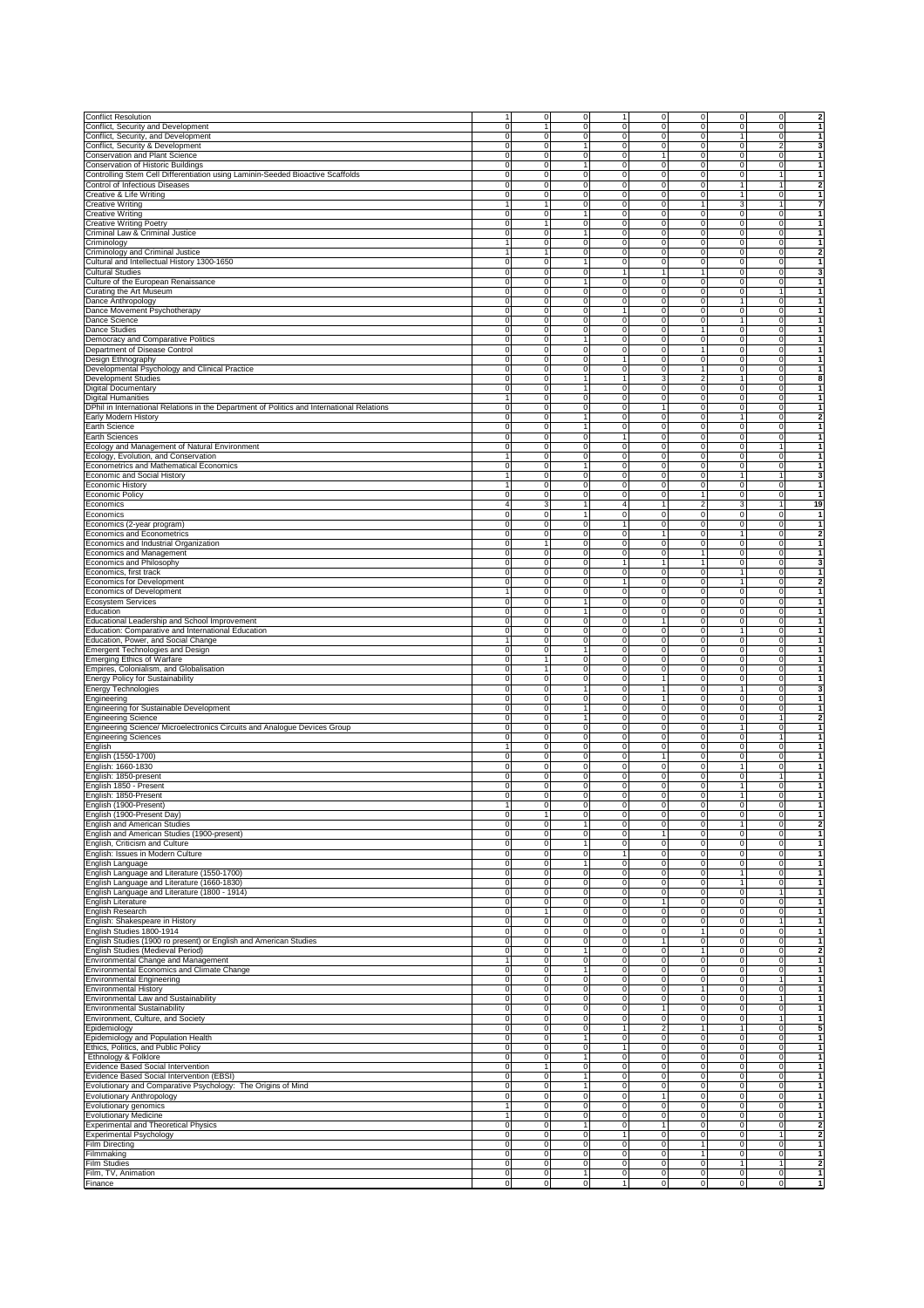| <b>Financial Risk Management</b>                                                                                                                                                                                                                                                 | 0<br>0                                                                   | 0                   | 1                                | $\mathbf 0$                        |                              | $\mathbf 0$<br>$\mathbf 0$                     | $\circ$                          | 1                                                                                                            |
|----------------------------------------------------------------------------------------------------------------------------------------------------------------------------------------------------------------------------------------------------------------------------------|--------------------------------------------------------------------------|---------------------|----------------------------------|------------------------------------|------------------------------|------------------------------------------------|----------------------------------|--------------------------------------------------------------------------------------------------------------|
| <b>Financial Statistics</b>                                                                                                                                                                                                                                                      | $\mathbf 0$<br>0                                                         | 0                   | 0                                | 1                                  | 0                            | $\mathbf 0$                                    | 0                                |                                                                                                              |
| Fine Art                                                                                                                                                                                                                                                                         | 0<br>$\Omega$                                                            | 0                   | 0                                | $\mathbf 0$                        | $\mathbf 0$                  | 1                                              | $\overline{0}$                   | 1                                                                                                            |
| Forced Migration and Refugee Studies                                                                                                                                                                                                                                             | $\mathbf 0$                                                              | 0                   | 0                                | $\mathbf 0$                        |                              | $\mathbf 0$<br>$\mathbf 0$                     | $\mathbf{0}$                     | $\mathbf{1}$                                                                                                 |
| Forensic Science                                                                                                                                                                                                                                                                 | 0<br>$\overline{1}$                                                      | $\mathsf 0$         | $\mathbf 0$                      | $\mathbf 0$                        | $\mathbf 0$                  | $\mathbf 0$                                    | $\overline{0}$                   | $\mathbf{1}$                                                                                                 |
| French Literature and Culture<br>Gender and Society                                                                                                                                                                                                                              | 0<br>0<br>0<br>$\mathbf{1}$                                              | 1<br>0              | 0<br>0                           | $\mathbf 0$<br>$\mathbf 0$         | $\mathbf 0$<br>$\mathbf 0$   | $\overline{0}$<br>$\mathbf 0$                  | $\overline{0}$<br>$\overline{0}$ | 1<br>1                                                                                                       |
| Gender, Development & Globalisation                                                                                                                                                                                                                                              | 0<br>0                                                                   | $\mathbf 0$         | 0                                | $\mathsf{O}$                       | $\mathbf 0$                  | $\mathbf 0$                                    | $\mathbf{1}$                     | $\mathbf{1}$                                                                                                 |
| Gender, Policy and Inequalities                                                                                                                                                                                                                                                  | $\mathbf 0$<br>$\mathbf 0$                                               | 0                   | $\mathbf 0$                      | $\mathbf 0$                        | $\mathbf{1}$                 | $\mathbf 0$                                    | $\overline{0}$                   | $\mathbf{1}$                                                                                                 |
| Gender Studies                                                                                                                                                                                                                                                                   | $\pmb{0}$<br>$\mathbf 0$                                                 | 1                   | $\mathbf 0$                      | $\mathsf{O}$                       | $\mathbf 0$                  | $\mathbf 0$                                    | $\overline{0}$                   | $\mathbf{1}$                                                                                                 |
| Gender Violence and Health                                                                                                                                                                                                                                                       | $\pmb{0}$<br>$\mathbf 0$                                                 | 0                   | $\overline{1}$                   | $\mathsf{O}$                       | o                            | $\circ$                                        | $\mathbf 0$                      | $\mathbf{1}$                                                                                                 |
| Genetics                                                                                                                                                                                                                                                                         | 0<br>1                                                                   | 0                   | 0                                | $\mathsf{O}\xspace$                | $\pmb{0}$                    | $\mathbf 0$                                    | $\mathbf 0$                      | $\mathbf{1}$                                                                                                 |
| Geography                                                                                                                                                                                                                                                                        | 0<br>1                                                                   | 0                   | 0                                | $\mathbf 0$                        | 0                            | $\mathbf 0$                                    | 0                                | $\mathbf{1}$                                                                                                 |
| Geography and Environment<br>Geography and the Environment                                                                                                                                                                                                                       | $\mathbf 0$<br>$\mathbf 0$<br>0<br>$\mathbf 0$                           | 0<br>0              | $\mathsf{O}\xspace$<br>0         | $\mathbf 0$<br>$\mathbf 0$         |                              | $\mathbf 0$<br>0<br>0<br>1                     | 1<br>$\mathbf{1}$                | $\mathbf 2$                                                                                                  |
| Geography and the Environment (through coursework of MSc in Water Science, Policy and Management)                                                                                                                                                                                | 0<br>$\mathbf 0$                                                         | 1                   | 0                                | $\mathsf{O}$                       |                              | $\mathbf 0$<br>$\mathbf 0$                     | $\overline{0}$                   | $\mathbf{1}$                                                                                                 |
| Geomechanics and metastability of methane hydrates                                                                                                                                                                                                                               | $\pmb{0}$<br>$\mathbf 0$                                                 | $\mathbf 0$         | $\overline{0}$                   | $\mathsf{O}$                       | $\mathbf 0$                  | $\mathbf{1}$                                   | $\overline{0}$                   | $\mathbf{1}$                                                                                                 |
| Geoscience                                                                                                                                                                                                                                                                       | 0<br>0                                                                   | $\pmb{0}$           | $\pmb{0}$                        | $\mathbf 0$                        | 1                            | $\mathbf 0$                                    | $\overline{0}$                   | $\mathbf 1$                                                                                                  |
| German Studies                                                                                                                                                                                                                                                                   | 0<br>0                                                                   | 0                   | 0                                | $\mathbf 0$                        | 1                            | $\mathbf 0$                                    | $\overline{0}$                   | 1                                                                                                            |
| Global and Imperial History                                                                                                                                                                                                                                                      | 0                                                                        | 0                   | 0                                | $\mathbf 0$                        | $\mathbf 0$                  | $\mathbf 0$                                    | $\overline{0}$                   | $\mathbf{1}$<br>$\mathbf{1}$                                                                                 |
| Global Arts<br>Global Ethics & Human Values                                                                                                                                                                                                                                      | 0<br>0<br>0<br>$\mathbf 0$                                               | 0<br>1              | $\mathbf{1}$<br>$\mathbf 0$      | $\mathbf 0$<br>$\mathsf{O}$        | $\mathbf 0$                  | $\mathbf 0$<br>$\mathbf 0$<br>$\mathbf 0$      | $\overline{0}$<br>$\mathbf{0}$   | $\mathbf{1}$                                                                                                 |
| <b>Global Food Security</b>                                                                                                                                                                                                                                                      | 0<br>$\mathbf 0$                                                         | 0                   | $\overline{0}$                   | $\mathsf{O}$                       | $\mathbf 0$                  | $\overline{1}$                                 | $\mathbf 0$                      | $\overline{1}$                                                                                               |
| Global Governance and Diplomacy                                                                                                                                                                                                                                                  | $\pmb{0}$<br>$\mathbf 0$                                                 | 1                   | $\overline{1}$                   | 1                                  | $\mathbf 0$                  | $\mathbf 0$                                    | $\mathbf 0$                      | 3                                                                                                            |
| Global Governance and Diplomacy                                                                                                                                                                                                                                                  | 0<br>0                                                                   | 0                   | 0                                | $\mathbf 0$                        | 1                            | $\mathbf 0$                                    | 0                                | $\mathbf{1}$                                                                                                 |
| Global Governance & Diplomacy                                                                                                                                                                                                                                                    | 0<br>$\mathbf 0$                                                         | 0                   | 0                                | $\mathbf 0$                        | 1                            | $\mathbf 0$                                    | $\mathbf 0$                      |                                                                                                              |
| Global Health                                                                                                                                                                                                                                                                    | 0<br>$\mathbf 0$<br>$\mathbf 0$                                          | 0<br>0              | 0<br>0                           | $\mathbf 0$<br>1                   |                              | 0<br>$\mathbf 0$<br>$\mathbf 0$<br>$\mathbf 0$ | 0<br>$\circ$                     | 1                                                                                                            |
| Global Health and Development<br>Global Health and Public Policy                                                                                                                                                                                                                 | 0<br>$\mathbf 0$                                                         | 0                   | $\mathbf{1}$                     | $\mathbf 0$                        |                              | $\mathbf 0$<br>$\mathbf 0$                     | $\mathbf{0}$                     | $\mathbf{1}$                                                                                                 |
| Global Health Ethics                                                                                                                                                                                                                                                             | 0<br>0                                                                   | $\mathbf 0$         | $\,0\,$                          | $\mathbf 0$                        | $\mathbf 0$                  | $\mathbf{1}$                                   | $\overline{0}$                   | 1                                                                                                            |
| Global History                                                                                                                                                                                                                                                                   | 0<br>0                                                                   | 0                   | 0                                | $\mathbf 0$                        | $\mathbf 0$                  | $\mathbf{1}$                                   | $\overline{0}$                   | $\mathbf{1}$                                                                                                 |
| Globalisation, Ethnicity and Culture                                                                                                                                                                                                                                             | 0<br>0                                                                   | 0                   | 0                                | $\mathbf{1}$                       | $\mathbf 0$                  | $\overline{0}$                                 | $\overline{0}$                   | 1                                                                                                            |
| Global Mental Health                                                                                                                                                                                                                                                             | $\mathbf 0$<br>0<br>$\Omega$                                             | 0                   | $\mathbf{1}$                     | $\mathsf{O}$                       | $\mathbf 0$                  | $\mathbf 0$                                    | $\circ$                          | $\mathbf{1}$                                                                                                 |
| <b>Global Politics</b><br>Governance and Public Policy                                                                                                                                                                                                                           | $\mathbf 0$<br>0<br>$\mathbf 0$                                          | 0<br>0              | $\mathbf 0$<br>$\mathbf 0$       | $\mathbf 0$<br>$\mathsf{O}$        | $\mathbf 0$                  | $\mathbf 0$<br>1<br>$\mathbf{1}$               | $\mathbf{0}$<br>$\mathbf 0$      | $\mathbf{1}$<br>$\mathbf{1}$                                                                                 |
| Greek and Latin Languages and Literature                                                                                                                                                                                                                                         | $\pmb{0}$<br>1                                                           | 0                   | $\overline{0}$                   | $\mathbf 0$                        | o                            | $\mathbf 0$                                    | $\mathbf 0$                      | $\mathbf{1}$                                                                                                 |
| Greek and/or Roman History                                                                                                                                                                                                                                                       | $\mathbf{1}$<br>0                                                        | 0                   | 0                                | $\mathbf 0$                        | 0                            | $\mathbf 0$                                    | 0                                | $\mathbf{1}$                                                                                                 |
| Health, Community and Development                                                                                                                                                                                                                                                | 0<br>0                                                                   | 0                   | 0                                | $\mathbf 0$                        | 0                            | 1                                              | 1                                | 2                                                                                                            |
| Health, Community & Development                                                                                                                                                                                                                                                  | 0<br>$\mathbf 0$                                                         | 0                   | $\mathbf{1}$                     | $\mathbf 0$                        | 0                            | $\mathbf 0$                                    | 0                                | 1                                                                                                            |
| Health Policy, Planning and Financing                                                                                                                                                                                                                                            | 0<br>1<br>0<br>0                                                         | 0<br>0              | 0<br>$\mathsf 0$                 | $\mathsf{O}$                       | $\mathbf 0$                  | $\mathbf 0$<br>$\mathbf 0$                     | $\circ$<br>$\circ$               | 1<br>$\mathbf{1}$                                                                                            |
| Health Policy, Planning, and Financing<br>Health, Population and Society                                                                                                                                                                                                         | $\mathbf 0$<br>0                                                         | 1                   | $\mathsf{O}$                     | $\mathsf{O}$<br>$\mathbf 0$        | $\mathbf 0$                  | 1<br>$\mathbf 0$                               | $\overline{0}$                   | $\mathbf{1}$                                                                                                 |
| <b>Health Psychology</b>                                                                                                                                                                                                                                                         | 0<br>0                                                                   | 0                   | 0                                | $\mathbf 0$                        | 1                            | $\mathbf 0$                                    | $\overline{0}$                   | $\mathbf{1}$                                                                                                 |
| High Energy Physics PhD on ATLAS experiment project                                                                                                                                                                                                                              | 0<br>0                                                                   | 0                   | 0                                | $\mathbf 0$                        | $\mathbf 0$                  | $\mathbf{1}$                                   | $\overline{0}$                   | 1                                                                                                            |
| <b>Historical Studies</b>                                                                                                                                                                                                                                                        | 0<br>0                                                                   | 0                   | 0                                | $\mathbf 0$                        |                              | $\mathbf 0$<br>1                               | $\mathbf{1}$                     | $\overline{\mathbf{2}}$                                                                                      |
| History                                                                                                                                                                                                                                                                          | $\mathbf{1}$<br>$\overline{a}$                                           | 1                   | $\mathbf 0$                      | $\mathbf 0$                        | $\overline{\mathbf{c}}$      | $\overline{c}$                                 | $\overline{0}$                   | 8                                                                                                            |
| History and Theory of Psychology                                                                                                                                                                                                                                                 | $\mathbf 0$<br>$\mathbf 0$<br>0<br>0                                     | 1<br>1              | $\mathbf 0$<br>$\overline{0}$    | $\mathsf{O}$<br>$\mathsf{O}$       | $\overline{1}$               | $\mathbf 0$<br>$\mathbf 0$<br>ω                | $\overline{0}$<br>$\mathbf 0$    | $\mathbf{1}$<br>5                                                                                            |
| History of Art<br>History of Art and Archaeology                                                                                                                                                                                                                                 | $\mathbf{1}$<br>0                                                        | 0                   | $\overline{0}$                   | $\mathbf 0$                        | $\mathbf 0$                  | $\mathbf 0$                                    | $\mathbf 0$                      | $\overline{1}$                                                                                               |
| History of Art and Visual Culture                                                                                                                                                                                                                                                | 0<br>$\mathbf{1}$                                                        | 1                   | 0                                | $\mathbf 0$                        |                              | $\mathbf 0$<br>0                               | 0                                | $\overline{\mathbf{2}}$                                                                                      |
| History of Political Thought and Intellectual History                                                                                                                                                                                                                            | $\mathbf 0$<br>0                                                         | 0                   | 0                                | $\mathbf{1}$                       |                              | $\mathbf 0$<br>0                               | $\mathbf 0$                      |                                                                                                              |
| History of Science, Medicine and Technology                                                                                                                                                                                                                                      | 0<br>0                                                                   | 0                   | 0                                | $\mathbf 0$                        | 1                            | 1                                              | 1                                | 3                                                                                                            |
| History of Science, Medicine, and Technology                                                                                                                                                                                                                                     | $\overline{\mathcal{L}}$                                                 | 0                   | $\overline{\mathbf{c}}$          | $\mathsf{O}\xspace$                |                              | $\mathbf 0$<br>$\mathbf 0$                     | $\circ$                          | 5                                                                                                            |
| History of Science Technology and Medicine<br>History, Philosophy and Sociology of Science, Technology and Medicine                                                                                                                                                              | $\mathbf 0$<br>$\mathbf 0$<br>0<br>0                                     | $\pmb{0}$<br>0      | $\mathbf{1}$<br>$\mathbf 0$      | $\mathsf{O}$<br>0                  | $\mathbf 0$<br>$\mathbf 0$   | $\mathbf 0$<br>$\mathbf{1}$                    | $\overline{0}$<br>$\overline{0}$ | $\mathbf{1}$<br>1                                                                                            |
| Housing and Urbanism                                                                                                                                                                                                                                                             | 0<br>$\overline{1}$                                                      | 0                   | 0                                | $\mathbf 0$                        | $\mathbf 0$                  | $\mathbf{1}$                                   | $\overline{0}$                   | 2                                                                                                            |
| Human Evolution & Behaviour                                                                                                                                                                                                                                                      | $\mathbf{1}$<br>0                                                        | 0                   | 0                                | $\mathsf{O}$                       | $\mathbf 0$                  | $\overline{0}$                                 | $\circ$                          | $\mathbf{1}$                                                                                                 |
| Humanitarianism and Conflict Response                                                                                                                                                                                                                                            | $\mathbf 0$<br>$\mathbf{1}$                                              | 0                   | 0                                | $\mathsf{O}$                       | $\mathbf 0$                  | $\mathbf 0$                                    | $\circ$                          | $\mathbf{1}$                                                                                                 |
| Human Molecular Genetics                                                                                                                                                                                                                                                         | $\mathbf 0$<br>$\mathbf 0$                                               | 1                   | $\mathbf 0$                      | $\mathbf 0$                        |                              | $\mathbf 0$<br>$\mathbf 0$                     | 1                                | $\overline{2}$                                                                                               |
| Human Rights                                                                                                                                                                                                                                                                     | $\pmb{0}$<br>$\mathbf 0$                                                 | 0                   | $\mathbf{1}$<br>$\overline{0}$   | $\mathbf{1}$                       | $\mathbf 0$                  | $\mathbf 0$                                    | $\mathbf 0$                      | $\overline{2}$<br>$\mathbf{1}$                                                                               |
| Human Rights and Cultural Diversity<br>Human Rights Law                                                                                                                                                                                                                          | 0<br>$\mathbf 0$<br>0<br>0                                               | 0<br>0              | 0                                | $\mathbf{1}$<br>$\mathbf 0$        | $\mathbf 0$<br>1             | $\mathbf 0$<br>$\mathbf 0$                     | $\mathbf 0$<br>0                 | $\mathbf{1}$                                                                                                 |
| Immunobiology                                                                                                                                                                                                                                                                    | 1<br>0                                                                   | 0                   | 0                                | $\mathbf 0$                        | 0                            | $\mathbf 0$                                    | 0                                | $\mathbf{1}$                                                                                                 |
| Immunology                                                                                                                                                                                                                                                                       | $\mathbf 0$<br>0                                                         | 0                   | 0                                | $\mathsf{O}\xspace$                | 0                            | $\mathbf 0$                                    | 1                                | 1                                                                                                            |
| Inclusive and Special Education MSc                                                                                                                                                                                                                                              | $\mathbf 0$<br>$\mathbf 0$                                               | 0                   | 0                                | $\mathsf{O}$                       | 1                            | $\mathbf 0$                                    | $\circ$                          | 1                                                                                                            |
| Infection, Immunology, and Translational Medicine                                                                                                                                                                                                                                | 0<br>$\mathbf 0$                                                         | 0                   | $\pmb{0}$                        | $\mathsf{O}$                       |                              | $\mathbf 0$<br>$\mathbf 0$                     | 1                                | 1<br>$\mathbf{1}$                                                                                            |
| Infectious and Tropical Disease<br>Informatics                                                                                                                                                                                                                                   | 0<br>0<br>0<br>0                                                         | $\mathbf 0$<br>0    | $\pmb{0}$<br>0                   | $\mathbf 0$<br>$\mathbf 0$         | $\mathbf 0$                  | $\mathbf 0$<br>1<br>$\mathbf 0$                | $\mathbf{1}$<br>$\overline{0}$   | 1                                                                                                            |
| Information Engineering                                                                                                                                                                                                                                                          | 0<br>0                                                                   | 0                   | 0                                | $\mathbf 0$                        | $\mathbf 0$                  | $\mathbf{1}$                                   | $\overline{0}$                   | $\mathbf{1}$                                                                                                 |
| Informed: Art, Sex, War, and Gender Politics Since 1960                                                                                                                                                                                                                          | 0<br>$\mathbf 0$                                                         | 0                   | 0                                | $\mathbf 0$                        | $\mathbf 0$                  | $\mathbf{1}$                                   | $\circ$                          | $\mathbf{1}$                                                                                                 |
| Innovation Design Engineering                                                                                                                                                                                                                                                    | $\mathbf{1}$<br>$\overline{2}$                                           | 1                   | $\mathsf{O}\xspace$              | $\mathbf 0$                        |                              | $\mathbf 0$<br>$\overline{0}$                  | $\overline{0}$                   | 4                                                                                                            |
| Innovation, Entrepreneurship and Management                                                                                                                                                                                                                                      |                                                                          |                     | $\Omega$                         | $\Omega$                           |                              |                                                | $\Omega$                         | $\overline{1}$                                                                                               |
| Innovation, Entrepreneurship, and Management<br>Innovation, Strategy, and Organisation                                                                                                                                                                                           | 0<br>0<br>0<br>0                                                         | 0<br>0              | $\overline{0}$<br>$\mathbf{1}$   | $\mathbf 0$<br>$\mathsf{O}\xspace$ | o                            | ō<br>$\mathbf 0$<br>$\mathbf 0$                | $\overline{1}$<br>$\mathbf 0$    | $\mathbf{1}$                                                                                                 |
| Inorganic Chemistry                                                                                                                                                                                                                                                              | 0<br>0                                                                   | 0                   | 0                                | $\mathbf 0$                        |                              | 0<br>1                                         | $\circ$                          | $\mathbf{1}$                                                                                                 |
| Institute of Cognitive Neuroscience                                                                                                                                                                                                                                              | $\mathbf 0$<br>1                                                         | 0                   | 0                                | $\mathsf{O}\xspace$                |                              | $\mathbf 0$<br>0                               | $\circ$                          | 1                                                                                                            |
| Integrated Immunology                                                                                                                                                                                                                                                            | 0<br>0                                                                   | 0                   | 0                                | $\mathbf{1}$                       |                              | $\mathbf 0$<br>$\mathbf 0$                     | $\circ$                          | $\mathbf{1}$                                                                                                 |
| Intellectual History<br>Intellectual History and History of Political Thought                                                                                                                                                                                                    | 0<br>0                                                                   | 0                   | $\pmb{0}$                        | $\mathsf{O}\xspace$                |                              | $\mathbf 0$<br>1                               | $\circ$                          | $\mathbf{1}$                                                                                                 |
| Intelligence and International Security                                                                                                                                                                                                                                          | $\mathbf 0$<br>$\overline{1}$<br>0<br>0                                  | $\mathbf 0$<br>0    | $\circ$<br>$\mathsf{O}\xspace$   | $\mathsf{O}$<br>$\mathbf 0$        | $\mathbf 0$                  | $\mathbf 0$<br>1<br>$\mathbf 0$                | $\overline{0}$<br>$\overline{0}$ | $\mathbf{1}$<br>$\mathbf{1}$                                                                                 |
| International Child Health                                                                                                                                                                                                                                                       | $\mathbf 0$<br>0                                                         | 0                   | $\pmb{0}$                        | $\mathbf 0$                        | 1                            | $\overline{0}$                                 | $\overline{0}$                   | 1                                                                                                            |
| <b>International Development</b>                                                                                                                                                                                                                                                 | $\mathbf{1}$<br>0                                                        | 0                   | $\mathbf{1}$                     | $\mathbf 0$                        |                              | $\mathbf{1}$<br>$\mathbf 0$                    | $\circ$                          | 3                                                                                                            |
| International Development and Humanitarian Emergencies                                                                                                                                                                                                                           | $\mathbf 0$<br>0                                                         | 0                   | $\mathsf{O}\xspace$              | $\mathbf{1}$                       | $\mathbf 0$                  | $\overline{0}$                                 | $\circ$                          | $\mathbf{1}$                                                                                                 |
| International Development (Poverty, Inequality and Development)                                                                                                                                                                                                                  | $\overline{0}$<br>0                                                      | 1                   | ō                                | $\mathsf{O}$                       | $\mathbf 0$                  | ō                                              | $\overline{0}$                   | $\mathbf{1}$                                                                                                 |
| International Journalism<br>International Management and Design Inovation                                                                                                                                                                                                        | $\overline{\mathbf{0}}$<br>$\overline{0}$<br>$\overline{0}$<br>$\pmb{0}$ | $\overline{1}$<br>1 | $\overline{0}$<br>0              | 1<br>$\mathbf 0$                   | o<br>$\mathbf 0$             | $\circ$<br>$\circ$                             | ō<br>$\overline{0}$              | Ŋ,<br>$\mathbf{1}$                                                                                           |
| International Management (China)                                                                                                                                                                                                                                                 | 0<br>1                                                                   | 0                   | 0                                | $\mathbf 0$                        |                              | $\mathbf 0$<br>0                               | $\circ$                          | $\mathbf{1}$                                                                                                 |
| International Migration and Public Policy                                                                                                                                                                                                                                        | $\pmb{0}$<br>1                                                           | 0                   | 0                                | $\mathbf 0$                        | 0                            | $\mathbf 0$                                    | $\circ$                          | $\mathbf{1}$                                                                                                 |
| International Peace and Security                                                                                                                                                                                                                                                 | $\mathbf{1}$<br>0                                                        | 0                   | 0                                | $\mathsf{O}\xspace$                |                              | $\mathbf 0$<br>0                               | $\circ$                          | 1                                                                                                            |
| International Political Economy                                                                                                                                                                                                                                                  | $\mathbf 0$                                                              | 0                   | $\pmb{0}$                        | 1                                  |                              | $\pmb{0}$<br>$\mathbf 0$                       | $\mathbf{1}$                     | 3                                                                                                            |
| International Political Theory<br><b>International Politics</b>                                                                                                                                                                                                                  | 0<br>0<br>$\mathbf 0$<br>0                                               | 0<br>$\mathbf 0$    | $\pmb{0}$<br>$\mathsf{O}\xspace$ | $\mathsf{O}\xspace$<br>$\mathbf 0$ | $\mathbf 0$                  | $\pmb{0}$<br>$\mathbf{1}$<br>$\mathbf{1}$      | $\circ$<br>$\overline{0}$        | 1<br>1                                                                                                       |
| International Public Policy                                                                                                                                                                                                                                                      | 0<br>0                                                                   | 1                   | 1                                | $\mathbf 0$                        | $\mathbf 0$                  | $\overline{0}$                                 | $\overline{0}$                   | $\overline{\mathbf{2}}$                                                                                      |
| International Real Estate and Planning                                                                                                                                                                                                                                           | $\mathbf 0$<br>0                                                         | 0                   | 1                                | $\mathbf 0$                        | $\mathbf 0$                  | $\overline{0}$                                 | $\overline{0}$                   | 1                                                                                                            |
| <b>International Relations</b>                                                                                                                                                                                                                                                   | $\overline{4}$<br>1                                                      | 8                   | 5                                | $\overline{5}$                     | $\mathbf 0$                  | $\overline{4}$                                 | $\overline{4}$                   | 31                                                                                                           |
| <b>International Relations</b>                                                                                                                                                                                                                                                   | $\pmb{0}$<br>$\mathbf 0$                                                 | 0                   | $\overline{1}$                   | $\mathbf{1}$                       |                              | $\overline{1}$<br>1                            | $\mathbf{0}$                     | $\overline{\mathbf{4}}$                                                                                      |
|                                                                                                                                                                                                                                                                                  | $\pmb{0}$<br>0                                                           | 0                   | $\mathbf{1}$<br>0                | $\mathsf{O}$                       | $\mathbf 0$                  | $\mathbf 0$<br>o<br>$\circ$                    | $\mathbf{0}$<br>$\circ$          | 1<br>$\overline{1}$                                                                                          |
|                                                                                                                                                                                                                                                                                  |                                                                          |                     |                                  |                                    |                              |                                                |                                  |                                                                                                              |
|                                                                                                                                                                                                                                                                                  | 0<br>1                                                                   | 0                   |                                  | $\mathsf{o}$                       |                              |                                                |                                  |                                                                                                              |
|                                                                                                                                                                                                                                                                                  | 0<br>0<br>1<br>0                                                         | 0<br>0              | 0<br>0                           | $\mathbf 0$<br>$\mathbf 0$         |                              | $\mathbf{1}$<br>0<br>0<br>$\mathbf 0$          | 0<br>$\overline{0}$              |                                                                                                              |
|                                                                                                                                                                                                                                                                                  | $\mathbf 0$<br>0                                                         | 0                   | 0                                | $\mathbf 0$                        |                              | $\mathbf 0$<br>0                               | $\mathbf{1}$                     | $\mathbf{1}$                                                                                                 |
|                                                                                                                                                                                                                                                                                  | $\pmb{0}$<br>1                                                           | 0                   | $\pmb{0}$                        | $\mathsf{O}\xspace$                |                              | $\pmb{0}$<br>$\mathbf 0$                       | $\circ$                          |                                                                                                              |
|                                                                                                                                                                                                                                                                                  | $\mathbf{1}$<br>0                                                        | 0                   | $\pmb{0}$                        | $\mathsf{O}\xspace$                |                              | $\mathbf 0$<br>$\mathbf 0$                     | $\circ$                          | $\mathbf{1}$<br>$\mathbf{1}$<br>$\mathbf{1}$<br>$\mathbf{1}$                                                 |
| <b>International Relations and Politics</b><br>International Relations of the Middle East<br>International Relations of the Middle East w/Arabic<br><b>International Security</b><br>International Studies and Diplomacy<br>Iranian Studies<br>Islam and the West<br>Islamic Law | $\mathbf 0$<br>1                                                         | $\overline{0}$      | O                                | $\mathsf{o}$                       | $\mathbf 0$                  | $\mathbf 0$                                    | $\overline{0}$                   |                                                                                                              |
| <b>Islamic Studies and History</b>                                                                                                                                                                                                                                               | 0<br>1<br>0                                                              | 0<br>1              | 0                                | 1                                  | $\mathbf 0$                  | $\mathbf 0$                                    | $\circ$<br>$\overline{0}$        |                                                                                                              |
| Journalism<br>Judaism and Christianity in the Greco-Roman World                                                                                                                                                                                                                  | $\mathbf 0$<br>$\mathbf 0$<br>1                                          | 0                   | 0<br>$\mathsf{O}\xspace$         | $\mathbf 0$<br>$\mathbf 0$         | $\mathbf 0$<br>$\mathbf 0$   | $\overline{0}$<br>$\overline{0}$               | $\circ$                          |                                                                                                              |
| Korean Studies                                                                                                                                                                                                                                                                   | $\pmb{0}$<br>$\mathbf 0$                                                 | 0                   | $\mathsf{O}\xspace$              | $\mathbf 0$                        |                              | $\mathbf 0$<br>$\mathbf{1}$                    | $\mathbf{0}$                     |                                                                                                              |
| Labor, Social Movements and Development<br>Language Documentation and Description                                                                                                                                                                                                | o<br>$\overline{0}$<br>$\overline{1}$<br>$\overline{0}$                  | 0<br>$\overline{0}$ | o<br>O                           | $\mathsf{O}$<br>$\mathsf{O}$       | o<br>$\overline{\mathbf{0}}$ | $\overline{1}$<br>$\circ$                      | $\overline{0}$<br>$\overline{0}$ | $\mathbf{1}$<br>$\overline{\mathbf{2}}$<br>$\mathbf{1}$<br>$\mathbf{1}$<br>$\mathbf{1}$<br>$\mathbf{1}$<br>1 |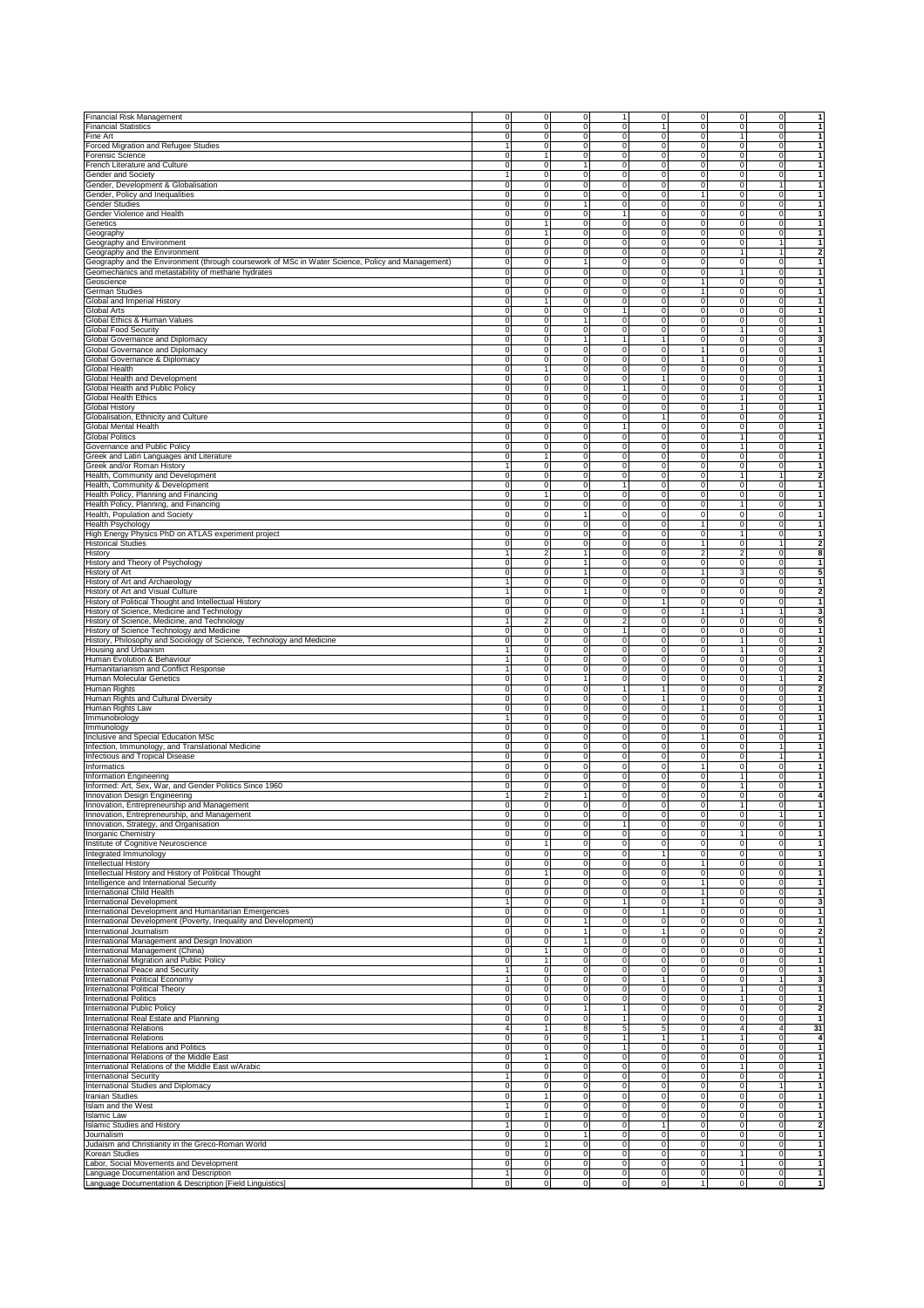| Languages and Linguistics                                                                                                                                                                                                                                                                                                                                                                                                                                                                                                                                                                                                                                                                                                                                                                                                                                                                                                                                                                                                                                                                                                                                                                                                                                                                                                                                                                                                                                                                                                                                                                                                                                                                                                                                                                                                                                                |                         |                             |                         |                     |                                |                          |                        |                                            |                         |
|--------------------------------------------------------------------------------------------------------------------------------------------------------------------------------------------------------------------------------------------------------------------------------------------------------------------------------------------------------------------------------------------------------------------------------------------------------------------------------------------------------------------------------------------------------------------------------------------------------------------------------------------------------------------------------------------------------------------------------------------------------------------------------------------------------------------------------------------------------------------------------------------------------------------------------------------------------------------------------------------------------------------------------------------------------------------------------------------------------------------------------------------------------------------------------------------------------------------------------------------------------------------------------------------------------------------------------------------------------------------------------------------------------------------------------------------------------------------------------------------------------------------------------------------------------------------------------------------------------------------------------------------------------------------------------------------------------------------------------------------------------------------------------------------------------------------------------------------------------------------------|-------------------------|-----------------------------|-------------------------|---------------------|--------------------------------|--------------------------|------------------------|--------------------------------------------|-------------------------|
|                                                                                                                                                                                                                                                                                                                                                                                                                                                                                                                                                                                                                                                                                                                                                                                                                                                                                                                                                                                                                                                                                                                                                                                                                                                                                                                                                                                                                                                                                                                                                                                                                                                                                                                                                                                                                                                                          | 0                       | 0                           |                         | 0                   | $\mathbf 0$                    | 0                        | $\mathbf 0$            | 0                                          | 1                       |
| Late Antique and Byzantine Studies                                                                                                                                                                                                                                                                                                                                                                                                                                                                                                                                                                                                                                                                                                                                                                                                                                                                                                                                                                                                                                                                                                                                                                                                                                                                                                                                                                                                                                                                                                                                                                                                                                                                                                                                                                                                                                       | $\mathbf{1}$            | 0                           | 0                       | 0                   | $\mathbf 0$                    | 1                        | $\mathbf 0$            | 0                                          | 2                       |
| Law and Finance                                                                                                                                                                                                                                                                                                                                                                                                                                                                                                                                                                                                                                                                                                                                                                                                                                                                                                                                                                                                                                                                                                                                                                                                                                                                                                                                                                                                                                                                                                                                                                                                                                                                                                                                                                                                                                                          | 0                       | $\mathbf 0$                 | 0                       | 0                   | $\mathsf{O}\xspace$            | 0                        | $\mathbf{1}$           | $\mathbf 0$                                |                         |
| Law, Anthropology and Society                                                                                                                                                                                                                                                                                                                                                                                                                                                                                                                                                                                                                                                                                                                                                                                                                                                                                                                                                                                                                                                                                                                                                                                                                                                                                                                                                                                                                                                                                                                                                                                                                                                                                                                                                                                                                                            | 0                       |                             | 0                       | 0                   | $\mathbf 0$                    | 0                        | $\mathbf 0$            | 0                                          | 1                       |
| Leadership                                                                                                                                                                                                                                                                                                                                                                                                                                                                                                                                                                                                                                                                                                                                                                                                                                                                                                                                                                                                                                                                                                                                                                                                                                                                                                                                                                                                                                                                                                                                                                                                                                                                                                                                                                                                                                                               | 0                       | $\mathbf 0$                 | 1                       | 0                   | $\mathsf{O}\xspace$            | $\mathbf 0$              | $\mathbf 0$            | $\overline{0}$                             | $\mathbf{1}$            |
| <b>Legal and Political Theory</b>                                                                                                                                                                                                                                                                                                                                                                                                                                                                                                                                                                                                                                                                                                                                                                                                                                                                                                                                                                                                                                                                                                                                                                                                                                                                                                                                                                                                                                                                                                                                                                                                                                                                                                                                                                                                                                        | $\pmb{0}$               | 0                           | $\mathbf 0$             | $\overline{0}$      | $\mathsf{O}$                   | $\mathbf 0$              | $\overline{c}$         | $\overline{0}$                             | $\overline{2}$          |
| Legal Research                                                                                                                                                                                                                                                                                                                                                                                                                                                                                                                                                                                                                                                                                                                                                                                                                                                                                                                                                                                                                                                                                                                                                                                                                                                                                                                                                                                                                                                                                                                                                                                                                                                                                                                                                                                                                                                           | 0                       | 0                           | $\pmb{0}$               | $\pmb{0}$           | 1                              | $\mathbf 0$              | $\mathbf 0$            | $\overline{0}$                             | 1                       |
| Leo Baeck MA in European Jewish History                                                                                                                                                                                                                                                                                                                                                                                                                                                                                                                                                                                                                                                                                                                                                                                                                                                                                                                                                                                                                                                                                                                                                                                                                                                                                                                                                                                                                                                                                                                                                                                                                                                                                                                                                                                                                                  | 0                       | 0                           | 0                       | 0                   | $\mathbf 0$                    | $\mathbf 0$              | $\mathbf 0$            | $\mathbf{1}$                               | $\mathbf{1}$            |
| Literary Linguistics                                                                                                                                                                                                                                                                                                                                                                                                                                                                                                                                                                                                                                                                                                                                                                                                                                                                                                                                                                                                                                                                                                                                                                                                                                                                                                                                                                                                                                                                                                                                                                                                                                                                                                                                                                                                                                                     | $\mathbf{1}$            | 0                           | 0                       | 0                   | $\mathsf{O}$                   | $\mathbf 0$              | $\mathbf 0$            | $\circ$                                    | 1                       |
| Literature and Modernity, Education                                                                                                                                                                                                                                                                                                                                                                                                                                                                                                                                                                                                                                                                                                                                                                                                                                                                                                                                                                                                                                                                                                                                                                                                                                                                                                                                                                                                                                                                                                                                                                                                                                                                                                                                                                                                                                      | $\mathbf 0$             | 0                           | 0                       | 0                   | $\mathsf{O}$                   | $\mathbf 0$              | $\mathbf{1}$           | $\circ$                                    | 1                       |
| Literature and Transatlanticism                                                                                                                                                                                                                                                                                                                                                                                                                                                                                                                                                                                                                                                                                                                                                                                                                                                                                                                                                                                                                                                                                                                                                                                                                                                                                                                                                                                                                                                                                                                                                                                                                                                                                                                                                                                                                                          | $\mathbf{1}$            | $\Omega$                    | 0                       | $\mathbf 0$         | $\mathbf 0$                    | $\mathbf 0$              | ō                      | $\overline{0}$                             | $\mathbf{1}$            |
| Literature, Film and Visual Culture                                                                                                                                                                                                                                                                                                                                                                                                                                                                                                                                                                                                                                                                                                                                                                                                                                                                                                                                                                                                                                                                                                                                                                                                                                                                                                                                                                                                                                                                                                                                                                                                                                                                                                                                                                                                                                      | $\pmb{0}$               | $\mathbf 0$                 | 0                       | $\mathbf{1}$        | $\mathsf{O}\xspace$            | $\mathbf 0$              | $\mathbf 0$            | $\mathbf 0$                                | $\mathbf{1}$            |
|                                                                                                                                                                                                                                                                                                                                                                                                                                                                                                                                                                                                                                                                                                                                                                                                                                                                                                                                                                                                                                                                                                                                                                                                                                                                                                                                                                                                                                                                                                                                                                                                                                                                                                                                                                                                                                                                          |                         |                             |                         |                     |                                |                          |                        |                                            |                         |
| LLM Health Care Law and Human Rights                                                                                                                                                                                                                                                                                                                                                                                                                                                                                                                                                                                                                                                                                                                                                                                                                                                                                                                                                                                                                                                                                                                                                                                                                                                                                                                                                                                                                                                                                                                                                                                                                                                                                                                                                                                                                                     | 0                       | 1                           | 0                       | $\overline{0}$      | $\mathsf{O}$                   | $\mathbf 0$              | ō                      | $\mathbf 0$                                | $\overline{1}$          |
| LLM International Human Rights Law                                                                                                                                                                                                                                                                                                                                                                                                                                                                                                                                                                                                                                                                                                                                                                                                                                                                                                                                                                                                                                                                                                                                                                                                                                                                                                                                                                                                                                                                                                                                                                                                                                                                                                                                                                                                                                       |                         | 0                           | 0                       | 0                   | $\mathbf 0$                    | 0                        | $\mathbf 0$            | $\mathbf 0$                                | $\mathbf{1}$            |
| Local and Regional Development                                                                                                                                                                                                                                                                                                                                                                                                                                                                                                                                                                                                                                                                                                                                                                                                                                                                                                                                                                                                                                                                                                                                                                                                                                                                                                                                                                                                                                                                                                                                                                                                                                                                                                                                                                                                                                           | 0                       | 1                           | 0                       | 0                   | $\mathbf 0$                    | 0                        | $\mathbf 0$            | $\mathbf 0$                                |                         |
| MA Applied Theatre                                                                                                                                                                                                                                                                                                                                                                                                                                                                                                                                                                                                                                                                                                                                                                                                                                                                                                                                                                                                                                                                                                                                                                                                                                                                                                                                                                                                                                                                                                                                                                                                                                                                                                                                                                                                                                                       | 0                       | $\mathbf 0$                 | 0                       | 0                   | $\mathbf 0$                    | 0                        | 1                      | 0                                          | 1                       |
| MA Classics and Ancient History, Roman Myth and History Pathway                                                                                                                                                                                                                                                                                                                                                                                                                                                                                                                                                                                                                                                                                                                                                                                                                                                                                                                                                                                                                                                                                                                                                                                                                                                                                                                                                                                                                                                                                                                                                                                                                                                                                                                                                                                                          | $\mathbf 0$             | $\mathbf 0$                 | 1                       | 0                   | $\mathbf 0$                    | $\mathbf 0$              | $\mathbf 0$            | $\circ$                                    | 1                       |
| Magazine Journalism                                                                                                                                                                                                                                                                                                                                                                                                                                                                                                                                                                                                                                                                                                                                                                                                                                                                                                                                                                                                                                                                                                                                                                                                                                                                                                                                                                                                                                                                                                                                                                                                                                                                                                                                                                                                                                                      | 0                       | $\mathbf 0$                 | 0                       | 1                   | $\mathsf{O}\xspace$            | $\mathbf 0$              | $\mathbf 0$            | $\circ$                                    | 1                       |
| MA in Medieval Literatures                                                                                                                                                                                                                                                                                                                                                                                                                                                                                                                                                                                                                                                                                                                                                                                                                                                                                                                                                                                                                                                                                                                                                                                                                                                                                                                                                                                                                                                                                                                                                                                                                                                                                                                                                                                                                                               | 0                       | 0                           | $\mathbf 0$             | 1                   | $\mathbf 0$                    | $\mathbf 0$              | $\mathbf 0$            | $\overline{0}$                             | $\mathbf{1}$            |
| MA in Philosophy                                                                                                                                                                                                                                                                                                                                                                                                                                                                                                                                                                                                                                                                                                                                                                                                                                                                                                                                                                                                                                                                                                                                                                                                                                                                                                                                                                                                                                                                                                                                                                                                                                                                                                                                                                                                                                                         | 0                       |                             | 0                       | 0                   | $\mathbf 0$                    | $\mathbf 0$              | $\mathbf 0$            | $\overline{0}$                             | 1                       |
| M.A. International Relations: Middle Eastern and Islamic Studies                                                                                                                                                                                                                                                                                                                                                                                                                                                                                                                                                                                                                                                                                                                                                                                                                                                                                                                                                                                                                                                                                                                                                                                                                                                                                                                                                                                                                                                                                                                                                                                                                                                                                                                                                                                                         | 0                       | 0                           | 0                       | 0                   |                                | $\mathbf 0$              |                        | $\overline{0}$                             | 1                       |
|                                                                                                                                                                                                                                                                                                                                                                                                                                                                                                                                                                                                                                                                                                                                                                                                                                                                                                                                                                                                                                                                                                                                                                                                                                                                                                                                                                                                                                                                                                                                                                                                                                                                                                                                                                                                                                                                          |                         |                             |                         |                     | $\mathbf 0$                    |                          | $\mathbf{1}$           |                                            |                         |
| MA in Theology and Religion                                                                                                                                                                                                                                                                                                                                                                                                                                                                                                                                                                                                                                                                                                                                                                                                                                                                                                                                                                                                                                                                                                                                                                                                                                                                                                                                                                                                                                                                                                                                                                                                                                                                                                                                                                                                                                              | 0                       | 0                           | 1                       | 0                   | $\mathsf{O}$                   | $\mathbf 0$              | $\mathbf 0$            | $\circ$                                    | 1                       |
| <b>MA Linguistics</b>                                                                                                                                                                                                                                                                                                                                                                                                                                                                                                                                                                                                                                                                                                                                                                                                                                                                                                                                                                                                                                                                                                                                                                                                                                                                                                                                                                                                                                                                                                                                                                                                                                                                                                                                                                                                                                                    | $\mathbf 0$             | $\Omega$                    | 1                       | $\mathbf 0$         | $\mathbf 0$                    | $\mathbf 0$              | $\mathbf 0$            | $\mathbf{0}$                               | $\mathbf{1}$            |
| Management of Bioeconomy, Innovation, and Governance                                                                                                                                                                                                                                                                                                                                                                                                                                                                                                                                                                                                                                                                                                                                                                                                                                                                                                                                                                                                                                                                                                                                                                                                                                                                                                                                                                                                                                                                                                                                                                                                                                                                                                                                                                                                                     | $\mathbf 0$             | $\mathbf 0$                 | 1                       | $\mathbf 0$         | $\mathsf{O}$                   | $\mathbf 0$              | $\mathbf 0$            | $\mathbf{0}$                               | $\mathbf{1}$            |
| MA Philosophy/MA Continental Philosophy                                                                                                                                                                                                                                                                                                                                                                                                                                                                                                                                                                                                                                                                                                                                                                                                                                                                                                                                                                                                                                                                                                                                                                                                                                                                                                                                                                                                                                                                                                                                                                                                                                                                                                                                                                                                                                  | 0                       | 1                           | $\overline{0}$          | $\overline{0}$      | $\mathsf{O}$                   | ō                        | ō                      | ō                                          | $\overline{1}$          |
| March Architecture (ARB/RIBA part 2)                                                                                                                                                                                                                                                                                                                                                                                                                                                                                                                                                                                                                                                                                                                                                                                                                                                                                                                                                                                                                                                                                                                                                                                                                                                                                                                                                                                                                                                                                                                                                                                                                                                                                                                                                                                                                                     | $\mathbf{1}$            | 0                           | 0                       | 0                   | $\mathbf 0$                    | $\mathbf 0$              | $\mathbf 0$            | $\mathbf 0$                                |                         |
| M.Arch Urban Design                                                                                                                                                                                                                                                                                                                                                                                                                                                                                                                                                                                                                                                                                                                                                                                                                                                                                                                                                                                                                                                                                                                                                                                                                                                                                                                                                                                                                                                                                                                                                                                                                                                                                                                                                                                                                                                      | 0                       | 0                           | 0                       | 1                   | $\mathbf 0$                    | 0                        | $\mathbf 0$            | 0                                          | 1                       |
| MArch Urban Design                                                                                                                                                                                                                                                                                                                                                                                                                                                                                                                                                                                                                                                                                                                                                                                                                                                                                                                                                                                                                                                                                                                                                                                                                                                                                                                                                                                                                                                                                                                                                                                                                                                                                                                                                                                                                                                       | 0                       | $\mathbf 0$                 | 0                       | 0                   | $\mathsf{O}\xspace$            | 0                        | $\mathbf 0$            | 1                                          |                         |
| Marine Environmental Management                                                                                                                                                                                                                                                                                                                                                                                                                                                                                                                                                                                                                                                                                                                                                                                                                                                                                                                                                                                                                                                                                                                                                                                                                                                                                                                                                                                                                                                                                                                                                                                                                                                                                                                                                                                                                                          | 0                       | 1                           | 0                       | 0                   | $\mathbf 0$                    | $\mathbf 0$              | $\mathbf 0$            | $\circ$                                    | 1                       |
| Marine Mammal Research                                                                                                                                                                                                                                                                                                                                                                                                                                                                                                                                                                                                                                                                                                                                                                                                                                                                                                                                                                                                                                                                                                                                                                                                                                                                                                                                                                                                                                                                                                                                                                                                                                                                                                                                                                                                                                                   |                         | $\Omega$                    | 0                       | $\mathsf{O}\xspace$ | $\mathsf{O}\xspace$            | $\mathbf 0$              | $\mathbf 0$            | $\circ$                                    | 1                       |
|                                                                                                                                                                                                                                                                                                                                                                                                                                                                                                                                                                                                                                                                                                                                                                                                                                                                                                                                                                                                                                                                                                                                                                                                                                                                                                                                                                                                                                                                                                                                                                                                                                                                                                                                                                                                                                                                          |                         |                             |                         |                     |                                |                          |                        |                                            |                         |
| Marine Mammal Science                                                                                                                                                                                                                                                                                                                                                                                                                                                                                                                                                                                                                                                                                                                                                                                                                                                                                                                                                                                                                                                                                                                                                                                                                                                                                                                                                                                                                                                                                                                                                                                                                                                                                                                                                                                                                                                    | $\mathbf 0$             | 0                           | $\overline{\mathbf{c}}$ | O                   | $\mathsf{O}$                   | $\mathbf{1}$             | $\mathbf 0$            | $\overline{0}$                             | 3                       |
| Master in Fine Arts                                                                                                                                                                                                                                                                                                                                                                                                                                                                                                                                                                                                                                                                                                                                                                                                                                                                                                                                                                                                                                                                                                                                                                                                                                                                                                                                                                                                                                                                                                                                                                                                                                                                                                                                                                                                                                                      | 1                       | 0                           | 0                       | $\mathsf{O}\xspace$ | $\mathbf 0$                    | $\mathbf 0$              | $\mathbf 0$            | $\overline{0}$                             | 1                       |
| Master of Mathematics / Master of Advanced Study                                                                                                                                                                                                                                                                                                                                                                                                                                                                                                                                                                                                                                                                                                                                                                                                                                                                                                                                                                                                                                                                                                                                                                                                                                                                                                                                                                                                                                                                                                                                                                                                                                                                                                                                                                                                                         | 0                       | 0                           | 0                       | 0                   | $\mathbf 0$                    | $\mathbf 0$              | $\mathbf{1}$           | $\overline{0}$                             | 1                       |
| <b>Master of Music</b>                                                                                                                                                                                                                                                                                                                                                                                                                                                                                                                                                                                                                                                                                                                                                                                                                                                                                                                                                                                                                                                                                                                                                                                                                                                                                                                                                                                                                                                                                                                                                                                                                                                                                                                                                                                                                                                   | $\mathbf{1}$            | $\mathbf 0$                 | 0                       | 0                   | $\mathbf 0$                    | $\mathbf 0$              | $\mathbf 0$            | $\circ$                                    | 1                       |
| Master of Music in Conducting                                                                                                                                                                                                                                                                                                                                                                                                                                                                                                                                                                                                                                                                                                                                                                                                                                                                                                                                                                                                                                                                                                                                                                                                                                                                                                                                                                                                                                                                                                                                                                                                                                                                                                                                                                                                                                            | $\mathbf 0$             | 1                           | 0                       | $\mathsf{O}\xspace$ | $\mathsf{O}$                   | $\mathbf 0$              | $\mathbf 0$            | $\circ$                                    | 1                       |
| Master of Performance in Advanced Instrumental Studies                                                                                                                                                                                                                                                                                                                                                                                                                                                                                                                                                                                                                                                                                                                                                                                                                                                                                                                                                                                                                                                                                                                                                                                                                                                                                                                                                                                                                                                                                                                                                                                                                                                                                                                                                                                                                   | $\overline{0}$          | $\mathbf 0$                 | 0                       | $\mathbf 0$         | 1                              | $\mathbf 0$              | ō                      | $\overline{0}$                             | $\mathbf{1}$            |
| Master of Philosophical Studies                                                                                                                                                                                                                                                                                                                                                                                                                                                                                                                                                                                                                                                                                                                                                                                                                                                                                                                                                                                                                                                                                                                                                                                                                                                                                                                                                                                                                                                                                                                                                                                                                                                                                                                                                                                                                                          | $\overline{0}$          | $\overline{0}$              | $\overline{0}$          | $\overline{0}$      | 1                              | ō                        | ō                      | ō                                          | $\overline{1}$          |
| Master of Philosophy in Composition                                                                                                                                                                                                                                                                                                                                                                                                                                                                                                                                                                                                                                                                                                                                                                                                                                                                                                                                                                                                                                                                                                                                                                                                                                                                                                                                                                                                                                                                                                                                                                                                                                                                                                                                                                                                                                      | 0                       | $\overline{0}$              | 1                       | $\overline{0}$      | $\mathbf 0$                    | $\pmb{0}$                | $\mathbf 0$            | $\mathbf 0$                                | $\overline{1}$          |
| Master of Public Health                                                                                                                                                                                                                                                                                                                                                                                                                                                                                                                                                                                                                                                                                                                                                                                                                                                                                                                                                                                                                                                                                                                                                                                                                                                                                                                                                                                                                                                                                                                                                                                                                                                                                                                                                                                                                                                  | 0                       | 0                           | 1                       | 0                   | $\mathbf 0$                    | 0                        | $\mathbf 0$            | 0                                          | 1                       |
|                                                                                                                                                                                                                                                                                                                                                                                                                                                                                                                                                                                                                                                                                                                                                                                                                                                                                                                                                                                                                                                                                                                                                                                                                                                                                                                                                                                                                                                                                                                                                                                                                                                                                                                                                                                                                                                                          |                         |                             |                         |                     |                                |                          |                        |                                            |                         |
| Master of Studies in Theology: Christian Ethics                                                                                                                                                                                                                                                                                                                                                                                                                                                                                                                                                                                                                                                                                                                                                                                                                                                                                                                                                                                                                                                                                                                                                                                                                                                                                                                                                                                                                                                                                                                                                                                                                                                                                                                                                                                                                          | $\mathbf 0$             | $\mathbf 0$<br>1            | 0                       | 0                   | $\mathsf{O}\xspace$            | 1                        | $\mathbf 0$            | 0                                          | 1                       |
| Masters of Heritage Practice                                                                                                                                                                                                                                                                                                                                                                                                                                                                                                                                                                                                                                                                                                                                                                                                                                                                                                                                                                                                                                                                                                                                                                                                                                                                                                                                                                                                                                                                                                                                                                                                                                                                                                                                                                                                                                             | 0                       |                             | 0                       | 0                   | $\mathbf 0$                    | 0                        | $\mathbf 0$            | 0                                          |                         |
| Masters of Music in Performance (Voice)                                                                                                                                                                                                                                                                                                                                                                                                                                                                                                                                                                                                                                                                                                                                                                                                                                                                                                                                                                                                                                                                                                                                                                                                                                                                                                                                                                                                                                                                                                                                                                                                                                                                                                                                                                                                                                  | 0                       |                             | 0                       | 0                   | $\mathbf 0$                    | $\mathbf 0$              | $\mathbf 0$            | $\circ$                                    | 1                       |
| Masters of Public Policy and Management                                                                                                                                                                                                                                                                                                                                                                                                                                                                                                                                                                                                                                                                                                                                                                                                                                                                                                                                                                                                                                                                                                                                                                                                                                                                                                                                                                                                                                                                                                                                                                                                                                                                                                                                                                                                                                  | 0                       | $\mathbf 0$                 | 0                       | $\mathbf{1}$        | $\mathbf 0$                    | $\mathbf 0$              | $\mathbf 0$            | $\circ$                                    | $\mathbf{1}$            |
| Masters Public Health in Developing Countries                                                                                                                                                                                                                                                                                                                                                                                                                                                                                                                                                                                                                                                                                                                                                                                                                                                                                                                                                                                                                                                                                                                                                                                                                                                                                                                                                                                                                                                                                                                                                                                                                                                                                                                                                                                                                            | 0                       | 0                           | 1                       | 0                   | $\mathbf 0$                    | $\mathbf 0$              | $\mathbf 0$            | $\overline{0}$                             | $\mathbf{1}$            |
| <b>MASt in Pure Mathematics</b>                                                                                                                                                                                                                                                                                                                                                                                                                                                                                                                                                                                                                                                                                                                                                                                                                                                                                                                                                                                                                                                                                                                                                                                                                                                                                                                                                                                                                                                                                                                                                                                                                                                                                                                                                                                                                                          | 0                       | 1                           | 0                       | 0                   | $\mathbf 0$                    | $\mathbf 0$              | $\mathbf 0$            | $\overline{0}$                             | 1                       |
| Material and Visual Culture                                                                                                                                                                                                                                                                                                                                                                                                                                                                                                                                                                                                                                                                                                                                                                                                                                                                                                                                                                                                                                                                                                                                                                                                                                                                                                                                                                                                                                                                                                                                                                                                                                                                                                                                                                                                                                              | 0                       | $\mathbf 0$                 | 0                       | 0                   | $\mathsf{O}$                   | $\mathbf 0$              | $\mathbf{1}$           | $\circ$                                    | 1                       |
| Material Cultures and the History of the Book                                                                                                                                                                                                                                                                                                                                                                                                                                                                                                                                                                                                                                                                                                                                                                                                                                                                                                                                                                                                                                                                                                                                                                                                                                                                                                                                                                                                                                                                                                                                                                                                                                                                                                                                                                                                                            | $\mathbf 0$             | $\mathbf 0$                 | 0                       | $\mathsf{O}\xspace$ | $\mathbf{1}$                   | $\mathbf 0$              | $\mathbf 0$            | $\circ$                                    | 1                       |
| Materials                                                                                                                                                                                                                                                                                                                                                                                                                                                                                                                                                                                                                                                                                                                                                                                                                                                                                                                                                                                                                                                                                                                                                                                                                                                                                                                                                                                                                                                                                                                                                                                                                                                                                                                                                                                                                                                                | $\mathbf 0$             | $\Omega$                    | 0                       | $\mathbf 0$         | $\mathbf 0$                    | $\mathbf 0$              | 1                      | $\mathbf{0}$                               | 1                       |
| Mathematical Modelling and Scientific Computing                                                                                                                                                                                                                                                                                                                                                                                                                                                                                                                                                                                                                                                                                                                                                                                                                                                                                                                                                                                                                                                                                                                                                                                                                                                                                                                                                                                                                                                                                                                                                                                                                                                                                                                                                                                                                          | $\mathbf 0$             | $\mathbf 0$                 | 0                       | $\mathbf 0$         | $\mathbf{1}$                   | $\mathbf 0$              | $\mathbf 0$            | $\overline{0}$                             | $\mathbf{1}$            |
|                                                                                                                                                                                                                                                                                                                                                                                                                                                                                                                                                                                                                                                                                                                                                                                                                                                                                                                                                                                                                                                                                                                                                                                                                                                                                                                                                                                                                                                                                                                                                                                                                                                                                                                                                                                                                                                                          |                         |                             |                         |                     |                                | $\overline{1}$           |                        |                                            | $\mathbf{1}$            |
| Mathematical Modelling and Scientific Computing                                                                                                                                                                                                                                                                                                                                                                                                                                                                                                                                                                                                                                                                                                                                                                                                                                                                                                                                                                                                                                                                                                                                                                                                                                                                                                                                                                                                                                                                                                                                                                                                                                                                                                                                                                                                                          | 0                       | $\overline{0}$              | $\overline{0}$          | $\overline{0}$      | $\mathbf 0$                    |                          | ō                      | ō                                          |                         |
| Mathematics                                                                                                                                                                                                                                                                                                                                                                                                                                                                                                                                                                                                                                                                                                                                                                                                                                                                                                                                                                                                                                                                                                                                                                                                                                                                                                                                                                                                                                                                                                                                                                                                                                                                                                                                                                                                                                                              | 0                       | 0                           | $\overline{\mathbf{c}}$ | 0                   | $\mathbf 0$                    | 0                        | $\mathbf 0$            | $\overline{2}$                             | 4                       |
| Mathematics and the Foundations of Computer Science                                                                                                                                                                                                                                                                                                                                                                                                                                                                                                                                                                                                                                                                                                                                                                                                                                                                                                                                                                                                                                                                                                                                                                                                                                                                                                                                                                                                                                                                                                                                                                                                                                                                                                                                                                                                                      | 0                       | 0                           | 0                       | 1                   | $\mathbf 0$                    | 0                        | $\mathbf 0$            | 0                                          | 1                       |
| Mathematics (Mathematical Tripos Part III)                                                                                                                                                                                                                                                                                                                                                                                                                                                                                                                                                                                                                                                                                                                                                                                                                                                                                                                                                                                                                                                                                                                                                                                                                                                                                                                                                                                                                                                                                                                                                                                                                                                                                                                                                                                                                               | 0                       | 0                           | 1                       | 0                   | $\mathbf 0$                    | 0                        | $\mathbf 0$            | $\mathbf 0$                                | 1                       |
| Media, Culture and Practice                                                                                                                                                                                                                                                                                                                                                                                                                                                                                                                                                                                                                                                                                                                                                                                                                                                                                                                                                                                                                                                                                                                                                                                                                                                                                                                                                                                                                                                                                                                                                                                                                                                                                                                                                                                                                                              |                         | $\Omega$                    | 0                       | 0                   | $\mathbf 0$                    | 0                        | $\mathbf 0$            | $\circ$                                    | $\mathbf{1}$            |
| Mediaeval Studies                                                                                                                                                                                                                                                                                                                                                                                                                                                                                                                                                                                                                                                                                                                                                                                                                                                                                                                                                                                                                                                                                                                                                                                                                                                                                                                                                                                                                                                                                                                                                                                                                                                                                                                                                                                                                                                        | 0                       | $\mathbf 0$                 | 0                       | 1                   | $\mathsf{O}\xspace$            | $\mathbf 0$              | $\mathbf 0$            | $\mathbf 0$                                | $\mathbf{1}$            |
| Media Studies                                                                                                                                                                                                                                                                                                                                                                                                                                                                                                                                                                                                                                                                                                                                                                                                                                                                                                                                                                                                                                                                                                                                                                                                                                                                                                                                                                                                                                                                                                                                                                                                                                                                                                                                                                                                                                                            | $\pmb{0}$               | 0                           | $\overline{0}$          | $\mathbf 0$         | $\mathbf 0$                    | $\mathbf 0$              | $\mathbf{1}$           | $\overline{0}$                             | $\mathbf{1}$            |
| Medical Anthropology                                                                                                                                                                                                                                                                                                                                                                                                                                                                                                                                                                                                                                                                                                                                                                                                                                                                                                                                                                                                                                                                                                                                                                                                                                                                                                                                                                                                                                                                                                                                                                                                                                                                                                                                                                                                                                                     | 1                       | 0                           | $\overline{\mathbf{c}}$ | 0                   | 1                              | $\overline{\mathbf{c}}$  | $\mathbf 0$            | $\mathbf{1}$                               | $\overline{7}$          |
|                                                                                                                                                                                                                                                                                                                                                                                                                                                                                                                                                                                                                                                                                                                                                                                                                                                                                                                                                                                                                                                                                                                                                                                                                                                                                                                                                                                                                                                                                                                                                                                                                                                                                                                                                                                                                                                                          | 0                       |                             | 1                       |                     |                                |                          |                        |                                            |                         |
|                                                                                                                                                                                                                                                                                                                                                                                                                                                                                                                                                                                                                                                                                                                                                                                                                                                                                                                                                                                                                                                                                                                                                                                                                                                                                                                                                                                                                                                                                                                                                                                                                                                                                                                                                                                                                                                                          |                         |                             |                         |                     |                                |                          |                        |                                            |                         |
|                                                                                                                                                                                                                                                                                                                                                                                                                                                                                                                                                                                                                                                                                                                                                                                                                                                                                                                                                                                                                                                                                                                                                                                                                                                                                                                                                                                                                                                                                                                                                                                                                                                                                                                                                                                                                                                                          |                         | 0                           |                         | 0                   | $\mathbf 0$                    | $\mathbf 0$              | $\overline{0}$         | $\overline{0}$                             | $\mathbf{1}$            |
|                                                                                                                                                                                                                                                                                                                                                                                                                                                                                                                                                                                                                                                                                                                                                                                                                                                                                                                                                                                                                                                                                                                                                                                                                                                                                                                                                                                                                                                                                                                                                                                                                                                                                                                                                                                                                                                                          | $\mathbf 0$             | $\mathbf 0$                 | 0                       | $\mathsf{O}\xspace$ | $\mathbf 0$                    | $\mathbf 0$              | $\mathbf{1}$           | $\circ$                                    | 1                       |
|                                                                                                                                                                                                                                                                                                                                                                                                                                                                                                                                                                                                                                                                                                                                                                                                                                                                                                                                                                                                                                                                                                                                                                                                                                                                                                                                                                                                                                                                                                                                                                                                                                                                                                                                                                                                                                                                          | $\mathbf 0$             | $\Omega$                    | 0                       | $\mathbf 0$         | $\mathbf{1}$                   | $\mathbf 0$              | $\mathbf 0$            | $\overline{0}$                             | 1                       |
|                                                                                                                                                                                                                                                                                                                                                                                                                                                                                                                                                                                                                                                                                                                                                                                                                                                                                                                                                                                                                                                                                                                                                                                                                                                                                                                                                                                                                                                                                                                                                                                                                                                                                                                                                                                                                                                                          | 0                       | 1                           | 0                       | $\mathbf 0$         | $\mathsf{O}$                   | $\mathbf 0$              | $\mathbf 0$            | $\overline{0}$                             | $\mathbf{1}$            |
|                                                                                                                                                                                                                                                                                                                                                                                                                                                                                                                                                                                                                                                                                                                                                                                                                                                                                                                                                                                                                                                                                                                                                                                                                                                                                                                                                                                                                                                                                                                                                                                                                                                                                                                                                                                                                                                                          | $\overline{0}$          | $\overline{0}$              | $\overline{0}$          | $\overline{0}$      | 1                              | ō                        | ō                      | ō                                          | $\overline{1}$          |
|                                                                                                                                                                                                                                                                                                                                                                                                                                                                                                                                                                                                                                                                                                                                                                                                                                                                                                                                                                                                                                                                                                                                                                                                                                                                                                                                                                                                                                                                                                                                                                                                                                                                                                                                                                                                                                                                          | 0                       | $\mathbf 0$                 | 0                       | $\overline{0}$      | $\mathbf 0$                    | $\mathbf 0$              | $\circ$                | $\mathbf{1}$                               | $\overline{1}$          |
|                                                                                                                                                                                                                                                                                                                                                                                                                                                                                                                                                                                                                                                                                                                                                                                                                                                                                                                                                                                                                                                                                                                                                                                                                                                                                                                                                                                                                                                                                                                                                                                                                                                                                                                                                                                                                                                                          | 0                       | 0                           | 0                       | 0                   | $\mathbf 0$                    | $\mathbf 0$              | $\mathbf 0$            | 1                                          | $\mathbf{1}$            |
|                                                                                                                                                                                                                                                                                                                                                                                                                                                                                                                                                                                                                                                                                                                                                                                                                                                                                                                                                                                                                                                                                                                                                                                                                                                                                                                                                                                                                                                                                                                                                                                                                                                                                                                                                                                                                                                                          |                         |                             |                         |                     |                                |                          |                        |                                            | $\mathbf{1}$            |
|                                                                                                                                                                                                                                                                                                                                                                                                                                                                                                                                                                                                                                                                                                                                                                                                                                                                                                                                                                                                                                                                                                                                                                                                                                                                                                                                                                                                                                                                                                                                                                                                                                                                                                                                                                                                                                                                          | $\mathbf 0$             | $\mathbf 0$                 | 1                       | 0                   | $\mathbf 0$                    | 0                        | $\mathbf 0$            | $\overline{0}$                             |                         |
|                                                                                                                                                                                                                                                                                                                                                                                                                                                                                                                                                                                                                                                                                                                                                                                                                                                                                                                                                                                                                                                                                                                                                                                                                                                                                                                                                                                                                                                                                                                                                                                                                                                                                                                                                                                                                                                                          | 0                       | 1                           | 0                       | 0                   | $\mathbf 0$                    | 0                        | $\mathbf 0$            | $\overline{0}$                             | 1                       |
|                                                                                                                                                                                                                                                                                                                                                                                                                                                                                                                                                                                                                                                                                                                                                                                                                                                                                                                                                                                                                                                                                                                                                                                                                                                                                                                                                                                                                                                                                                                                                                                                                                                                                                                                                                                                                                                                          | 0                       | $\mathbf 0$                 | 1                       | $\mathsf{O}\xspace$ | $\mathsf{O}\xspace$            | $\mathbf 0$              | $\mathbf 0$            | $\mathbf 0$                                | 1                       |
|                                                                                                                                                                                                                                                                                                                                                                                                                                                                                                                                                                                                                                                                                                                                                                                                                                                                                                                                                                                                                                                                                                                                                                                                                                                                                                                                                                                                                                                                                                                                                                                                                                                                                                                                                                                                                                                                          | 1                       | $\mathbf 0$                 | 0                       | $\mathbf{1}$        | $\mathbf{1}$                   | 0                        | $\mathbf 0$            | $\overline{0}$                             | 3                       |
|                                                                                                                                                                                                                                                                                                                                                                                                                                                                                                                                                                                                                                                                                                                                                                                                                                                                                                                                                                                                                                                                                                                                                                                                                                                                                                                                                                                                                                                                                                                                                                                                                                                                                                                                                                                                                                                                          | 0                       | 0                           | 0                       | 0                   | $\mathbf 0$                    | 1                        | $\mathbf 0$            | $\overline{0}$                             | 1                       |
|                                                                                                                                                                                                                                                                                                                                                                                                                                                                                                                                                                                                                                                                                                                                                                                                                                                                                                                                                                                                                                                                                                                                                                                                                                                                                                                                                                                                                                                                                                                                                                                                                                                                                                                                                                                                                                                                          | 0                       | 0                           | 0                       | 0                   | 1                              | $\mathbf 0$              | $\mathbf{1}$           | $\overline{0}$                             | $\overline{2}$          |
|                                                                                                                                                                                                                                                                                                                                                                                                                                                                                                                                                                                                                                                                                                                                                                                                                                                                                                                                                                                                                                                                                                                                                                                                                                                                                                                                                                                                                                                                                                                                                                                                                                                                                                                                                                                                                                                                          | 0                       | $\mathbf 0$                 | 0                       | $\mathsf{O}\xspace$ | $\mathbf 0$                    | $\mathbf 0$              | 1                      | $\mathbf{1}$                               | $\mathbf{2}$            |
|                                                                                                                                                                                                                                                                                                                                                                                                                                                                                                                                                                                                                                                                                                                                                                                                                                                                                                                                                                                                                                                                                                                                                                                                                                                                                                                                                                                                                                                                                                                                                                                                                                                                                                                                                                                                                                                                          | $\Omega$                | $\Omega$                    | 0                       | $\mathbf 0$         | 1                              | $\mathbf 0$              | $\overline{0}$         | $\mathbf{0}$                               |                         |
|                                                                                                                                                                                                                                                                                                                                                                                                                                                                                                                                                                                                                                                                                                                                                                                                                                                                                                                                                                                                                                                                                                                                                                                                                                                                                                                                                                                                                                                                                                                                                                                                                                                                                                                                                                                                                                                                          | $\mathbf 0$             | $\Omega$                    | 0                       | $\mathbf 0$         | $\mathbf 0$                    | 0                        | $\mathbf 0$            | 1                                          | 1                       |
|                                                                                                                                                                                                                                                                                                                                                                                                                                                                                                                                                                                                                                                                                                                                                                                                                                                                                                                                                                                                                                                                                                                                                                                                                                                                                                                                                                                                                                                                                                                                                                                                                                                                                                                                                                                                                                                                          | $\pmb{0}$               | $\mathbf 0$                 | 1                       | 0                   | $\mathsf{O}\xspace$            | $\mathbf 0$              | $\mathbf 0$            | $\mathbf 0$                                | $\mathbf{1}$            |
|                                                                                                                                                                                                                                                                                                                                                                                                                                                                                                                                                                                                                                                                                                                                                                                                                                                                                                                                                                                                                                                                                                                                                                                                                                                                                                                                                                                                                                                                                                                                                                                                                                                                                                                                                                                                                                                                          | 0                       | 1                           | $\overline{0}$          | $\overline{0}$      | $\mathsf{O}\xspace$            | $\mathbf 0$              | $\overline{1}$         | $\overline{0}$                             | $\overline{\mathbf{2}}$ |
|                                                                                                                                                                                                                                                                                                                                                                                                                                                                                                                                                                                                                                                                                                                                                                                                                                                                                                                                                                                                                                                                                                                                                                                                                                                                                                                                                                                                                                                                                                                                                                                                                                                                                                                                                                                                                                                                          |                         |                             |                         |                     |                                |                          |                        |                                            | 1                       |
|                                                                                                                                                                                                                                                                                                                                                                                                                                                                                                                                                                                                                                                                                                                                                                                                                                                                                                                                                                                                                                                                                                                                                                                                                                                                                                                                                                                                                                                                                                                                                                                                                                                                                                                                                                                                                                                                          | 0                       | 0                           | 1                       | 0                   | $\mathbf 0$                    | 0                        | $\mathbf 0$            | $\circ$                                    |                         |
|                                                                                                                                                                                                                                                                                                                                                                                                                                                                                                                                                                                                                                                                                                                                                                                                                                                                                                                                                                                                                                                                                                                                                                                                                                                                                                                                                                                                                                                                                                                                                                                                                                                                                                                                                                                                                                                                          | $\mathbf 0$             | $\mathbf 0$                 | 0                       | 0                   | $\mathbf 0$                    | 0                        | $\mathbf 0$            | $\mathbf{1}$                               | $\mathbf{1}$            |
|                                                                                                                                                                                                                                                                                                                                                                                                                                                                                                                                                                                                                                                                                                                                                                                                                                                                                                                                                                                                                                                                                                                                                                                                                                                                                                                                                                                                                                                                                                                                                                                                                                                                                                                                                                                                                                                                          | $\mathbf 0$             | $\mathbf 0$                 | 0                       | 0                   | $\mathsf{O}\xspace$            | 1                        | $\mathbf 0$            | $\circ$                                    | $\mathbf{1}$            |
|                                                                                                                                                                                                                                                                                                                                                                                                                                                                                                                                                                                                                                                                                                                                                                                                                                                                                                                                                                                                                                                                                                                                                                                                                                                                                                                                                                                                                                                                                                                                                                                                                                                                                                                                                                                                                                                                          | 0                       | $\mathbf 0$                 | 0                       | $\mathsf{O}\xspace$ | $\mathbf 0$                    | 1                        | $\mathbf 0$            | 1                                          | $\mathbf 2$             |
|                                                                                                                                                                                                                                                                                                                                                                                                                                                                                                                                                                                                                                                                                                                                                                                                                                                                                                                                                                                                                                                                                                                                                                                                                                                                                                                                                                                                                                                                                                                                                                                                                                                                                                                                                                                                                                                                          | 0                       | $\mathbf 0$                 | 0                       | $\mathsf{O}\xspace$ | $\mathsf{O}\xspace$            | 1                        | $\mathbf 0$            | $\circ$                                    | 1                       |
|                                                                                                                                                                                                                                                                                                                                                                                                                                                                                                                                                                                                                                                                                                                                                                                                                                                                                                                                                                                                                                                                                                                                                                                                                                                                                                                                                                                                                                                                                                                                                                                                                                                                                                                                                                                                                                                                          | $\pmb{0}$               | 0                           | 0                       | o                   | 1                              | $\mathbf 0$              | $\mathbf 0$            | $\circ$                                    | $\mathbf{1}$            |
|                                                                                                                                                                                                                                                                                                                                                                                                                                                                                                                                                                                                                                                                                                                                                                                                                                                                                                                                                                                                                                                                                                                                                                                                                                                                                                                                                                                                                                                                                                                                                                                                                                                                                                                                                                                                                                                                          | $\mathbf{1}$            | 0                           | 0                       | $\mathsf{O}\xspace$ | $\mathbf 0$                    | 0                        | $\overline{0}$         | $\circ$                                    | $\mathbf{1}$            |
|                                                                                                                                                                                                                                                                                                                                                                                                                                                                                                                                                                                                                                                                                                                                                                                                                                                                                                                                                                                                                                                                                                                                                                                                                                                                                                                                                                                                                                                                                                                                                                                                                                                                                                                                                                                                                                                                          | 0                       | 0                           | 0                       | $\mathsf{O}\xspace$ | $\mathbf 0$                    | $\mathbf 0$              | $\overline{0}$         | 1                                          | $\mathbf{1}$            |
|                                                                                                                                                                                                                                                                                                                                                                                                                                                                                                                                                                                                                                                                                                                                                                                                                                                                                                                                                                                                                                                                                                                                                                                                                                                                                                                                                                                                                                                                                                                                                                                                                                                                                                                                                                                                                                                                          | $\mathbf 0$             | $\mathbf 0$                 | $\overline{\mathbf{c}}$ | 3                   | $\mathbf 0$                    | $\mathbf 0$              | $\overline{0}$         | $\circ$                                    | 5                       |
|                                                                                                                                                                                                                                                                                                                                                                                                                                                                                                                                                                                                                                                                                                                                                                                                                                                                                                                                                                                                                                                                                                                                                                                                                                                                                                                                                                                                                                                                                                                                                                                                                                                                                                                                                                                                                                                                          | $\mathbf{1}$            | $\mathbf 0$                 | $\overline{0}$          | $\overline{0}$      | ō                              | ō                        | ō                      | $\overline{1}$                             | Ŋ,                      |
|                                                                                                                                                                                                                                                                                                                                                                                                                                                                                                                                                                                                                                                                                                                                                                                                                                                                                                                                                                                                                                                                                                                                                                                                                                                                                                                                                                                                                                                                                                                                                                                                                                                                                                                                                                                                                                                                          |                         |                             |                         |                     |                                |                          |                        |                                            |                         |
|                                                                                                                                                                                                                                                                                                                                                                                                                                                                                                                                                                                                                                                                                                                                                                                                                                                                                                                                                                                                                                                                                                                                                                                                                                                                                                                                                                                                                                                                                                                                                                                                                                                                                                                                                                                                                                                                          | $\mathbf 0$             | $\mathbf 0$                 | 0                       | 0                   | $\mathsf{o}$                   | ō                        | $\mathbf{1}$           | $\overline{0}$                             | $\mathbf{1}$            |
|                                                                                                                                                                                                                                                                                                                                                                                                                                                                                                                                                                                                                                                                                                                                                                                                                                                                                                                                                                                                                                                                                                                                                                                                                                                                                                                                                                                                                                                                                                                                                                                                                                                                                                                                                                                                                                                                          | $\overline{0}$          | $\overline{0}$              | $\overline{0}$          | $\overline{0}$      | ō                              | o                        | $\overline{1}$         | ō                                          | 1                       |
|                                                                                                                                                                                                                                                                                                                                                                                                                                                                                                                                                                                                                                                                                                                                                                                                                                                                                                                                                                                                                                                                                                                                                                                                                                                                                                                                                                                                                                                                                                                                                                                                                                                                                                                                                                                                                                                                          | $\pmb{0}$               | $\mathbf 0$                 | 0                       | 0                   | $\mathbf{1}$                   | $\mathbf 0$              | $\mathbf 0$            | $\circ$                                    | $\mathbf{1}$            |
|                                                                                                                                                                                                                                                                                                                                                                                                                                                                                                                                                                                                                                                                                                                                                                                                                                                                                                                                                                                                                                                                                                                                                                                                                                                                                                                                                                                                                                                                                                                                                                                                                                                                                                                                                                                                                                                                          | $\mathbf 0$             | 0                           | 0                       | 0                   | $\mathbf{1}$                   | 0                        | $\mathbf 0$            | $\overline{0}$                             | $\mathbf 1$             |
|                                                                                                                                                                                                                                                                                                                                                                                                                                                                                                                                                                                                                                                                                                                                                                                                                                                                                                                                                                                                                                                                                                                                                                                                                                                                                                                                                                                                                                                                                                                                                                                                                                                                                                                                                                                                                                                                          | $\mathbf{1}$            | $\mathbf 0$                 | 0                       | $\mathsf{O}\xspace$ | $\mathbf 0$                    | 0                        | $\mathbf 0$            | $\circ$                                    | $\mathbf 1$             |
|                                                                                                                                                                                                                                                                                                                                                                                                                                                                                                                                                                                                                                                                                                                                                                                                                                                                                                                                                                                                                                                                                                                                                                                                                                                                                                                                                                                                                                                                                                                                                                                                                                                                                                                                                                                                                                                                          | 0                       | $\mathbf 0$                 | 0                       | $\mathsf{O}\xspace$ | $\mathsf{O}\xspace$            | 0                        | $\mathbf{1}$           | $\circ$                                    | $\mathbf{1}$            |
|                                                                                                                                                                                                                                                                                                                                                                                                                                                                                                                                                                                                                                                                                                                                                                                                                                                                                                                                                                                                                                                                                                                                                                                                                                                                                                                                                                                                                                                                                                                                                                                                                                                                                                                                                                                                                                                                          | 0                       | $\mathbf 0$                 | 1                       | $\pmb{0}$           | $\mathsf{O}\xspace$            | $\mathbf 0$              | $\mathbf 0$            | $\circ$                                    | $\mathbf{1}$            |
|                                                                                                                                                                                                                                                                                                                                                                                                                                                                                                                                                                                                                                                                                                                                                                                                                                                                                                                                                                                                                                                                                                                                                                                                                                                                                                                                                                                                                                                                                                                                                                                                                                                                                                                                                                                                                                                                          | $\mathbf 0$             | 1                           | 0                       | o                   | $\mathsf{O}$                   | $\mathbf 0$              | $\mathbf 0$            | $\circ$                                    | $\mathbf{1}$            |
|                                                                                                                                                                                                                                                                                                                                                                                                                                                                                                                                                                                                                                                                                                                                                                                                                                                                                                                                                                                                                                                                                                                                                                                                                                                                                                                                                                                                                                                                                                                                                                                                                                                                                                                                                                                                                                                                          | $\mathbf 0$             | $\mathbf 0$                 | 0                       | $\pmb{0}$           | $\mathbf{1}$                   | $\mathbf 0$              | $\mathbf 0$            | $\circ$                                    | $\mathbf{1}$            |
|                                                                                                                                                                                                                                                                                                                                                                                                                                                                                                                                                                                                                                                                                                                                                                                                                                                                                                                                                                                                                                                                                                                                                                                                                                                                                                                                                                                                                                                                                                                                                                                                                                                                                                                                                                                                                                                                          | $\mathbf 0$             | 1                           | 0                       | $\mathsf{O}\xspace$ | $\mathbf 0$                    | $\mathbf 0$              | $\overline{0}$         | $\overline{0}$                             | $\mathbf 1$             |
|                                                                                                                                                                                                                                                                                                                                                                                                                                                                                                                                                                                                                                                                                                                                                                                                                                                                                                                                                                                                                                                                                                                                                                                                                                                                                                                                                                                                                                                                                                                                                                                                                                                                                                                                                                                                                                                                          |                         |                             |                         |                     |                                |                          |                        |                                            |                         |
|                                                                                                                                                                                                                                                                                                                                                                                                                                                                                                                                                                                                                                                                                                                                                                                                                                                                                                                                                                                                                                                                                                                                                                                                                                                                                                                                                                                                                                                                                                                                                                                                                                                                                                                                                                                                                                                                          | $\mathbf 0$             | 1                           | 0                       | $\mathbf{1}$        | $\mathbf 0$                    | $\mathbf 0$              | $\mathbf{1}$           | $\circ$                                    | 3                       |
|                                                                                                                                                                                                                                                                                                                                                                                                                                                                                                                                                                                                                                                                                                                                                                                                                                                                                                                                                                                                                                                                                                                                                                                                                                                                                                                                                                                                                                                                                                                                                                                                                                                                                                                                                                                                                                                                          | $\mathbf 0$             |                             | 0                       | $\mathsf{O}\xspace$ | $\mathsf{O}$                   | $\mathbf 0$              | $\overline{0}$         | $\circ$                                    | $\mathbf{1}$            |
|                                                                                                                                                                                                                                                                                                                                                                                                                                                                                                                                                                                                                                                                                                                                                                                                                                                                                                                                                                                                                                                                                                                                                                                                                                                                                                                                                                                                                                                                                                                                                                                                                                                                                                                                                                                                                                                                          | 0                       | $\mathbf 0$                 | 0                       | 0                   | $\mathbf 0$                    | $\mathbf 0$              | $\mathbf 0$            | $\mathbf{1}$                               | $\mathbf{1}$            |
|                                                                                                                                                                                                                                                                                                                                                                                                                                                                                                                                                                                                                                                                                                                                                                                                                                                                                                                                                                                                                                                                                                                                                                                                                                                                                                                                                                                                                                                                                                                                                                                                                                                                                                                                                                                                                                                                          | $\overline{\mathbf{2}}$ | $\overline{0}$              | $\overline{1}$          | $\overline{0}$      | $\mathsf{O}$                   | o                        | ō                      | ō                                          | 3                       |
|                                                                                                                                                                                                                                                                                                                                                                                                                                                                                                                                                                                                                                                                                                                                                                                                                                                                                                                                                                                                                                                                                                                                                                                                                                                                                                                                                                                                                                                                                                                                                                                                                                                                                                                                                                                                                                                                          | $\pmb{0}$               | $\mathbf 0$                 | $\overline{0}$          | $\overline{0}$      | $\mathsf{o}$                   | $\mathbf 0$              | $\circ$                | $\mathbf{1}$                               | $\mathbf{1}$            |
|                                                                                                                                                                                                                                                                                                                                                                                                                                                                                                                                                                                                                                                                                                                                                                                                                                                                                                                                                                                                                                                                                                                                                                                                                                                                                                                                                                                                                                                                                                                                                                                                                                                                                                                                                                                                                                                                          | 0                       | 1                           | 0                       | 0                   | $\mathbf 0$                    | $\mathbf 0$              | $\mathbf 0$            | $\overline{0}$                             | $\mathbf{1}$            |
|                                                                                                                                                                                                                                                                                                                                                                                                                                                                                                                                                                                                                                                                                                                                                                                                                                                                                                                                                                                                                                                                                                                                                                                                                                                                                                                                                                                                                                                                                                                                                                                                                                                                                                                                                                                                                                                                          | $\mathbf 0$             | $\mathbf 0$                 | 1                       | $\mathsf{O}\xspace$ | $\mathbf 0$                    | $\mathbf 0$              | $\mathbf 0$            | $\circ$                                    | $\mathbf{1}$            |
|                                                                                                                                                                                                                                                                                                                                                                                                                                                                                                                                                                                                                                                                                                                                                                                                                                                                                                                                                                                                                                                                                                                                                                                                                                                                                                                                                                                                                                                                                                                                                                                                                                                                                                                                                                                                                                                                          | $\mathbf 0$             | $\mathbf 0$                 | 0                       | $\mathbf{1}$        | $\mathsf{O}\xspace$            | 0                        | $\mathbf 0$            | $\circ$                                    | 1                       |
|                                                                                                                                                                                                                                                                                                                                                                                                                                                                                                                                                                                                                                                                                                                                                                                                                                                                                                                                                                                                                                                                                                                                                                                                                                                                                                                                                                                                                                                                                                                                                                                                                                                                                                                                                                                                                                                                          |                         | 1                           |                         |                     |                                |                          |                        |                                            | 1                       |
|                                                                                                                                                                                                                                                                                                                                                                                                                                                                                                                                                                                                                                                                                                                                                                                                                                                                                                                                                                                                                                                                                                                                                                                                                                                                                                                                                                                                                                                                                                                                                                                                                                                                                                                                                                                                                                                                          | $\overline{0}$          |                             | 0                       | $\mathsf{O}\xspace$ | $\mathbf 0$                    | 0                        | $\mathbf 0$            | $\circ$                                    |                         |
|                                                                                                                                                                                                                                                                                                                                                                                                                                                                                                                                                                                                                                                                                                                                                                                                                                                                                                                                                                                                                                                                                                                                                                                                                                                                                                                                                                                                                                                                                                                                                                                                                                                                                                                                                                                                                                                                          | $\mathbf 0$             | $\mathbf 0$                 | 0                       | $\mathbf 0$         | $\mathbf 0$                    | $\mathbf 0$              | 1                      | $\circ$                                    | $\mathbf{1}$            |
|                                                                                                                                                                                                                                                                                                                                                                                                                                                                                                                                                                                                                                                                                                                                                                                                                                                                                                                                                                                                                                                                                                                                                                                                                                                                                                                                                                                                                                                                                                                                                                                                                                                                                                                                                                                                                                                                          | $\mathbf 0$             | 0                           | 0                       | O                   | $\mathbf 0$                    | $\mathbf{1}$             | $\circ$                | $\circ$                                    | $\mathbf{1}$            |
|                                                                                                                                                                                                                                                                                                                                                                                                                                                                                                                                                                                                                                                                                                                                                                                                                                                                                                                                                                                                                                                                                                                                                                                                                                                                                                                                                                                                                                                                                                                                                                                                                                                                                                                                                                                                                                                                          | 0                       | 0                           | 0                       | $\mathsf{O}\xspace$ | $\mathbf 0$                    | $\mathbf 0$              | $\mathbf{1}$           | $\circ$                                    | $\mathbf{1}$            |
|                                                                                                                                                                                                                                                                                                                                                                                                                                                                                                                                                                                                                                                                                                                                                                                                                                                                                                                                                                                                                                                                                                                                                                                                                                                                                                                                                                                                                                                                                                                                                                                                                                                                                                                                                                                                                                                                          | $\mathbf 0$             | $\mathbf 0$                 | 0                       | $\mathsf{O}\xspace$ | $\mathbf{1}$                   | $\mathbf 0$              | $\overline{0}$         | $\circ$                                    | $\mathbf{1}$            |
| Medical Anthropology<br>Medical Electronics and Physics<br>Medical Ethics & Law<br>Medical Illustration<br>Medical Microbiology<br><b>Medical Physics</b><br>Medical Science (Psychiatry)<br>Medieval and Modern Languages (German Literature)<br>Medieval and Modern Languages (Russian)<br>Medieval and Renaissance Studies<br>Medieval History<br>Medieval Period<br><b>Medieval Studies</b><br>Middle East Politics<br>Middle East Politics<br>Migration, Mobility and Development<br><b>Migration Studies</b><br><b>Migration Studies</b><br><b>MMus: Concert Project</b><br>Modeling Intermediate Mass Ratio Inspirials<br>Modern and Contemporary Literature<br>Modern British and European History<br><b>Modern Chinese Studies</b><br>Modern European Philosophy<br>Modern History<br>Modern Languages (German)<br>Modern Middle Eastern Studies<br>Modern Society and Global Transformations<br>Modern South Asian Studies<br>Molecular Cell Biology<br>Molecular Medicine<br>MPA in Public and Social Policy<br><b>MPA International Development</b><br>M.Phil in Advanced Computer Sicence<br>MPhil in Biological Science<br>M.Phil. in Criticism and Culture<br>MPhil in Environmental Design in Architecture<br>MPhil in Evidence-Based Social Intervention<br>MPhil in Geography and the Environment<br>MPhil in Greek and Roman History<br><b>MPhil in Historical Studies</b><br>MPhil in International Relations<br>M.Phil. in Medical Anthropology<br>MPhil in Modern Language<br>MPhil in Music Studies<br>MPhil in Music Studies--Musicology<br>MPhil in Political Thought and Intellectual History<br>MPhil in Politics (Comparative Government)<br>MPhil in Politics (Political Theory)<br>MPhil in Russian and East European Studies<br>MPhil International Relations: General Studies<br>MSc (by research) in Physical and Theoretical Chemistry |                         | $\mathbf 0$<br>$\mathbf{1}$ | 0                       | $\mathsf{O}\xspace$ | $\circ$                        | $\mathbf 0$              | $\overline{0}$         | $\circ$                                    | $\mathbf{1}$            |
| MSc Development Management<br><b>MSc Development Studies</b>                                                                                                                                                                                                                                                                                                                                                                                                                                                                                                                                                                                                                                                                                                                                                                                                                                                                                                                                                                                                                                                                                                                                                                                                                                                                                                                                                                                                                                                                                                                                                                                                                                                                                                                                                                                                             | $\overline{0}$          | $\overline{0}$<br>0         | 0<br>0                  | o<br>0              | $\circ$<br>$\mathsf{O}\xspace$ | $\mathbf 0$<br>$\pmb{0}$ | $\circ$<br>$\mathbf 0$ | $\overline{\phantom{a}}$<br>$\overline{0}$ | $\mathbf{1}$            |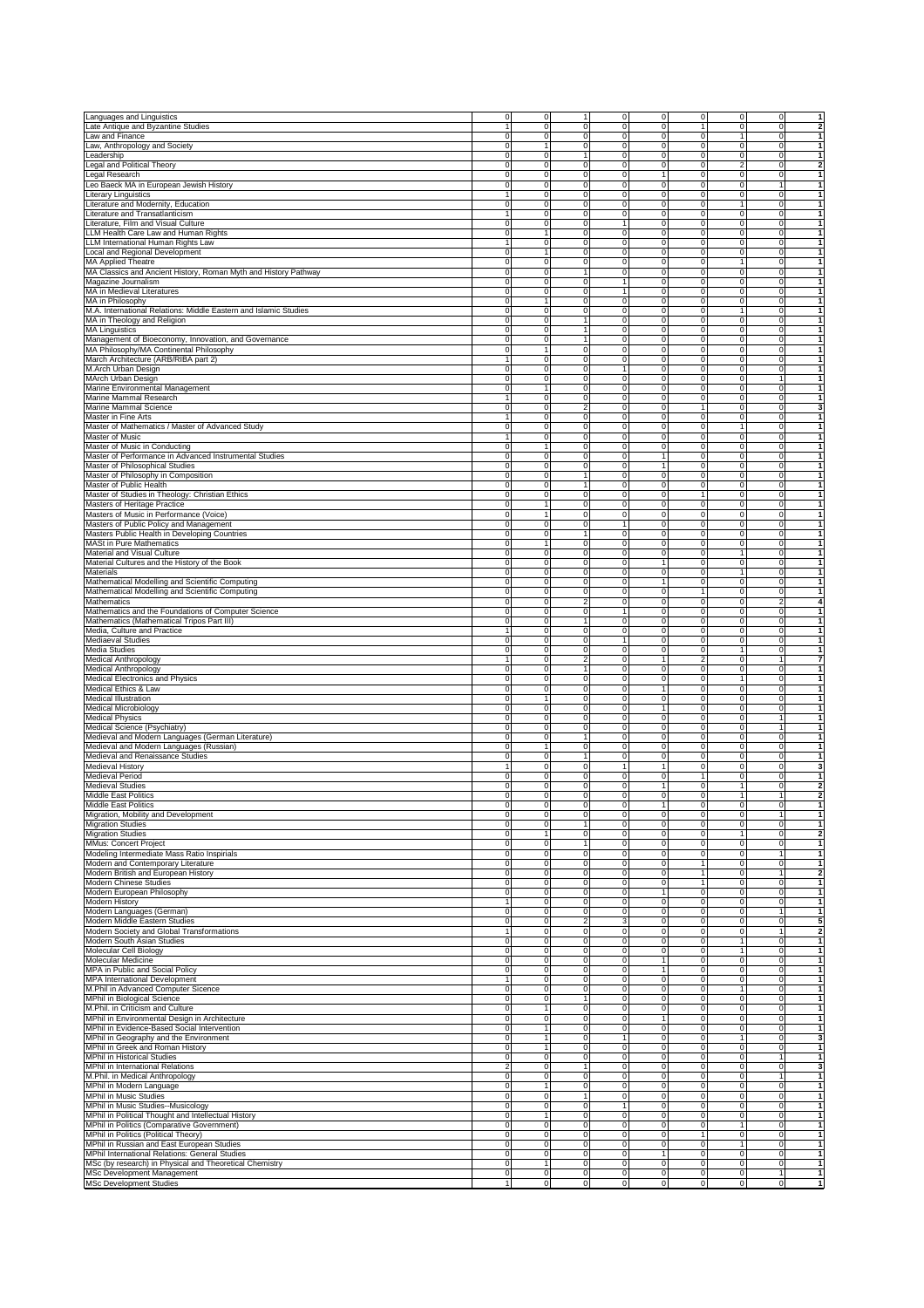| <b>MSc Economics</b>                                                                                                                                                                                                                                                                                                                                                                     | 0                                         |                                  | 0                       | $\mathsf{O}\xspace$ | $\mathbf 0$             | $\mathbf 0$                               | $\mathbf 0$                         | $\mathbf 0$                      |                                                                                                                                                                         |
|------------------------------------------------------------------------------------------------------------------------------------------------------------------------------------------------------------------------------------------------------------------------------------------------------------------------------------------------------------------------------------------|-------------------------------------------|----------------------------------|-------------------------|---------------------|-------------------------|-------------------------------------------|-------------------------------------|----------------------------------|-------------------------------------------------------------------------------------------------------------------------------------------------------------------------|
| MSc Education (Comparative and International Education)                                                                                                                                                                                                                                                                                                                                  | 0                                         | 0                                | 0                       | 0                   | 0                       | 0                                         | $\mathbf 0$                         | 1                                |                                                                                                                                                                         |
| MSc Global Health and Development                                                                                                                                                                                                                                                                                                                                                        | $\mathbf 0$                               | $\Omega$                         | 0                       | 0                   | $\mathbf 0$             | 1                                         | $\mathbf 0$                         | $\mathbf{0}$                     | 1                                                                                                                                                                       |
| MSc in Cell and Gene Therapy                                                                                                                                                                                                                                                                                                                                                             | $\mathbf 0$                               | $\Omega$                         | 1                       | 0                   | $\mathbf 0$             | $\mathbf 0$                               | $\mathbf 0$                         | $\mathbf{0}$                     | 1                                                                                                                                                                       |
| MSc in Comparative Social Policy                                                                                                                                                                                                                                                                                                                                                         | 0                                         | $\mathbf 0$                      | $\mathbf 0$             | $\mathbf{1}$        | $\mathbf 0$             | $\mathbf 0$                               | $\mathbf 0$                         | $\overline{0}$                   | 1                                                                                                                                                                       |
| MSc in Econometrics and Mathematical Economics                                                                                                                                                                                                                                                                                                                                           | 0                                         | 0                                | 0                       | 0                   | $\mathbf 0$             | $\mathbf 0$                               | $\mathbf{1}$                        | $\overline{0}$                   | 1                                                                                                                                                                       |
| MSc in Latin American Studies                                                                                                                                                                                                                                                                                                                                                            | 0                                         | 0                                | 1                       | 0                   | $\mathbf 0$             | $\mathbf 0$                               | $\overline{0}$                      | $\overline{0}$                   | 1                                                                                                                                                                       |
| MSc in Mathematics and the Foundations of Computer Science                                                                                                                                                                                                                                                                                                                               | $\pmb{0}$                                 | $\mathbf 0$                      | 0                       | 0                   | $\mathsf{O}$            | $\mathbf 0$                               | $\mathbf 0$                         | $\mathbf{1}$                     | $\mathbf{1}$                                                                                                                                                            |
| MSc in Medical Humanities                                                                                                                                                                                                                                                                                                                                                                | $\mathbf 0$                               | $\Omega$                         | 0                       | $\mathbf 0$         | $\mathbf 0$             | $\mathbf 0$                               | 1                                   | $\overline{0}$                   | $\mathbf{1}$                                                                                                                                                            |
|                                                                                                                                                                                                                                                                                                                                                                                          | 0                                         | $\mathbf 0$                      | 1                       | $\mathbf 0$         | $\mathsf{O}$            | $\mathbf 0$                               | ō                                   | $\mathbf 0$                      | $\mathbf{1}$                                                                                                                                                            |
| MSc in Mind, Language & Embodied Cognition                                                                                                                                                                                                                                                                                                                                               |                                           |                                  |                         |                     |                         |                                           |                                     |                                  |                                                                                                                                                                         |
| MSc in Public Health in Developing Countries                                                                                                                                                                                                                                                                                                                                             | $\overline{0}$                            | $\overline{0}$                   | 1                       | $\overline{0}$      | $\mathsf{O}$            | o                                         | ō                                   | $\mathbf 0$                      | $\overline{1}$                                                                                                                                                          |
| MSc in Public Health (Public Health Stream)                                                                                                                                                                                                                                                                                                                                              | 0                                         | $\mathbf 0$                      | 1                       | 0                   | $\mathbf 0$             | $\pmb{0}$                                 | $\mathbf 0$                         | $\mathbf 0$                      | $\mathbf{1}$                                                                                                                                                            |
| MSc in Pure Mathematics                                                                                                                                                                                                                                                                                                                                                                  | 0                                         | 0                                | 0                       | 0                   | 1                       | 0                                         | $\mathbf 0$                         | 0                                | 1                                                                                                                                                                       |
| MSc in Skeletal and Dental Bioarchaeology                                                                                                                                                                                                                                                                                                                                                | $\mathbf 0$                               | $\mathbf 0$                      | 0                       | 0                   | $\mathbf{1}$            | 0                                         | $\mathbf 0$                         | $\mathbf 0$                      |                                                                                                                                                                         |
| MSc in Social Science of the Internet                                                                                                                                                                                                                                                                                                                                                    | 0                                         | $\Omega$                         | 0                       | 1                   | $\mathbf 0$             | 0                                         | $\mathbf 0$                         | $\mathbf 0$                      |                                                                                                                                                                         |
| <b>MSc in Statistics</b>                                                                                                                                                                                                                                                                                                                                                                 | 0                                         | $\mathbf 0$                      | 0                       | 0                   | $\mathsf{o}$            | $\mathbf 0$                               | 1                                   | $\mathbf{0}$                     |                                                                                                                                                                         |
| Msc International and European Politics                                                                                                                                                                                                                                                                                                                                                  | $\pmb{0}$                                 | $\mathbf 0$                      | $\overline{0}$          | $\overline{0}$      | $\mathsf{O}$            | $\mathbf 0$                               | $\mathbf 0$                         | $\mathbf{1}$                     | $\mathbf{1}$                                                                                                                                                            |
| MSc Mathematics and the Foundations of Computer Science                                                                                                                                                                                                                                                                                                                                  | 0                                         | 0                                | $\pmb{0}$               | $\mathbf 0$         | $\mathbf 0$             | 1                                         | $\mathbf 0$                         | $\overline{0}$                   | -1                                                                                                                                                                      |
| MSc Media and Communications                                                                                                                                                                                                                                                                                                                                                             |                                           |                                  |                         |                     |                         |                                           |                                     |                                  | 1                                                                                                                                                                       |
|                                                                                                                                                                                                                                                                                                                                                                                          | 0                                         | 0                                | 0                       | 1                   | $\mathbf 0$             | $\mathbf 0$                               | $\mathbf 0$                         | $\overline{0}$                   |                                                                                                                                                                         |
| MSc Public Health (Health Promotion Stream)                                                                                                                                                                                                                                                                                                                                              | 0                                         | 0                                | 1                       | 0                   | $\mathbf 0$             | $\mathbf 0$                               | $\mathbf 0$                         | $\overline{0}$                   | $\mathbf{1}$                                                                                                                                                            |
| MSc Public Health in Developing Countries                                                                                                                                                                                                                                                                                                                                                | 0                                         | 0                                | 0                       | 0                   | $\mathbf{1}$            | $\mathbf 0$                               | $\mathbf 0$                         | $\overline{0}$                   | 1                                                                                                                                                                       |
| MSc Social and Cultural Psychology                                                                                                                                                                                                                                                                                                                                                       | $\mathbf 0$                               | $\mathbf 0$                      | 1                       | $\mathbf 0$         | $\mathbf 0$             | $\mathbf 0$                               | $\mathbf 0$                         | $\mathbf{0}$                     | $\mathbf{1}$                                                                                                                                                            |
| MSc Social Policy and Development                                                                                                                                                                                                                                                                                                                                                        | $\overline{1}$                            | $\mathbf 0$                      | $\overline{0}$          | $\overline{0}$      | $\mathsf{O}$            | o                                         | ō                                   | $\mathbf 0$                      | $\overline{1}$                                                                                                                                                          |
| MSc Violence, Conflict, & Development                                                                                                                                                                                                                                                                                                                                                    | $\mathbf{1}$                              | $\mathbf 0$                      | $\overline{0}$          | $\overline{0}$      | $\mathsf{O}$            | $\mathbf 0$                               | $\mathbf 0$                         | $\mathbf 0$                      | $\mathbf{1}$                                                                                                                                                            |
| M.St English 1800-1914                                                                                                                                                                                                                                                                                                                                                                   | 0                                         |                                  | 0                       | 0                   | $\mathbf 0$             | 0                                         | $\mathbf 0$                         | 0                                | $\blacktriangleleft$                                                                                                                                                    |
| MSt in Medieval Studies                                                                                                                                                                                                                                                                                                                                                                  | 0                                         |                                  | 0                       | 0                   | $\mathbf 0$             | 0                                         | $\mathbf 0$                         | $\mathbf 0$                      |                                                                                                                                                                         |
| M.ST. Oriental Studies                                                                                                                                                                                                                                                                                                                                                                   | 0                                         | 0                                | 1                       | 0                   | 0                       | 0                                         | $\mathbf 0$                         | 0                                |                                                                                                                                                                         |
| multimedia journalism                                                                                                                                                                                                                                                                                                                                                                    | $\mathbf 0$                               | $\Omega$                         | 1                       | 0                   | $\mathbf 0$             | 0                                         | $\mathbf 0$                         | $\circ$                          | 1                                                                                                                                                                       |
|                                                                                                                                                                                                                                                                                                                                                                                          |                                           |                                  | 1                       | 0                   |                         |                                           |                                     | $\mathbf{0}$                     | $\mathbf{1}$                                                                                                                                                            |
| Musical Theatre                                                                                                                                                                                                                                                                                                                                                                          | 0                                         | $\mathbf 0$                      |                         |                     | $\mathbf 0$             | $\mathbf 0$                               | $\mathbf 0$                         |                                  |                                                                                                                                                                         |
| Musicology                                                                                                                                                                                                                                                                                                                                                                               | 0                                         | 0                                | $\pmb{0}$               | $\pmb{0}$           | $\mathbf 0$             | $\mathbf 0$                               | $\mathbf 0$                         | $\mathbf{1}$                     | 1                                                                                                                                                                       |
| Music Studies                                                                                                                                                                                                                                                                                                                                                                            | 0                                         | 0                                | 0                       | 0                   | $\mathbf 0$             | $\mathbf 0$                               | $\overline{0}$                      | 1                                | 1                                                                                                                                                                       |
| Nanotechnology                                                                                                                                                                                                                                                                                                                                                                           | 0                                         | 0                                | 0                       | 0                   | $\mathbf{1}$            | $\mathbf 0$                               | $\overline{0}$                      | $\overline{0}$                   | $\mathbf{1}$                                                                                                                                                            |
| Nationalism Studies                                                                                                                                                                                                                                                                                                                                                                      | $\mathbf{1}$                              | $\mathbf 0$                      | 0                       | 0                   | $\mathsf{O}$            | $\mathbf 0$                               | $\mathbf 0$                         | $\circ$                          | $\mathbf{1}$                                                                                                                                                            |
| Near and Middle Eastern Studies                                                                                                                                                                                                                                                                                                                                                          | $\mathbf 0$                               | $\Omega$                         | 0                       | $\mathbf 0$         | $\mathbf 0$             | $\mathbf 0$                               | 1                                   | $\overline{0}$                   | $\mathbf{1}$                                                                                                                                                            |
| Neuropsychology                                                                                                                                                                                                                                                                                                                                                                          | 0                                         | $\mathbf 0$                      | 1                       | $\mathbf 0$         | $\mathbf 0$             | $\mathbf 0$                               | ō                                   | $\mathbf 0$                      | $\mathbf{1}$                                                                                                                                                            |
| Neuroscience                                                                                                                                                                                                                                                                                                                                                                             | 0                                         | 1                                | 3                       | $\overline{0}$      | $\mathbf 0$             | $\mathbf{1}$                              | $\overline{1}$                      | $\overline{1}$                   | $\overline{7}$                                                                                                                                                          |
| Nuclear Energ                                                                                                                                                                                                                                                                                                                                                                            | 0                                         | 0                                | 0                       | 1                   | $\mathbf 0$             | 0                                         | $\mathbf 0$                         | $\mathbf{1}$                     | $\mathbf{2}$                                                                                                                                                            |
| Nutrition and Health                                                                                                                                                                                                                                                                                                                                                                     | 0                                         | 0                                | 0                       | 0                   | 1                       | 0                                         | $\mathbf 0$                         | $\mathbf 0$                      |                                                                                                                                                                         |
| Ocean and Earth Sciences                                                                                                                                                                                                                                                                                                                                                                 | 0                                         | $\mathbf 0$                      | 0                       | 0                   | $\mathbf 0$             | 0                                         | $\mathbf 0$                         | 1                                |                                                                                                                                                                         |
|                                                                                                                                                                                                                                                                                                                                                                                          | $\mathbf 0$                               | 1                                |                         |                     |                         |                                           |                                     | $\overline{0}$                   | 3                                                                                                                                                                       |
| Oncology                                                                                                                                                                                                                                                                                                                                                                                 |                                           |                                  | 0                       | 0                   | 1                       | 0                                         | 1                                   |                                  |                                                                                                                                                                         |
| Opera Performance                                                                                                                                                                                                                                                                                                                                                                        | 0                                         | $\Omega$                         | 1                       | 0                   | $\mathsf{O}$            | $\mathbf 0$                               | $\mathbf 0$                         | $\overline{0}$                   |                                                                                                                                                                         |
| Optical Quantum Technologies                                                                                                                                                                                                                                                                                                                                                             | $\pmb{0}$                                 | 0                                | $\mathbf 0$             | $\mathsf{O}$        | $\mathbf{1}$            | $\mathbf 0$                               | $\mathbf 0$                         | $\overline{0}$                   | $\mathbf{1}$                                                                                                                                                            |
| <b>Orchestral Conducting</b>                                                                                                                                                                                                                                                                                                                                                             | 0                                         |                                  | 0                       | 0                   | $\mathbf 0$             | $\mathbf 0$                               | $\mathbf 0$                         | $\overline{0}$                   | $\mathbf{1}$                                                                                                                                                            |
| Organic Chemistry                                                                                                                                                                                                                                                                                                                                                                        | 0                                         | 0                                | 0                       | 0                   | $\mathbf 0$             | $\mathbf 0$                               | $\mathbf{1}$                        | $\overline{0}$                   | 1                                                                                                                                                                       |
| <b>Oriental Studies</b>                                                                                                                                                                                                                                                                                                                                                                  | 0                                         |                                  | 0                       | 0                   | $\mathbf 0$             | $\mathbf 0$                               | $\mathbf 0$                         | $\overline{0}$                   | $\mathbf{1}$                                                                                                                                                            |
| Outdoor Education                                                                                                                                                                                                                                                                                                                                                                        | $\mathbf 0$                               | $\Omega$                         | 1                       | $\mathbf 0$         | $\mathbf 0$             | $\mathbf 0$                               | $\mathbf 0$                         | $\overline{0}$                   | 1                                                                                                                                                                       |
| Pacific Asian Studies                                                                                                                                                                                                                                                                                                                                                                    | $\mathbf{1}$                              | $\mathbf 0$                      | 0                       | $\mathbf 0$         | $\mathbf 0$             | $\mathbf 0$                               | $\mathbf 0$                         | $\overline{0}$                   | $\mathbf{1}$                                                                                                                                                            |
|                                                                                                                                                                                                                                                                                                                                                                                          |                                           |                                  |                         |                     |                         |                                           |                                     |                                  | $\overline{1}$                                                                                                                                                          |
| Part III (Mathematics)                                                                                                                                                                                                                                                                                                                                                                   | $\pmb{0}$                                 | 0                                | 1                       | $\overline{0}$      | $\mathsf{O}$            | ō                                         | ō                                   | $\mathbf 0$                      |                                                                                                                                                                         |
| Part III of Mathematical Tripos                                                                                                                                                                                                                                                                                                                                                          | 0                                         | 1                                | $\overline{0}$          | $\overline{0}$      | $\mathsf{O}$            | $\mathbf 0$                               | $\mathbf 0$                         | $\mathbf 0$                      | $\mathbf{1}$                                                                                                                                                            |
| Part III of the Mathematical Tripos                                                                                                                                                                                                                                                                                                                                                      | 0                                         | 1                                | 1                       | 0                   | 1                       | 0                                         | 1                                   | 0                                | 4                                                                                                                                                                       |
| Part III of the Mathematical Tripos (MASt Mathematics)                                                                                                                                                                                                                                                                                                                                   | 0                                         | $\mathbf 0$                      | 0                       | 0                   | $\mathbf{1}$            | 0                                         | $\mathbf 0$                         | $\mathbf 0$                      |                                                                                                                                                                         |
| Performance                                                                                                                                                                                                                                                                                                                                                                              | 0                                         | 0                                | 0                       | 0                   | 1                       | 1                                         | $\mathbf{1}$                        | 0                                | 3                                                                                                                                                                       |
| Performance Practice                                                                                                                                                                                                                                                                                                                                                                     | 0                                         | 0                                | 0                       | 0                   | $\mathsf{O}\xspace$     | 0                                         | 1                                   | $\mathbf{0}$                     | $\mathbf{1}$                                                                                                                                                            |
| Performance Science                                                                                                                                                                                                                                                                                                                                                                      | $\pmb{0}$                                 | 0                                | 1                       | ō                   | $\mathsf{O}$            | $\mathbf 0$                               | $\mathbf 0$                         | $\overline{0}$                   | $\mathbf{1}$                                                                                                                                                            |
|                                                                                                                                                                                                                                                                                                                                                                                          |                                           |                                  |                         |                     |                         |                                           |                                     |                                  |                                                                                                                                                                         |
|                                                                                                                                                                                                                                                                                                                                                                                          |                                           |                                  |                         |                     |                         |                                           |                                     |                                  |                                                                                                                                                                         |
|                                                                                                                                                                                                                                                                                                                                                                                          | 0                                         | 0                                | $\pmb{0}$               | $\mathsf{O}\xspace$ | 1                       | $\mathbf 0$                               | $\mathbf 0$                         | $\overline{0}$                   | 1                                                                                                                                                                       |
|                                                                                                                                                                                                                                                                                                                                                                                          | 0                                         | 0                                | 0                       | 1                   | $\mathbf 0$             | $\mathbf 0$                               | $\overline{0}$                      | $\overline{0}$                   | 1                                                                                                                                                                       |
|                                                                                                                                                                                                                                                                                                                                                                                          | $\overline{\mathbf{c}}$                   | $\overline{4}$                   | 4                       | $\mathbf{1}$        | $\mathbf{1}$            | $\mathbf 0$                               | $\overline{4}$                      | 3 <sup>1</sup>                   | 19                                                                                                                                                                      |
|                                                                                                                                                                                                                                                                                                                                                                                          | $\mathbf 0$                               | 0                                | 0                       | 0                   | $\mathsf{O}$            | 1                                         | $\mathbf 0$                         | $\mathbf{0}$                     | 1                                                                                                                                                                       |
|                                                                                                                                                                                                                                                                                                                                                                                          | $\mathbf{1}$                              | $\Omega$                         | 0                       | $\mathbf 0$         | $\mathbf 0$             | ō                                         | $\mathbf 0$                         | $\mathbf{0}$                     | $\mathbf{1}$                                                                                                                                                            |
|                                                                                                                                                                                                                                                                                                                                                                                          | $\pmb{0}$                                 | 0                                | 1                       | 0                   | $\mathsf{O}\xspace$     | $\mathbf 0$                               | $\mathbf 0$                         | $\mathbf{0}$                     |                                                                                                                                                                         |
|                                                                                                                                                                                                                                                                                                                                                                                          |                                           | 0                                | $\overline{0}$          | $\overline{0}$      | $\mathsf{O}$            | $\mathbf 0$                               | $\mathbf 0$                         | $\mathbf{1}$                     | $\mathbf{1}$                                                                                                                                                            |
|                                                                                                                                                                                                                                                                                                                                                                                          | 0<br>0                                    | 0                                |                         |                     | 1                       |                                           |                                     |                                  | $\mathbf{1}$                                                                                                                                                            |
|                                                                                                                                                                                                                                                                                                                                                                                          |                                           |                                  | 0                       | 0                   |                         | 0                                         | $\mathbf 0$                         | 0                                | 1                                                                                                                                                                       |
|                                                                                                                                                                                                                                                                                                                                                                                          | 0                                         | 0                                | 0                       | 1                   | $\mathbf 0$             | 0                                         | $\mathbf 0$                         | 0                                |                                                                                                                                                                         |
|                                                                                                                                                                                                                                                                                                                                                                                          | 0                                         | $\mathbf 0$                      | 0                       | 0                   | $\mathbf 0$             | 0                                         | $\mathbf{1}$                        | 0                                |                                                                                                                                                                         |
|                                                                                                                                                                                                                                                                                                                                                                                          | $\mathbf 0$                               | $\mathbf 0$                      | 0                       | 0                   | $\mathbf 0$             | $\mathbf 0$                               | $\mathbf 0$                         | $\mathbf{1}$                     |                                                                                                                                                                         |
| Petroleum Geoscience<br>Philosophical Theology<br>Philosophy<br>Philosophy: Ancient Philosophy<br>Philosophy and Public Policy<br>Philosophy BPhil<br>Philosophy (Conversion Programme)<br>Philosophy MRes<br>Philosophy of Mind<br>Philosophy, Politics, and Economics of Health<br>Photovoltiac and Optoelectronics Group, Department of Physics<br>Physical and Theoretical Chemistry | 0                                         | $\mathbf 0$                      | 0                       | 0                   | $\mathsf{O}\xspace$     | 1                                         | $\mathbf 0$                         | $\mathbf{0}$                     | 1                                                                                                                                                                       |
| Physics                                                                                                                                                                                                                                                                                                                                                                                  | $\mathbf{1}$                              | 0                                | 1                       | $\pmb{0}$           | $\mathbf 0$             | $\mathbf 0$                               | $\mathbf 0$                         | $\overline{0}$                   |                                                                                                                                                                         |
| <b>Planning Studies</b>                                                                                                                                                                                                                                                                                                                                                                  |                                           |                                  | 0                       | 0                   | $\mathbf 0$             | $\mathbf 0$                               | $\mathbf 0$                         | $\overline{0}$                   |                                                                                                                                                                         |
| Plant Science, Biochemistry and Systems Biology Tract                                                                                                                                                                                                                                                                                                                                    | 0                                         | 0                                | 0                       | 0                   | $\mathbf 0$             | $\mathbf 0$                               | $\mathbf{1}$                        | $\overline{0}$                   | 1                                                                                                                                                                       |
| Playwriting                                                                                                                                                                                                                                                                                                                                                                              | 0                                         | 0                                | 0                       | $\mathsf{O}\xspace$ | $\mathbf{1}$            | $\mathbf 0$                               | $\mathbf 0$                         | $\circ$                          | $\mathbf{2}$<br>$\overline{2}$<br>1                                                                                                                                     |
| <b>Polar Studies</b>                                                                                                                                                                                                                                                                                                                                                                     | 0                                         | $\mathbf 0$                      | 1                       | $\mathbf 0$         | $\mathbf 0$             | $\mathbf 0$                               | $\overline{0}$                      | $\overline{0}$                   | 1                                                                                                                                                                       |
|                                                                                                                                                                                                                                                                                                                                                                                          |                                           |                                  |                         | $\Omega$            | $\Omega$                |                                           |                                     | $\Omega$                         |                                                                                                                                                                         |
| <b>Policy Studies</b>                                                                                                                                                                                                                                                                                                                                                                    |                                           |                                  | 1                       |                     | $\mathbf 0$             | o                                         | $\overline{1}$                      | o                                | 2                                                                                                                                                                       |
| Political Economy of Late Development                                                                                                                                                                                                                                                                                                                                                    | 0                                         | 0                                |                         | 0                   |                         |                                           |                                     |                                  | $\overline{1}$                                                                                                                                                          |
| <b>Political Psychology</b>                                                                                                                                                                                                                                                                                                                                                              | 0                                         | 0                                | 0<br>1                  | 0                   | $\mathbf{1}$            | $\mathbf 0$                               | $\mathbf 0$                         | $\mathbf 0$                      |                                                                                                                                                                         |
| Political Science and Political Economy                                                                                                                                                                                                                                                                                                                                                  | 0                                         | 0                                |                         | 0                   | $\mathbf 0$             | 0                                         | $\mathbf 0$                         | $\circ$                          | $\mathbf 1$                                                                                                                                                             |
| Political Science (British Politics and the State)                                                                                                                                                                                                                                                                                                                                       | $\mathbf 0$                               |                                  | 0                       | 0                   | $\mathbf 0$             | 0                                         | $\mathbf 0$                         | $\circ$                          | $\mathbf{1}$                                                                                                                                                            |
| Political Science (Political Theory Pathway)                                                                                                                                                                                                                                                                                                                                             | 0                                         | 0                                | 0                       | 0                   | $\mathbf{1}$            | $\mathbf 0$                               | $\mathbf 0$                         | $\circ$                          | $\mathbf{1}$                                                                                                                                                            |
| Political Theory                                                                                                                                                                                                                                                                                                                                                                         | 0                                         | 1                                | $\overline{\mathbf{c}}$ | $\pmb{0}$           | $\mathsf{O}\xspace$     | 1                                         | $\mathbf 0$                         | $\mathbf{0}$                     | $\overline{\mathbf{4}}$                                                                                                                                                 |
| Political Thought and Intellectual History                                                                                                                                                                                                                                                                                                                                               | $\mathbf 0$                               | 1                                | 2                       | $\mathbf{1}$        | 1                       | $\mathbf{1}$                              | $\mathbf{1}$                        | $\overline{0}$                   | $\overline{7}$                                                                                                                                                          |
| Politics                                                                                                                                                                                                                                                                                                                                                                                 | $\mathbf 0$                               | 0                                | 0                       | $\mathsf{O}\xspace$ | 1                       | $\mathbf 0$                               | $\circ$                             | $\overline{0}$                   | 1                                                                                                                                                                       |
| Politics and Government in the European Union                                                                                                                                                                                                                                                                                                                                            | $\mathbf 0$                               | 0                                | 0                       | 1                   | $\mathbf 0$             | $\mathbf 0$                               | $\overline{0}$                      | $\overline{0}$                   | $\mathbf 1$                                                                                                                                                             |
| Politics (Comparative Government)                                                                                                                                                                                                                                                                                                                                                        | $\mathbf 0$                               | 0                                | 0                       | $\mathbf{1}$        | $\mathbf 0$             | $\mathbf{1}$                              | $\mathbf{1}$                        | 3 <sup>1</sup>                   | 6                                                                                                                                                                       |
| Politics (Comparative Government) (taught and research)                                                                                                                                                                                                                                                                                                                                  | $\mathbf 0$                               | 0                                | 0                       | $\mathsf{O}\xspace$ | $\mathsf{O}$            | $\mathbf{1}$                              | $\overline{0}$                      | $\mathbf{0}$                     | $\mathbf 1$                                                                                                                                                             |
|                                                                                                                                                                                                                                                                                                                                                                                          | $\overline{0}$                            | 0                                | $\overline{0}$          | o                   | $\mathsf{O}$            | ō                                         | ō                                   | $\mathbf{1}$                     | 1                                                                                                                                                                       |
| Politics (European Politics and Society)                                                                                                                                                                                                                                                                                                                                                 |                                           |                                  |                         |                     |                         |                                           |                                     |                                  |                                                                                                                                                                         |
| Politics (Political Theory)                                                                                                                                                                                                                                                                                                                                                              | $\mathbf 0$                               | $\overline{0}$                   | $\overline{1}$          | $\overline{0}$      | $\mathsf{O}$            | o                                         | 3                                   | $\overline{0}$                   | 4                                                                                                                                                                       |
| Population and Development                                                                                                                                                                                                                                                                                                                                                               | $\pmb{0}$                                 | $\overline{0}$                   | $\overline{1}$          | 0                   | $\mathsf{o}$            | o                                         | $\circ$                             | $\overline{0}$                   | $\mathbf{1}$                                                                                                                                                            |
| Postcolonial and World Literatures                                                                                                                                                                                                                                                                                                                                                       | 0                                         | 0                                | 0                       | 0                   | $\mathbf 0$             | $\mathbf 0$                               | $\mathbf{1}$                        | $\mathbf{0}$                     | $\mathbf{1}$                                                                                                                                                            |
| Postcolonial Culture and Global Policy                                                                                                                                                                                                                                                                                                                                                   | $\mathbf 0$                               | 0                                | 0                       | 0                   | $\mathbf 0$             | 1                                         | $\mathbf 0$                         | $\mathbf{0}$                     | $\mathbf{1}$                                                                                                                                                            |
| <b>Postcolonial Studies</b>                                                                                                                                                                                                                                                                                                                                                              | 1                                         | 0                                | 0                       | 0                   | $\mathsf{O}\xspace$     | 0                                         | $\mathbf 0$                         | $\circ$                          | $\mathbf{1}$                                                                                                                                                            |
| Postcolonial Studies MA                                                                                                                                                                                                                                                                                                                                                                  | 0                                         | 0                                | 0                       | $\pmb{0}$           | $\mathsf{O}\xspace$     | $\mathbf 0$                               | $\mathbf{1}$                        | $\circ$                          | $\mathbf{1}$                                                                                                                                                            |
| Poverty and Development                                                                                                                                                                                                                                                                                                                                                                  | $\pmb{0}$                                 | 0                                | 0                       | $\mathsf{O}\xspace$ | $\mathsf{O}\xspace$     | $\mathbf{1}$                              | $\circ$                             | $\circ$                          | $\mathbf 1$                                                                                                                                                             |
| Printmaking                                                                                                                                                                                                                                                                                                                                                                              | $\mathbf 0$                               | 0                                | 0                       | $\mathsf{O}\xspace$ | $\mathbf 0$             | $\mathbf 0$                               | $\mathbf{1}$                        | $\overline{0}$                   | 1                                                                                                                                                                       |
| Projective Cities                                                                                                                                                                                                                                                                                                                                                                        | $\mathbf{1}$                              | 0                                | 0                       | 0                   | $\mathbf 0$             | $\mathbf 0$                               | $\overline{0}$                      | $\overline{0}$                   |                                                                                                                                                                         |
| Psychiatry                                                                                                                                                                                                                                                                                                                                                                               | 0                                         | 0                                | 1                       | 0                   | $\mathbf 0$             | $\mathbf 0$                               | $\overline{0}$                      | $\overline{0}$                   |                                                                                                                                                                         |
|                                                                                                                                                                                                                                                                                                                                                                                          |                                           |                                  |                         |                     |                         |                                           |                                     |                                  |                                                                                                                                                                         |
| Psychology                                                                                                                                                                                                                                                                                                                                                                               | $\mathbf 0$                               | 0                                | 0                       | $\mathsf{O}\xspace$ | $\mathbf{1}$            | $\mathbf 0$                               | $\overline{0}$                      | $\mathbf{0}$                     |                                                                                                                                                                         |
| Psychology of Education                                                                                                                                                                                                                                                                                                                                                                  | $\pmb{0}$                                 | $\mathbf 0$                      | 0                       | $\mathsf{O}\xspace$ | $\mathsf{O}$            | $\mathbf 0$                               | $\overline{1}$                      | $\overline{0}$                   |                                                                                                                                                                         |
| Public and Economic Policy                                                                                                                                                                                                                                                                                                                                                               | $\mathbf{1}$                              | 0                                | 1                       | 0                   | $\mathbf{1}$            | $\mathbf 0$                               | $\overline{1}$                      | $\mathbf{0}$                     |                                                                                                                                                                         |
| Public and Social Policy                                                                                                                                                                                                                                                                                                                                                                 | 0                                         | $\overline{0}$                   | 0                       | $\overline{0}$      | $\mathsf{o}$            | o                                         | $\circ$                             | $\overline{1}$                   |                                                                                                                                                                         |
| Public Health                                                                                                                                                                                                                                                                                                                                                                            | 0                                         | $\mathfrak{p}$                   | 4                       | 3                   | 1                       | 1                                         | $\mathbf 0$                         | $\mathbf{0}$                     |                                                                                                                                                                         |
| <b>Public Health</b>                                                                                                                                                                                                                                                                                                                                                                     | 0                                         | 0                                | 0                       | 0                   | $\mathbf 0$             | 0                                         | $\mathbf 0$                         | 1                                |                                                                                                                                                                         |
|                                                                                                                                                                                                                                                                                                                                                                                          | $\mathbf 0$                               | 0                                | 1                       | $\mathsf{O}\xspace$ | $\mathbf 0$             | 0                                         | $\mathbf 0$                         | $\mathbf{0}$                     |                                                                                                                                                                         |
|                                                                                                                                                                                                                                                                                                                                                                                          | $\mathbf{1}$                              | 0                                | 1                       | $\pmb{0}$           | $\mathsf{O}\xspace$     | $\mathbf 0$                               | $\mathbf 0$                         | $\circ$                          |                                                                                                                                                                         |
|                                                                                                                                                                                                                                                                                                                                                                                          |                                           |                                  |                         |                     |                         | 1                                         |                                     |                                  |                                                                                                                                                                         |
|                                                                                                                                                                                                                                                                                                                                                                                          | 0                                         | 0                                | 0                       | $\pmb{0}$           | $\mathsf{O}\xspace$     |                                           | $\mathbf 0$                         | $\circ$                          | $\mathbf 1$<br>$\mathbf 1$<br>$\mathbf 1$<br>1<br>$\overline{\bf 4}$<br>$\overline{1}$<br>11<br>$\mathbf{1}$<br>$\mathbf{1}$<br>$\overline{\mathbf{2}}$<br>$\mathbf{1}$ |
| Public Health (Cancer Epidemiology)<br>Public Health in Developing Countries<br>Public Health & Policy<br>Public Management and Governance                                                                                                                                                                                                                                               | $\mathbf 0$                               | 0                                | $\overline{0}$          | $\mathbf{1}$        | $\mathsf{O}$            | $\mathbf 0$                               | $\mathbf 0$                         | $\circ$                          |                                                                                                                                                                         |
| <b>Public Policy</b>                                                                                                                                                                                                                                                                                                                                                                     | $\pmb{0}$                                 | 0                                | 0                       | $\mathsf{O}\xspace$ | $\mathbf 0$             | $\mathbf 0$                               | $\mathbf 0$                         | $\mathbf{1}$                     |                                                                                                                                                                         |
| <b>Public Policy</b>                                                                                                                                                                                                                                                                                                                                                                     | $\mathbf 0$                               | 0                                | 0                       | 1                   | $\mathbf 0$             | $\mathbf 0$                               | $\overline{0}$                      | $\overline{0}$                   |                                                                                                                                                                         |
| Public Policy and Administration                                                                                                                                                                                                                                                                                                                                                         | $\mathbf 0$                               | 0                                | 0                       | $\mathbf{1}$        | $\mathbf 0$             | $\overline{c}$                            | $\overline{0}$                      | $\circ$                          |                                                                                                                                                                         |
| Publishing                                                                                                                                                                                                                                                                                                                                                                               | $\pmb{0}$                                 | $\mathbf 0$                      | 1                       | $\mathsf{O}\xspace$ | $\mathbf 0$             | $\mathbf 0$                               | $\circ$                             | $\circ$                          |                                                                                                                                                                         |
| Publishing and Language                                                                                                                                                                                                                                                                                                                                                                  | o                                         | $\overline{0}$                   | 0                       | o                   | $\mathbf{1}$            | o                                         | $\overline{0}$                      | $\overline{0}$                   |                                                                                                                                                                         |
| Quantitative Biology<br>Refugee and Forced Migration Studies                                                                                                                                                                                                                                                                                                                             | $\overline{\mathbf{0}}$<br>$\overline{0}$ | $\overline{0}$<br>$\overline{0}$ | $\overline{1}$<br>1     | O<br>O              | $\mathsf{O}$<br>$\circ$ | $\overline{\mathbf{0}}$<br>$\overline{1}$ | $\circ$<br>$\overline{\phantom{a}}$ | $\overline{0}$<br>$\overline{0}$ | $\mathbf{1}$<br>$\mathbf 1$<br>$\mathbf 1$<br>3<br>$\mathbf{1}$<br>$\mathbf{1}$<br>1<br>3                                                                               |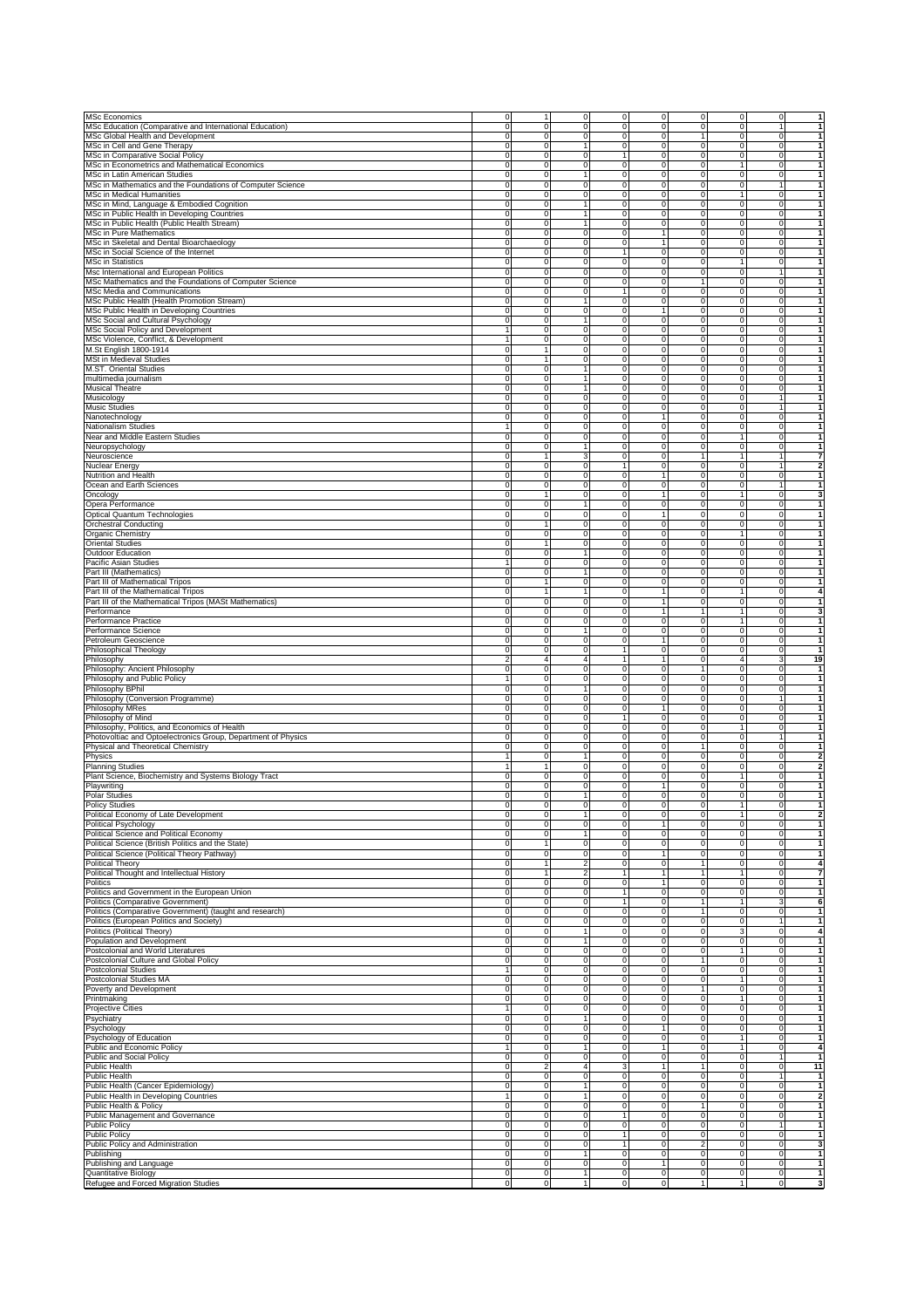| Regional and Urban Planning Studies                                                                                                                                                                                                                                                                                                                            |                  |                |                         |                     |                     |                         |                          |                |                                                                                                |
|----------------------------------------------------------------------------------------------------------------------------------------------------------------------------------------------------------------------------------------------------------------------------------------------------------------------------------------------------------------|------------------|----------------|-------------------------|---------------------|---------------------|-------------------------|--------------------------|----------------|------------------------------------------------------------------------------------------------|
|                                                                                                                                                                                                                                                                                                                                                                | 0                | 0              | 0                       | $\mathsf{O}\xspace$ | $\mathbf 0$         | $\mathbf 0$             | $\mathbf 0$              | 1              |                                                                                                |
| Regulation                                                                                                                                                                                                                                                                                                                                                     | 0                | $\mathbf 0$    | 0                       | 1                   | 0                   | 0                       | $\mathbf 0$              | 0              | 1                                                                                              |
| Religion in Contemporary Society                                                                                                                                                                                                                                                                                                                               | 0                | $\Omega$       | 0                       | $\mathbf 0$         | $\mathbf 0$         | $\mathbf 0$             | 1                        | $\overline{0}$ | 1                                                                                              |
| Renaissance and Early Modern Studies                                                                                                                                                                                                                                                                                                                           | $\mathbf 0$      | $\mathbf 0$    | 1                       | 0                   | $\mathbf 0$         | $\mathbf 0$             | $\mathbf 0$              | $\overline{0}$ | $\mathbf{1}$                                                                                   |
|                                                                                                                                                                                                                                                                                                                                                                |                  |                |                         |                     |                     |                         |                          |                |                                                                                                |
| Renaissance Literature                                                                                                                                                                                                                                                                                                                                         | $\pmb{0}$        | $\mathbf 0$    | $\pmb{0}$               | $\pmb{0}$           | $\mathbf 0$         | $\mathbf 0$             | $\mathbf 0$              | $\mathbf{1}$   | $\mathbf{1}$                                                                                   |
| Research Methods (Social Policy & Sociology)                                                                                                                                                                                                                                                                                                                   | 0                | 0              | 0                       | 0                   | $\mathbf 0$         | $\mathbf 0$             | $\mathbf{1}$             | $\overline{0}$ | 1                                                                                              |
| Respiratory and Cardiovascular Science                                                                                                                                                                                                                                                                                                                         | 0                | 0              | 0                       | 0                   | $\mathbf 0$         | $\mathbf 0$             | $\overline{0}$           | $\mathbf{1}$   | 1                                                                                              |
| Robotics                                                                                                                                                                                                                                                                                                                                                       | $\pmb{0}$        | $\mathbf 0$    | 0                       | 0                   | $\mathsf{O}$        | $\mathbf{1}$            | $\mathbf 0$              | $\overline{0}$ | $\mathbf{1}$                                                                                   |
|                                                                                                                                                                                                                                                                                                                                                                |                  |                |                         |                     |                     |                         |                          |                |                                                                                                |
| Roman History                                                                                                                                                                                                                                                                                                                                                  | $\mathbf 0$      | $\mathbf 0$    | 1                       | $\mathbf 0$         | $\mathbf 0$         | $\mathbf 0$             | $\mathbf 0$              | $\overline{0}$ | $\mathbf{1}$                                                                                   |
| Romantic/Victorian Studies MA                                                                                                                                                                                                                                                                                                                                  | $\pmb{0}$        | $\mathbf 0$    | 1                       | $\mathbf 0$         | $\mathsf{O}$        | $\mathbf 0$             | $\mathbf 0$              | $\overline{0}$ | $\mathbf{1}$                                                                                   |
| Russian and East European Studies                                                                                                                                                                                                                                                                                                                              | $\overline{0}$   | $\mathbf 0$    | 1                       | $\overline{0}$      | 1                   | o                       | $\overline{1}$           | $\mathbf 0$    | 3                                                                                              |
|                                                                                                                                                                                                                                                                                                                                                                |                  |                |                         |                     |                     |                         |                          |                |                                                                                                |
| Russian & East European Studies                                                                                                                                                                                                                                                                                                                                | $\pmb{0}$        | $\mathbf 0$    | 1                       | 0                   | $\mathbf 0$         | $\pmb{0}$               | $\mathbf 0$              | $\mathbf 0$    | 1                                                                                              |
| Russian, Soviet, Central and Eastern European Studies                                                                                                                                                                                                                                                                                                          | 0                | 0              | 0                       | 0                   | 1                   | 0                       | $\mathbf 0$              | 0              | $\mathbf{1}$                                                                                   |
| Sanskrit and South Asian Studies                                                                                                                                                                                                                                                                                                                               | $\mathbf 0$      | 1              | 0                       | $\mathsf{O}\xspace$ | $\mathbf 0$         | 0                       | $\mathbf 0$              | $\circ$        | 1                                                                                              |
|                                                                                                                                                                                                                                                                                                                                                                |                  | $\Omega$       |                         |                     | 1                   |                         |                          | $\overline{0}$ | 1                                                                                              |
| SASP                                                                                                                                                                                                                                                                                                                                                           | 0                |                | 0                       | 0                   |                     | 0                       | $\mathbf 0$              |                |                                                                                                |
| SASP taught MLitt                                                                                                                                                                                                                                                                                                                                              | 0                | $\mathbf 0$    | 0                       | $\mathsf{O}\xspace$ | $\mathsf{O}$        | 1                       | $\mathbf 0$              | $\overline{0}$ | 1                                                                                              |
| School of Comparative American Studies                                                                                                                                                                                                                                                                                                                         | $\pmb{0}$        | $\mathbf 0$    | $\overline{0}$          | $\overline{0}$      | $\mathsf{O}$        | $\mathbf 0$             | $\mathbf{1}$             | $\overline{0}$ | $\mathbf{1}$                                                                                   |
| Science and Technology in Society                                                                                                                                                                                                                                                                                                                              | 1                | 0              | 1                       | $\pmb{0}$           | $\mathbf 0$         | $\mathbf 0$             | $\mathbf 0$              | $\overline{0}$ | $\overline{2}$                                                                                 |
|                                                                                                                                                                                                                                                                                                                                                                |                  |                |                         |                     |                     |                         |                          |                |                                                                                                |
| Science Communication                                                                                                                                                                                                                                                                                                                                          | 0                | 0              | 0                       | 0                   | $\mathbf 0$         | $\mathbf{1}$            | $\overline{0}$           | $\overline{0}$ | 1                                                                                              |
| <b>Science Fiction Studies</b>                                                                                                                                                                                                                                                                                                                                 | 0                | 0              | 1                       | 0                   | $\mathbf 0$         | $\mathbf 0$             | $\mathbf 0$              | $\overline{0}$ | $\mathbf{1}$                                                                                   |
| <b>Science &amp; Security</b>                                                                                                                                                                                                                                                                                                                                  | 0                | 0              | 1                       | 0                   | $\mathbf 0$         | $\mathbf 0$             | $\mathbf 0$              | $\overline{0}$ | $\mathbf{1}$                                                                                   |
|                                                                                                                                                                                                                                                                                                                                                                |                  |                |                         |                     |                     |                         |                          |                |                                                                                                |
| Science, Technology, Medicine, and Society                                                                                                                                                                                                                                                                                                                     | 0                | $\mathbf 0$    | 0                       | $\mathbf 0$         | $\mathsf{O}$        | $\mathbf 0$             | $\mathbf 0$              | 1              | 1                                                                                              |
| Scientific Computing                                                                                                                                                                                                                                                                                                                                           | 0                | 0              | $\overline{0}$          | $\overline{0}$      | $\mathsf{O}$        | o                       | ō                        | 1              | $\overline{1}$                                                                                 |
| Scottish and Celtic Studies                                                                                                                                                                                                                                                                                                                                    | $\pmb{0}$        | 0              | $\overline{0}$          | $\overline{0}$      | $\mathbf 0$         | $\mathbf 0$             | $\overline{1}$           | $\overline{0}$ | $\overline{1}$                                                                                 |
|                                                                                                                                                                                                                                                                                                                                                                |                  |                | 0                       |                     |                     |                         |                          | $\mathbf 0$    | $\mathbf{1}$                                                                                   |
| Scottish & Celtic Studies - with Scottish Literature                                                                                                                                                                                                                                                                                                           |                  | 0              |                         | 0                   | $\mathbf 0$         | 0                       | $\mathbf 0$              |                |                                                                                                |
| Service Design                                                                                                                                                                                                                                                                                                                                                 | 0                | 0              | 0                       | 0                   | $\mathbf 0$         | 0                       | $\mathbf{1}$             | $\mathbf 0$    |                                                                                                |
| Sexual Dissidence in Literature                                                                                                                                                                                                                                                                                                                                | 0                | 0              | 0                       | 0                   | 0                   | 0                       | 1                        | 0              |                                                                                                |
|                                                                                                                                                                                                                                                                                                                                                                | $\mathbf 0$      | $\mathbf 0$    | 1                       |                     |                     |                         |                          |                | 1                                                                                              |
| Sexually Transmitted Infections and HIV                                                                                                                                                                                                                                                                                                                        |                  |                |                         | 0                   | $\mathbf 0$         | $\mathbf 0$             | $\mathbf 0$              | $\circ$        |                                                                                                |
| Shakespeare                                                                                                                                                                                                                                                                                                                                                    | 0                | 1              | 0                       | $\mathbf 0$         | $\mathbf 0$         | $\mathbf 0$             | $\mathbf 0$              | $\overline{0}$ | $\mathbf{1}$                                                                                   |
| Shakespeare Studies                                                                                                                                                                                                                                                                                                                                            | $\mathbf{1}$     | 0              | $\pmb{0}$               | $\mathbf 0$         | $\mathbf 0$         | $\mathbf 0$             | $\mathbf 0$              | $\overline{0}$ | 1                                                                                              |
| <b>Slavery Studies</b>                                                                                                                                                                                                                                                                                                                                         |                  | 0              | 0                       | 0                   | $\mathbf 0$         | $\mathbf 0$             | $\overline{0}$           | $\overline{0}$ | 1                                                                                              |
|                                                                                                                                                                                                                                                                                                                                                                |                  |                |                         |                     |                     |                         |                          |                | $\mathbf{1}$                                                                                   |
| Social and Cultural Psychology                                                                                                                                                                                                                                                                                                                                 | 0                | 0              | 0                       | 0                   | $\mathbf 0$         | 1                       | $\overline{0}$           | $\overline{0}$ |                                                                                                |
| Social Anthropology                                                                                                                                                                                                                                                                                                                                            | $\boldsymbol{2}$ | 1              | 1                       | $\mathbf{1}$        | $\mathbf{3}$        | $\mathbf 0$             | $\mathbf{1}$             | $\overline{2}$ | 11                                                                                             |
| Social Anthropology of Development                                                                                                                                                                                                                                                                                                                             | $\mathbf 0$      | $\Omega$       | 0                       | $\mathbf{1}$        | $\mathbf 0$         | $\mathbf 0$             | ō                        | $\overline{0}$ | $\mathbf{1}$                                                                                   |
|                                                                                                                                                                                                                                                                                                                                                                | $\pmb{0}$        | $\mathbf 0$    | 0                       | $\mathbf 0$         | $\mathsf{O}$        | $\mathbf{1}$            | $\mathbf 0$              | $\overline{0}$ | $\mathbf{1}$                                                                                   |
| Social Development Practice                                                                                                                                                                                                                                                                                                                                    |                  |                |                         |                     |                     |                         |                          |                |                                                                                                |
| Social Entrepreneurship                                                                                                                                                                                                                                                                                                                                        | $\pmb{0}$        | 1              | 0                       | $\overline{0}$      | $\mathbf 0$         | $\mathbf 0$             | $\mathbf 0$              | $\mathbf 0$    | $\overline{1}$                                                                                 |
| Social Policy and Development                                                                                                                                                                                                                                                                                                                                  | 0                | 0              | 1                       | 0                   | $\mathbf 0$         | 0                       | $\mathbf 0$              | 0              | 1                                                                                              |
| Social Policy (Research)                                                                                                                                                                                                                                                                                                                                       | 0                | 0              | 0                       | 1                   | $\mathbf 0$         | 0                       | $\mathbf 0$              | $\mathbf 0$    | $\mathbf{1}$                                                                                   |
|                                                                                                                                                                                                                                                                                                                                                                |                  |                |                         |                     |                     |                         |                          |                |                                                                                                |
| Social Research                                                                                                                                                                                                                                                                                                                                                |                  | $\mathbf 0$    | 0                       | 0                   | $\mathbf 0$         | 0                       | $\mathbf 0$              | 0              | 1                                                                                              |
| Social Research Methods                                                                                                                                                                                                                                                                                                                                        | 0                | 0              | 0                       | 0                   | 1                   | $\mathbf 0$             | $\mathbf 0$              | $\circ$        | 1                                                                                              |
| Social Science of the Internet                                                                                                                                                                                                                                                                                                                                 | 0                | 0              | 0                       | 0                   | $\mathsf{O}$        | $\mathbf 0$             | 1                        | $\circ$        | 1                                                                                              |
|                                                                                                                                                                                                                                                                                                                                                                |                  |                |                         |                     |                     |                         |                          |                |                                                                                                |
| Society, space and environment                                                                                                                                                                                                                                                                                                                                 | $\mathbf 0$      | 0              | $\mathbf 0$             | $\mathbf{1}$        | $\mathbf 0$         | $\mathbf 0$             | $\mathbf 0$              | $\overline{0}$ | $\mathbf{1}$                                                                                   |
| Space Science and Engineering                                                                                                                                                                                                                                                                                                                                  | 0                | 0              | 0                       | 1                   | $\mathbf 0$         | $\mathbf 0$             | $\mathbf 0$              | $\overline{0}$ | $\mathbf{1}$                                                                                   |
| Space Science & Engineering                                                                                                                                                                                                                                                                                                                                    | 0                | 0              | 1                       | 0                   | $\mathbf 0$         | $\mathbf 0$             | $\mathbf 0$              | $\overline{0}$ | 1                                                                                              |
|                                                                                                                                                                                                                                                                                                                                                                |                  |                |                         |                     |                     |                         |                          |                |                                                                                                |
| Space Technology and Planetary Exploration                                                                                                                                                                                                                                                                                                                     | 0                | 0              | 0                       | 0                   | $\mathbf{1}$        | $\mathbf 0$             | $\mathbf 0$              | $\overline{0}$ | $\mathbf{1}$                                                                                   |
| Sports & Exercise Science                                                                                                                                                                                                                                                                                                                                      | $\mathbf{1}$     | $\Omega$       | 0                       | $\mathbf 0$         | $\mathbf 0$         | $\mathbf 0$             | $\mathbf 0$              | $\overline{0}$ | $\mathbf{1}$                                                                                   |
| Stage and Event Management                                                                                                                                                                                                                                                                                                                                     | 0                | 1              | 1                       | $\mathbf 0$         | $\mathsf{O}$        | $\mathbf 0$             | $\mathbf 0$              | $\overline{0}$ | $\overline{2}$                                                                                 |
|                                                                                                                                                                                                                                                                                                                                                                |                  |                |                         |                     |                     |                         |                          |                |                                                                                                |
| Statistics                                                                                                                                                                                                                                                                                                                                                     | $\pmb{0}$        | 0              | 0                       | $\overline{1}$      | 1                   | $\mathbf 0$             | $\mathbf 0$              | $\mathbf 0$    | $\overline{2}$                                                                                 |
| Structural Steel Design                                                                                                                                                                                                                                                                                                                                        | 0                | 0              | $\overline{0}$          | $\overline{0}$      | $\mathbf{1}$        | $\mathbf 0$             | $\mathbf 0$              | $\overline{0}$ | 1                                                                                              |
| Study of Contemporary Pakistan                                                                                                                                                                                                                                                                                                                                 | 0                | 0              | 0                       | 0                   | $\mathbf 0$         | 0                       | $\mathbf 0$              | 1              | 1                                                                                              |
| Study of Religions                                                                                                                                                                                                                                                                                                                                             | 0                | $\mathbf 0$    | 1                       | 0                   | $\mathsf{O}\xspace$ | 0                       | $\mathbf 0$              | $\overline{0}$ |                                                                                                |
|                                                                                                                                                                                                                                                                                                                                                                |                  |                |                         |                     |                     |                         |                          |                |                                                                                                |
| Sustainability (Business, Environment, Social Responsibility)                                                                                                                                                                                                                                                                                                  | $\mathbf{1}$     | 0              | 0                       | 0                   | $\mathbf 0$         | 0                       | $\mathbf 0$              | 0              |                                                                                                |
| "Sustainable Agriculture and Food Security                                                                                                                                                                                                                                                                                                                     | 0                | 0              | 0                       | $\mathsf{O}\xspace$ | $\mathsf{O}\xspace$ | $\mathbf 0$             | $\mathbf{1}$             | $\circ$        | $\mathbf{1}$                                                                                   |
| Sustainable Cities                                                                                                                                                                                                                                                                                                                                             | $\pmb{0}$        | 0              | $\pmb{0}$               | ō                   | $\mathsf{O}$        | $\mathbf 0$             | $\mathbf{1}$             | $\overline{0}$ | $\mathbf{1}$                                                                                   |
|                                                                                                                                                                                                                                                                                                                                                                |                  |                |                         |                     |                     |                         |                          |                |                                                                                                |
| Sustainable Energy Systems                                                                                                                                                                                                                                                                                                                                     |                  |                |                         |                     |                     |                         |                          |                |                                                                                                |
|                                                                                                                                                                                                                                                                                                                                                                | 0                | 0              | $\mathbf 0$             | 1                   | $\mathbf 0$         | $\mathbf 0$             | $\mathbf 0$              | $\overline{0}$ |                                                                                                |
|                                                                                                                                                                                                                                                                                                                                                                | 0                | 1              | 0                       | 0                   | $\mathbf 0$         | $\mathbf 0$             |                          | $\overline{0}$ |                                                                                                |
| Sustainable Heritage                                                                                                                                                                                                                                                                                                                                           |                  |                |                         |                     |                     |                         | $\overline{0}$           |                |                                                                                                |
| Sustainable Urbanism                                                                                                                                                                                                                                                                                                                                           | $\pmb{0}$        | 0              | 0                       | 0                   | $\mathbf{1}$        | $\mathbf 0$             | $\mathbf 0$              | $\circ$        |                                                                                                |
|                                                                                                                                                                                                                                                                                                                                                                | $\mathbf{1}$     | 0              | 0                       | 0                   | $\mathsf{O}$        | $\mathbf 0$             | $\mathbf 0$              | $\circ$        | 1<br>1<br>1<br>1                                                                               |
| Systems Approaches in Biomedical Sciences<br>Technology Entrepreneurship                                                                                                                                                                                                                                                                                       | $\mathbf 0$      | $\mathbf 0$    | 0                       | $\mathbf 0$         | 1                   | $\mathbf 0$             | 1                        | $\overline{0}$ |                                                                                                |
|                                                                                                                                                                                                                                                                                                                                                                |                  |                |                         |                     |                     |                         |                          |                |                                                                                                |
| <b>Technology Policy</b>                                                                                                                                                                                                                                                                                                                                       | $\pmb{0}$        | 0              | $\overline{c}$          | $\mathbf{1}$        | $\mathsf{O}\xspace$ | $\mathbf{1}$            | $\mathbf 0$              | $\mathbf 0$    |                                                                                                |
| Television History and Practice                                                                                                                                                                                                                                                                                                                                | 0                | 0              | 0                       | $\overline{0}$      | $\mathsf{O}$        | $\mathbf 0$             | $\overline{1}$           | $\mathbf 0$    | $\mathbf{1}$                                                                                   |
| Terrorism, Security and Society                                                                                                                                                                                                                                                                                                                                | 0                | 0              | 0                       | 0                   | $\mathbf 0$         | 0                       | 1                        | 0              | $\mathbf{1}$                                                                                   |
| Theatre and Global Development                                                                                                                                                                                                                                                                                                                                 | 0                | 0              | 0                       | 0                   | $\mathbf 0$         | 0                       | $\mathbf 0$              | 1              |                                                                                                |
|                                                                                                                                                                                                                                                                                                                                                                |                  |                |                         |                     |                     |                         |                          |                | 1                                                                                              |
| Theological and Religious Studies, focus in World Religions                                                                                                                                                                                                                                                                                                    | 0                | $\mathbf 0$    | 1                       | 0                   | $\mathsf{O}\xspace$ | 0                       | $\mathbf 0$              | 0              |                                                                                                |
| <b>Theological Ethics</b>                                                                                                                                                                                                                                                                                                                                      |                  | $\mathbf 0$    | 0                       | 0                   | $\mathbf 0$         | $\mathbf 0$             | $\mathbf 0$              | $\circ$        | 1                                                                                              |
|                                                                                                                                                                                                                                                                                                                                                                | 0                | 1              | 1                       | $\mathsf{O}\xspace$ | 1                   | $\mathbf 0$             | $\mathbf 0$              | $\circ$        | $\overline{2}$<br>$\overline{\mathbf{4}}$<br>1<br>3                                            |
|                                                                                                                                                                                                                                                                                                                                                                |                  |                |                         |                     |                     |                         |                          |                | 1                                                                                              |
|                                                                                                                                                                                                                                                                                                                                                                | 0                | 0              | $\mathbf 0$             | $\pmb{0}$           | 1                   | $\mathbf 0$             | $\mathbf 0$              | $\overline{0}$ |                                                                                                |
|                                                                                                                                                                                                                                                                                                                                                                |                  | 0              | 0                       | 0                   | $\mathbf 0$         | $\mathbf 0$             | $\mathbf 0$              | $\overline{0}$ | 1                                                                                              |
|                                                                                                                                                                                                                                                                                                                                                                | 0                | 0              | 0                       | 1                   | $\mathbf 0$         | $\mathbf 0$             | $\mathbf 0$              | $\overline{0}$ | 1                                                                                              |
|                                                                                                                                                                                                                                                                                                                                                                | 0                | 0              | 0                       | 0                   | $\mathbf 0$         | $\mathbf 0$             | $\mathbf{1}$             | $\circ$        | 1                                                                                              |
|                                                                                                                                                                                                                                                                                                                                                                |                  | 1              | 1                       |                     |                     |                         |                          |                |                                                                                                |
|                                                                                                                                                                                                                                                                                                                                                                | 0                |                |                         | $\mathbf 0$         | $\mathbf 0$         | $\mathbf 0$             | $\mathbf 0$              | $\overline{0}$ | $\overline{2}$                                                                                 |
|                                                                                                                                                                                                                                                                                                                                                                |                  |                |                         | $\mathbf{1}$        | $\Omega$            |                         | $\Omega$                 | $\Omega$       |                                                                                                |
|                                                                                                                                                                                                                                                                                                                                                                | $\pmb{0}$        | 0              | 0                       | 0                   | $\mathbf 0$         | $\pmb{0}$               | $\mathbf 0$              | $\overline{1}$ | $\overline{1}$                                                                                 |
|                                                                                                                                                                                                                                                                                                                                                                |                  | 0              | 0                       | 0                   | $\mathbf 0$         | $\mathbf 0$             | $\mathbf{1}$             | $\mathbf 0$    | $\overline{1}$                                                                                 |
| Theology: Christian Ethics<br>Theology (History of Doctrine)<br>Theology in History<br><b>Theoretical Chemistry</b><br><b>Theoretical Physics</b><br>Theory and History of International Relations<br>The potential impact of focused partner notification for recently acquired HIV infection<br>Understanding and Securing Human Rights<br>Urban Archaeology | 0                |                |                         |                     |                     |                         |                          |                |                                                                                                |
| Urbanization and Development                                                                                                                                                                                                                                                                                                                                   | 0                | 0              | 1                       | 0                   | $\mathbf 0$         | 0                       | $\mathbf 0$              | $\overline{0}$ |                                                                                                |
| Urban Regeneration                                                                                                                                                                                                                                                                                                                                             | $\mathbf 0$      | 0              | 1                       | 0                   | $\mathsf{O}\xspace$ | 0                       | $\mathbf 0$              | $\circ$        | $\mathbf{1}$                                                                                   |
| Urban Studies                                                                                                                                                                                                                                                                                                                                                  | 0                | 0              | $\overline{\mathbf{c}}$ | 0                   | $\mathsf{O}\xspace$ | $\pmb{0}$               | $\mathbf 0$              | $\circ$        |                                                                                                |
|                                                                                                                                                                                                                                                                                                                                                                |                  |                |                         |                     |                     |                         |                          |                | $\mathbf 1$<br>$\overline{\mathbf{2}}$<br>$\mathbf{1}$                                         |
|                                                                                                                                                                                                                                                                                                                                                                | 0                | 0              | 0                       | $\pmb{0}$           | $\mathsf{O}\xspace$ | $\mathbf 0$             | $\mathbf 0$              | 1              |                                                                                                |
|                                                                                                                                                                                                                                                                                                                                                                | $\mathbf 0$      | 0              | 1                       | $\mathsf{O}\xspace$ | $\mathbf 0$         | $\mathbf 0$             | $\mathbf 0$              | $\overline{0}$ | $\mathbf{1}$                                                                                   |
|                                                                                                                                                                                                                                                                                                                                                                | 0                | 0              | 0                       | $\mathsf{O}\xspace$ | 0                   | 1                       | $\overline{0}$           | $\overline{0}$ | $\mathbf{1}$                                                                                   |
|                                                                                                                                                                                                                                                                                                                                                                | 1                | 0              | 0                       | 0                   | $\mathbf 0$         | $\mathbf 0$             | $\mathbf{1}$             | $\overline{0}$ | $\mathbf{2}$                                                                                   |
|                                                                                                                                                                                                                                                                                                                                                                |                  |                |                         |                     |                     |                         |                          |                | $\mathbf{1}$                                                                                   |
|                                                                                                                                                                                                                                                                                                                                                                | 0                | 0              | 0                       | 0                   | $\mathbf 0$         | 1                       | $\mathbf 0$              | $\circ$        |                                                                                                |
|                                                                                                                                                                                                                                                                                                                                                                | $\mathbf 0$      | $\mathbf 0$    | 1                       | $\mathsf{O}\xspace$ | $\mathsf{O}$        | $\mathbf 0$             | $\overline{0}$           | $\circ$        |                                                                                                |
|                                                                                                                                                                                                                                                                                                                                                                | $\overline{0}$   | $\mathbf 0$    | 1                       | 0                   | $\mathbf 0$         | $\mathbf 0$             | ō                        | $\overline{0}$ |                                                                                                |
|                                                                                                                                                                                                                                                                                                                                                                |                  |                |                         |                     |                     | $\overline{1}$          |                          |                |                                                                                                |
| Violence, Terrorism, and Security (VTS)<br>Visual Anthropology<br>Visual Communication<br>Visual, Material and Museum Anthropology<br>Visual, Material, and Museum Anthropology<br>Vocal performance<br>Vocal Performance<br>Vocal Performance/Opera                                                                                                           | $\pmb{0}$        | $\overline{0}$ | 0                       | 0                   | $\mathsf{O}$        |                         | $\circ$                  | ō              | $\mathbf{1}$<br>$\mathbf{1}$<br>1                                                              |
|                                                                                                                                                                                                                                                                                                                                                                | $\pmb{0}$        | $\overline{0}$ | 1                       | 0                   | $\mathsf{O}$        | $\mathbf 0$             | $\circ$                  | $\mathbf 0$    | $\mathbf{1}$                                                                                   |
|                                                                                                                                                                                                                                                                                                                                                                | 0                | 0              | 0                       | 0                   | $\mathbf 0$         | 0                       | $\overline{4}$           | $\overline{a}$ | 6                                                                                              |
|                                                                                                                                                                                                                                                                                                                                                                | $\mathbf 0$      | $\mathbf 0$    | 0                       | 0                   | $\mathbf{1}$        | 0                       | $\mathbf 0$              | $\circ$        | $\mathbf{1}$                                                                                   |
|                                                                                                                                                                                                                                                                                                                                                                |                  |                |                         |                     |                     |                         |                          |                |                                                                                                |
|                                                                                                                                                                                                                                                                                                                                                                | $\pmb{0}$        | $\mathbf 0$    | 0                       | 0                   | $\mathsf{O}\xspace$ | 0                       | $\mathbf 0$              | 1              |                                                                                                |
|                                                                                                                                                                                                                                                                                                                                                                | 0                | $\mathbf 0$    | 0                       | $\pmb{0}$           | $\mathsf{O}\xspace$ | 1                       | $\mathbf 0$              | $\circ$        |                                                                                                |
|                                                                                                                                                                                                                                                                                                                                                                | $\pmb{0}$        | 0              | 0                       | $\pmb{0}$           | $\mathbf 0$         | $\pmb{0}$               | $\mathbf 0$              | $\mathbf{1}$   |                                                                                                |
|                                                                                                                                                                                                                                                                                                                                                                |                  |                |                         |                     |                     |                         |                          |                | 1<br>$\mathbf{1}$<br>1                                                                         |
|                                                                                                                                                                                                                                                                                                                                                                | $\mathbf 0$      | 0              | 1                       | $\mathsf{O}\xspace$ | 0                   | $\mathbf 0$             | $\mathbf 0$              | $\circ$        |                                                                                                |
|                                                                                                                                                                                                                                                                                                                                                                | $\mathbf{1}$     | 0              | 0                       | 0                   | $\mathbf 0$         | $\mathbf 0$             | $\overline{0}$           | $\overline{0}$ |                                                                                                |
|                                                                                                                                                                                                                                                                                                                                                                | 0                | 0              | 0                       | 0                   | $\mathbf 0$         | 1                       | $\overline{0}$           | $\overline{0}$ |                                                                                                |
| Vocal Studies<br>War Studies<br>War Studies Research<br>Water Science, Policy and Management<br>Web Science and Big Data Analytics<br>Wild Animal Biology<br>Women and Child Abuse<br>Women, Writing and Gender<br>World History and Cultures<br>Writing for Stage and Broadcast Media                                                                         | $\mathbf 0$      | $\mathbf 0$    | 1                       | $\mathsf{O}\xspace$ | $\mathsf{O}$        | $\mathbf 0$             | $\overline{0}$           | $\circ$        |                                                                                                |
|                                                                                                                                                                                                                                                                                                                                                                |                  | 1              |                         |                     |                     |                         |                          |                |                                                                                                |
| Writing for Young People                                                                                                                                                                                                                                                                                                                                       | 0                |                | 0                       | $\mathsf{O}\xspace$ | $\mathbf 0$         | $\mathbf 0$             | $\overline{0}$           | $\overline{0}$ |                                                                                                |
| Zoology                                                                                                                                                                                                                                                                                                                                                        | 0                | $\mathbf 0$    | 1                       | 0                   | $\mathsf{O}$        | $\mathbf 0$             | $\mathbf{1}$             | $\circ$        |                                                                                                |
| Zoology: Behavioural Ecology                                                                                                                                                                                                                                                                                                                                   | 0                | $\overline{0}$ | $\overline{0}$          | $\overline{0}$      | $\mathsf{O}$        | $\overline{\mathbf{0}}$ | $\overline{\phantom{a}}$ | $\overline{0}$ |                                                                                                |
| <b>TOTAL</b>                                                                                                                                                                                                                                                                                                                                                   |                  | 97             | 189                     | 97                  | 107                 | 93                      | 152                      | 101            | 1<br>1<br>$\mathbf 1$<br>$\mathbf{1}$<br>$\mathbf{1}$<br>$\overline{2}$<br>$\mathbf{1}$<br>943 |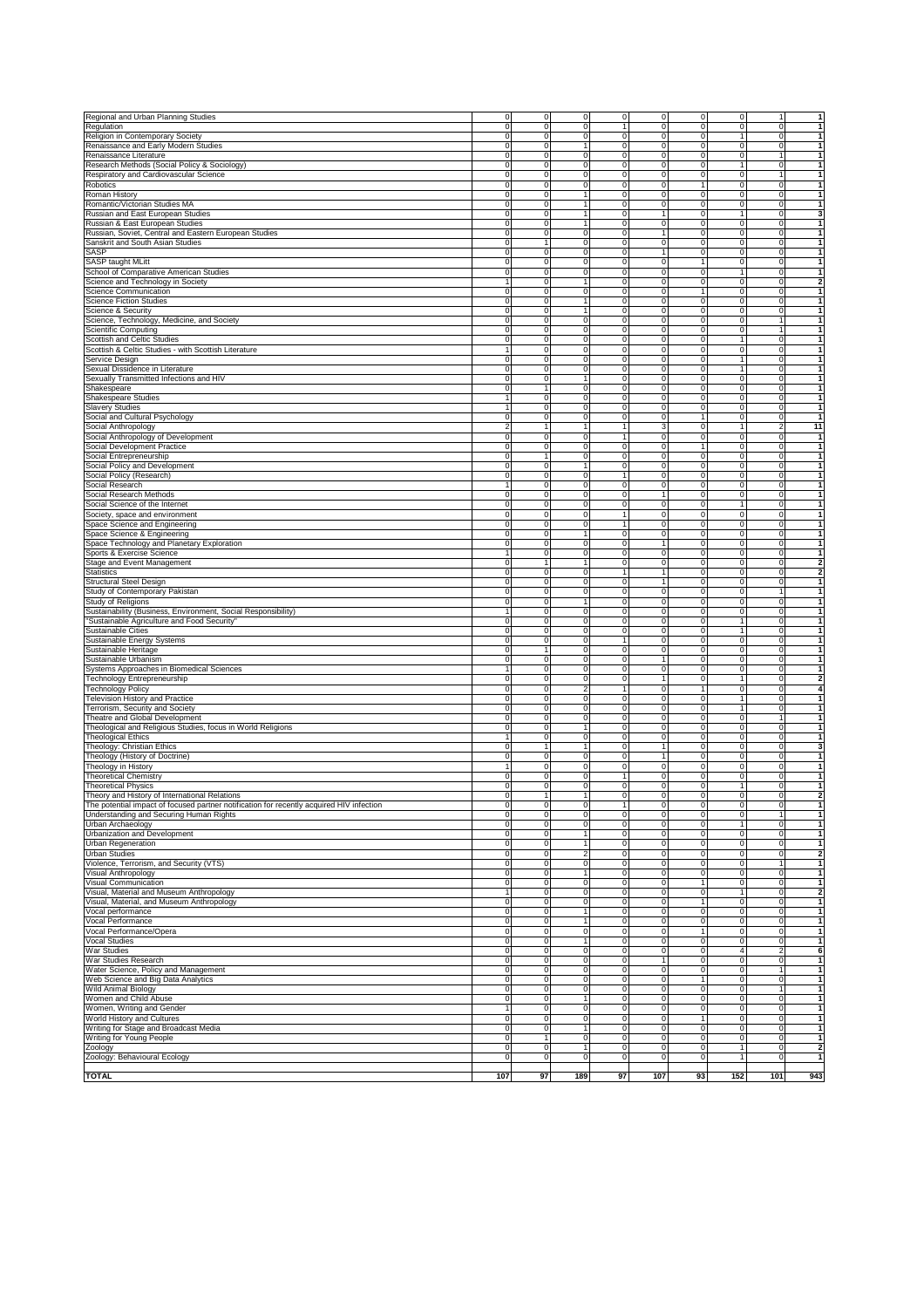| Preferred UK University - Endorsed                                                       |                              |                               |                    |                     |                               |                                 |                     |                               |                                           |
|------------------------------------------------------------------------------------------|------------------------------|-------------------------------|--------------------|---------------------|-------------------------------|---------------------------------|---------------------|-------------------------------|-------------------------------------------|
|                                                                                          | <b>ATL</b>                   | <b>BOS</b>                    | <b>CHIG</b>        | DC                  | HOU                           | LA                              | <b>NY</b>           | SF                            | <b>TOTAL</b>                              |
|                                                                                          |                              |                               |                    |                     |                               |                                 |                     |                               |                                           |
| Architectural Association                                                                | 2                            | $\mathbf 0$                   | 1                  | 0                   | $\mathbf 0$                   | 0                               | 1                   | 0                             | 4                                         |
| <b>Bangor University</b>                                                                 | 0                            | 0                             | 0                  | 0                   | $\mathbf 0$                   | $\mathbf{1}$                    | 1                   | 0                             | $\overline{2}$                            |
| <b>Bath Spa University</b>                                                               | 0                            | 1                             | 0                  | 0                   | $\mathbf 0$                   | $\mathbf 0$                     | 0                   | 0                             | 1                                         |
| Birkbeck, University of London<br><b>Bournemouth University</b>                          | $\mathbf{1}$<br>0            | $\mathbf 0$<br>$\mathbf 0$    | 0<br>$\mathbf{1}$  | 0<br>0              | $\mathbf 0$<br>$\overline{O}$ | $\mathbf 0$<br>$\mathbf 0$      | 1<br>0              | $\mathbf 0$<br>$\mathbf 0$    | $\overline{2}$<br>1                       |
| <b>Cardiff University</b>                                                                | 0                            | $\mathbf 0$                   | $\mathbf{1}$       | $\mathbf{1}$        | $\mathbf 0$                   | 0                               | 0                   | 0                             | $\overline{\mathbf{c}}$                   |
| Central School of Speech and Drama                                                       | $\mathbf{1}$                 | 0                             | $\mathbf{1}$       | 1                   | $\overline{1}$                | $\mathbf 0$                     | 1                   | $\overline{0}$                | 5                                         |
| <b>City University</b>                                                                   | 0                            | $\mathbf 0$                   | $\mathbf{1}$       | 0                   | $\mathbf{1}$                  | $\mathbf 0$                     | $\mathbf 0$         | $\mathbf 0$                   | $\overline{\mathbf{c}}$                   |
| Courtauld Institute of Art                                                               | 0                            | $\mathbf 0$                   | $\mathbf{1}$       | 0                   | $\Omega$                      | $\mathbf 0$                     | $\overline{2}$      | 1                             | 4                                         |
| Durham University                                                                        | 3                            | 1                             | 3                  | 0                   | 1                             | $\mathbf 0$                     | 1                   | 1                             | 10                                        |
| Edinburgh College of Art<br>Goldsmiths College, University of London                     | 0<br>$\mathbf{1}$            | $\mathbf 0$<br>1              | 0<br>0             | 0<br>$\overline{2}$ | $\mathbf 0$<br>$\mathbf{1}$   | $\mathbf{1}$<br>$\mathbf{1}$    | $\mathbf 0$<br>1    | $\mathbf 0$<br>$\mathbf 0$    | 1<br>7                                    |
| Guildhall School of Music and Drama                                                      | 0                            | $\mathbf 0$                   | 3                  | $\mathbf{1}$        | $\mathbf{1}$                  | 0                               | $\mathbf 0$         | $\mathbf 0$                   | 5                                         |
| Imperial College London                                                                  | 4                            | $\overline{\mathbf{c}}$       | 4                  | 4                   | $\overline{7}$                | $\overline{4}$                  | $\overline{2}$      | 6                             | 33                                        |
| King's College London                                                                    | $\overline{\mathbf{c}}$      | $\overline{\mathbf{c}}$       | 7                  | 0                   | $\overline{4}$                | 3                               | 13                  | 12                            | 43                                        |
| Kingston University                                                                      | $\mathbf 0$                  | $\mathbf 0$                   | 0                  | 0                   | $\mathbf{1}$                  | $\mathbf{1}$                    | $\Omega$            | 1                             | 3                                         |
| <b>Lancaster University</b>                                                              | 0                            | $\mathbf 0$                   | 1                  | 1                   | $\mathbf 0$                   | 0                               | 0                   | 0                             | $\overline{2}$                            |
| London Film School                                                                       | 0                            | $\mathbf 0$                   | 0                  | 0                   | $\mathbf 0$                   | $\mathbf{1}$                    | 0                   | $\overline{0}$                | 1                                         |
| London Metropolitan University<br>London School of Economics and Political Science       | 0<br>$\overline{7}$          | $\mathbf 0$                   | $\mathbf{1}$<br>15 | 0<br>16             | $\mathbf 0$<br>9              | 0<br>9                          | $\overline{0}$<br>8 | 0<br>7                        | 1<br>78                                   |
| London School of Hygiene and Tropical Medicine                                           | 1                            | 7<br>$\overline{c}$           | 7                  | 3                   | 3                             | 3                               | $\overline{2}$      | 3                             | 24                                        |
| Manchester Metropolitan University                                                       | 0                            | 0                             | 0                  | 0                   | $\mathbf{1}$                  | $\mathbf 0$                     | $\mathbf 0$         | 0                             | 1                                         |
| Middlesex University                                                                     | 0                            | $\mathbf 0$                   | 1                  | 0                   | $\mathbf 0$                   | $\mathbf 0$                     | $\mathbf 0$         | $\mathbf 0$                   | 1                                         |
| <b>Newcastle University</b>                                                              | $\mathbf{1}$                 | $\overline{2}$                | 0                  | 0                   | $\mathbf 0$                   | $\mathbf{1}$                    | $\mathbf 0$         | $\overline{0}$                | 4                                         |
| <b>Oxford Brookes University</b>                                                         | 0                            | $\mathbf 0$                   | $\mathbf{1}$       | 0                   | $\mathbf{1}$                  | $\mathbf 0$                     | 0                   | 1                             | 3                                         |
| Queen Mary, University of London                                                         | $\mathbf{1}$                 | $\overline{2}$                | $\mathbf{1}$       | 1                   | $\overline{O}$                | $\pmb{0}$                       | 1                   | 1                             | 7                                         |
| Queen's University Belfast                                                               | $\overline{2}$               | $\mathbf 0$                   | $\mathbf{1}$       | 0                   | $\mathbf{1}$                  | 0                               | 1                   | 1                             | 6                                         |
| Royal Academy of Music<br>Royal Agricultural College                                     | $\overline{\mathbf{c}}$<br>0 | $\overline{c}$<br>$\mathbf 0$ | 3<br>0             | 0<br>0              | $\mathbf 0$<br>$\overline{O}$ | $\mathbf{1}$<br>0               | $\overline{2}$<br>1 | 0<br>0                        | 10                                        |
| Royal College of Art                                                                     | 0                            | 1                             | 1                  | 0                   | $\mathbf 0$                   | $\mathbf{1}$                    | $\overline{2}$      | 0                             | 1<br>5                                    |
| Royal College of Music                                                                   | 0                            | $\mathbf{1}$                  | $\mathbf{1}$       | 0                   | $\overline{2}$                | $\mathbf{1}$                    | 0                   | $\overline{0}$                | 5                                         |
| Royal Conservatoire of Scotland                                                          | 0                            | $\mathbf 0$                   | 1                  | 0                   | $\pmb{0}$                     | 0                               | $\overline{0}$      | $\overline{0}$                | 1                                         |
| Royal Holloway, University of London                                                     | $\overline{0}$               | 1                             | 0                  | 0                   | $\mathbf 0$                   | $\mathbf 0$                     | $\overline{0}$      | $\overline{0}$                | 1                                         |
| Royal Veterinary College                                                                 | $\overline{0}$               | $\mathbf 0$                   | 0                  | 0                   | $\overline{0}$                | $\mathbf 0$                     | $\mathbf 0$         | 1                             | 1                                         |
| Royal Welsh College of Music and Drama                                                   | $\mathbf 0$                  | 1                             | $\mathbf{1}$       | 0                   | $\mathbf 0$                   | $\mathbf 0$                     | $\mathbf 0$         | $\overline{0}$                | $\overline{2}$                            |
| School of Advanced Study                                                                 | $\mathbf 0$                  | $\mathbf 0$                   | 0                  | 0                   | $\mathbf 0$<br>3              | $\mathbf 0$                     | $\mathbf 0$         | 1                             | $\mathbf{1}$                              |
| School of Oriental and African Studies<br>Trinity Laban Conservatoire of Music and Drama | $\overline{7}$<br>0          | 3<br>$\mathbf 0$              | 4<br>$\mathbf 0$   | $\mathbf{1}$<br>0   | $\mathbf 0$                   | 3<br>$\mathbf 0$                | 7<br>$\mathbf{1}$   | 6<br>$\mathbf 0$              | 34<br>1                                   |
| University College London                                                                | 5                            | 6                             | 11                 | 8                   | 8                             | 11                              | 11                  | 4                             | 64                                        |
| University of Aberdeen                                                                   | $\mathbf{1}$                 | $\mathbf 0$                   | $\mathbf{1}$       | 0                   | $\mathbf 0$                   | $\pmb{0}$                       | 0                   | $\overline{0}$                | $\overline{\mathbf{2}}$                   |
| University of Bath                                                                       | 0                            | $\mathbf 0$                   | $\mathbf{1}$       | 0                   | $\mathbf 0$                   | $\mathbf 0$                     | 0                   | 0                             | 1                                         |
| University of Birmingham                                                                 | 2                            | 1                             | $\mathbf{1}$       | 0                   | $\mathbf{O}$                  | 0                               | 1                   | 1                             | 6                                         |
| University of Bradford                                                                   | $\mathbf{1}$                 | $\mathbf 0$                   | 0                  | 1                   | $\mathbf 0$                   | 0                               | 0                   | 0                             | $\overline{\mathbf{c}}$                   |
| University of Brighton                                                                   | 0<br>$\mathbf{1}$            | $\mathbf 0$<br>$\overline{0}$ | $\mathbf{1}$<br>3  | $\mathbf{1}$<br>1   | $\mathbf 0$<br>$\mathbf 0$    | 0<br>$\pmb{0}$                  | $\mathbf 0$<br>1    | 0<br>1                        | $\overline{\mathbf{c}}$<br>$\overline{7}$ |
| University of Bristol<br>University of Cambridge                                         | 6                            | 13                            | 28                 | 9                   | 14                            | 8                               | 14                  | 14                            | 106                                       |
| University of Dundee                                                                     | $\mathbf 0$                  | 1                             | 0                  | $\mathbf{1}$        | 0                             | $\mathbf 0$                     | 0                   | 0                             | $\overline{\mathbf{c}}$                   |
| University of East Anglia                                                                | 1                            | 2                             | $\boldsymbol{0}$   | $\pmb{0}$           | $\overline{0}$                | $\overline{0}$                  | 2                   | 0                             | 5                                         |
| University of East London                                                                | $\mathbf{1}$                 | $\mathbf 0$                   | 0                  | 0                   | $\mathbf 0$                   | $\mathbf 0$                     | 0                   | $\mathbf 0$                   | 1                                         |
| University of Edinburgh                                                                  | 11                           | 3                             | 10                 | 8                   | 4                             | $\overline{7}$                  | 8                   | 6                             | 57                                        |
| University of Essex                                                                      | 0                            | $\overline{2}$                | 0                  | 1                   | 1                             | $\pmb{0}$                       | 1                   | $\overline{0}$                | 5                                         |
| University of Exeter<br>University of Glasgow                                            | 1<br>4                       | $\pmb{0}$<br>1                | 1<br>3             | 0<br>1              | $\mathbf 0$<br>$\mathbf{1}$   | $\mathbf 0$<br>$\pmb{0}$        | 0<br>$\overline{2}$ | $\mathbf 0$<br>$\overline{2}$ | $\overline{2}$<br>14                      |
| University of Hull                                                                       | $\mathbf{1}$                 | $\mathbf 0$                   | $\pmb{0}$          | 0                   | $\mathbf 0$                   | $\mathbf 0$                     | 0                   | $\mathbf 0$                   | 1                                         |
| University of Kent                                                                       | 0                            | 0                             | $\mathbf 0$        | 0                   | 1                             | 0                               | 1                   | 1                             | 3                                         |
| University of Leeds                                                                      | 2                            | $\mathbf 0$                   | 1                  | 0                   | $\mathbf{1}$                  | $\mathbf{1}$                    | 0                   | 1                             | 6                                         |
| University of Liverpool                                                                  | $\mathbf 0$                  | $\mathbf 0$                   | $\mathbf{1}$       | 0                   | $\mathbf 0$                   | $\mathbf 0$                     | $\overline{c}$      | $\mathbf 0$                   | 3                                         |
| University of Manchester                                                                 | $\overline{2}$               | $\mathbf 0$                   | 1                  | 1                   | $\overline{a}$                | $\pmb{0}$                       | $\overline{2}$      | $\mathbf 0$                   | 8                                         |
| University of Nottingham<br>University of Oxford                                         | $\mathbf{1}$<br>26           | $\mathbf{1}$<br>30            | 1<br>51            | $\mathbf{1}$<br>26  | 29                            | $\overline{\mathbf{c}}$<br>27   | 52                  | $\Omega$<br>25                | 8<br>266                                  |
| University of Reading                                                                    | 1                            | 0                             | 0                  | 0                   | $\overline{0}$                | $\mathbf{1}$                    | 0                   | 0                             | $\overline{\mathbf{2}}$                   |
| University of Roehampton                                                                 | 0                            | $\mathbf 0$                   | 0                  | $\mathbf{1}$        | $\mathbf{O}$                  | $\mathbf{1}$                    | $\mathbf{1}$        | $\mathbf 0$                   | 3                                         |
| University of Sheffield                                                                  | 0                            | $\mathbf 0$                   | $\mathbf{1}$       | 0                   | $\mathbf 0$                   | $\mathbf 0$                     | 1                   | $\overline{0}$                | $\overline{\mathbf{2}}$                   |
| University of Southampton                                                                | 0                            | $\mathbf 0$                   | 0                  | 0                   | $\mathbf 0$                   | $\pmb{0}$                       | 1                   | $\overline{c}$                | 3                                         |
| University of St Andrews                                                                 | 2                            | 3                             | 4                  | 4                   | $\overline{c}$                | $\overline{\mathbf{c}}$         | 0                   | $\overline{c}$                | 19                                        |
| University of Strathclyde                                                                | 0                            | $\mathbf{1}$                  | 0                  | 0                   | $\mathbf 0$                   | $\pmb{0}$                       | 0                   | $\overline{0}$                | 1                                         |
| University of Surrey<br>University of Sussex                                             | 0<br>1                       | $\pmb{0}$<br>1                | $\pmb{0}$<br>2     | 0<br>1              | $\mathbf{1}$<br>3             | $\mathbf 0$<br>$\boldsymbol{2}$ | 0<br>1              | $\mathbf 0$<br>0              | $\mathbf{1}$<br>11                        |
| University of Ulster                                                                     | 0                            | $\mathbf 0$                   | 0                  | 0                   | $\overline{0}$                | $\pmb{0}$                       | 1                   | 0                             | 1                                         |
| University of Wales, Lampeter                                                            | $\mathbf 0$                  | $\mathbf 0$                   | $\mathbf{1}$       | 0                   | $\mathbf 0$                   | $\mathbf 0$                     | 0                   | 0                             | 1                                         |
| University of Warwick                                                                    | $\overline{2}$               | $\overline{2}$                | 1                  | 0                   | $\mathbf{1}$                  | $\mathbf 0$                     | 1                   | $\mathbf 0$                   | 7                                         |
| University of York                                                                       | 0                            | 1                             | 2                  | $\mathbf{1}$        | 1                             | $\mathbf 0$                     | 0                   | 0                             | 5                                         |
| Warburg Institute                                                                        | 0                            | $\mathbf 0$                   | $\mathbf{1}$       | 0                   | $\mathbf 0$                   | $\mathbf 0$                     | $\mathbf 0$         | $\Omega$                      | 1                                         |
| <b>TOTAL</b>                                                                             | 107                          | 97                            | 189                | 97                  | 107                           | 93                              | 152                 | 101                           | 943                                       |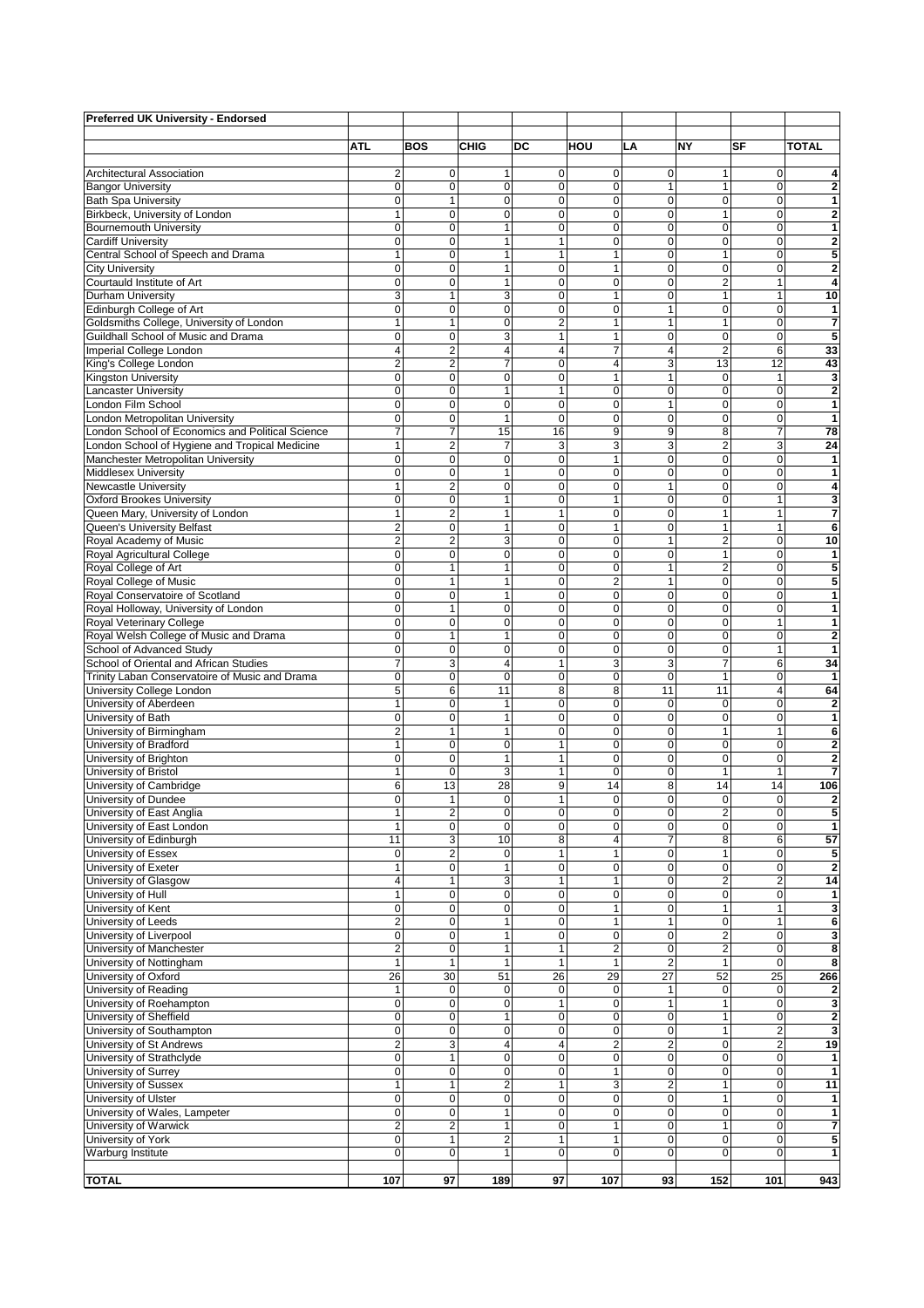| <b>Total Number of Interviewed</b>             |                                  |                     |                     |                         |                  |                     |                |                     |              |
|------------------------------------------------|----------------------------------|---------------------|---------------------|-------------------------|------------------|---------------------|----------------|---------------------|--------------|
|                                                |                                  |                     |                     |                         |                  |                     |                |                     |              |
|                                                | <b>ATL</b>                       | <b>BOS</b>          | CHIG                | DC                      | HOU              | LA                  | <b>NY</b>      | SF                  | <b>TOTAL</b> |
| <b>BY REGION</b>                               | 19                               | 18                  | 26                  | 20                      | 19               | 16                  | 23             | 18                  | 159          |
| % of national pool                             | 11.9%                            | 11.3%               | 16.4%               | 12.6%                   | 11.9%            | 10.1%               | 14.5%          | 11.3%               |              |
|                                                |                                  |                     |                     |                         |                  |                     |                |                     |              |
| <b>GENDER</b>                                  |                                  |                     |                     |                         |                  |                     |                |                     |              |
| Men                                            | 11                               | 10                  | 18                  | 13                      | 10               | 9                   | 11             | 9                   | 91           |
| % of regional pool                             | 57.9%                            | 55.6%               | 69.2%               | 65.0%                   | 52.6%            | 56.3%               | 47.8%          | 50.0%               |              |
| % of national pool                             | 6.9%                             | 6.3%                | 11.3%               | 8.2%                    | 6.3%             | 5.7%                | 6.9%           | 5.7%                | 57.2%        |
| Women                                          | 8                                | 8                   | 8                   | $\overline{7}$          | 9                | 7                   | 12             | 9                   | 68           |
| % of regional pool                             | 42.1%                            | 44.4%               | 30.8%               | 35.0%                   | 47.4%            | 43.8%               | 52.2%          | 50.0%               |              |
| % of national pool                             | 5.0%                             | 5.0%                | 5.0%                | 4.4%                    | 5.7%             | 4.4%                | 7.5%           | 5.7%                | 42.8%        |
|                                                |                                  |                     |                     |                         |                  |                     |                |                     |              |
| UNIVERSITIES PRESENTING CANDIDATES             |                                  |                     |                     |                         |                  |                     |                |                     |              |
|                                                |                                  |                     |                     |                         |                  |                     |                |                     |              |
| <b>Ivy League</b>                              | 6                                | 5                   | 6                   | 5                       | $\mathbf{1}$     | 4                   | $\overline{7}$ | $\mathbf{1}$        | 35           |
| % of regional pool<br>% of national pool       | 31.6%<br>3.8%                    | 27.8%<br>3.1%       | 23.1%<br>3.8%       | 25.0%<br>3.1%           | 5.3%<br>0.6%     | 25.0%<br>2.5%       | 30.4%<br>4.4%  | 5.6%<br>0.6%        | 22.0%        |
|                                                |                                  |                     |                     |                         |                  |                     |                |                     |              |
| <b>Other Private Universities</b>              | 6                                | $\overline{7}$      | 10                  | 8                       | 9                | 8                   | 8              | 8                   | 64           |
| % of regional pool                             | 31.6%                            | 38.9%               | 38.5%               | 40.0%                   | 47.4%            | 50.0%               | 34.8%          | 44.4%               |              |
| % of national pool                             | 3.8%                             | 4.4%                | 6.3%                | 5.0%                    | 5.7%             | 5.0%                | 5.0%           | 5.0%                | 40.3%        |
| <b>State/Public Universities</b>               | 5                                | 5                   | 9                   | 5                       | 7                | 4                   | 5              | 5                   | 45           |
| % of regional pool                             | 26.3%                            | 27.8%               | 34.6%               | 25.0%                   | 36.8%            | 25.0%               | 21.7%          | 27.8%               |              |
| % of national pool                             | 3.1%                             | 3.1%                | 5.7%                | 3.1%                    | 4.4%             | 2.5%                | 3.1%           | 3.1%                | 28.3%        |
| <b>Service Academies</b>                       | $\overline{2}$                   | 1                   | $\mathbf{1}$        | $\overline{2}$          | $\overline{2}$   | $\mathbf 0$         | 3              | $\overline{4}$      | 15           |
| % of regional pool                             | 10.5%                            | 5.6%                | 3.8%                | 10.0%                   | 10.5%            | 0.0%                | 13.0%          | 22.2%               |              |
| % of national pool                             | 1.3%                             | 0.6%                | 0.6%                | 1.3%                    | 1.3%             | 0.0%                | 1.9%           | 2.5%                | 9.4%         |
|                                                |                                  |                     |                     |                         |                  |                     |                |                     |              |
| <b>Employer Endorsed</b><br>% of regional pool | 0<br>0.0%                        | $\mathbf 0$<br>0.0% | $\mathbf 0$<br>0.0% | 0<br>0.0%               | $\Omega$<br>0.0% | $\mathbf 0$<br>0.0% | 0<br>0.0%      | $\mathbf 0$<br>0.0% | 0            |
| % of national pool                             | 0.0%                             | 0.0%                | 0.0%                | 0.0%                    | 0.0%             | 0.0%                | 0.0%           | 0.0%                | 0.0%         |
|                                                |                                  |                     |                     |                         |                  |                     |                |                     |              |
| PREFERRED UK UNIVERSITY                        |                                  |                     |                     |                         |                  |                     |                |                     |              |
|                                                |                                  |                     |                     |                         |                  |                     |                |                     |              |
| <b>University of Oxford</b>                    | 6                                | 3                   | 9                   | 6                       | 5                | 7                   | 9              | 3                   | 48           |
| % of regional pool                             | 31.6%                            | 16.7%               | 34.6%               | 30.0%                   | 26.3%            | 43.8%               | 39.1%          | 16.7%               |              |
| % of national pool                             | 3.8%                             | 1.9%                | 5.7%                | 3.8%                    | 3.1%             | 4.4%                | 5.7%           | 1.9%                | 30.2%        |
| <b>University of Cambridge</b>                 | 4                                | 3                   | 6                   | 3                       | 6                | $\mathbf{1}$        | $\mathbf 0$    | $\mathbf{1}$        | 24           |
| % of regional pool                             | 21.1%                            | 16.7%               | 23.1%               | 15.0%                   | 31.6%            | 6.3%                | 0.0%           | 5.6%                |              |
| % of national pool                             | 2.5%                             | 1.9%                | 3.8%                | 1.9%                    | 3.8%             | 0.6%                | 0.0%           | 0.6%                | 15.1%        |
| <b>University of London</b>                    | 5                                | 8                   | 8                   | 8                       | $\overline{7}$   | $\overline{7}$      | 10             | 10                  | 63           |
| % of regional pool                             | 26.3%                            | 44.4%               | 30.8%               | 40.0%                   | 36.8%            | 43.8%               | 43.5%          | 55.6%               |              |
| % of national pool                             | 3.1%                             | 5.0%                | 5.0%                | 5.0%                    | 4.4%             | 4.4%                | 6.3%           | 6.3%                | 39.6%        |
| <b>Other English Universities</b>              | 0                                | 3                   | 2                   | 1                       | 1                | 1                   | 2              | 3                   | 13           |
| % of regional pool                             | 0.0%                             | 16.7%               | 7.7%                | 5.0%                    | 5.3%             | 6.3%                | 8.7%           | 16.7%               |              |
| % of national pool                             | 0.0%                             | 1.9%                | 1.3%                | 0.6%                    | 0.6%             | 0.6%                | 1.3%           | 1.9%                | 8.2%         |
| <b>Nothern Irish Universities</b>              |                                  |                     | 0                   | 0                       | $\mathbf 0$      | 0                   |                | 0                   |              |
| % of regional pool                             | $\overline{\mathbf{c}}$<br>10.5% | 0<br>0.0%           | 0.0%                | 0.0%                    | 0.0%             | 0.0%                | 0<br>0.0%      | $0.0\%$             | $\mathbf{2}$ |
| % of national pool                             | 1.3%                             | 0.0%                | 0.0%                | 0.0%                    | 0.0%             | 0.0%                | 0.0%           | 0.0%                | 1.3%         |
|                                                |                                  |                     |                     |                         |                  |                     |                |                     |              |
| <b>Scottish Universities</b>                   | $\overline{\mathbf{c}}$          | 1                   | 1                   | $\overline{\mathbf{c}}$ | $\mathbf 0$      | 0                   | 2              | $\mathbf{1}$        | 9            |
| % of regional pool<br>% of national pool       | 10.5%<br>1.3%                    | 5.6%<br>0.6%        | 3.8%<br>0.6%        | 10.0%<br>1.3%           | 0.0%<br>0.0%     | 0.0%<br>0.0%        | 8.7%<br>1.3%   | 5.6%<br>0.6%        | 5.7%         |
|                                                |                                  |                     |                     |                         |                  |                     |                |                     |              |
| <b>Welsh Universities</b>                      | 0                                | 0                   | 0                   | 0                       | $\mathbf 0$      | 0                   | 0              | 0                   | 0            |
| % of regional pool                             | 0.0%                             | 0.0%                | 0.0%                | 0.0%                    | 0.0%             | 0.0%                | 0.0%           | 0.0%                |              |
| % of national pool                             | 0.0%                             | 0.0%                | 0.0%                | 0.0%                    | 0.0%             | 0.0%                | 0.0%           | 0.0%                | 0.0%         |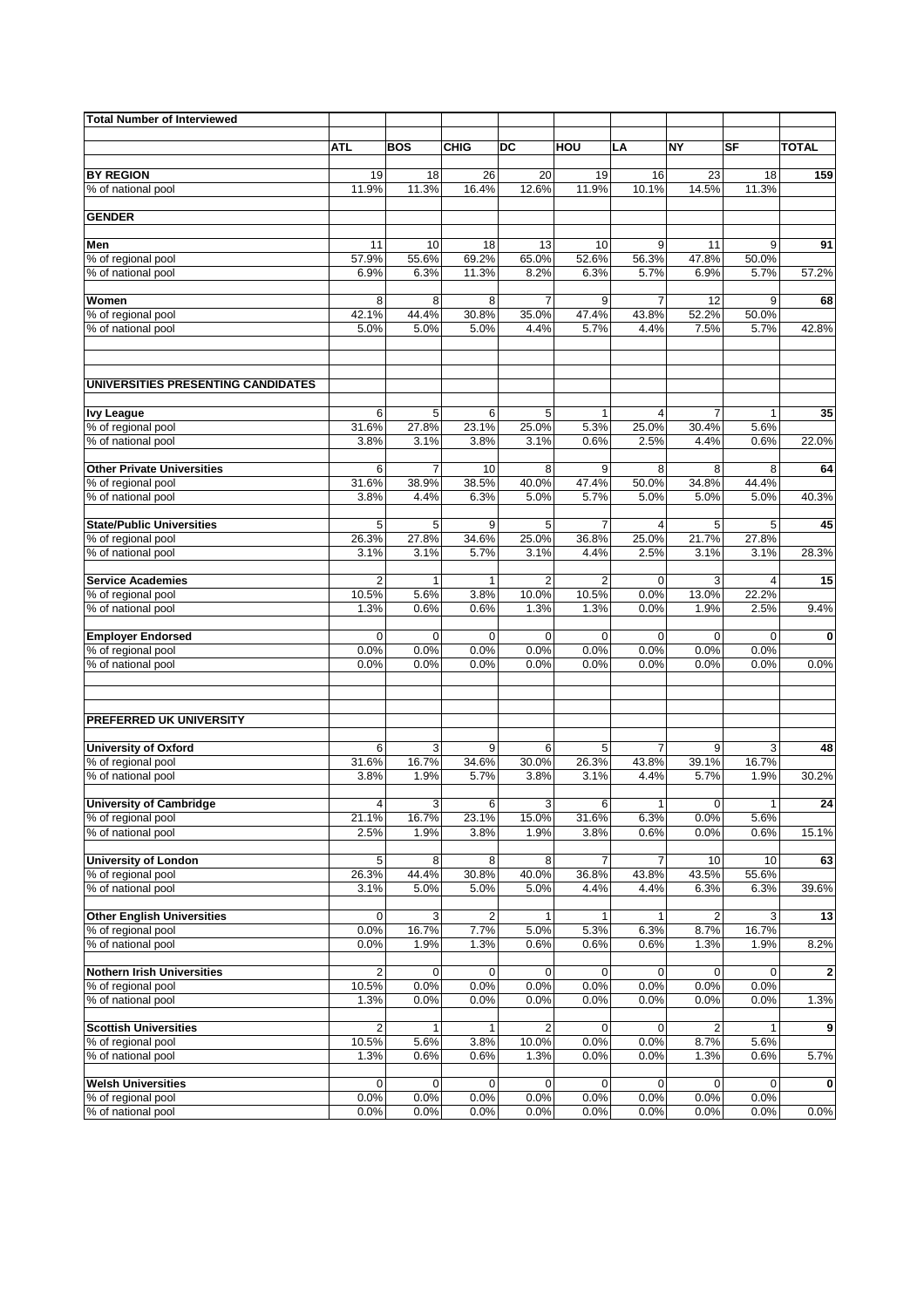| Universities Presenting Candidates - Interviewed            |                                |                               |                              |              |                          |                         |                   |                     |                              |
|-------------------------------------------------------------|--------------------------------|-------------------------------|------------------------------|--------------|--------------------------|-------------------------|-------------------|---------------------|------------------------------|
|                                                             | ATI.                           | <b>BOS</b>                    | <b>CHIG</b>                  | DC           | HOU                      |                         | <b>NY</b>         | SF                  | <b>TOTAL</b>                 |
|                                                             |                                |                               |                              |              |                          | LA                      |                   |                     |                              |
|                                                             |                                |                               |                              |              |                          |                         |                   |                     |                              |
| <b>ALABAMA</b>                                              |                                |                               |                              |              |                          |                         |                   |                     |                              |
| University of Alabama - Tuscaloosa                          | $\overline{0}$                 | $\mathbf 0$                   | $\mathsf 0$                  | 0            | 1                        | 0                       | 0                 | $\mathbf 0$         | 1                            |
| <b>ARIZONA</b>                                              |                                |                               |                              |              |                          |                         |                   |                     |                              |
| Arizona State University                                    | $\overline{0}$                 | $\mathbf 0$                   | $\mathbf 0$                  | $\mathbf 0$  | $\mathbf 0$              | $\overline{2}$          | 0                 | $\mathbf 0$         | $\overline{\mathbf{2}}$      |
|                                                             |                                |                               |                              |              |                          |                         |                   |                     |                              |
| <b>ARKANSAS</b>                                             | $\overline{0}$                 | $\mathbf 0$                   | $\mathsf 0$                  | 0            | 1                        | 0                       | $\mathbf 0$       | $\mathbf 0$         | 1                            |
| University of Arkansas - Fayetteville                       |                                |                               |                              |              |                          |                         |                   |                     |                              |
| <b>CALIFORNIA</b>                                           |                                |                               |                              |              |                          |                         |                   |                     |                              |
| California Institute of Technology                          | $\mathbf 0$                    | 0                             | 0                            | 0            | $\mathbf 0$              | 1                       | 0                 | 0                   | $\mathbf{1}$                 |
| Occidental College                                          | $\mathbf 0$                    | $\mathbf 0$                   | $\mathbf 0$                  | $\mathbf 0$  | $\mathbf{1}$             | 1                       | 0                 | $\mathbf 0$         | $\overline{\mathbf{2}}$      |
| Pomona College<br><b>Stanford University</b>                | $\mathbf{1}$<br>$\overline{0}$ | $\mathbf 0$<br>$\overline{1}$ | $\mathbf 0$<br>$\mathbf{1}$  | 0<br>1       | $\pmb{0}$<br>$\mathbf 0$ | $\mathbf 0$<br>1        | 0<br>$\mathbf{1}$ | $\mathbf 0$<br>1    | $\mathbf{1}$<br>6            |
| University of California - Berkeley                         | $\overline{0}$                 | $\mathbf 0$                   | $\mathsf 0$                  | 0            | $\pmb{0}$                | 0                       | $\pmb{0}$         | 1                   | $\mathbf{1}$                 |
| University of California - Los Angeles                      | $\overline{0}$                 | $\mathbf 0$                   | $\mathbf 0$                  | 0            | $\mathbf 0$              | 1                       | 0                 | $\mathbf 0$         | 1                            |
| University of California - San Diego                        | $\mathbf 0$                    | $\mathbf 0$                   | $\mathbf 0$                  | $\mathbf 0$  | $\pmb{0}$                | $\mathbf{1}$            | $\pmb{0}$         | $\mathsf{O}\xspace$ | $\mathbf{1}$                 |
| University of Southern California                           | $\mathbf 0$                    | $\mathbf 0$                   | $\overline{1}$               | 0            | 0                        | 1                       | 0                 | $\mathbf 0$         | $\mathbf 2$                  |
| <b>COLORADO</b>                                             |                                |                               |                              |              |                          |                         |                   |                     |                              |
| Colorado State University                                   | $\overline{0}$                 | $\mathbf 0$                   | 0                            | 0            | 1                        | 0                       | 0                 | 0                   | 1                            |
| United States Air Force Academy                             | $\overline{0}$                 | $\mathbf 0$                   | $\mathbf 0$                  | 0            | $\overline{\mathbf{c}}$  | 0                       | 0                 | 1                   | 3                            |
| University of Colorado System - Boulder                     | $\overline{0}$                 | $\mathbf 0$                   | $\mathbf 0$                  | $\mathbf 0$  | $\mathbf{1}$             | $\mathbf 0$             | $\pmb{0}$         | $\mathsf{O}\xspace$ | $\mathbf{1}$                 |
| University of Denver                                        | $\overline{0}$                 | $\Omega$                      | $\mathbf 0$                  | $\mathbf 0$  | 1                        | $\mathbf 0$             | 0                 | $\mathbf 0$         | 1                            |
| <b>CONNECTICUT</b>                                          |                                |                               |                              |              |                          |                         |                   |                     |                              |
| University of Connecticut                                   | $\overline{0}$                 | $\overline{1}$                | 0                            | 0            | $\mathbf 0$              | 0                       | 0                 | 0                   | 1                            |
| Wesleyan University                                         | $\mathbf 0$                    | $\mathbf 0$                   | $\mathbf 0$                  | $\mathbf 0$  | $\mathbf 0$              | $\mathbf{1}$            | $\mathbf 0$       | $\mathbf 0$         | $\mathbf{1}$                 |
| <b>Yale University</b>                                      | 1                              | $\Omega$                      | $\overline{2}$               | 0            | $\pmb{0}$                | $\mathbf 0$             | $\overline{2}$    | 1                   | 6                            |
|                                                             |                                |                               |                              |              |                          |                         |                   |                     |                              |
| <b>DISTRICT OF COLUMBIA</b><br>Georgetown University        | $\mathbf 0$                    | 0                             | 0                            | 1            | 1                        | 0                       | 1                 | $\mathbf 0$         | 3                            |
| George Washington University                                | $\overline{0}$                 | $\Omega$                      | $\mathbf 0$                  | 0            | 0                        | 1                       | 0                 | $\mathsf{O}\xspace$ | $\mathbf{1}$                 |
|                                                             |                                |                               |                              |              |                          |                         |                   |                     |                              |
| <b>GEORGIA</b>                                              |                                |                               |                              |              |                          |                         |                   |                     |                              |
| Georgia Institute of Technology                             | 1                              | $\mathbf 0$                   | 0                            | 0            | $\mathbf 0$              | 0                       | 0                 | 0                   | $\mathbf{1}$                 |
| University of Georgia                                       | $\overline{2}$                 | $\mathbf 0$                   | $\mathsf 0$                  | 0            | $\mathbf 0$              | 0                       | $\mathbf 0$       | $\mathbf 0$         | $\mathbf 2$                  |
| <b>ILLINOIS</b>                                             |                                |                               |                              |              |                          |                         |                   |                     |                              |
| Northwestern University                                     | $\mathbf 0$                    | 0                             | $\overline{\mathbf{c}}$      | 0            | 0                        | 0                       | 0                 | 0                   | $\overline{2}$               |
| University of Chicago                                       | $\mathbf 0$                    | $\mathbf 0$                   | $\overline{2}$               | $\mathbf{1}$ | 0                        | 0                       | 0                 | $\pmb{0}$           | 3                            |
| University of Illinois - Chicago                            | $\overline{0}$                 | $\mathbf 0$                   | $\mathbf{1}$                 | $\mathbf 0$  | 0                        | $\mathbf 0$             | $\mathbf 0$       | $\mathsf{O}\xspace$ | $\mathbf{1}$                 |
| University of Illinois - Urbana-Champaign                   | $\overline{0}$                 | $\mathbf 0$                   | $\mathbf{1}$                 | 0            | 0                        | 0                       | 0                 | $\mathbf 0$         | 1                            |
| <b>INDIANA</b>                                              |                                |                               |                              |              |                          |                         |                   |                     |                              |
| Indiana University                                          | $\overline{0}$                 | $\mathbf 0$                   | $\mathbf 0$                  | $\mathbf{1}$ | $\mathbf 0$              | 0                       | $\mathbf 0$       | $\mathbf 0$         | 1                            |
|                                                             |                                |                               |                              |              |                          |                         |                   |                     |                              |
| <b>IOWA</b><br>University of Iowa                           |                                |                               |                              |              |                          |                         |                   |                     |                              |
|                                                             | $\overline{0}$                 | 0                             | $\mathbf{1}$                 | 0            | 0                        | 0                       | 0                 | 0                   | 1                            |
| <b>KANSAS</b>                                               |                                |                               |                              |              |                          |                         |                   |                     |                              |
| Kansas State University                                     | 0l                             | $\overline{0}$                | $\mathbf{1}$                 | 0            | $\mathbf 0$              | 0                       | $\mathbf 0$       | $\mathbf 0$         | $\mathbf{1}$                 |
|                                                             |                                |                               |                              |              |                          |                         |                   |                     |                              |
| <b>MARYLAND</b><br>Johns Hopkins University                 | $\overline{0}$                 | 0                             | 0                            | 1            | $\mathbf 0$              | $\pmb{0}$               | $\mathbf 0$       | $\mathbf 0$         | 1                            |
| United States Naval Academy                                 | 1                              |                               | $\mathbf 0$                  | $\mathbf 2$  | 0                        | $\mathbf 0$             | $\mathbf 2$       | 3                   | 9                            |
| University of Maryland - College Park                       | $\overline{0}$                 | $\mathbf 0$                   | $\mathbf 0$                  | $\mathbf{1}$ | $\mathbf{0}$             | $\mathbf 0$             | $\mathbf 0$       | $\mathbf 0$         | $\mathbf{1}$                 |
|                                                             |                                |                               |                              |              |                          |                         |                   |                     |                              |
| <b>MASSACHUSETTS</b>                                        |                                |                               |                              |              |                          |                         |                   |                     |                              |
| Amherst College<br><b>Boston College</b>                    | $\mathbf 0$<br>$\overline{0}$  | $\mathbf 0$<br>$\overline{1}$ | 0<br>$\mathsf 0$             | 0<br>0       | 0<br>$\mathbf 0$         | 0<br>0                  | 0<br>0            | 1<br>$\mathbf 0$    | $\mathbf{1}$<br>$\mathbf{1}$ |
| <b>Brandeis University</b>                                  | $\mathbf 0$                    | $\overline{1}$                | $\pmb{0}$                    | 0            | $\pmb{0}$                | $\mathbf 0$             | $\pmb{0}$         | $\mathbf 0$         | $\mathbf{1}$                 |
| <b>Bridgewater State College</b>                            | $\overline{0}$                 | 1                             | $\pmb{0}$                    | 0            | $\mathbf 0$              | $\pmb{0}$               | 0                 | $\mathbf 0$         | $\mathbf{1}$                 |
| <b>Harvard University</b>                                   | 3                              | $\overline{4}$                | 3                            | 3            | $\mathbf{1}$             | $\overline{\mathbf{c}}$ | $\mathbf{1}$      | $\mathsf{O}\xspace$ | 17                           |
| Massachusetts Institute of Technology                       | $\mathbf{1}$                   | $\overline{2}$                | $\mathbf{1}$                 | $\mathbf{1}$ | 0                        | $\overline{\mathbf{c}}$ | $\mathbf{1}$      | $\overline{a}$      | 10                           |
| Salem State University                                      | $\overline{0}$                 | 1                             | $\mathsf 0$                  | 0            | $\mathbf 0$              | 0                       | $\mathbf 0$       | $\mathbf 0$         | $\mathbf{1}$                 |
| <b>MICHIGAN</b>                                             |                                |                               |                              |              |                          |                         |                   |                     |                              |
| University of Michigan - Ann Arbor                          | $\mathbf 0$                    | $\mathbf 0$                   | $\mathsf 0$                  | $\mathbf{1}$ | $\mathbf 0$              | $\mathbf 0$             | $\mathbf 0$       | $\mathbf 0$         | 1                            |
|                                                             |                                |                               |                              |              |                          |                         |                   |                     |                              |
| <b>MINNESOTA</b>                                            |                                |                               |                              |              |                          |                         |                   |                     |                              |
| Carleton College<br>University of Minnesota - Twin Cities   | $\mathbf 0$<br>$\overline{0}$  | 0<br>$\mathbf 0$              | $\mathbf{1}$<br>$\mathbf{1}$ | 0<br>0       | 0<br>0                   | 0<br>$\mathbf 0$        | 0<br>$\mathbf 0$  | 0<br>$\mathbf 0$    | 1<br>$\mathbf{1}$            |
|                                                             |                                |                               |                              |              |                          |                         |                   |                     |                              |
| <b>MISSOURI</b>                                             |                                |                               |                              |              |                          |                         |                   |                     |                              |
| Washington University in St. Louis                          | $\mathbf 0$                    | 1                             | $\mathsf 0$                  | $\mathbf{1}$ | $\mathbf 0$              | 0                       | 1                 | $\mathbf 0$         | 3                            |
|                                                             |                                |                               |                              |              |                          |                         |                   |                     |                              |
| <b>MONTANA</b><br>Montana State University System - Bozeman | $\mathbf 0$                    | $\mathbf 0$                   | 0                            | 0            | $\mathbf 0$              | 0                       | 0                 | 1                   | $\mathbf{1}$                 |
|                                                             |                                |                               |                              |              |                          |                         |                   |                     |                              |
| <b>NEW HAMPSHIRE</b>                                        |                                |                               |                              |              |                          |                         |                   |                     |                              |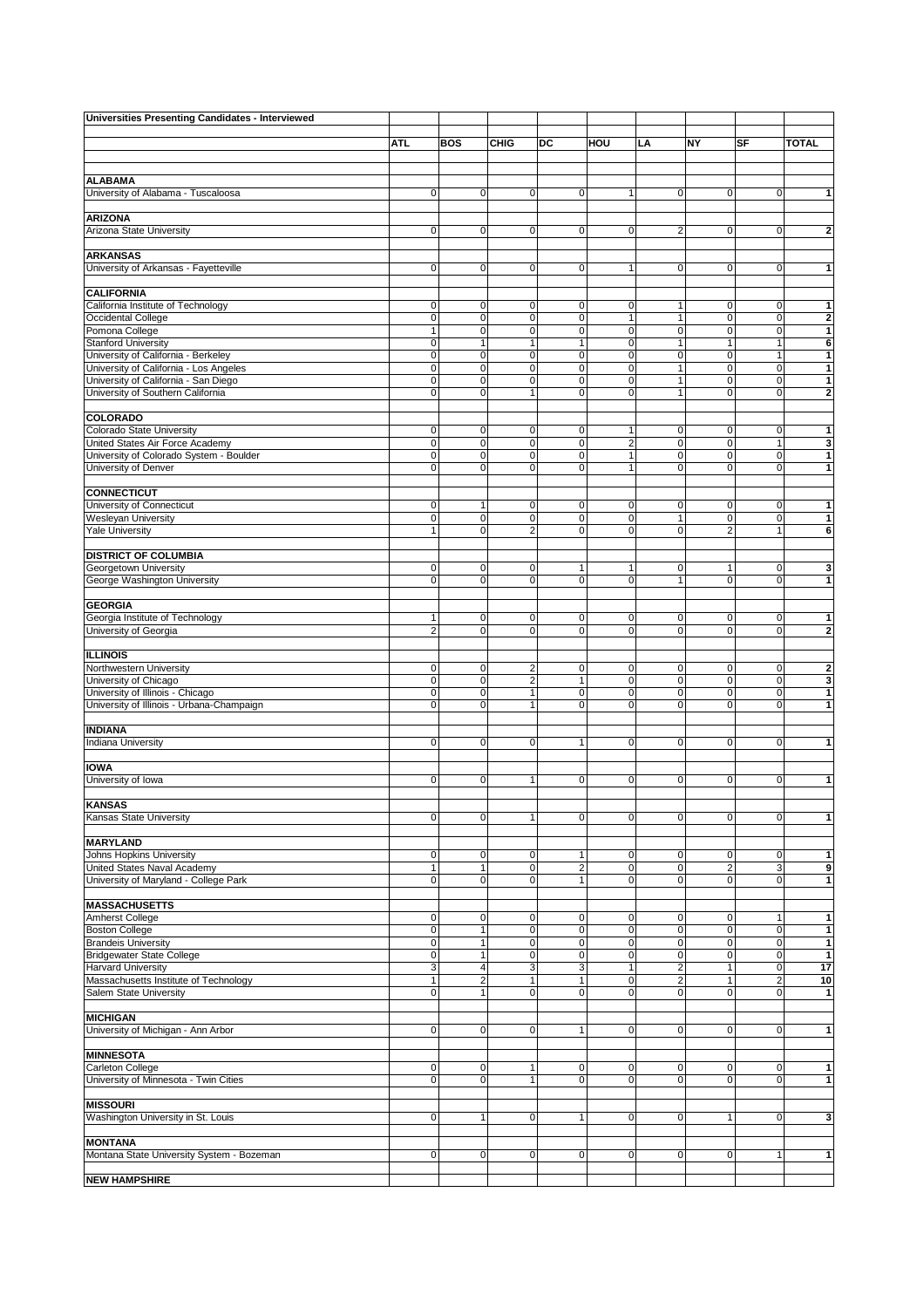| Dartmouth College                                                  | 1              | $\mathbf 0$    | 0                       | 0            | $\pmb{0}$               | $\pmb{0}$    | $\mathbf 0$         | $\mathbf 0$    | 1                       |
|--------------------------------------------------------------------|----------------|----------------|-------------------------|--------------|-------------------------|--------------|---------------------|----------------|-------------------------|
|                                                                    |                |                |                         |              |                         |              |                     |                |                         |
| <b>NEW JERSEY</b>                                                  |                |                |                         |              |                         |              |                     |                |                         |
| Princeton University                                               | -1             | 0              | 1                       | $\mathbf 0$  | $\mathbf 0$             | $\mathbf{1}$ | 1                   | $\mathbf 0$    | 4                       |
| Rutgers University - New Brunswick                                 | $\mathbf 0$    | $\mathbf 0$    | $\mathbf 0$             | $\mathbf 0$  | $\mathbf 0$             | $\mathbf 0$  | $\overline{2}$      | $\mathbf 0$    | $\bf{2}$                |
|                                                                    |                |                |                         |              |                         |              |                     |                |                         |
| <b>NEW MEXICO</b>                                                  |                |                |                         |              |                         |              |                     |                |                         |
| University of New Mexico                                           | $\mathbf 0$    | $\mathbf 0$    | $\mathbf 0$             | $\mathbf 0$  | $\mathbf{1}$            | $\pmb{0}$    | $\mathbf 0$         | $\mathbf 0$    | $\mathbf{1}$            |
|                                                                    |                |                |                         |              |                         |              |                     |                |                         |
| <b>NEW YORK</b>                                                    |                |                |                         |              |                         |              |                     |                |                         |
| City University of New York - John Jay College of Criminal Justice | 0              | 0              | 0                       | 0            | 0                       | 0            | 1                   | $\mathbf 0$    | 1                       |
| Columbia University                                                | $\mathbf 0$    | $\mathbf 0$    | $\mathbf 0$             | $\mathbf{1}$ | $\mathbf 0$             | $\pmb{0}$    | $\mathbf{1}$        | $\mathbf 0$    | $\boldsymbol{2}$        |
| <b>Cornell University</b>                                          | $\mathbf 0$    | $\mathbf 0$    | $\mathbf 0$             | $\mathbf 0$  | $\mathbf 0$             | $\mathbf{1}$ | $\mathbf{1}$        | $\mathbf 0$    | $\overline{\mathbf{2}}$ |
| Fordham University                                                 | $\mathbf 0$    | $\mathbf 0$    | $\mathbf 0$             | 1            | $\pmb{0}$               | $\pmb{0}$    | $\mathsf{O}\xspace$ | $\mathbf 0$    | $\mathbf 1$             |
|                                                                    | $\mathbf 0$    | $\overline{1}$ | $\mathbf 0$             | $\mathbf 0$  | $\mathbf 0$             | $\pmb{0}$    | $\mathbf{1}$        | $\mathbf 0$    |                         |
| New York University                                                | $\mathbf 0$    | $\mathbf 0$    |                         | $\mathbf 0$  | $\mathbf 0$             |              | $\mathbf{1}$        | $\mathbf 0$    | $\boldsymbol{2}$        |
| <b>Syracuse University</b>                                         |                |                | $\pmb{0}$               | $\mathbf 0$  |                         | $\pmb{0}$    |                     | $\mathbf 0$    | $\mathbf{1}$            |
| United States Military Academy                                     | $\mathbf{1}$   | $\mathbf 0$    | $\mathbf{1}$            |              | $\mathbf 0$             | $\pmb{0}$    | $\mathbf{1}$        |                | 3                       |
|                                                                    |                |                |                         |              |                         |              |                     |                |                         |
| <b>NORTH CAROLINA</b>                                              |                |                |                         |              |                         |              |                     |                |                         |
| Duke University                                                    | $\overline{2}$ | $\mathbf 0$    | $\mathsf 0$             | 0            | $\mathbf{1}$            | $\pmb{0}$    | $\mathbf 0$         | $\mathbf 0$    | $\mathbf{3}$            |
|                                                                    |                |                |                         |              |                         |              |                     |                |                         |
| OHIO                                                               |                |                |                         |              |                         |              |                     |                |                         |
| Ohio State University System - Columbus                            | 0              | 0              | $\mathbf{1}$            | 0            | 0                       | 0            | 0                   | 0              | 1                       |
| Ohio University                                                    | $\mathbf 0$    | $\mathbf 0$    | $\mathbf{1}$            | $\mathbf 0$  | $\mathbf 0$             | $\mathbf 0$  | $\mathbf 0$         | $\mathbf 0$    | $\mathbf{1}$            |
|                                                                    |                |                |                         |              |                         |              |                     |                |                         |
| <b>OKLAHOMA</b>                                                    |                |                |                         |              |                         |              |                     |                |                         |
| University of Oklahoma                                             | $\mathbf 0$    | $\mathbf 0$    | $\mathbf 0$             | $\mathbf 0$  | $\mathbf{1}$            | $\mathbf 0$  | $\mathbf 0$         | $\mathbf 0$    | $\mathbf{1}$            |
|                                                                    |                |                |                         |              |                         |              |                     |                |                         |
| <b>OREGON</b>                                                      |                |                |                         |              |                         |              |                     |                |                         |
| University of Oregon                                               | $\mathbf 0$    | 0              | $\mathbf 0$             | $\mathbf 0$  | $\mathbf 0$             | $\mathbf 0$  | $\mathbf 0$         | $\overline{1}$ | 1                       |
| University of Portland                                             | $\mathbf 0$    | $\mathbf 0$    | $\mathbf 0$             | $\mathbf 0$  | $\mathbf 0$             | $\mathbf 0$  | $\mathbf 0$         | $\overline{2}$ | $\boldsymbol{2}$        |
|                                                                    |                |                |                         |              |                         |              |                     |                |                         |
| PENNSYLVANIA                                                       |                |                |                         |              |                         |              |                     |                |                         |
| Franklin & Marshall College                                        | $\mathbf 0$    | 0              | $\pmb{0}$               | 0            | $\mathbf 0$             | 0            | $\mathbf{1}$        | $\mathbf 0$    | 1                       |
| Swarthmore College                                                 | $\mathbf 0$    | $\mathbf 0$    | $\mathbf 0$             | $\mathbf 0$  | $\mathbf 0$             | $\pmb{0}$    | $\mathbf{1}$        | $\pmb{0}$      | $\mathbf{1}$            |
| <b>Temple University</b>                                           | 0              | 0              | $\pmb{0}$               | $\mathbf 0$  | $\pmb{0}$               | $\pmb{0}$    | $\mathbf{1}$        | $\mathbf 0$    | $\mathbf{1}$            |
| University of Pennsylvania                                         | $\mathbf 0$    | $\mathbf 0$    | $\pmb{0}$               | $\mathbf 0$  | $\mathbf{1}$            | $\pmb{0}$    | $\mathbf 0$         | $\mathbf 0$    | 1                       |
| University of Pittsburgh                                           | $\mathbf 0$    | $\mathbf 0$    | $\mathbf 0$             | $\mathbf 0$  | $\mathbf 0$             | $\mathbf 0$  | $\mathbf{1}$        | $\mathbf 0$    | $\mathbf{1}$            |
|                                                                    |                |                |                         |              |                         |              |                     |                |                         |
| <b>RHODE ISLAND</b>                                                |                |                |                         |              |                         |              |                     |                |                         |
| <b>Brown University</b>                                            | $\mathbf 0$    | $\mathbf 1$    | $\mathbf 0$             | 1            | 0                       | 0            | $\mathbf{1}$        | 0              | 3                       |
| University of Rhode Island                                         | $\mathbf 0$    | $\overline{2}$ | $\mathbf 0$             | $\mathbf 0$  | $\mathbf 0$             | $\pmb{0}$    | $\mathbf 0$         | $\mathbf 0$    | $\mathbf{2}$            |
|                                                                    |                |                |                         |              |                         |              |                     |                |                         |
| <b>SOUTH CAROLINA</b>                                              |                |                |                         |              |                         |              |                     |                |                         |
| <b>Furman University</b>                                           | $\mathbf{1}$   | 0              | $\mathbf 0$             | $\mathbf 0$  | $\mathbf 0$             | 0            | $\mathbf 0$         | $\mathbf 0$    | 1                       |
| University of South Carolina - Columbia                            | $\mathbf{1}$   | $\mathbf 0$    | $\mathbf 0$             | $\mathbf 0$  | $\pmb{0}$               | $\pmb{0}$    | $\mathbf 0$         | $\mathbf 0$    | 1                       |
|                                                                    |                |                |                         |              |                         |              |                     |                |                         |
| <b>TENNESSEE</b>                                                   |                |                |                         |              |                         |              |                     |                |                         |
| Vanderbilt University                                              | $\overline{1}$ | $\mathbf 0$    | $\mathbf 0$             | 1            | $\pmb{0}$               | $\pmb{0}$    | 0                   | $\mathbf 0$    | $\bf 2$                 |
|                                                                    |                |                |                         |              |                         |              |                     |                |                         |
| <b>TEXAS</b>                                                       |                |                |                         |              |                         |              |                     |                |                         |
| Abilene Christian University                                       | $\mathbf 0$    | 0              | $\mathbf{1}$            | 0            | $\mathbf 0$             | 0            | $\mathbf 0$         | $\mathbf 0$    | 1                       |
| <b>Rice University</b>                                             | $\mathbf 0$    | $\mathbf 0$    | $\mathbf{1}$            | $\mathbf 0$  | $\overline{\mathbf{c}}$ | $\pmb{0}$    | $\mathbf 0$         | $\mathbf 0$    | 3                       |
| Southern Methodist University                                      | $\mathbf 0$    | $\mathbf 0$    | $\pmb{0}$               | $\mathbf 0$  | $\mathbf{1}$            | $\pmb{0}$    | $\mathbf 0$         | $\mathbf 0$    | 1                       |
| <b>Texas Christian University</b>                                  | $\mathbf 0$    | $\mathbf 0$    | $\mathbf 0$             | $\mathbf 0$  | $\mathbf{1}$            | $\pmb{0}$    | $\mathbf 0$         | $\mathbf 0$    | 1                       |
| University of Texas - Austin                                       | 0              | 0              | 0                       | 0            | 1                       | $\pmb{0}$    | $\pmb{0}$           | $\pmb{0}$      | $\mathbf{1}$            |
|                                                                    |                |                |                         |              |                         |              |                     |                |                         |
| <b>VIRGINIA</b>                                                    |                |                |                         |              |                         |              |                     |                |                         |
| George Mason University                                            | $\mathbf 0$    | $\mathbf 0$    | $\pmb{0}$               | 1            | $\pmb{0}$               | $\pmb{0}$    | $\mathbf 0$         | $\mathbf 0$    | 1                       |
| University of Virginia                                             | $\overline{1}$ | $\mathbf 0$    | $\mathbf 0$             | $\mathbf{1}$ | $\mathbf 0$             | $\pmb{0}$    | $\mathbf 0$         | $\mathbf 0$    | $\mathbf{2}$            |
|                                                                    |                |                |                         |              |                         |              |                     |                |                         |
| <b>WASHINGTON</b>                                                  |                |                |                         |              |                         |              |                     |                |                         |
|                                                                    |                |                |                         |              |                         |              |                     |                |                         |
| Seattle University                                                 | $\overline{0}$ | $\pmb{0}$      | $\pmb{0}$               | 0            | $\pmb{0}$               | $\pmb{0}$    | $\mathbf 0$         | $\mathbf{1}$   | $\mathbf 1$             |
| University of Puget Sound                                          | $\mathbf 0$    | $\mathbf 0$    | $\pmb{0}$               | 0            | $\pmb{0}$               | $\pmb{0}$    | $\pmb{0}$           | $\mathbf{1}$   | $\mathbf{1}$            |
| University of Washington - Seattle                                 | $\mathbf 0$    | $\mathbf 0$    | 0                       | $\mathbf 0$  | $\mathbf 0$             | $\pmb{0}$    | $\mathbf 0$         | $\mathbf{1}$   | $\mathbf{1}$            |
|                                                                    |                |                |                         |              |                         |              |                     |                |                         |
| <b>WISCONSIN</b>                                                   |                |                |                         |              |                         |              |                     |                |                         |
| University of Wisconsin - Madison                                  | $\mathbf 0$    | $\mathbf 0$    | $\overline{\mathbf{c}}$ | $\mathbf 0$  | $\mathbf 0$             | $\pmb{0}$    | $\mathbf 0$         | $\mathbf 0$    | $\overline{\mathbf{c}}$ |
|                                                                    |                |                |                         |              |                         |              |                     |                |                         |
| <b>WYOMING</b>                                                     |                |                |                         |              |                         |              |                     |                |                         |
| University of Wyoming                                              | $\mathbf 0$    | $\mathbf 0$    | $\mathsf 0$             | $\mathbf 0$  | $\pmb{0}$               | $\pmb{0}$    | $\mathbf 0$         | $\mathbf{1}$   | $\mathbf{1}$            |
|                                                                    |                |                |                         |              |                         |              |                     |                |                         |
| <b>TOTAL</b>                                                       | 19             | 18             | 26                      | 20           | 19                      | 16           | 23                  | 18             | 159                     |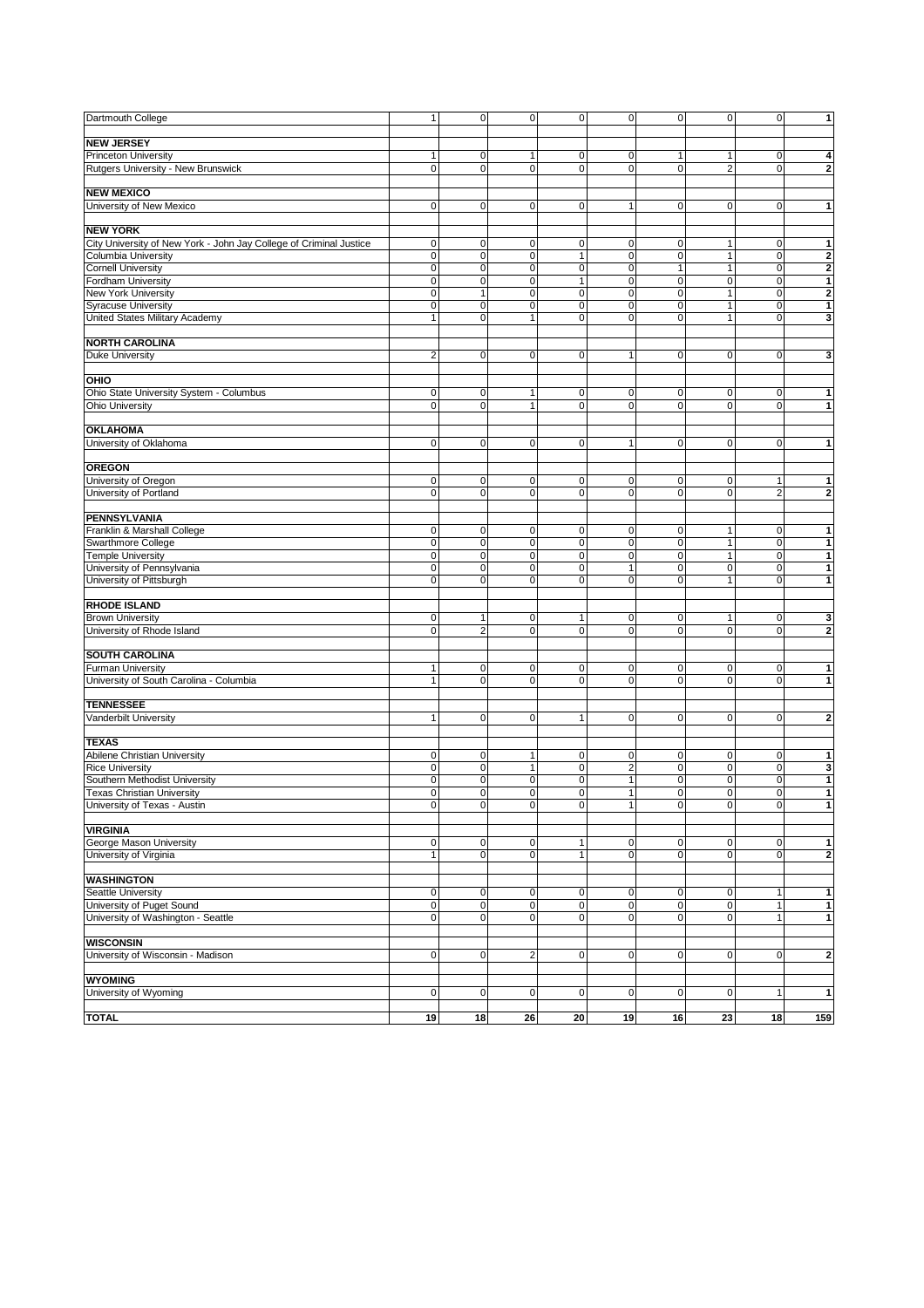| Proposed Field of Study - Interviewed                                                      |                   |                     |                             |                     |                               |                            |                            |                         |                              |
|--------------------------------------------------------------------------------------------|-------------------|---------------------|-----------------------------|---------------------|-------------------------------|----------------------------|----------------------------|-------------------------|------------------------------|
|                                                                                            |                   |                     |                             |                     |                               |                            |                            |                         |                              |
|                                                                                            | ATL               | BOS                 | <b>CHIG</b>                 | DC                  | <b>HOU</b>                    | LA                         | ΝY                         | SF                      | <b>TOTAL</b>                 |
|                                                                                            |                   |                     |                             |                     |                               |                            |                            |                         |                              |
| Acting<br>Advanced Chemical Engineering                                                    | 0<br>0            | 0<br>1              | $\pmb{0}$<br>$\pmb{0}$      | 1<br>0              | $\mathsf 0$<br>$\overline{0}$ | 0<br>$\pmb{0}$             | $\pmb{0}$<br>$\pmb{0}$     | 0<br>$\overline{0}$     | $\mathbf{1}$<br>1            |
| <b>Advanced Computing</b>                                                                  | 0                 | 0                   | $\mathbf 0$                 | 0                   | 0                             | 1                          | 0                          | $\pmb{0}$               | 1                            |
| African Studies                                                                            | 0                 | 0                   | 0                           | 0                   | 1                             | $\mathbf 0$                | $\mathbf 0$                | $\overline{0}$          | 1                            |
| Art History & Visual Culture                                                               | 0                 | 0                   | 0                           | 0                   | $\mathbf 0$                   | 1                          | 0                          | 0                       | 1                            |
| Artificial Intelligence                                                                    | $\pmb{0}$         | $\mathbf 0$         | $\pmb{0}$                   | 0                   | $\mathsf 0$                   | 0                          | $\mathbf 0$                | $\mathbf{1}$            | 1                            |
| Astrophysics                                                                               | 0                 | 0                   | $\mathbf{1}$                | 0                   | $\overline{0}$                | 0                          | 0                          | $\mathsf 0$             | 1                            |
| Bioengineering                                                                             | 0                 | $\mathbf 0$         | $\mathbf 0$                 | 0                   | 0                             | 1                          | $\mathbf 0$                | 0                       | 1                            |
| Bioengineering: Imaging and Sensing<br><b>Biomedical Engineering</b>                       | 0<br>0            | 0<br>0              | $\mathbf{1}$<br>0           | $\overline{0}$<br>0 | $\overline{0}$<br>1           | 0<br>0                     | 0<br>0                     | $\overline{0}$<br>0     | 1<br>1                       |
| <b>B.Phil in Philosophy</b>                                                                | $\pmb{0}$         | 0                   | $\mathbf{1}$                | 0                   | $\mathsf 0$                   | 0                          | $\mathbf 0$                | 0                       | 1                            |
| Cancer                                                                                     | 0                 | 1                   | 0                           | 0                   | $\overline{0}$                | 0                          | 0                          | $\pmb{0}$               | 1                            |
| Chemistry                                                                                  | 0                 | 0                   | $\mathbf 0$                 | 0                   | 0                             | 1                          | $\mathbf 0$                | $\pmb{0}$               | 1                            |
| Chid Development and Education                                                             | 0                 | $\mathbf 0$         | $\overline{0}$              | 1                   | $\overline{0}$                | 0                          | $\mathbf 0$                | $\overline{0}$          | $\mathbf{1}$                 |
| <b>Chinese Studies</b>                                                                     | 0                 | 0                   | $\mathbf{1}$                | 0                   | 0                             | 0                          | 0                          | 1                       | $\overline{\mathbf{2}}$      |
| Christian Ethics                                                                           | 1                 | $\mathbf 0$         | $\pmb{0}$                   | 0                   | $\mathsf 0$                   | 0                          | $\mathbf 0$                | $\mathsf 0$             | 1                            |
| Comparative and International Educatio                                                     | 0                 | 1                   | 0                           | 0                   | $\overline{0}$                | 0                          | 0                          | $\pmb{0}$               | 1                            |
| <b>Comparative Social Policy</b><br>Computer Science                                       | 0<br>0            | 0<br>$\mathbf 0$    | $\mathbf 0$<br>1            | 1<br>0              | 1<br>$\overline{0}$           | 0<br>0                     | 1<br>0                     | 0<br>$\overline{0}$     | 3<br>1                       |
| Conflict, Security, and Development                                                        | 0                 | 0                   | 0                           | 0                   | 0                             | 0                          | $\mathbf{1}$               | $\mathsf 0$             | 1                            |
| Conflict, Security & Development                                                           | $\pmb{0}$         | 0                   | $\mathbf{1}$                | 0                   | $\mathsf 0$                   | 0                          | $\pmb{0}$                  | 0                       | 1                            |
| <b>Creative Writing Poetry</b>                                                             | 0                 | 1                   | 0                           | 0                   | $\overline{0}$                | 0                          | 0                          | $\pmb{0}$               | 1                            |
| Criminology                                                                                | 1                 | 0                   | $\mathbf 0$                 | 0                   | 0                             | 0                          | $\mathbf 0$                | 0                       | 1                            |
| Department of Disease Control                                                              | 0                 | 0                   | $\overline{0}$              | $\overline{0}$      | $\overline{0}$                | 1                          | $\mathbf 0$                | $\overline{0}$          | $\mathbf{1}$                 |
| Development Studies                                                                        | 0                 | 0                   | 0                           | $\overline{1}$      | 2                             | 0                          | 0                          | 0                       | 3                            |
| DPhil in International Relations in the Department of Politics and International Relations | $\mathbf 0$       | $\mathbf 0$         | $\mathsf 0$                 | 0                   | $\mathbf{1}$                  | 0                          | $\mathbf 0$                | 0                       | 1                            |
| Earth Science                                                                              | 0                 | 0                   | $\mathbf{1}$                | 0                   | $\overline{0}$                | 0                          | 0                          | 0                       | 1                            |
| Ecology, Evolution, and Conservation<br>Econometrics and Mathematical Economics            | 0                 | $\Omega$<br>0       | $\mathbf 0$<br>$\mathbf{1}$ | 0<br>0              | 0<br>$\mathsf 0$              | 0<br>0                     | $\mathbf 0$<br>0           | 0<br>$\pmb{0}$          | 1<br>1                       |
| Economics                                                                                  | $\mathbf{1}$      | 1                   | 0                           | 3                   | 0                             | 0                          | 0                          | 1                       | 6                            |
| Economics and Philosophy                                                                   | $\pmb{0}$         | 0                   | $\mathsf 0$                 | 1                   | $\mathbf{1}$                  | $\mathbf 0$                | $\mathbf 0$                | 0                       | $\overline{\mathbf{2}}$      |
| <b>Economics for Development</b>                                                           | 0                 | 0                   | 0                           | 1                   | $\overline{0}$                | 0                          | 1                          | 0                       | 2                            |
| Educational Leadership and School Improvement                                              | 0                 | 0                   | $\mathbf 0$                 | 0                   | 1                             | 0                          | $\mathbf 0$                | 0                       | 1                            |
| Energy Technologies                                                                        | 0                 | 0                   | $\mathsf 0$                 | 0                   | 1                             | 0                          | 0                          | $\pmb{0}$               | $\mathbf{1}$                 |
| Engineering for Sustainable Development                                                    | 0                 | 0                   | $\mathbf{1}$                | 0                   | $\mathbf 0$                   | 0                          | 0                          | 0                       | 1                            |
| <b>Engineering Sciences</b>                                                                | $\mathbf 0$       | $\mathbf 0$         | $\mathsf 0$                 | 0                   | $\mathsf 0$                   | $\mathbf 0$                | $\mathbf 0$                | 1                       | 1                            |
| English: Issues in Modern Culture                                                          | 0                 | 0                   | 0                           | 1                   | $\overline{0}$                | 0                          | 0                          | 0                       | 1                            |
| English Research                                                                           | 0                 | 1                   | $\mathbf 0$                 | 0                   | 0                             | 0                          | $\mathbf 0$                | 0                       | 1<br>1                       |
| English: Shakespeare in History<br>English Studies (Medieval Period)                       | 0<br>0            | 0<br>0              | $\pmb{0}$<br>0              | 0<br>0              | $\mathsf 0$<br>0              | 0<br>1                     | 0<br>0                     | $\mathbf{1}$<br>0       | $\mathbf{1}$                 |
| Environmental Law and Sustainability                                                       | $\mathbf 0$       | $\mathbf 0$         | $\pmb{0}$                   | 0                   | $\mathsf 0$                   | $\mathbf 0$                | $\mathbf 0$                | 1                       | 1                            |
| Evolutionary genomics                                                                      | 1                 | 0                   | 0                           | 0                   | $\overline{0}$                | 0                          | 0                          | $\overline{0}$          | 1                            |
| Filmmaking                                                                                 | 0                 | 0                   | $\mathbf 0$                 | 0                   | 0                             | 1                          | 0                          | 0                       | 1                            |
| Financial Risk Management                                                                  | 0                 | 0                   | $\pmb{0}$                   | $\mathbf{1}$        | $\mathsf 0$                   | 0                          | 0                          | $\pmb{0}$               | $\mathbf{1}$                 |
| Gender and Society                                                                         | 1                 | 0                   | 0                           | 0                   | 0                             | 0                          | 0                          | 0                       | 1                            |
| Gender, Policy and Inequalities                                                            | $\mathbf 0$       | $\mathbf 0$         | $\pmb{0}$                   | 0                   | $\mathsf 0$                   | 1                          | $\mathbf 0$                | 0                       | 1                            |
| Gender Violence and Health                                                                 | 0                 | 0                   | 0                           | 1                   | $\overline{0}$                | 0                          | 0                          | 0                       | 1                            |
| Global and Imperial History                                                                | 0                 | 1                   | $\mathbf 0$                 | 0                   | 0                             | 0                          | 0                          | 0                       | 1                            |
| <b>Global Food Security</b>                                                                | 0<br>0            | 0<br>0              | $\pmb{0}$<br>$\mathbf{1}$   | 0<br>0              | $\mathsf 0$<br>0              | 0<br>0                     | $\mathbf{1}$<br>0          | $\pmb{0}$<br>0          | 1<br>$\mathbf{1}$            |
| Global Governance and Diplomacy<br>Global Health                                           | $\mathbf 0$       | 1                   | $\pmb{0}$                   | 0                   | $\mathsf 0$                   | $\mathbf 0$                | $\mathbf 0$                | 0                       | 1                            |
| Global Health and Development                                                              | 0                 | 0                   | 0                           | 0                   | 1                             | 0                          | 0                          | $\overline{0}$          | 1                            |
| <b>Global Politics</b>                                                                     | 0                 | 0                   | $\mathbf 0$                 | 0                   | 0                             | 0                          | 1                          | 0                       | 1                            |
| Health Policy, Planning, and Financing                                                     | 0                 | 0                   | $\pmb{0}$                   | 0                   | $\mathsf 0$                   | 0                          | 1                          | $\pmb{0}$               | $\mathbf{1}$                 |
| High Energy Physics PhD on ATLAS experiment project                                        | 0                 | 0                   | 0                           | 0                   | 0                             | 0                          | $\mathbf{1}$               | 0                       | 1                            |
| History of Science, Medicine, and Technology                                               | 1                 | $\mathbf 0$         | $\bf 0$                     | 0                   | $\mathsf 0$                   | 0                          | $\mathbf 0$                | 0                       | 1                            |
| Infection, Immunology, and Translational Medicine                                          | 0                 | 0<br>1              | 0                           | 0                   | $\overline{0}$                | 0                          | 0                          | 1                       | 1                            |
| Innovation Design Engineering<br>Innovation, Strategy, and Organisation                    | 0                 | 0                   | $\mathbf 0$<br>$\pmb{0}$    | 0<br>$\mathbf{1}$   | $\mathsf 0$<br>$\mathsf 0$    | 0<br>0                     | 0<br>0                     | 0<br>$\pmb{0}$          | $\overline{\mathbf{2}}$<br>1 |
| <b>Inorganic Chemistry</b>                                                                 | 0                 | 0                   | 0                           | 0                   | 0                             | 0                          | $\mathbf{1}$               | 0                       | 1                            |
| Integrated Immunology                                                                      | $\mathbf 0$       | $\mathbf 0$         | $\bf 0$                     | 0                   | $\mathbf{1}$                  | $\mathbf 0$                | $\pmb{0}$                  | 0                       | 1                            |
| Intelligence and International Security                                                    | 0                 | 0                   | 0                           | 0                   | o                             | 1                          | 0                          | 0                       | 1                            |
| International Child Health                                                                 | 0                 | 0                   | $\mathbf 0$                 | 0                   | $\mathsf 0$                   | 1                          | 0                          | 0                       | 1                            |
| International Political Economy                                                            | 0                 | 0                   | $\pmb{0}$                   | 0                   | $\overline{0}$                | 0                          | 0                          | 1                       | 1                            |
| International Politics                                                                     | 0                 | 0                   | 0                           | 0                   | 0                             | 0                          | 1                          | 0                       | 1                            |
| International Public Policy                                                                | $\pmb{0}$         | $\mathbf 0$         | 1                           | 0                   | $\mathsf 0$<br>ō              | $\mathbf 0$                | $\mathbf 0$                | 0<br>ō                  | 1                            |
| <b>International Relations</b><br><b>International Relations</b>                           | $\mathbf{1}$<br>0 | 0<br>0              | 3<br>$\pmb{0}$              | 0<br>0              | 1                             | $\mathbf 0$<br>0           | $\mathbf 0$<br>0           | 0                       | 4<br>1                       |
| International Relations and Politics                                                       | 0                 | 0                   | $\pmb{0}$                   | $\mathbf{1}$        | ō                             | $\mathbf 0$                | $\mathbf 0$                | $\overline{0}$          | $\mathbf{1}$                 |
| Local and Regional Development                                                             | 0                 | 1                   | 0                           | 0                   | $\mathbf 0$                   | 0                          | $\mathbf 0$                | 0                       | 1                            |
| MArch Urban Design                                                                         | $\pmb{0}$         | 0                   | $\pmb{0}$                   | 0                   | $\mathsf 0$                   | $\bf 0$                    | $\pmb{0}$                  | 1                       | 1                            |
| Marine Environmental Management                                                            | 0                 | 1                   | $\pmb{0}$                   | 0                   | $\mathbf 0$                   | 0                          | $\mathbf 0$                | ō                       | 1                            |
| Master of Music in Conducting                                                              | 0                 | $\mathbf{1}$        | $\pmb{0}$                   | 0                   | $\mathsf 0$                   | 0                          | 0                          | $\pmb{0}$               | 1                            |
| Master of Public Health                                                                    | 0                 | 0                   | $\mathbf{1}$                | 0                   | $\mathsf 0$                   | $\mathbf 0$                | $\mathbf 0$                | $\overline{0}$          | $\mathbf{1}$                 |
| Mathematics and the Foundations of Computer Science<br>Medical Anthropology                | 0<br>$\pmb{0}$    | 0<br>0              | $\mathbf 0$<br>$\mathsf 0$  | 1<br>0              | $\mathbf 0$<br>$\mathsf 0$    | 0<br>1                     | $\mathbf 0$<br>$\mathbf 0$ | 0<br>0                  | 1<br>1                       |
| <b>Medical Electronics and Physics</b>                                                     | 0                 | 0                   | 0                           | 0                   | $\mathbf 0$                   | $\mathbf 0$                | $\mathbf{1}$               | $\mathbf 0$             | $\mathbf{1}$                 |
| Migration, Mobility and Development                                                        | 0                 | 0                   | $\mathsf 0$                 | 0                   | $\mathsf 0$                   | 0                          | 0                          | 1                       | 1                            |
| <b>Migration Studies</b>                                                                   | 0                 | 0                   | $\mathsf 0$                 | $\overline{0}$      | $\overline{0}$                | $\mathbf 0$                | $\mathbf{1}$               | $\overline{0}$          | $\mathbf{1}$                 |
| Modern Society and Global Transformations                                                  | 1                 | 0                   | 0                           | 0                   | $\mathbf 0$                   | 0                          | $\mathbf 0$                | 0                       | 1                            |
| Molecular Cell Biology                                                                     | $\pmb{0}$         | 0                   | $\pmb{0}$                   | 0                   | $\mathsf 0$                   | $\pmb{0}$                  | $\mathbf{1}$               | 0                       | 1                            |
| MPA in Public and Social Policy                                                            | 0                 | 0                   | $\mathsf 0$                 | 0                   | $\mathbf{1}$                  | 0                          | $\mathbf 0$                | ō                       | 1                            |
| MPA International Development                                                              | 1                 | 0                   | $\mathsf 0$                 | 0                   | $\mathsf 0$                   | 0                          | 0                          | $\mathsf 0$             | 1                            |
| MPhil in Environmental Design in Architecture                                              | 0<br>$\mathbf{1}$ | 0<br>0              | $\mathsf 0$<br>0            | 0<br>0              | 1<br>$\mathbf 0$              | $\mathbf 0$<br>0           | $\mathbf 0$<br>$\mathbf 0$ | $\overline{0}$<br>0     | $\mathbf{1}$<br>$\mathbf{1}$ |
| MPhil in International Relations<br>MPhil in Politics (Comparative Government)             | $\pmb{0}$         | 0                   | $\pmb{0}$                   | 0                   | $\mathsf 0$                   | $\pmb{0}$                  | $\overline{1}$             | 0                       | 1                            |
| MPhil in Politics (Political Theory)                                                       | 0                 | 0                   | 0                           | 0                   | $\mathbf 0$                   | $\mathbf{1}$               | $\mathbf 0$                | $\mathbf 0$             | $\mathbf{1}$                 |
| MSc Development Management                                                                 | 0                 | 0                   | $\pmb{0}$                   | 0                   | $\mathsf 0$                   | $\mathbf 0$                | 0                          | 1                       | 1                            |
| MSc in Mathematics and the Foundations of Computer Science                                 | 0                 | 0                   | $\pmb{0}$                   | 0                   | $\mathsf 0$                   | $\mathbf 0$                | $\mathbf 0$                | $\mathbf{1}$            | $\mathbf{1}$                 |
| MSc in Medical Humanities                                                                  | 0                 | 0                   | 0                           | 0                   | $\mathbf 0$                   | 0                          | $\mathbf{1}$               | 0                       | 1                            |
| MSc Media and Communications                                                               | $\pmb{0}$         | 0                   | $\pmb{0}$                   | 1                   | $\mathsf 0$                   | 0                          | $\pmb{0}$                  | 0                       | 1                            |
| M.ST. Oriental Studies                                                                     | 0                 | 0                   | $\mathbf{1}$                | 0                   | $\mathbf 0$                   | 0                          | 0                          | $\overline{0}$          | 1                            |
| Neuroscience                                                                               | 0                 | $\mathbf 0$         | $\pmb{0}$                   | 0                   | $\mathsf 0$                   | 1                          | 0                          | $\mathsf 0$             | 1                            |
| Nuclear Energy<br>Part III of the Mathematical Tripos (MASt Mathematics)                   | 0<br>0            | 0<br>0              | $\pmb{0}$<br>$\mathbf 0$    | 0<br>0              | $\mathbf 0$<br>1              | $\mathbf 0$<br>$\mathbf 0$ | $\mathbf 0$<br>$\mathbf 0$ | $\mathbf{1}$<br>0       | $\mathbf{1}$<br>$\mathbf{1}$ |
| Philosophy                                                                                 | $\overline{2}$    | 0                   | $\pmb{0}$                   | 0                   | $\mathsf 0$                   | $\mathbf 0$                | $\mathbf 0$                | 1                       | 3                            |
| Philosophy BPhil                                                                           | 0                 | 0                   | $\mathbf{1}$                | 0                   | $\mathbf 0$                   | 0                          | $\mathbf 0$                | $\mathsf 0$             | 1                            |
| Philosophy, Politics, and Economics of Health                                              | 0                 | 0                   | 0                           | $\pmb{0}$           | $\mathsf 0$                   | $\mathbf 0$                | $\mathbf{1}$               | $\mathsf 0$             | 1                            |
| Physics                                                                                    | $\mathbf{1}$      | $\mathsf{O}\xspace$ | $\mathbf 0$                 | $\overline{0}$      | $\bullet$                     | $\mathbf 0$                | $\mathbf 0$                | $\overline{\mathbf{0}}$ | $\mathbf{1}$                 |
| <b>Planning Studies</b>                                                                    | $\mathbf{1}$      | 0                   | $\mathbf 0$                 | 0                   | $\mathbf 0$                   | $\mathbf 0$                | $\mathbf 0$                | 0                       | 1                            |
| Plant Science, Biochemistry and Systems Biology Tract                                      | $\pmb{0}$         | 0                   | $\pmb{0}$                   | $\overline{0}$      | $\bullet$                     | 0                          | $\mathbf{1}$               | 0                       | $\mathbf{1}$                 |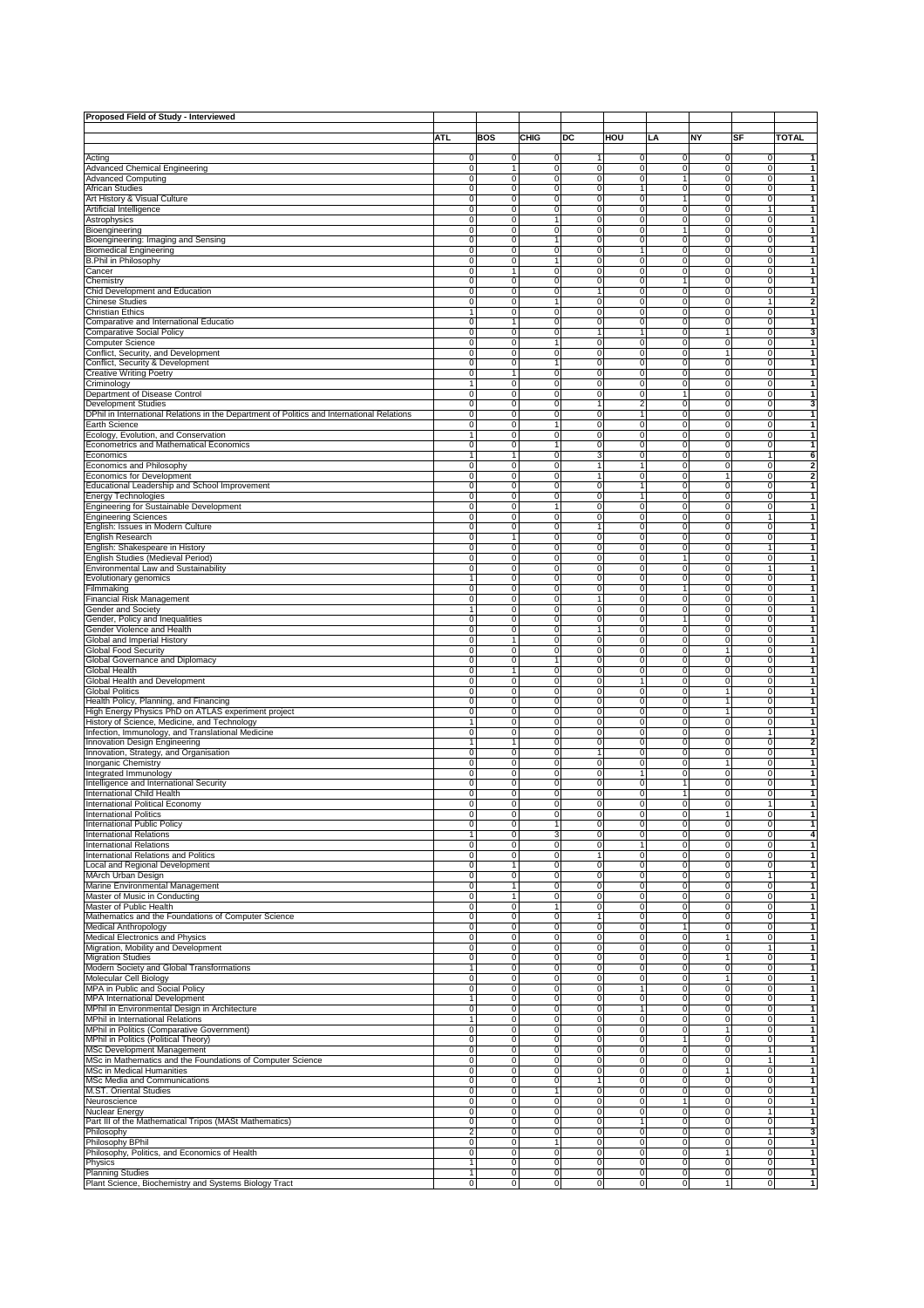| <b>TOTAL</b>                                                                                                          | 19       | 18                   | 26             | 20          | 19       | 16       | 23                   | 18             | 159 |
|-----------------------------------------------------------------------------------------------------------------------|----------|----------------------|----------------|-------------|----------|----------|----------------------|----------------|-----|
|                                                                                                                       |          |                      |                |             |          |          |                      |                |     |
| Zoology: Behavioural Ecology                                                                                          |          | $\Omega$             | $\Omega$       | $\Omega$    | $\Omega$ | $\Omega$ |                      | $\Omega$       |     |
| <b>Wild Animal Biology</b>                                                                                            |          | $\Omega$             | $\Omega$       | 0           |          | n        | $\Omega$             | 0<br>1         |     |
| <b>War Studies</b>                                                                                                    |          | $\Omega$             | $\Omega$       | $\Omega$    |          |          |                      |                |     |
| The potential impact of focused partner notification for recently acquired HIV infection<br><b>Urban Regeneration</b> |          | $\Omega$<br>$\Omega$ | $\Omega$<br>1  | 0           | $\Omega$ | $\Omega$ | $\Omega$<br>$\Omega$ | 0<br>0         | 1   |
| Theory and History of International Relations                                                                         |          |                      | $\Omega$       | 0           | $\Omega$ | $\Omega$ | $\Omega$             | 0              | 1   |
| <b>Theoretical Physics</b>                                                                                            |          | $\Omega$             | $\overline{0}$ | 0           | $\Omega$ | n        |                      | Ō              | 1   |
| Theology: Christian Ethics                                                                                            |          |                      | $\Omega$       | $\mathbf 0$ |          | C        |                      | 0              |     |
| Theatre and Global Development                                                                                        |          | O                    | $\Omega$       | $\mathbf 0$ |          |          | $\Omega$             |                |     |
| <b>Technology Policy</b>                                                                                              |          | $\Omega$             | 1              |             |          | n        | $\Omega$             | $\Omega$       | 2   |
| Technology Entrepreneurship                                                                                           |          | $\Omega$             | $\mathbf 0$    | $\mathbf 0$ |          | n        | $\Omega$             | 0              | 1   |
| Sustainable Energy Systems                                                                                            |          | O                    | $\overline{0}$ |             |          |          | $\Omega$             | $\overline{0}$ | 1   |
| Sustainable Cities                                                                                                    |          | $\Omega$             | $\Omega$       | $\Omega$    |          | n        |                      | $\Omega$       | 1   |
| Social Research Methods                                                                                               |          | $\Omega$             | $\Omega$       | $\Omega$    |          | n        | $\Omega$             | $\Omega$       | 1   |
| Social Anthropology                                                                                                   |          | $\Omega$             | $\Omega$       | $\Omega$    |          | $\Omega$ | $\Omega$             | 0              | 2   |
| Shakespeare                                                                                                           |          |                      | $\Omega$       | 0           |          | $\Omega$ | $\Omega$             | 0              | 1   |
| Sexual Dissidence in Literature                                                                                       |          | $\Omega$             | $\overline{0}$ | 0           | $\Omega$ | $\Omega$ |                      | 0              | 1   |
| Science & Security                                                                                                    |          | $\Omega$             | 1              | $\Omega$    | U        | n        | $\Omega$             | 0              | 1   |
| Science and Technology in Society                                                                                     |          | $\Omega$             | $\Omega$       | $\Omega$    |          |          | $\Omega$             | $\Omega$       |     |
| Russian and East European Studies                                                                                     |          | $\Omega$             | $\Omega$       | $\mathbf 0$ |          |          | $\Omega$             | 0              | 1   |
| Research Methods (Social Policy & Sociology)                                                                          |          | 0                    | $\Omega$       | 0           |          |          |                      | 0              |     |
| Regulation                                                                                                            |          | $\Omega$             | 0              |             |          |          |                      | 0              |     |
| Quantitative Biology                                                                                                  |          | $\Omega$             |                | $\Omega$    |          |          |                      | 0              |     |
| <b>Public Policy</b>                                                                                                  |          | O                    | $\Omega$       | $\Omega$    |          |          |                      |                |     |
| Public Health in Developing Countries                                                                                 |          | $\Omega$             |                | $\Omega$    |          |          | $\Omega$             | $\Omega$       | 2   |
| Public Health (Cancer Epidemiology)                                                                                   |          | $\Omega$             | 1              | $\mathbf 0$ |          |          | $\Omega$             | $\Omega$       | 1   |
| <b>Public Health</b>                                                                                                  |          | $\Omega$             | $\Omega$       | $\Omega$    |          |          | $\Omega$             |                |     |
| <b>Public Health</b>                                                                                                  |          |                      |                | $\Omega$    |          |          | $\Omega$             | $\Omega$       | 3   |
| Public and Economic Policy                                                                                            |          | $\Omega$             |                | 0           | $\Omega$ | n        |                      | $\mathbf 0$    | 2   |
| Postcolonial Culture and Global Policy                                                                                |          | $\Omega$             | $\Omega$       | $\mathbf 0$ | $\Omega$ |          | $\Omega$             | 0              | 1   |
| Politics (Comparative Government) (taught and research)                                                               |          | $\Omega$             | $\Omega$       | $\mathbf 0$ | O        |          | $\Omega$             | 0              | 1   |
| Political Thought and Intellectual History                                                                            |          |                      | $\Omega$       | 0           | $\Omega$ |          | $\Omega$             | 0              | 1   |
| <b>Political Theory</b>                                                                                               |          |                      | $\Omega$       | $\Omega$    |          |          | $\Omega$             | 0              | 1   |
| <b>Polar Studies</b>                                                                                                  | $\Omega$ | $\Omega$             | $\mathbf{1}$   | 0           | $\Omega$ | $\Omega$ | $\Omega$             | 0              | 1   |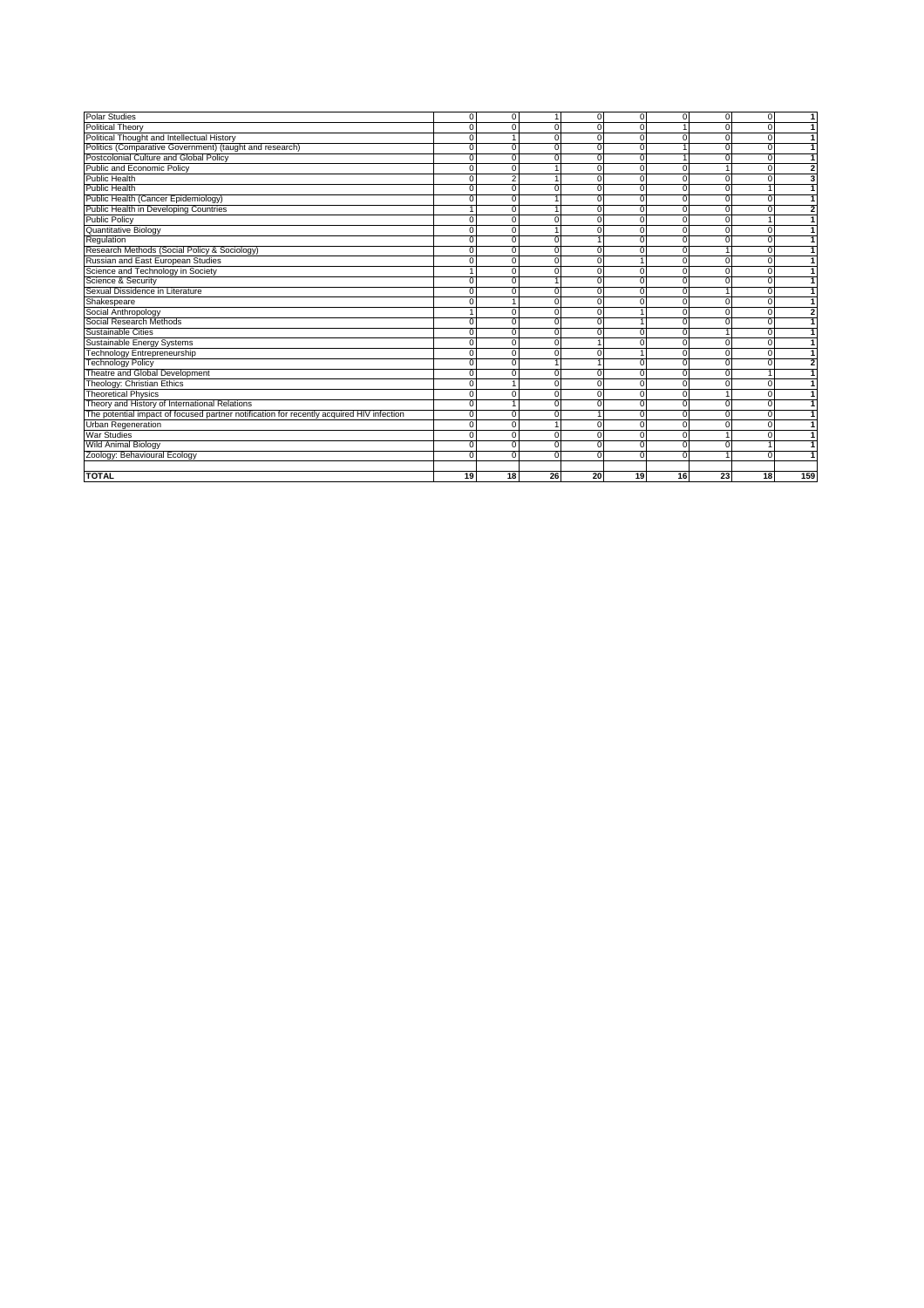| Preferred UK University - Interviewed            |                |                |                |             |                |                |                |                |                |
|--------------------------------------------------|----------------|----------------|----------------|-------------|----------------|----------------|----------------|----------------|----------------|
|                                                  | <b>ATL</b>     | <b>BOS</b>     | CHIG           | <b>DC</b>   | <b>HOU</b>     | LA             | <b>NY</b>      | <b>SF</b>      | <b>TOTAL</b>   |
|                                                  |                |                |                |             |                |                |                |                |                |
| Central School of Speech and Drama               | 0              | 0              | 0              |             | $\mathbf 0$    | 0              | 0              | 0              | 1              |
| Goldsmiths College, University of London         | $\Omega$       | $\mathbf 0$    | $\Omega$       | $\Omega$    | $\Omega$       | 1              | $\Omega$       | $\Omega$       | 1              |
| Imperial College London                          | $\overline{2}$ | $\overline{2}$ |                | $\Omega$    | $\Omega$       | $\overline{2}$ | $\Omega$       | $\Omega$       | 7              |
| King's College London                            | $\Omega$       | $\mathbf{1}$   | $\overline{2}$ | $\Omega$    |                | 1              | 4              |                | 10             |
| Kingston University                              | ŋ              | $\mathbf 0$    | $\Omega$       | $\Omega$    | $\Omega$       | $\Omega$       | $\Omega$       |                | 1              |
| London Film School                               | O              | $\mathbf 0$    | $\Omega$       | $\Omega$    | $\Omega$       | 1              | $\Omega$       | 0              | 1              |
| London School of Economics and Political Science |                |                |                | 5           | 3              | 1              | 3              | 3              | 19             |
| London School of Hygiene and Tropical Medicine   |                | 1              | 2              | 1           | $\Omega$       | 1              | $\Omega$       |                | $\overline{7}$ |
| <b>Newcastle University</b>                      | $\Omega$       | $\mathbf{1}$   | $\Omega$       | $\Omega$    | $\Omega$       | $\Omega$       | $\Omega$       | $\Omega$       | 1              |
| Queen Mary, University of London                 | Ō              | $\mathbf 0$    | $\Omega$       | 1           | $\Omega$       | 0              |                | 0              | $\overline{2}$ |
| Queen's University Belfast                       | $\overline{c}$ | $\mathbf 0$    | $\Omega$       | $\Omega$    | $\Omega$       | $\overline{0}$ | $\Omega$       | 0              | $\overline{2}$ |
| Royal Academy of Music                           | 0              | $\mathbf{1}$   | O              | 0           | $\mathbf 0$    | 0              | $\Omega$       | 0              | 1              |
| Royal Holloway, University of London             | 0              | $\mathbf{1}$   | $\Omega$       | 0           | $\mathbf 0$    | $\overline{0}$ | $\Omega$       | $\Omega$       | 1              |
| Royal Veterinary College                         | O              | 0              | $\Omega$       | $\Omega$    | $\Omega$       | $\overline{0}$ | $\Omega$       |                | 1              |
| School of Oriental and African Studies           | Ō              | $\mathbf 0$    | $\Omega$       | 0           |                | 0              | 0              | $\overline{2}$ | 3              |
| University College London                        |                | $\mathbf{1}$   |                | 1           | $\overline{2}$ | 1              | $\overline{2}$ | $\overline{2}$ | 11             |
| University of Cambridge                          | 4              | 3              | 6              | 3           | 6              | 1              | $\Omega$       |                | 24             |
| University of East Anglia                        | O              | 1              | $\Omega$       | $\Omega$    | $\Omega$       | $\overline{0}$ | $\Omega$       | 0              | 1              |
| University of Edinburgh                          | $\overline{2}$ | 0              |                |             | $\Omega$       | $\Omega$       | $\overline{2}$ |                | 6              |
| University of Glasgow                            | $\Omega$       | $\mathbf{1}$   |                | 1           | $\Omega$       | $\Omega$       | $\Omega$       | $\Omega$       | 3              |
| University of Leeds                              | 0              | $\mathbf 0$    | 0              | 0           | $\mathbf 0$    | 0              | $\Omega$       |                | 1              |
| University of Liverpool                          | O              | $\mathbf 0$    | O              | $\Omega$    | $\Omega$       | $\mathbf 0$    |                | 0              |                |
| University of Nottingham                         | $\Omega$       | $\mathbf 0$    |                | $\Omega$    | $\Omega$       | 0              | $\Omega$       | $\Omega$       |                |
| University of Oxford                             | 6              | 3              | 9              | 6           | 5              | $\overline{7}$ | 9              | 3              | 48             |
| University of Sheffield                          | $\Omega$       | $\mathbf 0$    |                | $\Omega$    | $\Omega$       | $\Omega$       | $\Omega$       | $\Omega$       | 1              |
| University of Southampton                        | 0              | 0              | $\Omega$       | 0           | $\mathbf 0$    | 0              | $\Omega$       |                | 1              |
| University of Sussex                             | $\Omega$       | $\mathbf 0$    | $\Omega$       | $\mathbf 0$ |                | $\mathbf 0$    |                | 0              | $\overline{2}$ |
| University of York                               | $\Omega$       | 1              | $\Omega$       | $\Omega$    | $\Omega$       | $\Omega$       | $\Omega$       | $\Omega$       | 1              |
|                                                  |                |                |                |             |                |                |                |                |                |
| <b>TOTAL</b>                                     | 19             | 18             | 26             | 20          | 19             | 16             | 23             | 18             | 159            |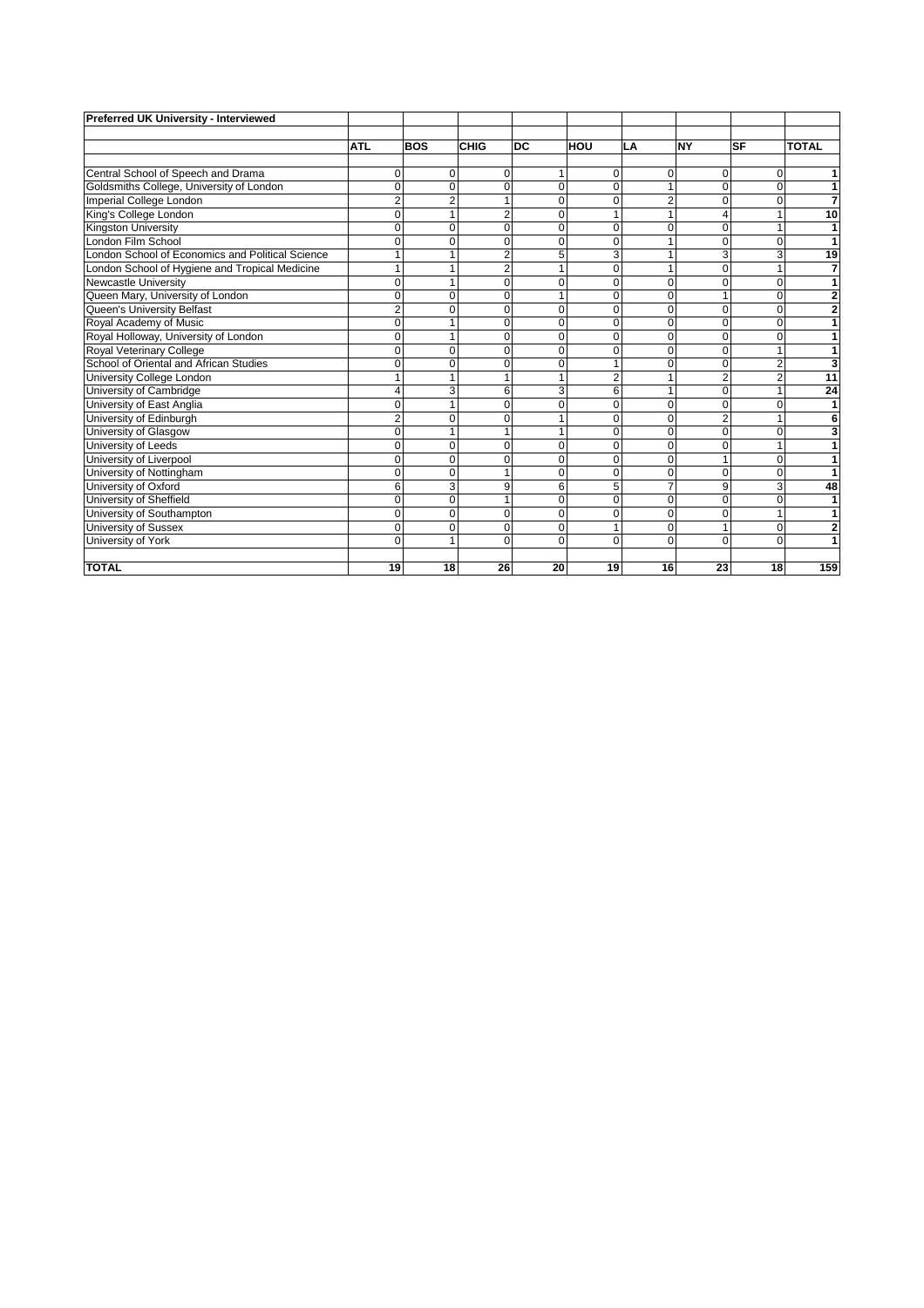| <b>Total Number of Selected</b>                   |                       |                         |                         |                       |                     |                     |                         |                     |              |
|---------------------------------------------------|-----------------------|-------------------------|-------------------------|-----------------------|---------------------|---------------------|-------------------------|---------------------|--------------|
|                                                   |                       | <b>BOS</b>              |                         |                       |                     |                     | <b>NY</b>               |                     |              |
|                                                   | ATL                   |                         | <b>CHIG</b>             | DC                    | HOU                 | LA                  |                         | SF                  | <b>TOTAL</b> |
| <b>BY REGION</b>                                  | 4                     | $\overline{4}$          | 6                       | 4                     | 5                   | 3                   | 5                       | 3                   | 34           |
| % of national pool                                | 11.8%                 | 11.8%                   | 17.6%                   | 11.8%                 | 14.7%               | 8.8%                | 14.7%                   | 8.8%                |              |
| <b>GENDER</b>                                     |                       |                         |                         |                       |                     |                     |                         |                     |              |
|                                                   |                       |                         |                         |                       |                     |                     |                         |                     |              |
| Men                                               | 3                     | 3                       | 4                       | 3                     | 5                   | $\overline{2}$      | 4                       | 3                   | 27           |
| % of regional pool                                | 75.0%                 | 75.0%                   | 66.7%                   | 75.0%                 | 100.0%              | 66.7%               | 80.0%                   | 100.0%              |              |
| % of national pool                                | 8.8%                  | 8.8%                    | 11.8%                   | 8.8%                  | 14.7%               | 5.9%                | 11.8%                   | 8.8%                | 79.4%        |
| Women                                             | 1                     | 1                       | $\overline{2}$          | $\mathbf{1}$          | $\mathbf 0$         | 1                   | 1                       | $\mathbf 0$         | 7            |
| % of regional pool                                | 25.0%                 | 25.0%                   | 33.3%                   | 25.0%                 | 0.0%                | 33.3%               | 20.0%                   | 0.0%                |              |
| % of national pool                                | 2.9%                  | 2.9%                    | 5.9%                    | 2.9%                  | 0.0%                | 2.9%                | 2.9%                    | 0.0%                | 20.6%        |
| UNIVERSITIES PRESENTING CANDIDATES                |                       |                         |                         |                       |                     |                     |                         |                     |              |
|                                                   |                       |                         |                         |                       |                     |                     |                         |                     |              |
| <b>Ivy League</b><br>% of regional pool           | $\mathbf{1}$<br>25.0% | $\mathbf{1}$<br>25.0%   | $\mathbf{1}$<br>16.7%   | $\mathbf{1}$<br>25.0% | $\mathbf 0$<br>0.0% | $\mathbf 0$<br>0.0% | 2<br>40.0%              | $\mathbf 0$<br>0.0% | 6            |
| % of national pool                                | 2.9%                  | 2.9%                    | 2.9%                    | 2.9%                  | 0.0%                | 0.0%                | 5.9%                    | 0.0%                | 17.6%        |
|                                                   |                       |                         |                         |                       |                     |                     |                         |                     |              |
| <b>Other Private Universities</b>                 | $\mathbf{1}$<br>25.0% | $\overline{2}$<br>50.0% | $\overline{2}$<br>33.3% | $\mathbf{1}$<br>25.0% | 2<br>40.0%          | 3<br>100.0%         | $\overline{2}$<br>40.0% | $\mathbf 0$<br>0.0% | 13           |
| % of regional pool<br>% of national pool          | 2.9%                  | 5.9%                    | 5.9%                    | 2.9%                  | 5.9%                | 8.8%                | 5.9%                    | 0.0%                | 38.2%        |
|                                                   |                       |                         |                         |                       |                     |                     |                         |                     |              |
| <b>State/Public Universities</b>                  | 1                     | 1                       | 3                       | 2                     | 3                   | $\mathbf 0$         |                         | 1                   | 12           |
| % of regional pool                                | 25.0%                 | 25.0%                   | 50.0%                   | 50.0%                 | 60.0%               | 0.0%                | 20.0%                   | 33.3%               |              |
| % of national pool                                | 2.9%                  | 2.9%                    | 8.8%                    | 5.9%                  | 8.8%                | 0.0%                | 2.9%                    | 2.9%                | 35.3%        |
| <b>Service Academies</b>                          | 1                     | 0                       | $\mathbf 0$             | 0                     | $\mathbf 0$         | $\mathbf 0$         | $\mathbf 0$             | $\overline{2}$      | 3            |
| % of regional pool                                | 25.0%                 | 0.0%                    | 0.0%                    | 0.0%                  | 0.0%                | 0.0%                | 0.0%                    | 66.7%               |              |
| % of national pool                                | 2.9%                  | 0.0%                    | 0.0%                    | 0.0%                  | 0.0%                | 0.0%                | 0.0%                    | 5.9%                | 8.8%         |
| <b>Employer Endorsed</b>                          | 0                     | 0                       | $\mathbf 0$             | $\mathbf 0$           | $\mathbf 0$         | $\mathbf 0$         | $\mathbf 0$             | $\mathbf 0$         | 0            |
| % of regional pool                                | 0.0%                  | 0.0%                    | 0.0%                    | 0.0%                  | 0.0%                | 0.0%                | 0.0%                    | 0.0%                |              |
| % of national pool                                | 0.0%                  | 0.0%                    | 0.0%                    | 0.0%                  | 0.0%                | 0.0%                | 0.0%                    | 0.0%                | 0.0%         |
|                                                   |                       |                         |                         |                       |                     |                     |                         |                     |              |
| PREFERRED UK UNIVERSITY                           |                       |                         |                         |                       |                     |                     |                         |                     |              |
| <b>University of Oxford</b>                       | 2                     | 1                       | $\mathbf 0$             | 2                     | $\mathbf{1}$        | $\overline{2}$      | 1                       | $\mathbf 0$         | 9            |
| % of regional pool                                | 50.0%                 | 25.0%                   | 0.0%                    | 50.0%                 | 20.0%               | 66.7%               | 20.0%                   | 0.0%                |              |
| % of national pool                                | 5.9%                  | 2.9%                    | 0.0%                    | 5.9%                  | 2.9%                | 5.9%                | 2.9%                    | 0.0%                | 26.5%        |
| <b>University of Cambridge</b>                    | 0                     | $\mathbf{1}$            | $\overline{2}$          | 1                     | $\mathbf{1}$        | $\mathbf 0$         | 0                       | 0                   | 5            |
| % of regional pool                                | 0.0%                  | 25.0%                   | 33.3%                   | 25.0%                 | 20.0%               | 0.0%                | 0.0%                    | 0.0%                |              |
| % of national pool                                | 0.0%                  | 2.9%                    | 5.9%                    | 2.9%                  | 2.9%                | 0.0%                | 0.0%                    | 0.0%                | 14.7%        |
|                                                   |                       |                         |                         |                       |                     |                     |                         |                     |              |
| <b>University of London</b><br>% of regional pool | $\mathbf{1}$<br>25.0% | 1<br>25.0%              | 3<br>50.0%              | 1<br>25.0%            | 2<br>40.0%          | 1<br>33.3%          | 3<br>60.0%              | 3<br>100.0%         | 15           |
| % of national pool                                | 2.9%                  | 2.9%                    | 8.8%                    | 2.9%                  | 5.9%                | 2.9%                | 8.8%                    | 8.8%                | 44.1%        |
|                                                   |                       |                         |                         |                       |                     |                     |                         |                     |              |
| <b>Other English Universities</b>                 | 0                     | 0                       | 1                       | 0                     | $\mathbf{1}$        | 0                   |                         | 0                   | 3            |
| % of regional pool<br>% of national pool          | 0.0%<br>0.0%          | 0.0%<br>0.0%            | 16.7%<br>2.9%           | 0.0%<br>0.0%          | 20.0%<br>2.9%       | 0.0%<br>0.0%        | 20.0%<br>2.9%           | 0.0%<br>0.0%        | 8.8%         |
|                                                   |                       |                         |                         |                       |                     |                     |                         |                     |              |
| <b>Nothern Irish Universities</b>                 | $\mathbf{1}$          | 0                       | 0                       | 0                     | 0                   | 0                   | 0                       | 0                   | $\mathbf{1}$ |
| % of regional pool                                | 25.0%                 | 0.0%                    | 0.0%                    | 0.0%                  | 0.0%                | 0.0%                | 0.0%                    | 0.0%                |              |
| % of national pool                                | 2.9%                  | 0.0%                    | 0.0%                    | 0.0%                  | 0.0%                | 0.0%                | 0.0%                    | 0.0%                | 2.9%         |
| <b>Scottish Universities</b>                      | 0                     | 1                       | 0                       | 0                     | 0                   | 0                   | 0                       | 0                   | $\mathbf{1}$ |
| % of regional pool                                | 0.0%                  | 25.0%                   | 0.0%                    | 0.0%                  | 0.0%                | 0.0%                | 0.0%                    | 0.0%                |              |
| % of national pool                                | 0.0%                  | 2.9%                    | 0.0%                    | 0.0%                  | 0.0%                | 0.0%                | 0.0%                    | 0.0%                | 2.9%         |
| <b>Welsh Universities</b>                         | 0                     | 0                       | 0                       | 0                     | $\mathbf 0$         | 0                   | 0                       | 0                   | 0            |
| % of regional pool                                | 0.0%                  | 0.0%                    | 0.0%                    | 0.0%                  | 0.0%                | 0.0%                | 0.0%                    | 0.0%                |              |
| % of national pool                                | 0.0%                  | 0.0%                    | 0.0%                    | 0.0%                  | 0.0%                | 0.0%                | 0.0%                    | 0.0%                | 0.0%         |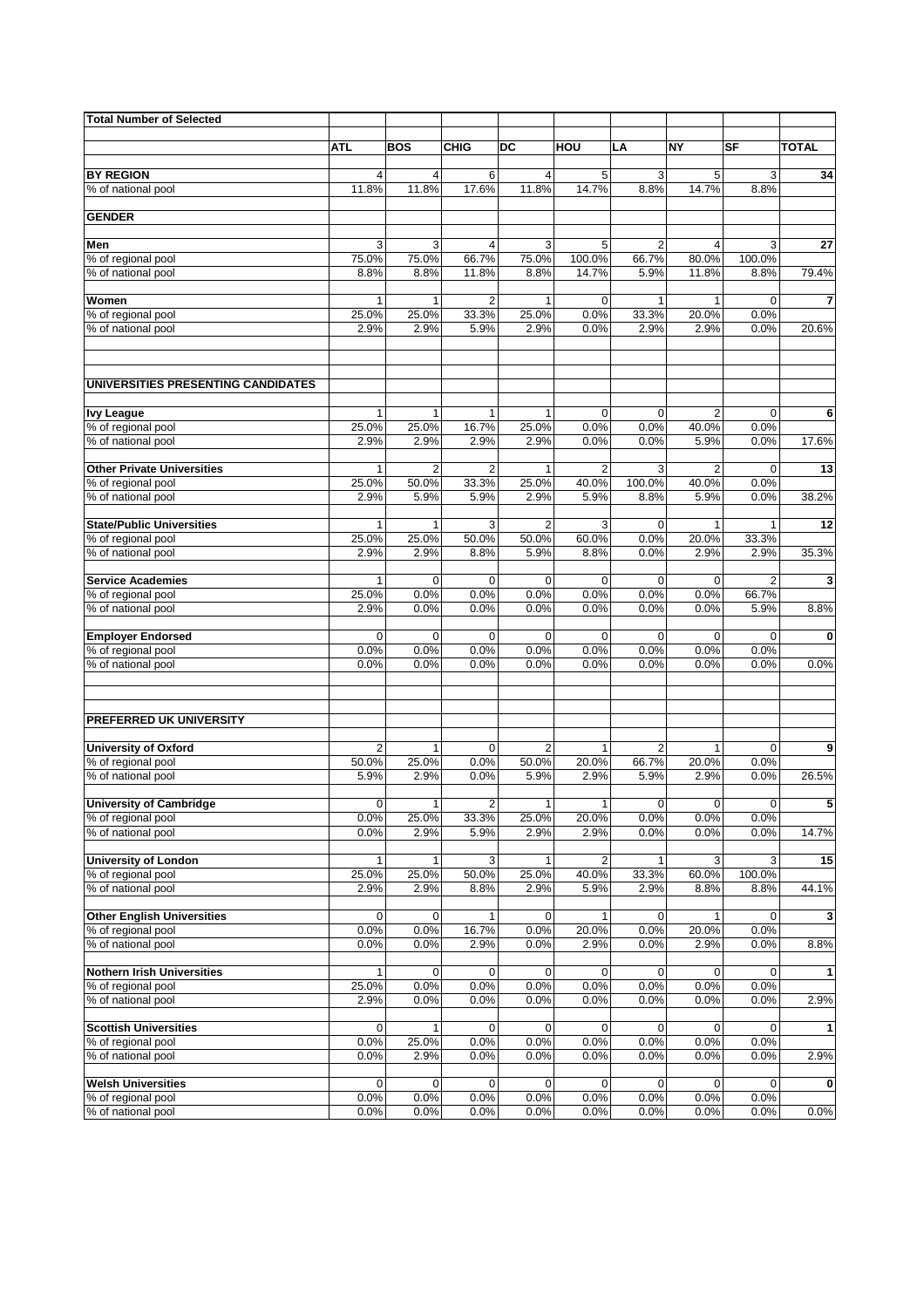| Universities Presenting Candidates - Selected                      |                                  |                            |                            |                             |                              |                            |                              |                                  |                             |
|--------------------------------------------------------------------|----------------------------------|----------------------------|----------------------------|-----------------------------|------------------------------|----------------------------|------------------------------|----------------------------------|-----------------------------|
|                                                                    |                                  |                            |                            |                             |                              |                            |                              |                                  |                             |
|                                                                    | ATI.                             | <b>BOS</b>                 | <b>CHIG</b>                | DC                          | HOU                          | LA                         | NY                           | SF                               | <b>TOTAL</b>                |
|                                                                    |                                  |                            |                            |                             |                              |                            |                              |                                  |                             |
| <b>CALIFORNIA</b>                                                  |                                  |                            |                            |                             |                              |                            |                              |                                  |                             |
| University of Southern California                                  | $\overline{0}$                   | $\mathbf 0$                | $\mathbf 0$                | $\mathbf 0$                 | $\mathbf 0$                  | $\mathbf{1}$               | $\mathbf 0$                  | $\overline{0}$                   | $\mathbf{1}$                |
| <b>COLORADO</b>                                                    |                                  |                            |                            |                             |                              |                            |                              |                                  |                             |
| Colorado State University                                          | $\mathbf 0$                      | 0                          | 0                          | $\mathsf{O}\xspace$         | 1                            | $\mathbf 0$                | $\mathbf 0$                  | $\overline{0}$                   | $\mathbf{1}$                |
| United States Air Force Academy                                    | $\overline{0}$                   | $\mathbf 0$                | $\mathbf 0$                | $\mathbf 0$                 | $\mathbf 0$                  | $\mathbf 0$                | $\mathsf 0$                  | $\mathbf{1}$                     | $\mathbf{1}$                |
|                                                                    |                                  |                            |                            |                             |                              |                            |                              |                                  |                             |
| <b>CONNECTICUT</b>                                                 |                                  |                            |                            |                             |                              |                            |                              |                                  |                             |
| University of Connecticut                                          | $\mathbf 0$                      | 1                          | 0                          | 0                           | 0                            | 0                          | 0                            | 0                                | 1                           |
| <b>Wesleyan University</b>                                         | $\mathbf 0$                      | $\mathbf 0$                | $\mathbf 0$                | $\mathbf 0$                 | 0                            | $\mathbf{1}$               | $\mathbf 0$                  | $\overline{0}$                   | 1                           |
| <b>DISTRICT OF COLUMBIA</b>                                        |                                  |                            |                            |                             |                              |                            |                              |                                  |                             |
| Georgetown University                                              | $\mathbf 0$                      | 0                          | 0                          | 0                           | 1                            | $\mathbf 0$                | 1                            | 0                                | $\bf{2}$                    |
| George Washington University                                       | $\overline{0}$                   | $\Omega$                   | $\mathbf 0$                | $\mathbf 0$                 | $\mathbf 0$                  | $\mathbf{1}$               | $\mathbf 0$                  | $\overline{0}$                   | $\mathbf{1}$                |
| <b>GEORGIA</b>                                                     |                                  |                            |                            |                             |                              |                            |                              |                                  |                             |
| Georgia Institute of Technology                                    | 1                                | $\mathbf 0$                | $\mathbf 0$                | $\mathbf 0$                 | $\mathbf 0$                  | $\mathbf 0$                | $\mathsf 0$                  | $\overline{0}$                   | $\mathbf 1$                 |
|                                                                    |                                  |                            |                            |                             |                              |                            |                              |                                  |                             |
| <b>ILLINOIS</b>                                                    |                                  |                            |                            |                             |                              |                            |                              |                                  |                             |
| Northwestern University                                            | $\mathbf 0$                      | 0                          | 1                          | 0                           | 0                            | 0                          | 0                            | $\overline{0}$                   | $\mathbf 1$                 |
| University of Illinois - Urbana-Champaign                          | $\overline{0}$                   | $\mathbf 0$                | $\mathbf{1}$               | $\mathbf 0$                 | $\mathbf 0$                  | $\mathbf 0$                | $\mathbf 0$                  | $\overline{0}$                   | $\mathbf{1}$                |
| <b>MARYLAND</b>                                                    |                                  |                            |                            |                             |                              |                            |                              |                                  |                             |
| United States Naval Academy                                        | $\mathbf{1}$                     | $\mathbf 0$                | $\mathbf 0$                | $\mathbf 0$                 | $\mathbf 0$                  | $\mathbf 0$                | $\mathsf 0$                  | $\mathbf{1}$                     | $\mathbf{2}$                |
|                                                                    |                                  |                            |                            |                             |                              |                            |                              |                                  |                             |
| <b>MASSACHUSETTS</b>                                               |                                  |                            |                            |                             |                              |                            |                              |                                  |                             |
| <b>Boston College</b>                                              | $\mathbf 0$                      | $\mathbf{1}$               | $\mathbf 0$                | $\mathbf 0$                 | $\mathbf 0$                  | 0                          | $\mathsf 0$                  | $\overline{0}$                   | $\mathbf{1}$                |
| <b>Brandeis University</b><br><b>Harvard University</b>            | $\overline{0}$<br>$\overline{0}$ | 1<br>$\mathbf 0$           | $\pmb{0}$<br>$\mathbf{1}$  | $\mathbf 0$<br>$\mathbf{1}$ | $\mathbf 0$<br>$\mathbf 0$   | $\mathbf 0$<br>$\mathbf 0$ | $\pmb{0}$<br>$\mathsf 0$     | $\overline{0}$<br>$\overline{0}$ | $\mathbf 1$<br>$\mathbf{z}$ |
|                                                                    |                                  |                            |                            |                             |                              |                            |                              |                                  |                             |
| <b>MICHIGAN</b>                                                    |                                  |                            |                            |                             |                              |                            |                              |                                  |                             |
| University of Michigan - Ann Arbor                                 | $\overline{0}$                   | $\mathbf 0$                | $\mathbf 0$                | $\mathbf{1}$                | $\pmb{0}$                    | $\mathbf 0$                | $\mathsf 0$                  | $\overline{0}$                   | 1                           |
|                                                                    |                                  |                            |                            |                             |                              |                            |                              |                                  |                             |
| <b>MISSOURI</b><br>Washington University in St. Louis              | $\mathbf 0$                      | $\mathbf 0$                | $\mathbf 0$                | 1                           | $\mathbf 0$                  | $\pmb{0}$                  | $\mathsf 0$                  | $\overline{0}$                   | 1                           |
|                                                                    |                                  |                            |                            |                             |                              |                            |                              |                                  |                             |
| <b>MONTANA</b>                                                     |                                  |                            |                            |                             |                              |                            |                              |                                  |                             |
| Montana State University System - Bozeman                          | $\mathbf 0$                      | $\mathbf 0$                | $\mathbf 0$                | $\mathbf 0$                 | $\mathbf 0$                  | $\mathbf 0$                | $\mathsf 0$                  | $\mathbf{1}$                     | 1                           |
|                                                                    |                                  |                            |                            |                             |                              |                            |                              |                                  |                             |
| <b>NEW JERSEY</b><br><b>Princeton University</b>                   | 1                                | $\mathbf 0$                | $\mathbf 0$                | $\mathbf 0$                 | $\mathbf 0$                  | $\mathbf 0$                | $\mathbf{1}$                 | 0                                | $\mathbf{2}$                |
|                                                                    |                                  |                            |                            |                             |                              |                            |                              |                                  |                             |
| <b>NEW YORK</b>                                                    |                                  |                            |                            |                             |                              |                            |                              |                                  |                             |
| City University of New York - John Jay College of Criminal Justice | $\mathbf 0$                      | 0                          | 0                          | 0                           | 0                            | 0                          | 1                            | 0                                | $\mathbf 1$                 |
| Columbia University                                                | $\overline{0}$<br>$\overline{0}$ | 0<br>$\mathbf 0$           | $\mathbf 0$<br>$\mathbf 0$ | 0<br>$\mathbf 0$            | $\mathbf 0$<br>$\mathbf 0$   | $\mathbf 0$<br>$\mathbf 0$ | $\mathbf{1}$<br>$\mathbf{1}$ | $\overline{0}$<br>$\overline{0}$ | $\mathbf 1$<br>$\mathbf{1}$ |
| New York University                                                |                                  |                            |                            |                             |                              |                            |                              |                                  |                             |
| <b>NORTH CAROLINA</b>                                              |                                  |                            |                            |                             |                              |                            |                              |                                  |                             |
| <b>Duke University</b>                                             | 1                                | $\mathbf 0$                | 0                          | $\mathbf 0$                 | $\mathbf 0$                  | $\mathbf 0$                | $\mathbf 0$                  | $\overline{0}$                   | $\mathbf{1}$                |
|                                                                    |                                  |                            |                            |                             |                              |                            |                              |                                  |                             |
| OHIO<br>Ohio State University System - Columbus                    | $\overline{0}$                   | $\overline{0}$             | $\mathbf{1}$               | $\mathsf{O}\xspace$         | $\mathbf 0$                  | $\mathbf 0$                | $\mathbf 0$                  | $\overline{0}$                   | $\mathbf{1}$                |
| Ohio University                                                    | $\overline{0}$                   | $\mathbf 0$                | $\mathbf{1}$               | $\mathsf{O}\xspace$         | $\mathbf 0$                  | $\pmb{0}$                  | $\mathbf 0$                  | $\overline{0}$                   | $\mathbf{1}$                |
|                                                                    |                                  |                            |                            |                             |                              |                            |                              |                                  |                             |
| <b>OKLAHOMA</b>                                                    |                                  |                            |                            |                             |                              |                            |                              |                                  |                             |
| University of Oklahoma                                             | $\mathbf 0$                      | $\overline{0}$             | 0                          | $\mathbf 0$                 | 1                            | $\mathbf 0$                | $\mathbf 0$                  | $\overline{0}$                   | $\mathbf{1}$                |
| <b>RHODE ISLAND</b>                                                |                                  |                            |                            |                             |                              |                            |                              |                                  |                             |
| <b>Brown University</b>                                            | $\overline{0}$                   | $\mathbf{1}$               | 0                          | $\mathbf 0$                 | $\mathbf 0$                  | $\pmb{0}$                  | $\mathbf 0$                  | $\overline{0}$                   | $\mathbf{1}$                |
|                                                                    |                                  |                            |                            |                             |                              |                            |                              |                                  |                             |
| <b>TEXAS</b>                                                       |                                  |                            |                            |                             |                              |                            |                              |                                  |                             |
| Abilene Christian University                                       | $\overline{0}$                   | 0                          | 1                          | 0                           | $\mathbf 0$                  | 0                          | 0                            | $\overline{0}$                   | $\mathbf{1}$                |
| <b>Rice University</b><br>University of Texas - Austin             | $\overline{0}$<br>$\mathbf 0$    | $\mathbf 0$<br>$\mathbf 0$ | $\pmb{0}$<br>$\mathbf 0$   | $\mathbf 0$<br>$\mathbf 0$  | $\mathbf{1}$<br>$\mathbf{1}$ | $\pmb{0}$<br>$\pmb{0}$     | $\pmb{0}$<br>$\mathbf 0$     | $\overline{0}$<br>$\overline{0}$ | $\mathbf 1$<br>$\mathbf 1$  |
|                                                                    |                                  |                            |                            |                             |                              |                            |                              |                                  |                             |
| <b>VIRGINIA</b>                                                    |                                  |                            |                            |                             |                              |                            |                              |                                  |                             |
| University of Virginia                                             | $\mathbf 0$                      | $\mathbf 0$                | $\pmb{0}$                  | $\mathbf{1}$                | $\mathbf 0$                  | $\mathbf 0$                | $\mathbf 0$                  | $\overline{0}$                   | $\overline{1}$              |
| <b>TOTAL</b>                                                       |                                  |                            |                            |                             |                              |                            |                              |                                  |                             |
|                                                                    | $\boldsymbol{4}$                 | $\overline{4}$             | 6                          | $\overline{\mathbf{4}}$     | 5                            | $\mathbf{3}$               | $\sqrt{5}$                   | $\mathbf{3}$                     | 34                          |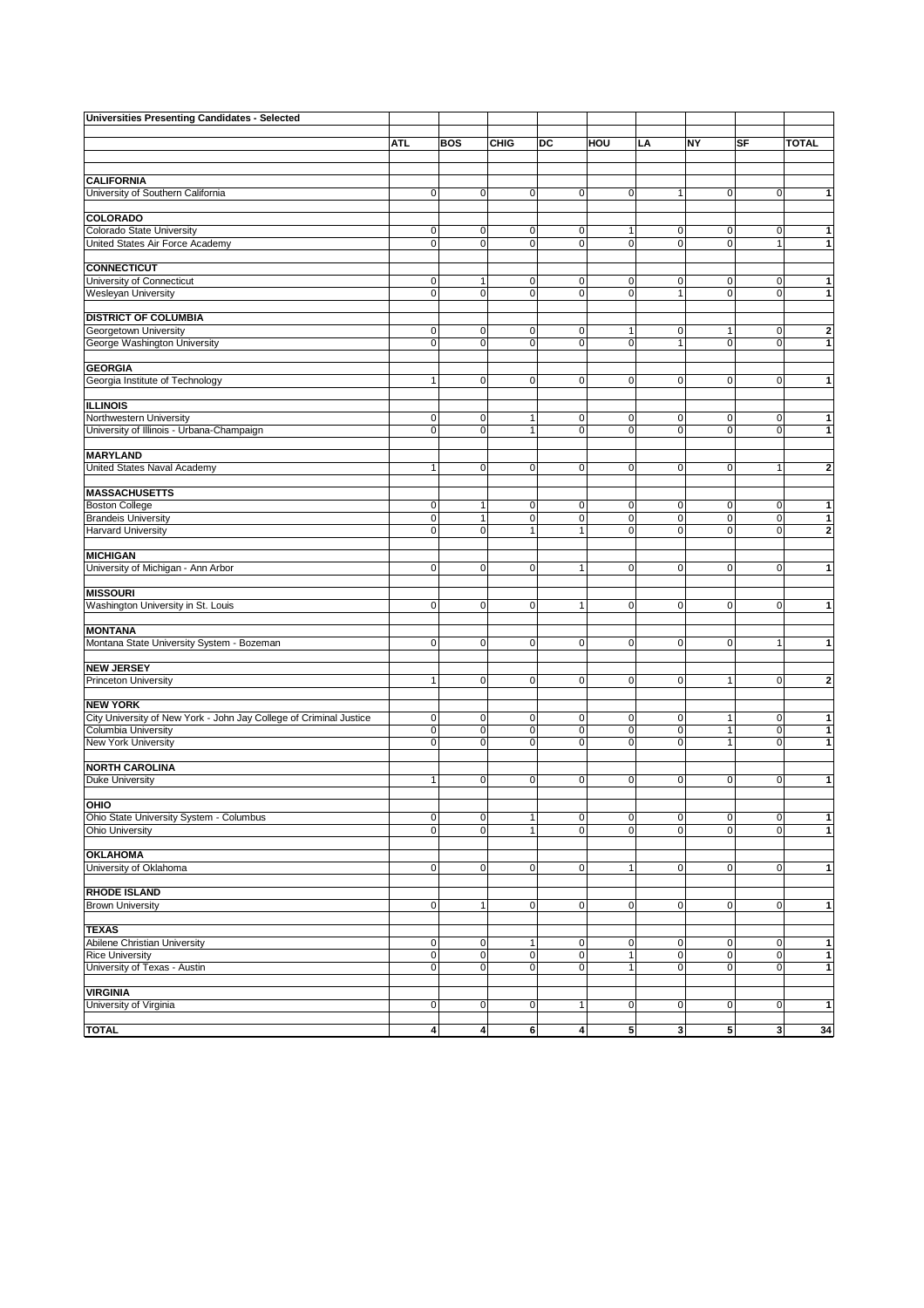| Proposed Field of Study - Selected                      |              |            |              |                |                |          |                |             |              |
|---------------------------------------------------------|--------------|------------|--------------|----------------|----------------|----------|----------------|-------------|--------------|
|                                                         |              |            |              |                |                |          |                |             |              |
|                                                         | <b>ATL</b>   | <b>BOS</b> | CHIG         | <b>DC</b>      | HOU            | LA       | <b>NY</b>      | <b>SF</b>   | <b>TOTAL</b> |
| <b>Advanced Chemical Engineering</b>                    | 0            |            | $\mathbf 0$  | $\mathbf{0}$   | 0              | $\Omega$ | 0              | 0           | 1            |
| Art History & Visual Culture                            | $\mathbf 0$  | $\Omega$   | $\Omega$     | $\Omega$       | $\Omega$       | 1        | $\Omega$       | $\Omega$    | 1            |
| Astrophysics                                            | $\mathbf 0$  | $\Omega$   | $\mathbf{1}$ | 0              | $\Omega$       | $\Omega$ | $\Omega$       | $\Omega$    | 1            |
| <b>Biomedical Engineering</b>                           | $\Omega$     | $\Omega$   | $\Omega$     | 0              | 1              | $\Omega$ | $\Omega$       | $\Omega$    | 1            |
| Chid Development and Education                          | $\Omega$     | $\Omega$   | $\Omega$     | 1              | $\Omega$       | $\Omega$ | $\Omega$       | $\Omega$    | 1            |
| Conflict, Security & Development                        | $\mathbf 0$  | $\Omega$   | 1            | 0              | $\mathbf 0$    | $\Omega$ | $\Omega$       | $\Omega$    | 1            |
| Development Studies                                     | $\Omega$     | $\Omega$   | $\Omega$     | 1              | $\Omega$       | $\Omega$ | $\Omega$       | $\Omega$    | 1            |
| Earth Science                                           | $\Omega$     | $\Omega$   | 1            | $\Omega$       | $\Omega$       | $\Omega$ | $\Omega$       | $\Omega$    | 1            |
| Economics                                               | $\mathbf 0$  |            | $\Omega$     | $\mathbf{1}$   | $\mathbf 0$    | $\Omega$ | 0              | 1           | 3            |
| Economics and Philosophy                                | $\mathbf 0$  | $\Omega$   | $\Omega$     | $\mathbf{0}$   | 1              | $\Omega$ | $\mathbf 0$    | $\Omega$    | 1            |
| Evolutionary genomics                                   | $\mathbf{1}$ | $\Omega$   | $\mathbf 0$  | $\mathbf{0}$   | 0              | $\Omega$ | $\mathbf 0$    | $\mathbf 0$ | 1            |
| Gender and Society                                      | $\mathbf{1}$ | $\Omega$   | $\Omega$     | $\mathbf{0}$   | $\mathbf 0$    | $\Omega$ | $\Omega$       | $\Omega$    | 1            |
| <b>Global Health</b>                                    | $\mathbf 0$  |            | $\Omega$     | $\mathbf{0}$   | 0              | $\Omega$ | $\Omega$       | $\Omega$    | 1            |
| Global Health and Development                           | $\Omega$     | $\Omega$   | $\Omega$     | $\Omega$       | 1              | $\Omega$ | $\Omega$       | $\Omega$    | 1            |
| <b>Global Politics</b>                                  | 0            | $\Omega$   | $\Omega$     | $\overline{0}$ | 0              | $\Omega$ | 1              | $\Omega$    | 1            |
| International Political Economy                         | 0            | $\Omega$   | $\Omega$     | $\mathbf{0}$   | 0              | $\Omega$ | 0              | 1           | 1            |
| International Public Policy                             | $\mathbf 0$  | $\Omega$   | $\mathbf{1}$ | $\mathbf 0$    | 0              | $\Omega$ | 0              | $\Omega$    | 1            |
| International Relations and Politics                    | $\mathbf 0$  | $\Omega$   | $\Omega$     | $\mathbf{1}$   | $\overline{0}$ | $\Omega$ | $\Omega$       | $\Omega$    | 1            |
| Master of Public Health                                 | $\mathbf 0$  | $\Omega$   | $\mathbf{1}$ | $\mathbf{0}$   | $\overline{0}$ | $\Omega$ | 0              | $\Omega$    | 1            |
| <b>Medical Electronics and Physics</b>                  | $\Omega$     | $\Omega$   | $\Omega$     | $\mathbf{0}$   | $\Omega$       | $\Omega$ | 1              | $\Omega$    | 1            |
| Part III of the Mathematical Tripos (MASt Mathematics)  | $\Omega$     | $\Omega$   | $\Omega$     | $\Omega$       | 1              | $\Omega$ | $\Omega$       | $\Omega$    | 1            |
| Philosophy                                              |              | $\Omega$   | $\Omega$     | $\Omega$       | 0              | $\Omega$ | 0              | $\Omega$    | 1            |
| <b>Planning Studies</b>                                 |              | $\Omega$   | $\Omega$     | $\Omega$       | $\overline{0}$ | $\Omega$ | 0              | $\Omega$    | 1            |
| Politics (Comparative Government) (taught and research) | $\mathbf 0$  | $\Omega$   | $\Omega$     | $\Omega$       | $\Omega$       |          | $\Omega$       | $\Omega$    |              |
| Postcolonial Culture and Global Policy                  | $\mathbf 0$  | 0          | 0            | $\Omega$       | 0              |          | 0              | $\Omega$    |              |
| Public Health in Developing Countries                   | $\mathbf 0$  | 0          | 1            | $\Omega$       | $\overline{0}$ | $\Omega$ | 0              | $\Omega$    |              |
| <b>Public Policy</b>                                    | $\mathbf 0$  | $\Omega$   | $\Omega$     | $\Omega$       | $\Omega$       | $\Omega$ | $\overline{0}$ |             |              |
| Research Methods (Social Policy & Sociology)            | 0            | $\Omega$   | $\Omega$     | $\mathbf 0$    | 0              | $\Omega$ | 1              | $\Omega$    | 1            |
| Social Research Methods                                 | $\mathbf 0$  | $\Omega$   | $\Omega$     | $\Omega$       | 1              | $\Omega$ | 0              | $\Omega$    | 1            |
| Theology: Christian Ethics                              | $\Omega$     |            | $\Omega$     | $\Omega$       | $\Omega$       | $\Omega$ | $\Omega$       | $\Omega$    | 1            |
| <b>Theoretical Physics</b>                              | 0            | $\Omega$   | $\Omega$     | $\Omega$       | $\Omega$       | $\Omega$ | 1              | $\Omega$    | 1            |
| <b>War Studies</b>                                      | $\Omega$     | $\Omega$   | $\Omega$     | $\Omega$       | $\Omega$       | $\Omega$ | 1              | $\Omega$    | 1            |
|                                                         |              |            |              |                |                |          |                |             |              |
| <b>TOTAL</b>                                            | 4            |            | 6            | 4              | 5              | 3        | 5              | 3           | 34           |